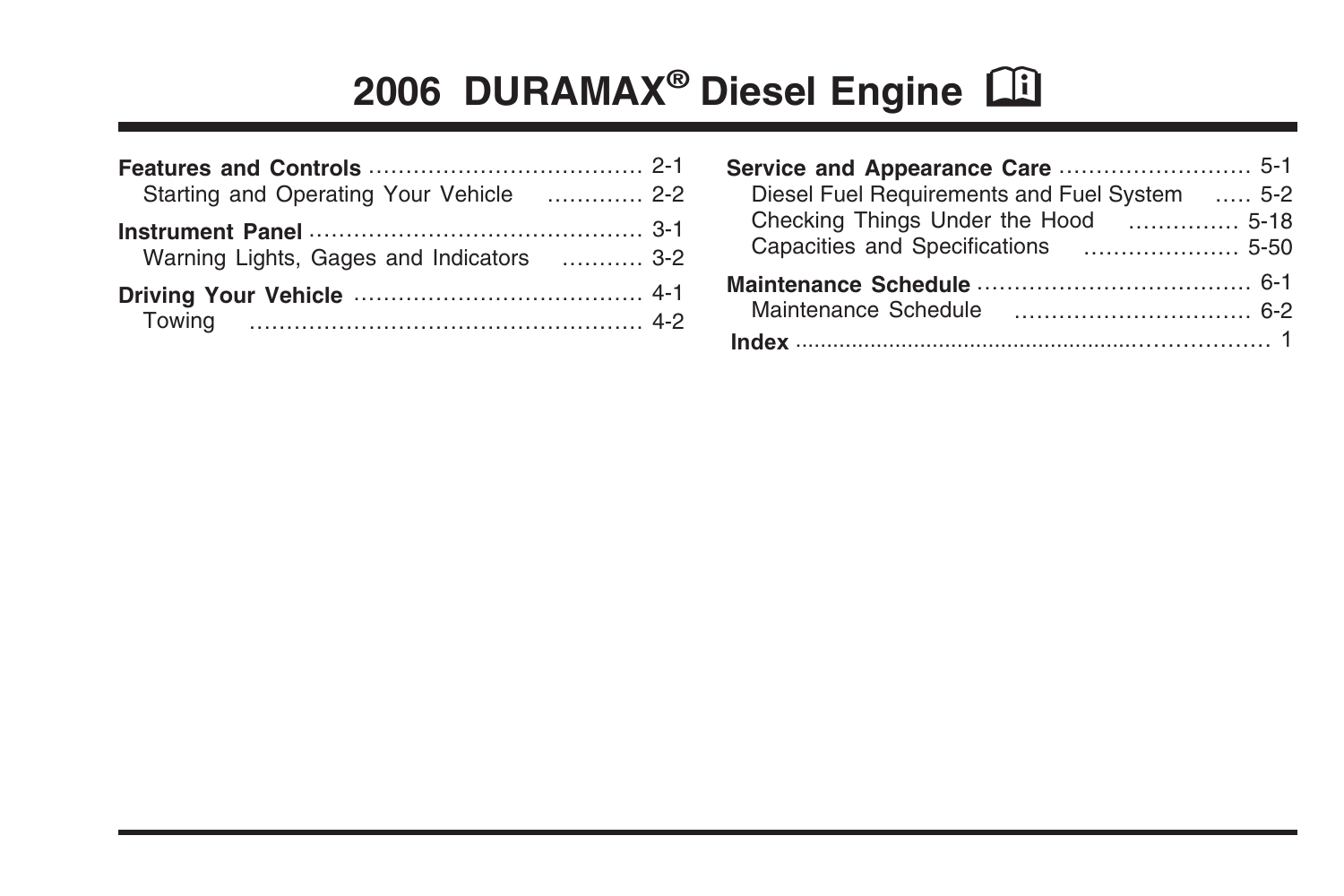General Motors, GM, GMC, CHEVROLET, the GM Emblem, the GMC Truck Emblem, the CHEVROLET Emblem, and the names SIERRA, SILVERADO, SAVANA and EXPRESS are registered trademarks of General Motors Corporation.

This manual contains information that pertains to the operation of your diesel engine. It also contains your Diesel Maintenance Schedule. The sections in this manual correspond to the sections in your owner manual. This manual, along with your owner manual, will assist you in the proper use and maintenance of your vehicle.

Keep this manual with the owner manual in your vehicle, so it will be there if you ever need it while you are on the road. If you sell your vehicle, leave this manual and the owner manual with the vehicle.

This manual includes the latest information at the time it was printed. We reserve the rights to make changes in the product after that time without notice.

## **Canadian Owners**

A French language copy of this manual can be obtained from your dealer or from:

Helm, Incorporated P.O. Box 07130 Detroit, MI 48207

Litho in U.S.A.<br>Part No. 15105920 B Second Printing

©2005 General Motors Corporation. All Rights Reserved.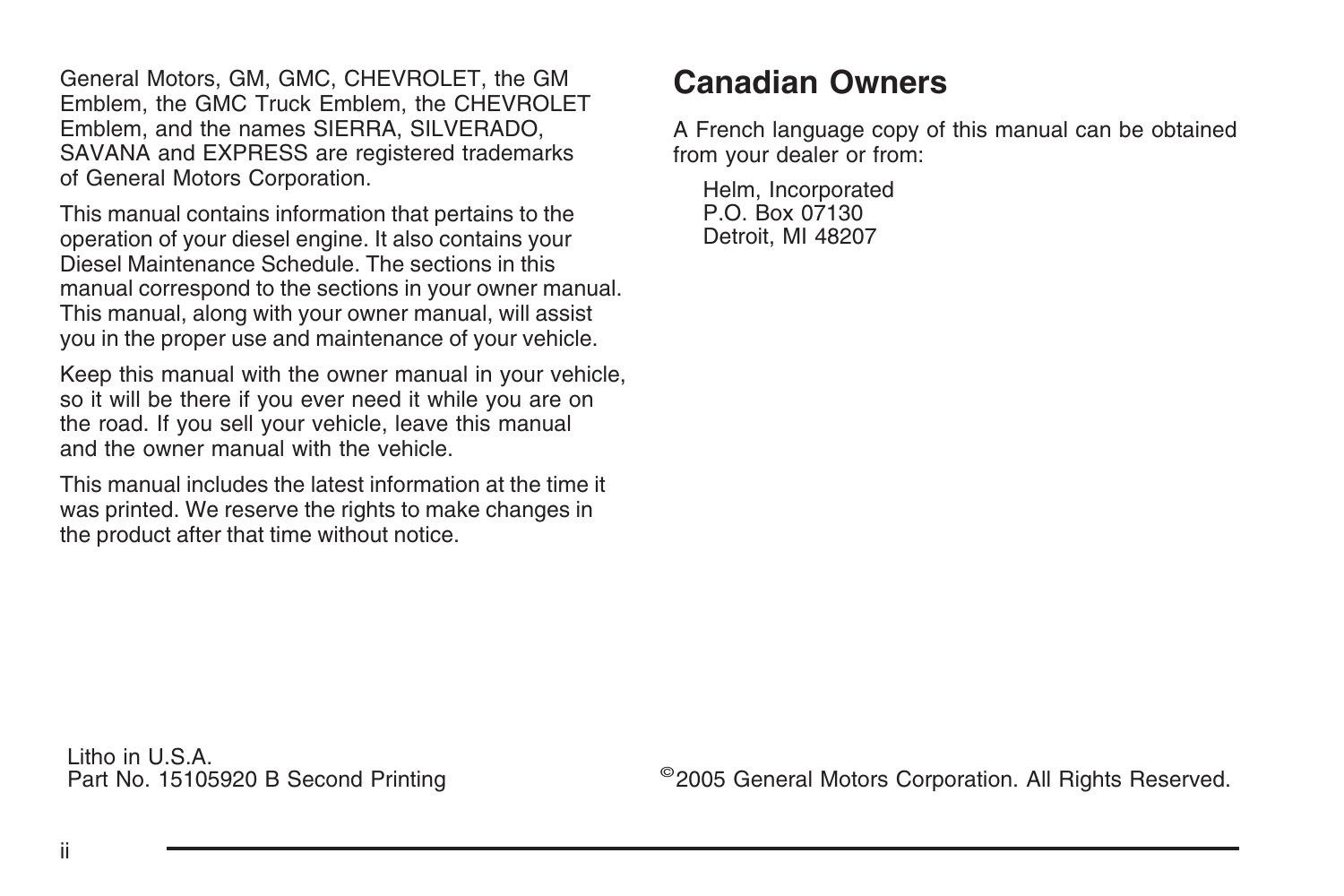# **Section 2 Features and Controls**

<span id="page-2-0"></span>

| Starting and Operating Your Vehicle 2-2 |  |
|-----------------------------------------|--|
|                                         |  |
| Winter Cover (Pickup Models Only) 2-6   |  |

| Fuel Operated Heater (FOH) (Van Models Only) 2-8 |  |
|--------------------------------------------------|--|
|                                                  |  |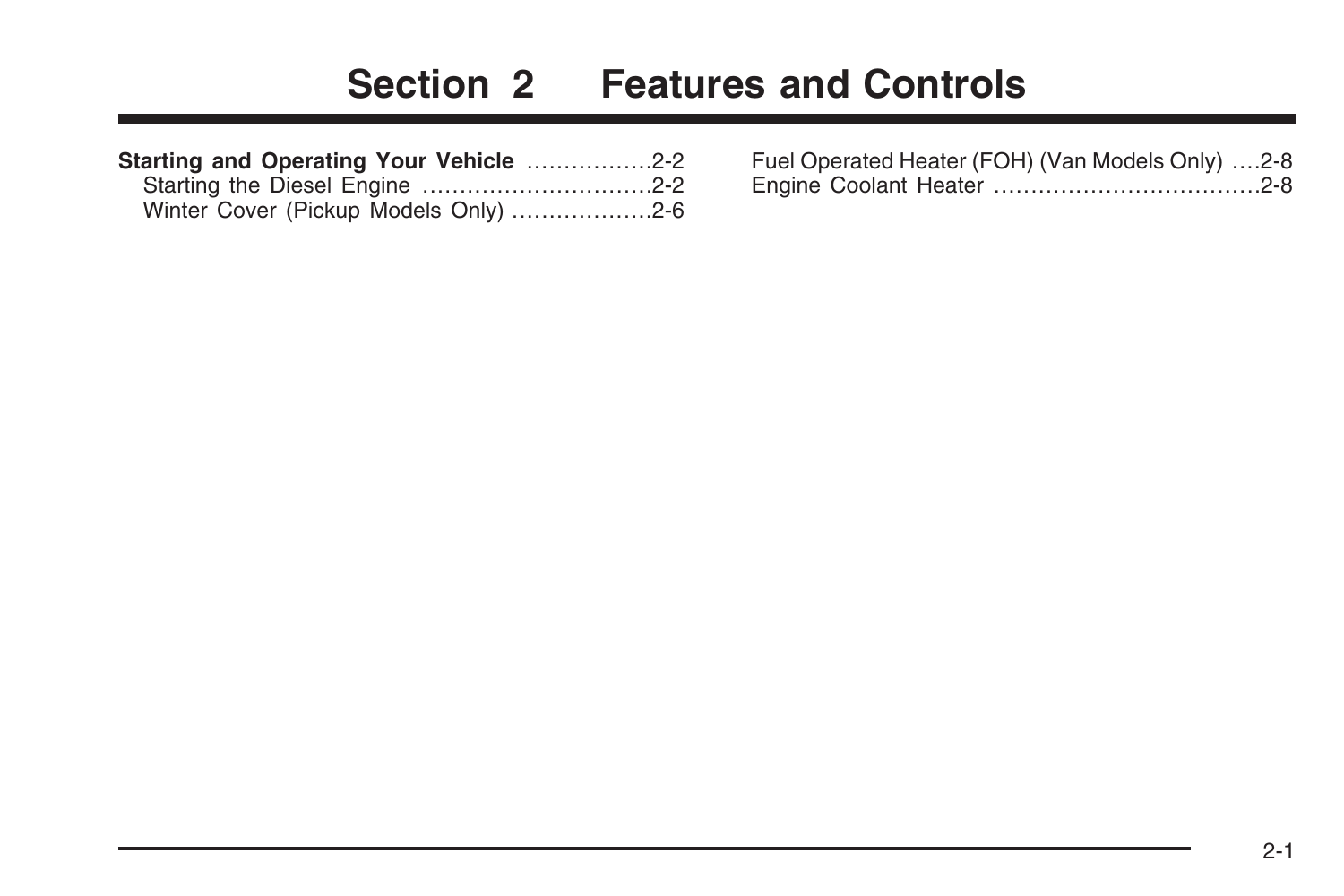# <span id="page-3-0"></span>**Starting and Operating Your Vehicle**

# **Starting the Diesel Engine**

Your diesel engine starts differently than a gasoline engine.

## **Automatic Transmission**

Move your shift lever to PARK (P) or NEUTRAL (N). Your engine won't start in any other position — that's a safety feature. To restart when you're already moving, use NEUTRAL (N) only.

*Notice:* **Do not try to shift to PARK (P) if your vehicle is moving. If you do, you could damage the transmission. Shift to PARK (P) only when your vehicle is stopped.**

#### **Manual Transmission (Pickup Models Only)**

Move your shift lever to neutral and hold the clutch pedal to the floor while starting the engine. Your vehicle won't start if the clutch pedal is not all the way down — that's a safety feature.

## **Starting Your Engine**

1. Turn your ignition key to RUN.

Observe the wait to start light. See *[Wait to Start](#page-18-0) [Light](#page-18-0) on page 3-7*. This light may not come on if the engine is hot.

2. As soon as the wait to start light goes off, immediately turn the ignition key to START. When the engine starts, let go of the key.

Your engine has a fast warm-up glow plug system. The wait to start light will illuminate for a much shorter time than most diesel engines, due to the rapid heating of the glow plug system.

*Notice:* **Holding your key in START for longer than 15 seconds at a time will cause your battery to be drained much sooner. And the excessive heat can damage your starter motor.**

*Notice:* **If the wait to start light stays on after starting your vehicle, your vehicle may not run properly. Have your vehicle serviced right away.**

3. If the engine does not start after 15 seconds of cranking, turn the ignition key to LOCK. Wait one minute for the starter to cool, then try the same steps again.

If you're trying to start your engine after you've run out of fuel, follow the steps in *[Running Out of Fuel](#page-34-0) on page 5-11*.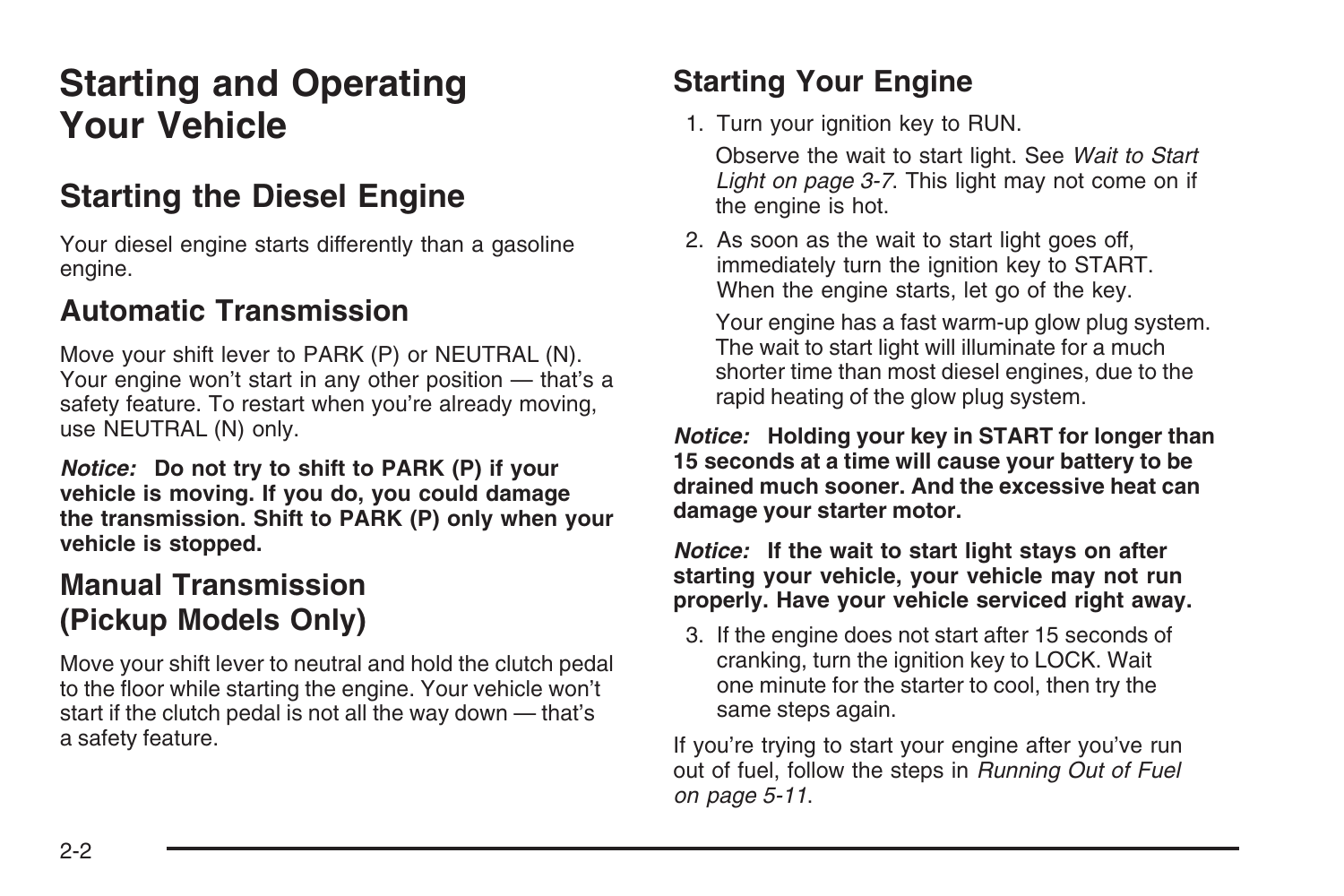When your engine is cold, let it run for a few minutes before you move your vehicle. This lets oil pressure build up. Your engine will sound louder when it's cold.

*Notice:* **If you are not in an idling vehicle and the engine overheats, you would not be there to see the overheated engine indication. This could damage your vehicle. Do not let your engine run when you are not in your vehicle.**

### **Cold Weather Starting (Diesel Engine)**

The following tips will help you get good starting in cold weather.

Use the recommended engine oil when the outside temperature drops below freezing. See *[Engine Oil](#page-44-0) on page 5-21*. When the outside temperature drops below 0° F (–18°C), use of the engine coolant heater is recommended.

If you experience longer cranking times, notice an unusual amount of exhaust smoke or are at higher altitudes (over 7,000 ft. or 2 135 m), you may use your engine coolant heater. See *[Engine Coolant Heater](#page-9-0) on page 2-8*.

See *[Diesel Fuel Requirements and Fuel System](#page-25-0) on page 5-2* for information on what fuel to use in cold weather.

## **If Your Diesel Engine Won't Start**

If you've run out of fuel, look at *[Running Out of Fuel](#page-34-0) on page 5-11*. See *[Diesel Fuel Requirements and Fuel](#page-25-0) [System](#page-25-0) on page 5-2*.

If you're not out of fuel, and your engine won't start, do this:

Turn your ignition key to RUN. Immediately after the wait to start light goes off, turn the ignition key to START.

If the light doesn't go off, wait a few seconds, then try starting your engine again. See your dealer as soon as you can for a starting system check.

If the light comes on and then goes off and you know your batteries are charged, but your engine still won't start, your vehicle needs service.

If the light does not come on when the engine is cold, your vehicle needs service.

If your batteries don't have enough charge to start your engine, see "Battery" in the owner's manual Index.

Be sure you have the right oil for your engine, and that you've changed the oil at the proper times. If you use the wrong oil, your engine may be harder to start.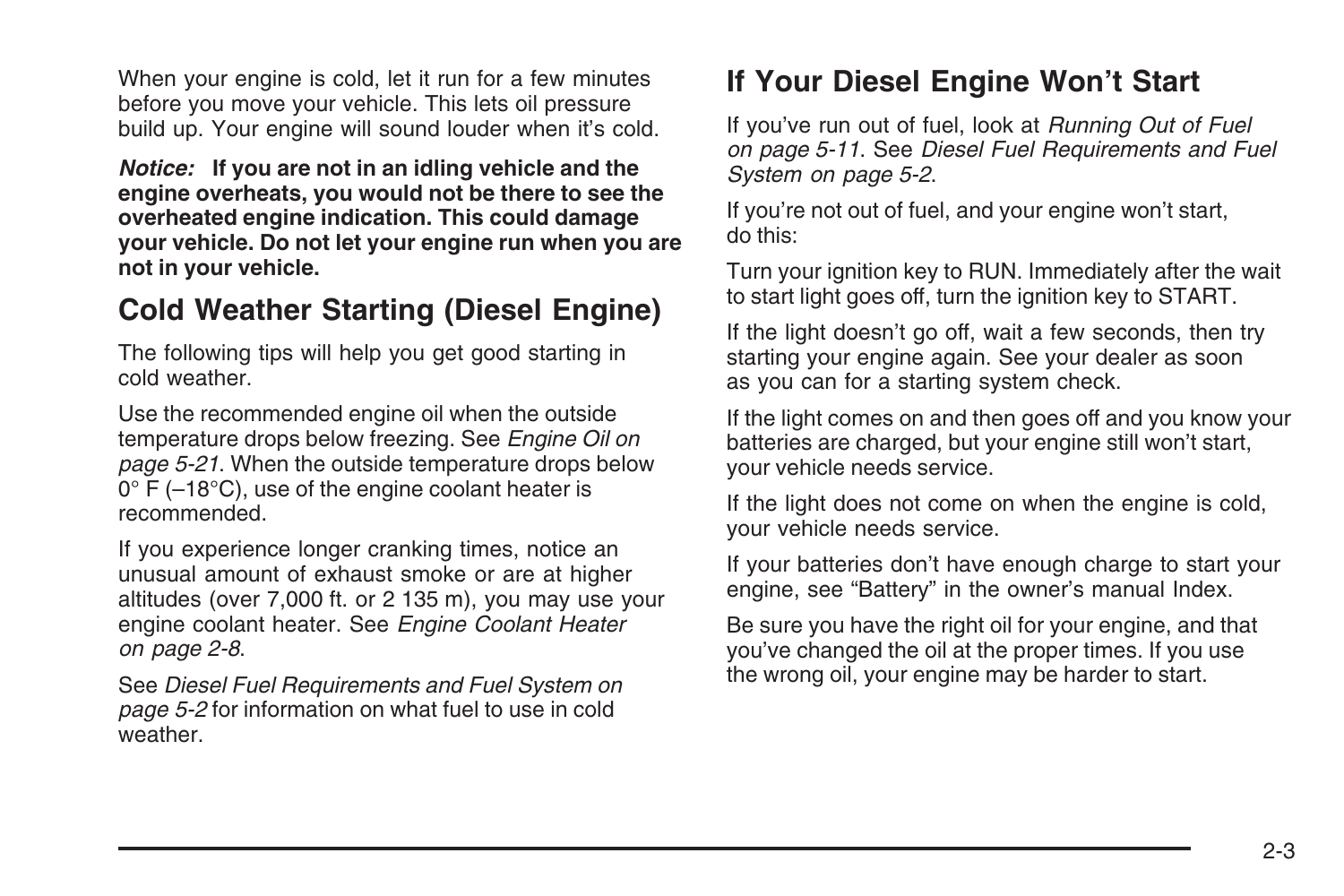Be sure you are using the proper fuel for existing weather conditions. See *[Diesel Fuel Requirements](#page-25-0) [and Fuel System](#page-25-0) on page 5-2*.

If the engine starts, runs a short time, then stops, your vehicle needs service.

# {**CAUTION:**

**Do not use gasoline or starting aids, such as ether, in the air intake. They could damage your engine. There could also be a fire, which could cause serious personal injury.**

### **Elevated Idle/Exhaust Restrictor**

The engine has a cold temperature high idle and exhaust restrictor feature which elevates the engines idle speed from 680 to 1200 rpms, and restricts the exhaust gas flow, when outside temperatures are below  $32^{\circ}F$  (0 $^{\circ}C$ ). and the engine coolant temperature is below 150°F (65°C.) This feature enhances heater performance by raising the engine coolant temperature faster.

For pickup models, this feature can be turned off and on using the DIC steering wheel control buttons. If your vehicle is not equipped with the DIC steering wheel control buttons, do the following to turn on this feature:

- 1. Turn the ignition to RUN, with the vehicle off.
- 2. Press the accelerator pedal to the floor and hold while quickly pressing the brake pedal three times in less than eight seconds.
- 3. Release the accelerator pedal and start the engine.

When the engine is started, it will slowly ramp up to the high idle speed after a delay of a few seconds up to approximately two minutes. For this method to work properly there must be no throttle or brake pedal faults.

The engine idle speed will return to normal once the following conditions are met:

- Once engine coolant temperature reaches 150°F (65°C).
- Air intake temperature reaches 32°F (0°C).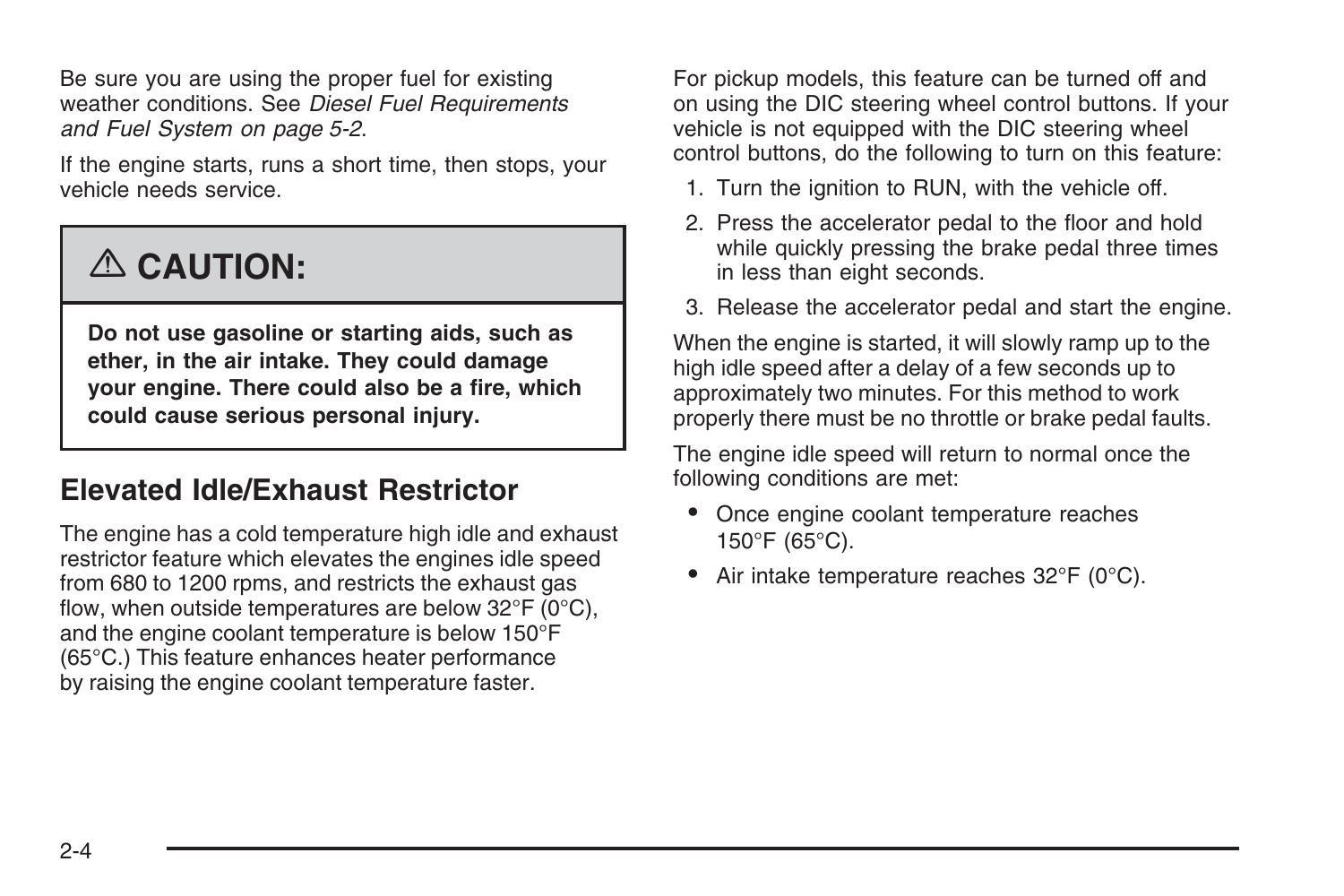The high idle speed will be temporarily interrupted and the engine speed will return to normal if any of the following conditions occur:

- The brake pedal is applied.
- The accelerator pedal is pressed.
- The automatic transmission is shifted out of PARK (P) or NEUTRAL (N).
- The clutch pedal on the manual transmission is pressed (pickup models).
- Vehicle speed is detected.

Once these inputs are removed, the engine idle speed will slowly ramp back up to high idle after the normal delay, if the conditions for engine coolant temperature and air intake temperature are still met.

## **Manual High Idle System (Van Models Only)**



If your vehicle has this feature, the manual high idle switch is located on the instrument panel.

This system can be used to increase your engine idle speed whenever the following conditions are met:

- The brake pedal is not pressed.
- The vehicle speed is below about 5 mph (8 km/h).
- The transmission is in NEUTRAL (N) or PARK (P).

The manual high idle feature is activated by pressing the switch on the instrument panel. When the switch is pressed again, or any of the previous conditions are not met, manual high idle will be deactivated. The manual high idle has been preset at the factory. Your dealer may change the setting to fit your needs.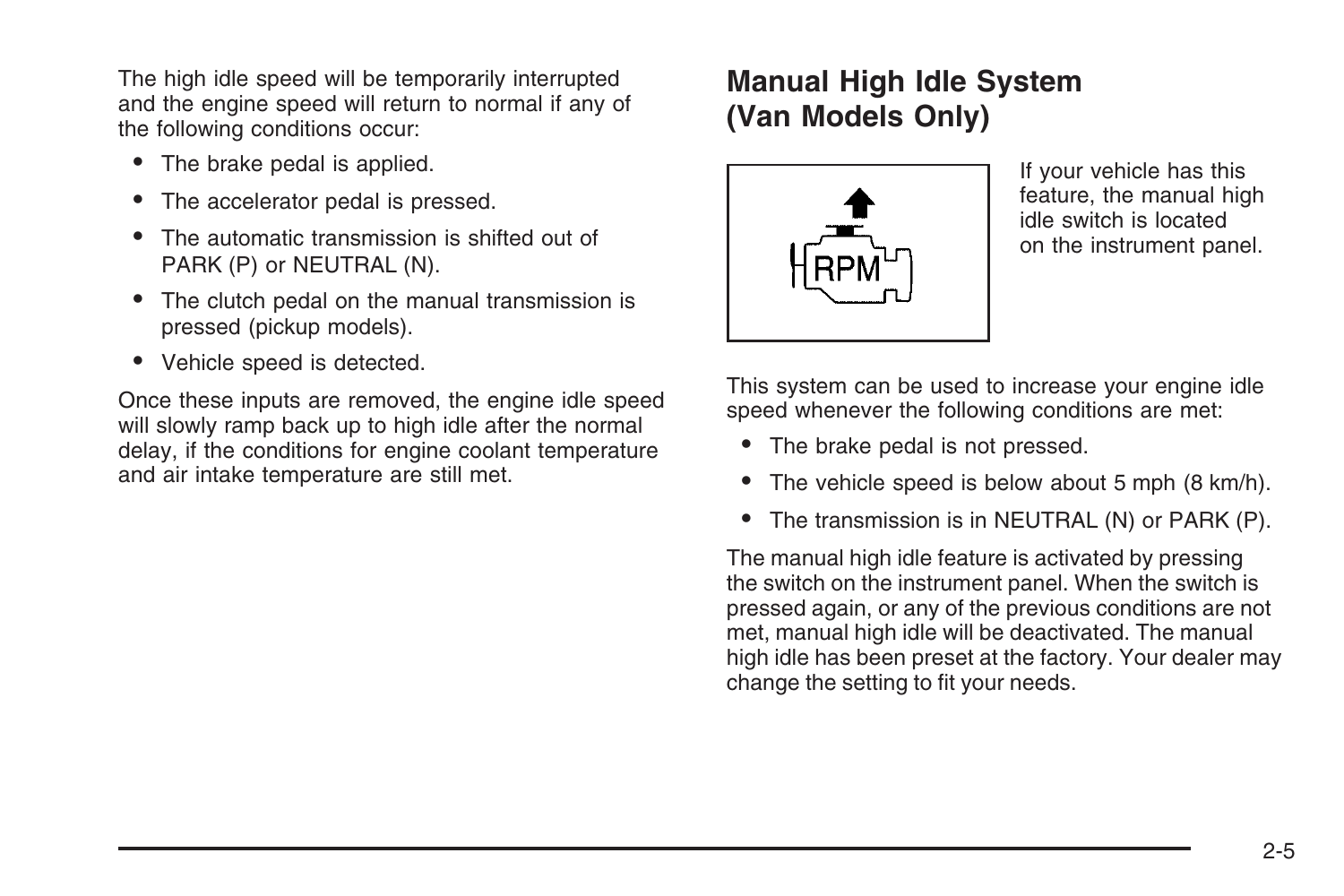# <span id="page-7-0"></span>**Winter Cover (Pickup Models Only)**

If your vehicle includes a winter cover, it will enhance heater performance and will reduce the amount of time it takes to warm the inside of your vehicle in extremely cold conditions (below 0°F (−18°C)). The winter cover consists of two parts, the front bumper cover (if equipped) and the grille cover. The winter cover installs over the front bumper of your vehicle and restricts the air flowing to the engine compartment by covering the radiator grille.



# **Usage Guidelines**

The winter cover should only be used while operating your vehicle in extremely cold temperatures. In these temperatures, the vehicle does not need a large amount of air to properly cool the engine. During periods of operation when more airflow is required to cool the vehicle, the winter cover should not be used. The following usage guidelines will allow adequate airflow for proper radiator grille and air cooler performance:

- Do not use the winter cover when temperatures are expected to be above 32°F (0°C). Use of the cover in these conditions could cause your vehicle to overheat. If this happens while the cover is being used, remove the cover.
- Do not use the winter cover if towing a trailer. The added power needed to tow a trailer requires the radiator grille to have full airflow under all conditions. Your vehicle may overheat if the cover is used while towing a trailer.
- Do not modify the cover. The winter cover does not cover some sections of the front of the vehicle because these openings are needed to provide enough airflow to the radiator grille and air cooler in extremely cold temperatures.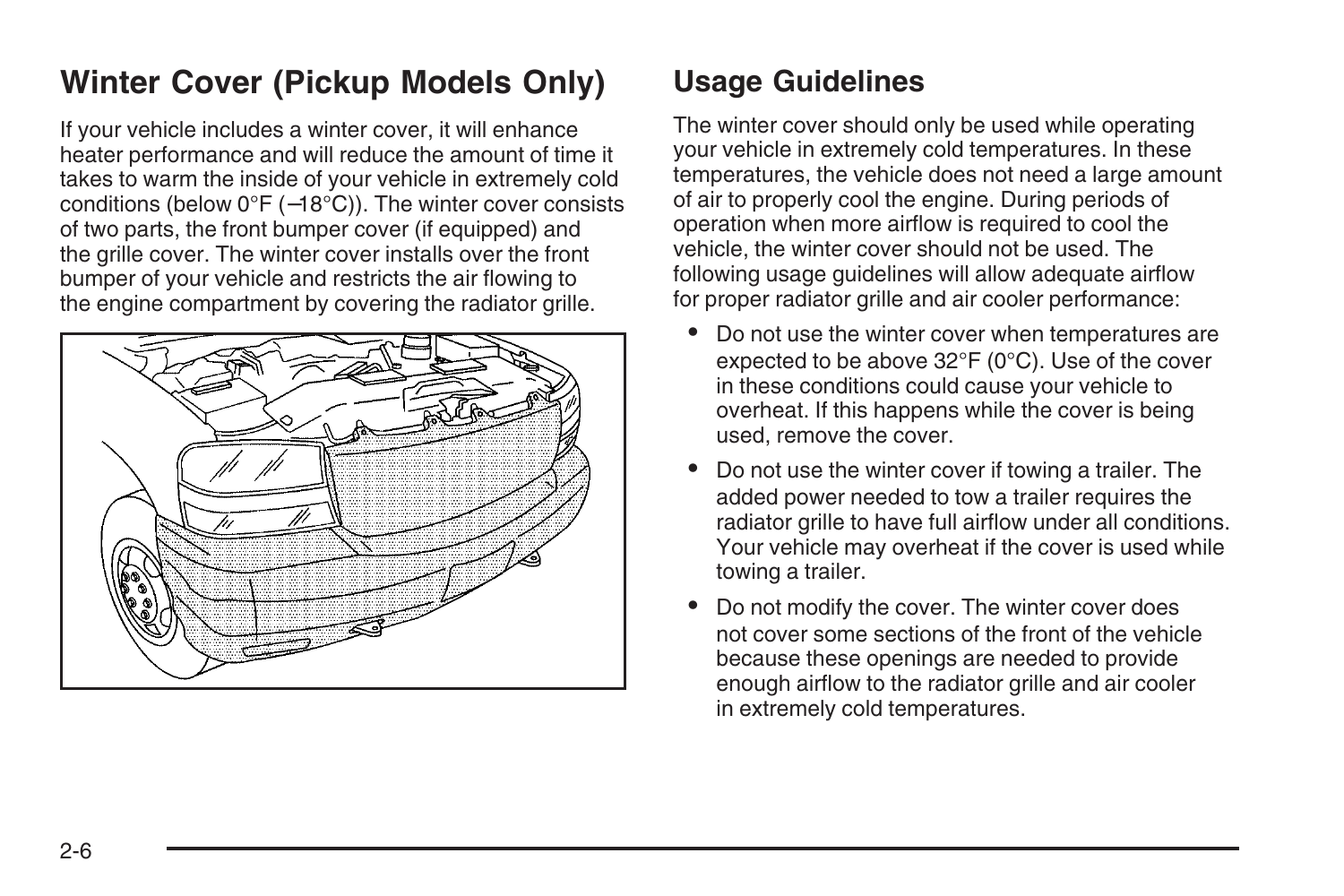• When the winter cover is used, the temperature sensor found on the inside rearview mirror will not function properly. The temperature that is shown will be incorrect.

### **Installation Instructions**

The following instructions explain how to install and remove your vehicle's winter cover. When installing or removing the cover please refer to the "Usage Guidelines" mentioned previously. When you first try to fit the cover it may appear to be undersized. This is due to the nature of the special vinyl, which will stretch during installation to ensure a tight fit. For this reason, the initial installation of the cover is best performed when the winter cover is warm. If you are required to use a front license plate, simply cut the black stitches on the back of the patch.

#### **Grille Cover Installation**

- 1. Pre-bend all the small black tabs into the shape of a J.
- 2. Fasten the snaps.
- 3. Wrap the elastic loop around the hood stopper.
- 4. Hook all the tabs to the edge of the grille.
- 5. Hook all clips to the bottom of the grille.

#### **Lower Cover Installation**

1. Pre-bend all of the small black tabs into the shape of a J.



2. Fasten each tab to edge of the bumper, as illustrated.

To remove the winter cover, reverse the steps listed previously.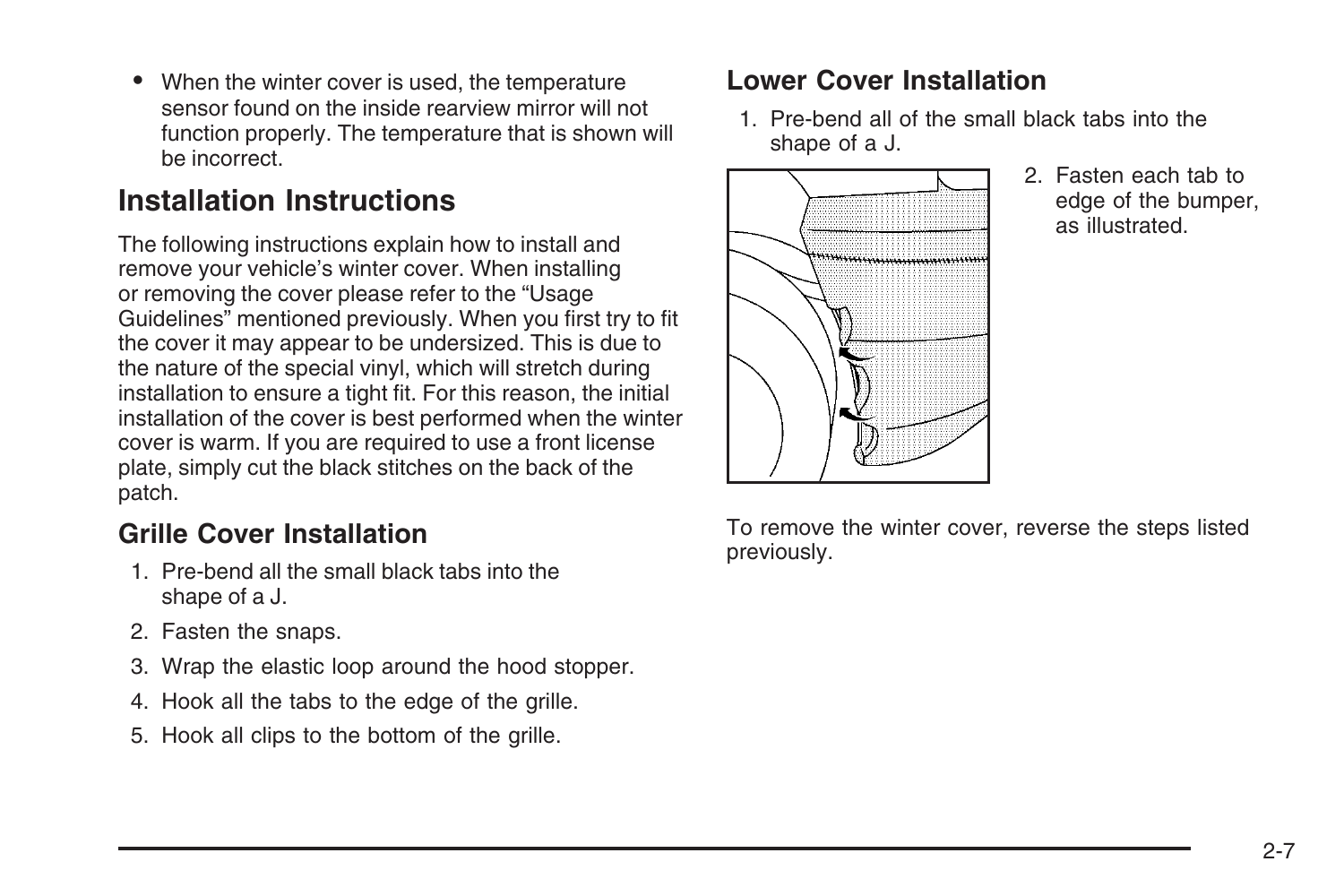# <span id="page-9-0"></span>**Fuel Operated Heater (FOH) (Van Models Only)**

If your vehicle includes a fuel operated heater (FOH), it will enhance heater performance and will reduce the amount of time it takes to warm the inside of your vehicle in cold conditions below 40°F (4.4°C). The fuel operated heater is installed in the frame rail on the driver's side of the vehicle and uses diesel to warm up the engine coolant, which finally warms up the passenger's cabin air. The FOH works automatically, depending on the fuel level, engine coolant temperature and outside air temperature. It works only with the engine running.

# **Engine Coolant Heater**

In very cold weather, 0°F (−18°C) or colder, the engine coolant heater can help. You'll get easier starting and better fuel economy during engine warm-up. Usually, the coolant heater should be plugged in a minimum of four hours prior to starting your vehicle.

## **To Use the Engine Coolant Heater**

- 1. Turn off the engine.
- 2. Open the hood and unwrap the electrical cord. The cord is located in the engine compartment, on the passenger's side of the vehicle, near the right side engine mount.
- 3. Plug it into a normal, grounded 110-volt AC outlet.

# {**CAUTION:**

**Plugging the cord into an ungrounded outlet could cause an electrical shock. Also, the wrong kind of extension cord could overheat and cause a fire. You could be seriously injured. Plug the cord into a properly grounded three-prong 110-volt AC outlet. If the cord will not reach, use a heavy-duty three-prong extension cord rated for at least 15 amps.**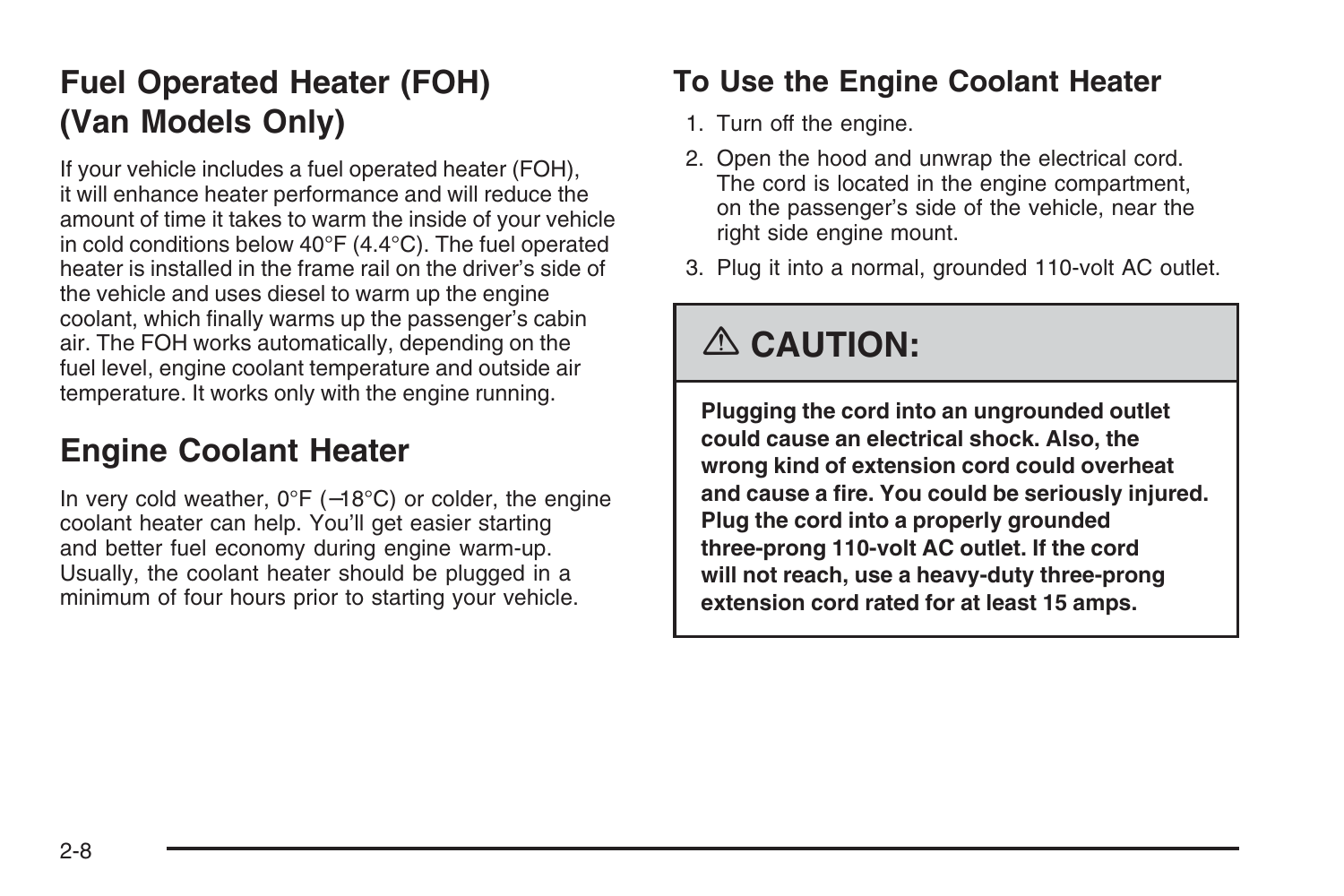4. Before starting the engine, be sure to unplug and store the cord as it was before to keep it away from moving engine parts. If you don't, it could be damaged.

How long should you keep the coolant heater plugged in? The answer depends on the outside temperature. You may wish to use your coolant heater to improve ease of starting at temperatures between 0°F (−18°C) and −20°F (−29°C).

Keep the coolant heater plugged in for a minimum of four hours. At temperatures below −20°F (−29°C), the coolant heater should remain plugged in for at least eight hours. It will not harm either the coolant heater or the vehicle to leave the coolant heater plugged in longer than the times stated. Be sure to remove and store the cord before starting the engine. See *[Diesel](#page-25-0) [Fuel Requirements and Fuel System](#page-25-0) on page 5-2* for information on what fuel to use in cold weather.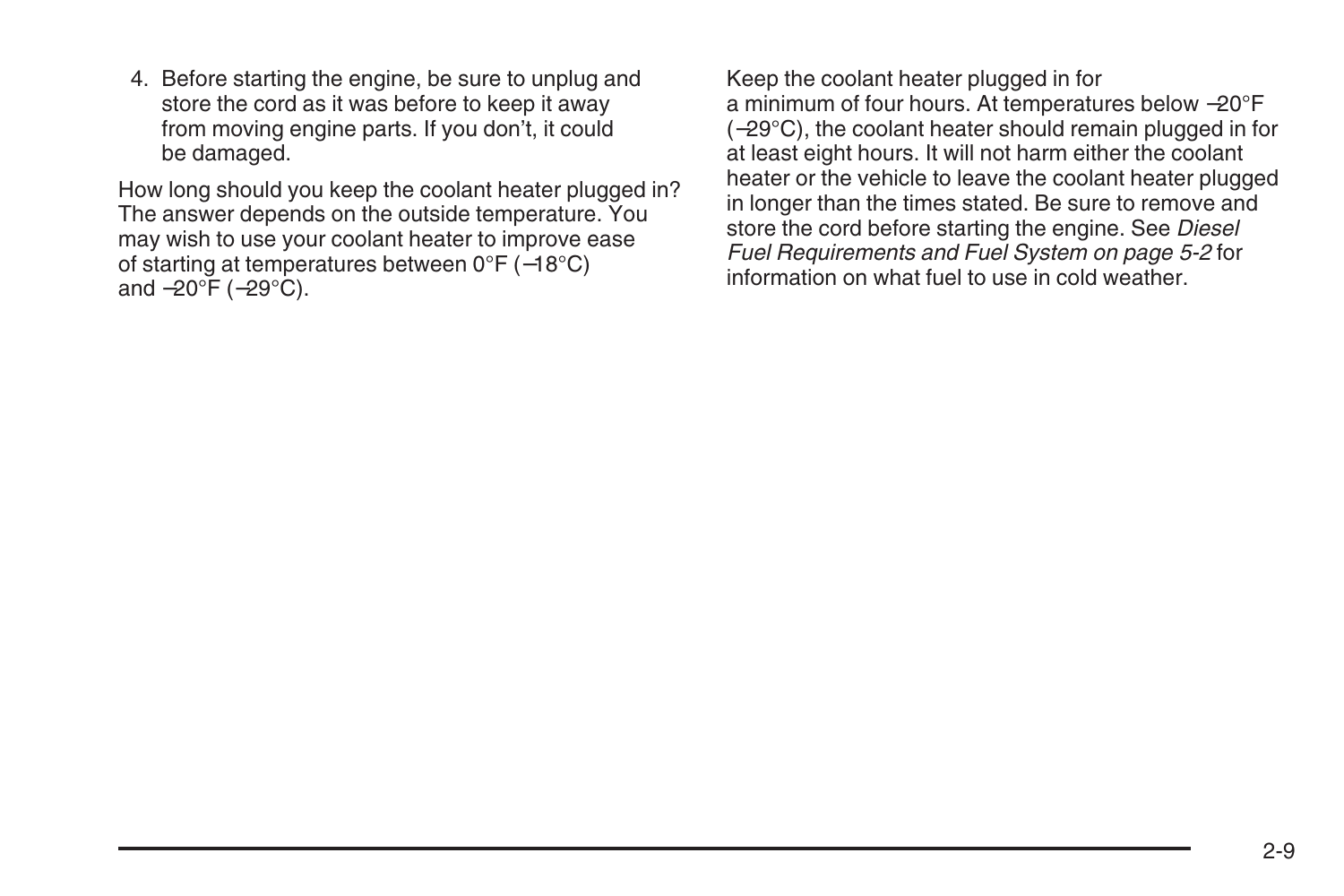|  |  | <b>NOTES</b> |  |
|--|--|--------------|--|
|--|--|--------------|--|

| - |  |  |
|---|--|--|
|   |  |  |
|   |  |  |
|   |  |  |
|   |  |  |
|   |  |  |
|   |  |  |
|   |  |  |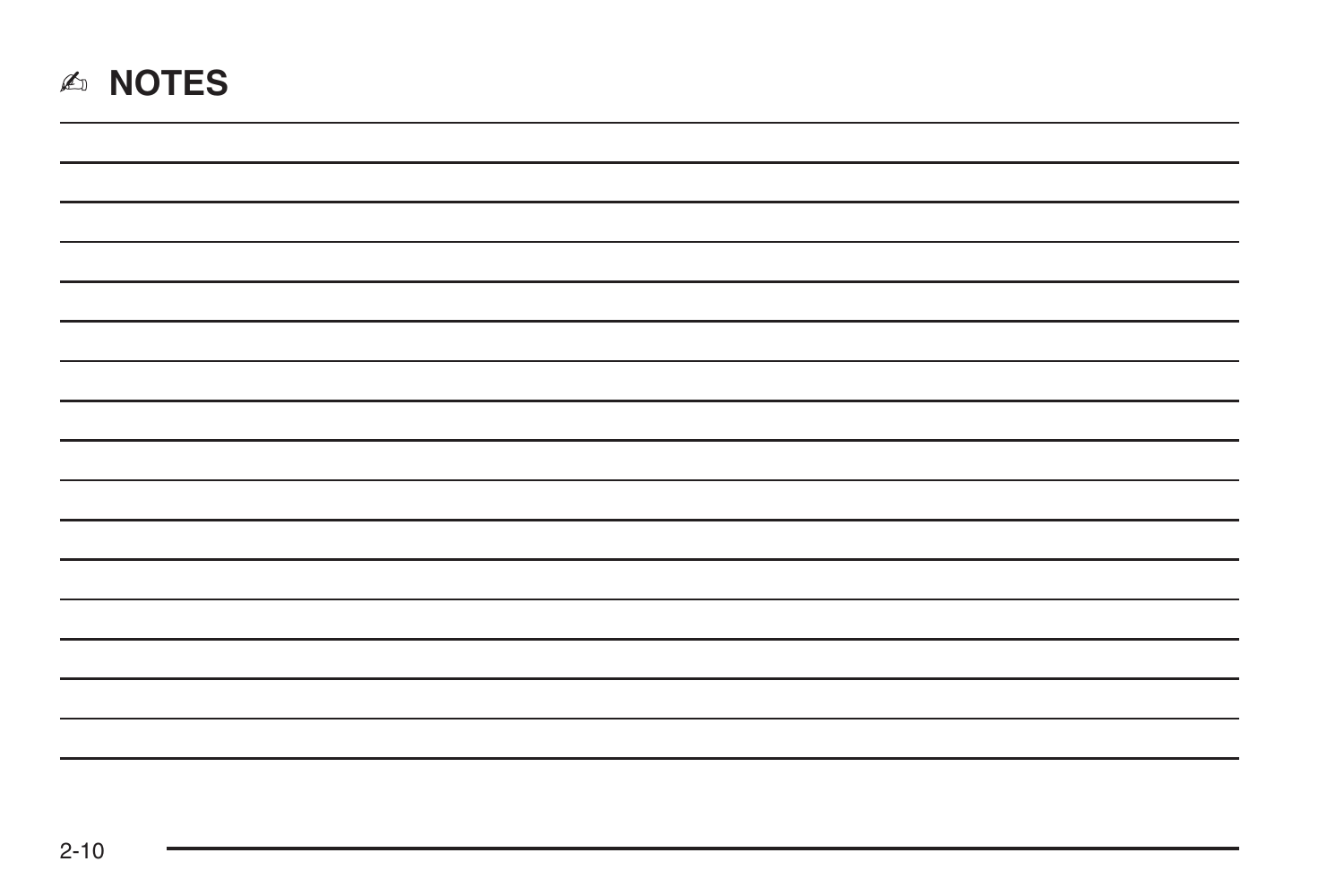# **Section 3 Instrument Panel**

<span id="page-12-0"></span>

| Warning Lights, Gages and Indicators 3-2 |  |
|------------------------------------------|--|
| Instrument Panel Cluster 3-2             |  |
| Malfunction Indicator Lamp 3-4           |  |
|                                          |  |
|                                          |  |

| Reduced Engine Power Light (Van Models Only) 3-7  |  |
|---------------------------------------------------|--|
|                                                   |  |
| Water in Fuel Warning Light (Van Models Only) 3-9 |  |
| Driver Information Center (DIC)                   |  |
|                                                   |  |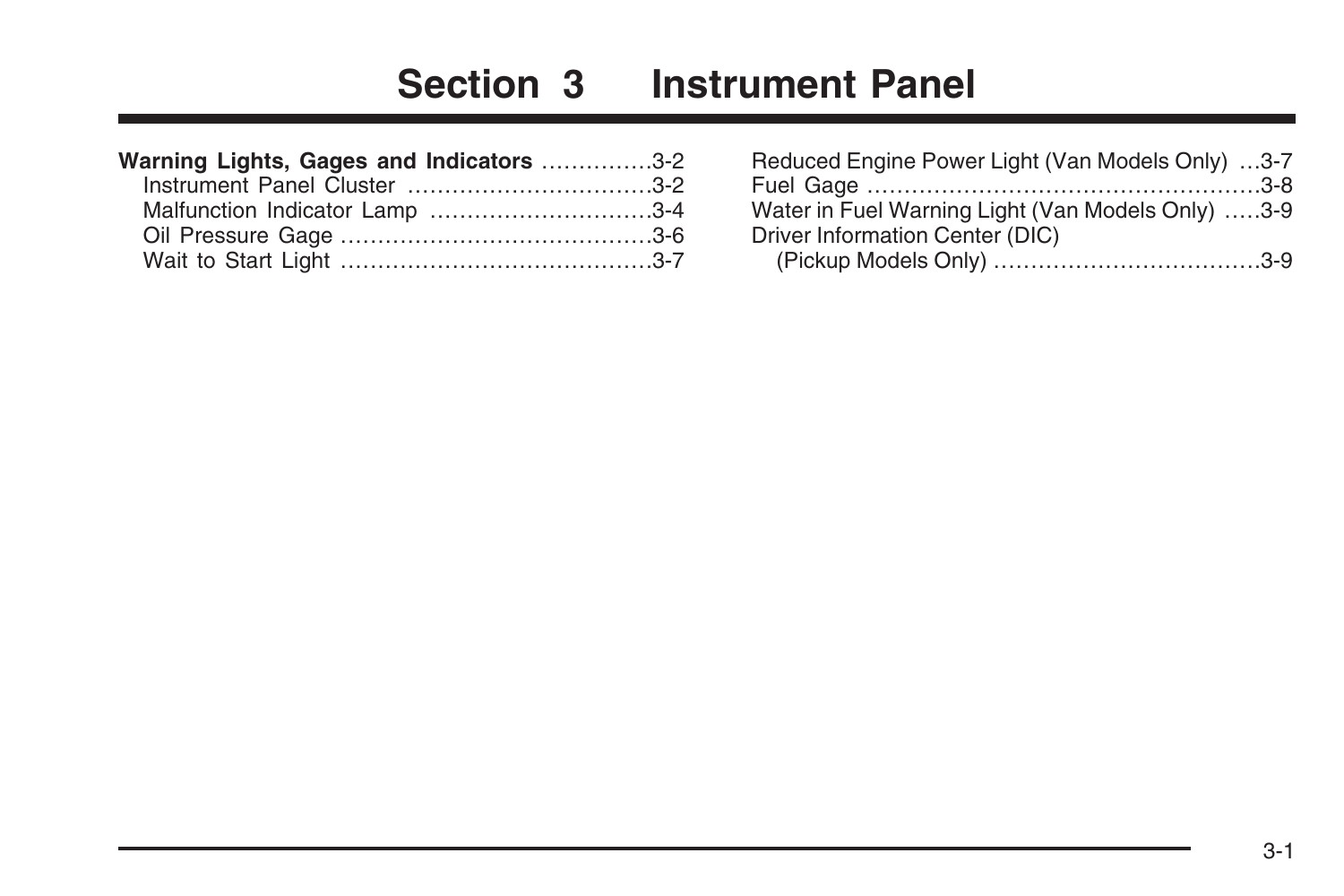# <span id="page-13-0"></span>**Warning Lights, Gages and Indicators**

### **Instrument Panel Cluster**



**United States Pickup automatic transmission version shown, manual transmission and Canada similar**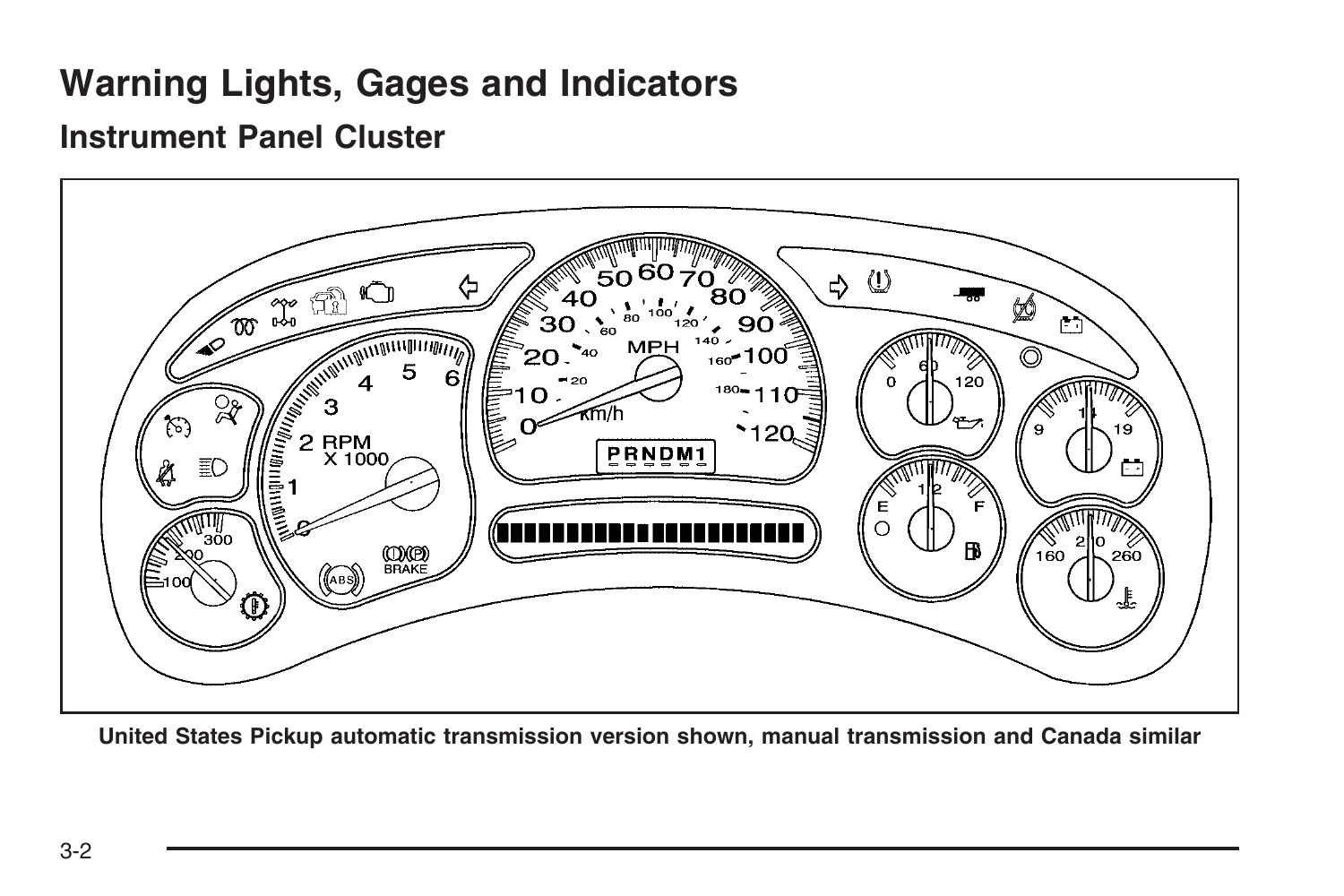

#### **United States Van version shown, Canada similar**

Your instrument cluster is designed to let you know at a glance how your vehicle is running. You'll know how fast you're going, about how much fuel you have and many other things you'll need to know to drive safely and economically.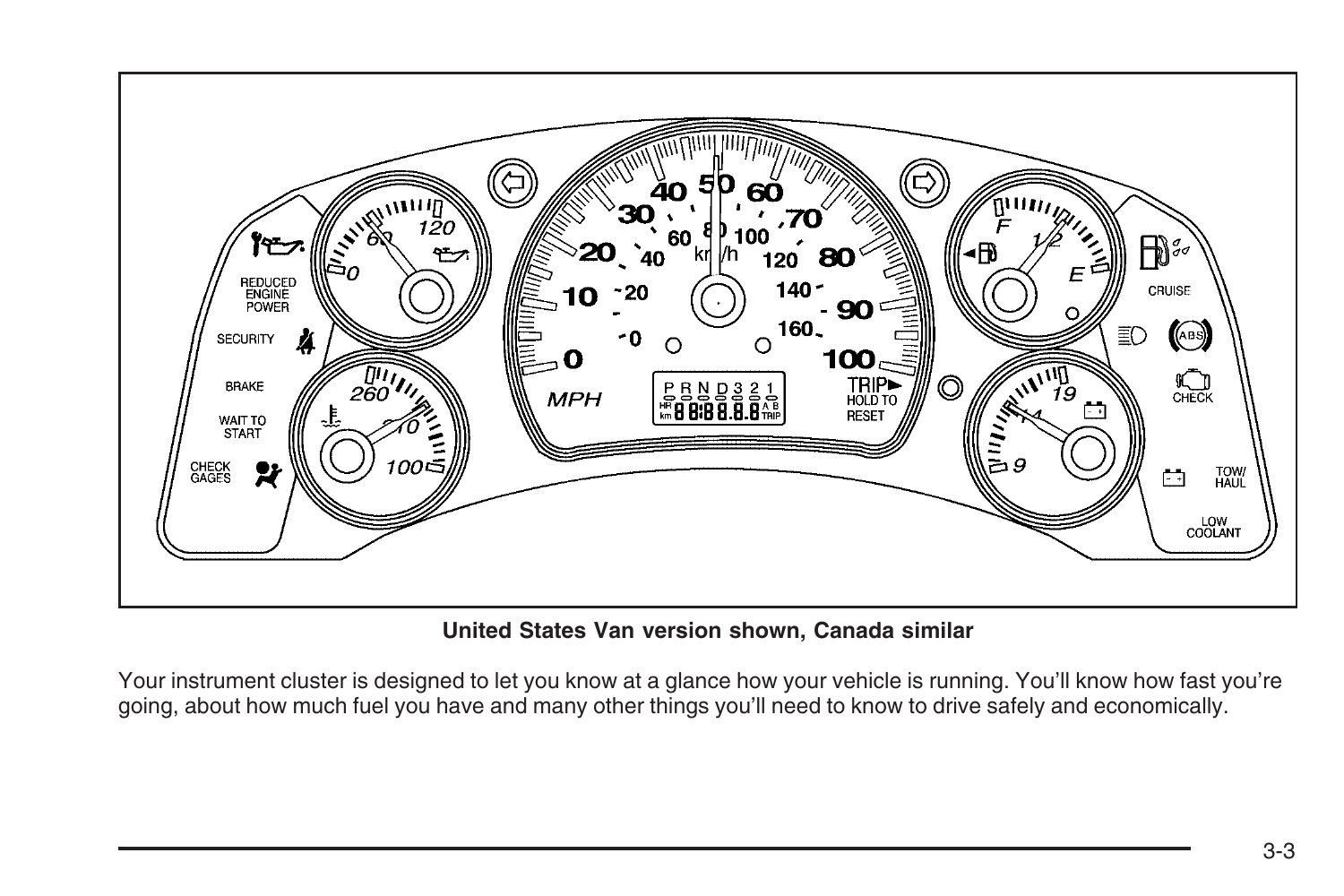# <span id="page-15-0"></span>**Malfunction Indicator Lamp**

## **Check Engine Light**



**Pickup Models Van Models**

Your vehicle has a computer which monitors operation of the fuel, timing, and emission control systems.

This system is called OBD II (On-Board Diagnostics-Second Generation) and is intended to assure that emissions are at acceptable levels for the life of the vehicle, helping to produce a cleaner environment.

The check engine light comes on to indicate when service is required. Malfunctions often will be indicated by the system before any problem is apparent. This may prevent more serious damage to your vehicle. This system is also designed to assist your service technician in correctly diagnosing any malfunction.

*Notice:* **If you keep driving your vehicle with this light on, after awhile, your emission controls may not work as well, your fuel economy may not be as good, and your engine may not run as smoothly. This could lead to costly repairs that may not be covered by your warranty.**

*Notice:* **Modifications made to the engine, transmission, exhaust, intake, or fuel system of your vehicle or the replacement of the original tires with other than those of the same Tire Performance Criteria (TPC) can affect your vehicle's emission controls and may cause this light to come on. Modifications to these systems could lead to costly repairs not covered by your warranty. This may also result in a failure to pass a required Emission Inspection/Maintenance test.**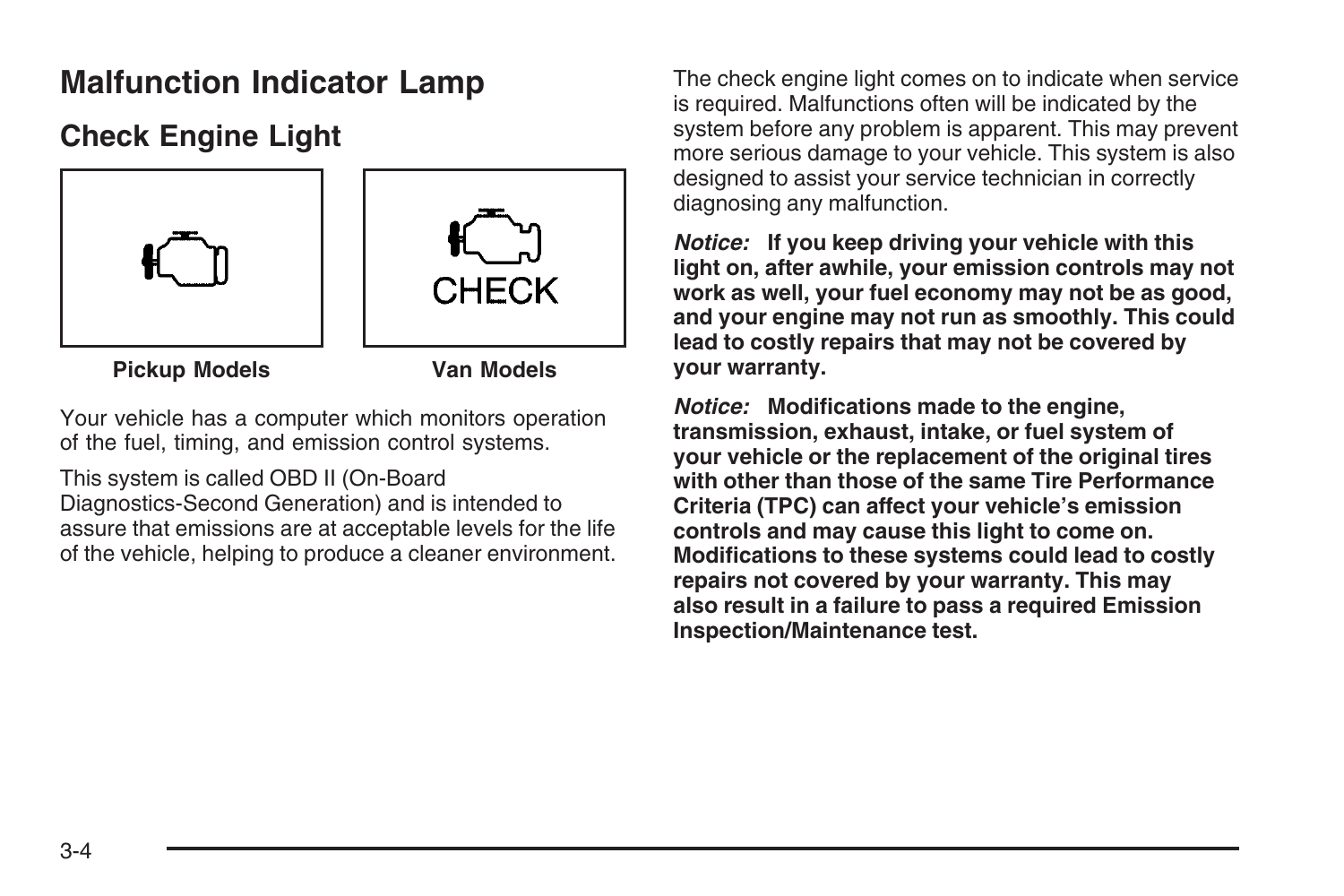## **If the Light Comes On**

This light should come on, as a check to show you it is working, when the ignition is on and the engine is not running. If it does not, have it repaired. This light will also come on if an emission control system malfunction has been detected on your vehicle. Diagnosis and service may be required.

You also may be able to correct the emission system malfunction by considering the following:

Did you just drive through a deep puddle of water?

If so, your electrical system may be wet. The condition will usually be corrected when the electrical system dries out. A few driving trips should turn the light off.

Are you low on fuel?

As your engine starts to run out of fuel, your engine may not run as efficiently as designed since small amounts of air are sucked into the fuel line. The system can detect this. Adding fuel should correct this condition. It will take a few driving trips to turn the light off.

If none of the above steps have made the light turn off, your dealer can check the vehicle. Your dealer has the proper test equipment and diagnostic tools to fix any mechanical or electrical problems that may have developed.

#### **Emissions Inspection and Maintenance Programs**

Some state/provincial and local governments have or may begin programs to inspect the emission control equipment on your vehicle. Failure to pass this inspection could prevent you from getting a vehicle registration.

Here are some things you need to know in order to help your vehicle pass an inspection:

Your vehicle will not pass this inspection if the check engine light is on or not working properly.

Your vehicle will not pass this inspection if the OBD (on-board diagnostic) system determines that critical emission control systems have not been completely diagnosed by the system. The vehicle would be considered not ready for inspection. This can happen if you have recently replaced your battery or if your battery has run down. The diagnostic system is designed to evaluate critical emission control systems during normal driving. This may take several days of routine driving. If you have done this and your vehicle still does not pass the inspection for lack of OBD system readiness, your GM dealer can prepare the vehicle for inspection.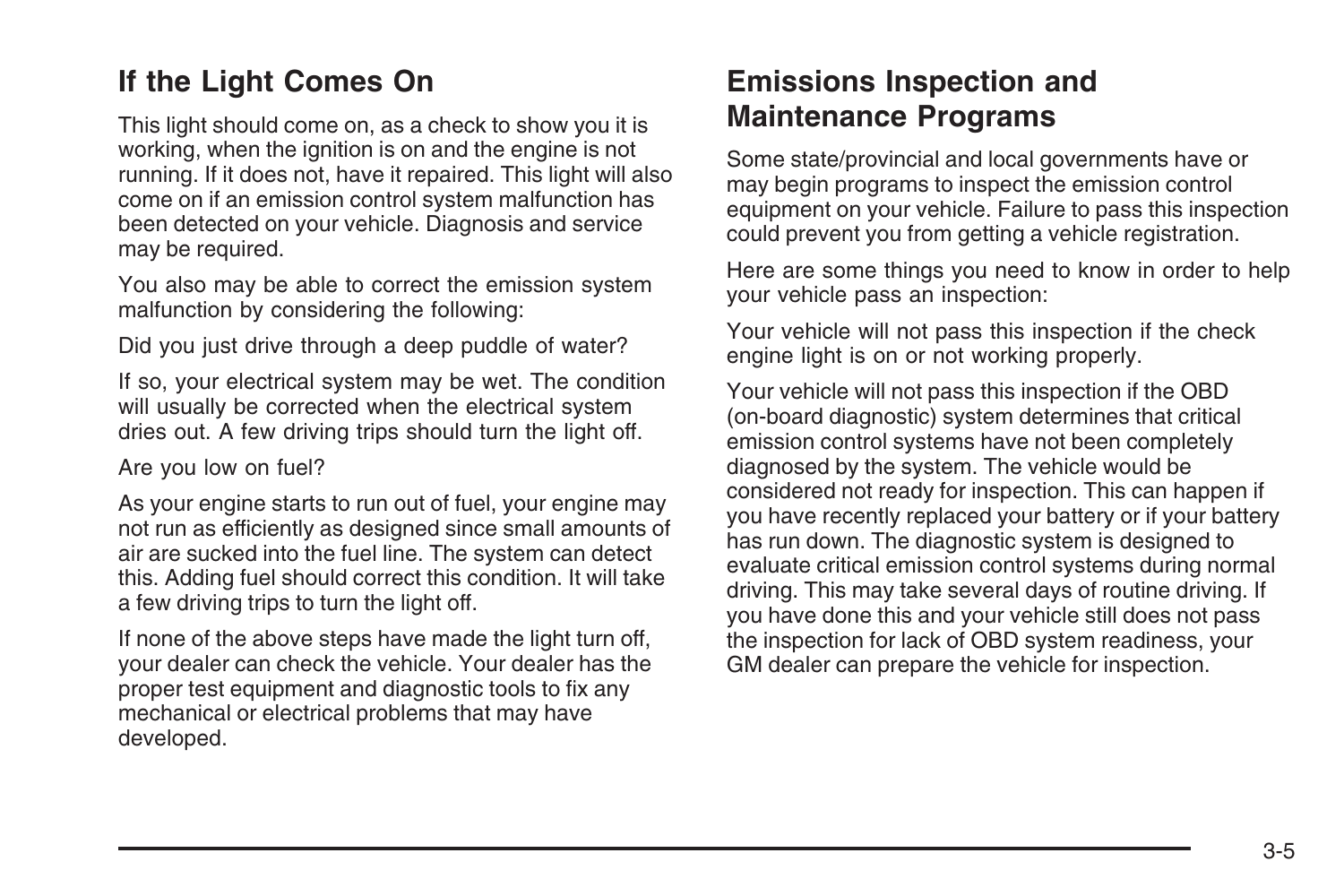

**United States (Van Models)**



**Canada (Pickup Models)**

 $\frac{1}{1}$ 800  $kPa$ 

#### **Canada (Van Models)**

<span id="page-17-0"></span>**Oil Pressure Gage** The oil pressure gage shows the engine oil pressure in psi (pounds per square inch) when the engine is running. Canadian vehicles indicate pressure in kPa (kilopascals).

> Oil pressure may vary under different driving conditions and oil types. The DURAMAX® engine may generate oil pressure in excess of 80 psi (548 kPa) under certain conditions, especially in cold temperatures. This is a normal operating range.

# {**CAUTION:**

**Do not keep driving if the oil pressure is low. If you do, your engine can become so hot that it catches fire. You or others could be burned. Check your oil as soon as possible and have your vehicle serviced.**

*Notice:* **Lack of proper engine oil maintenance may damage the engine. The repairs would not be covered by your warranty. Always follow the maintenance schedule in this manual for changing engine oil.**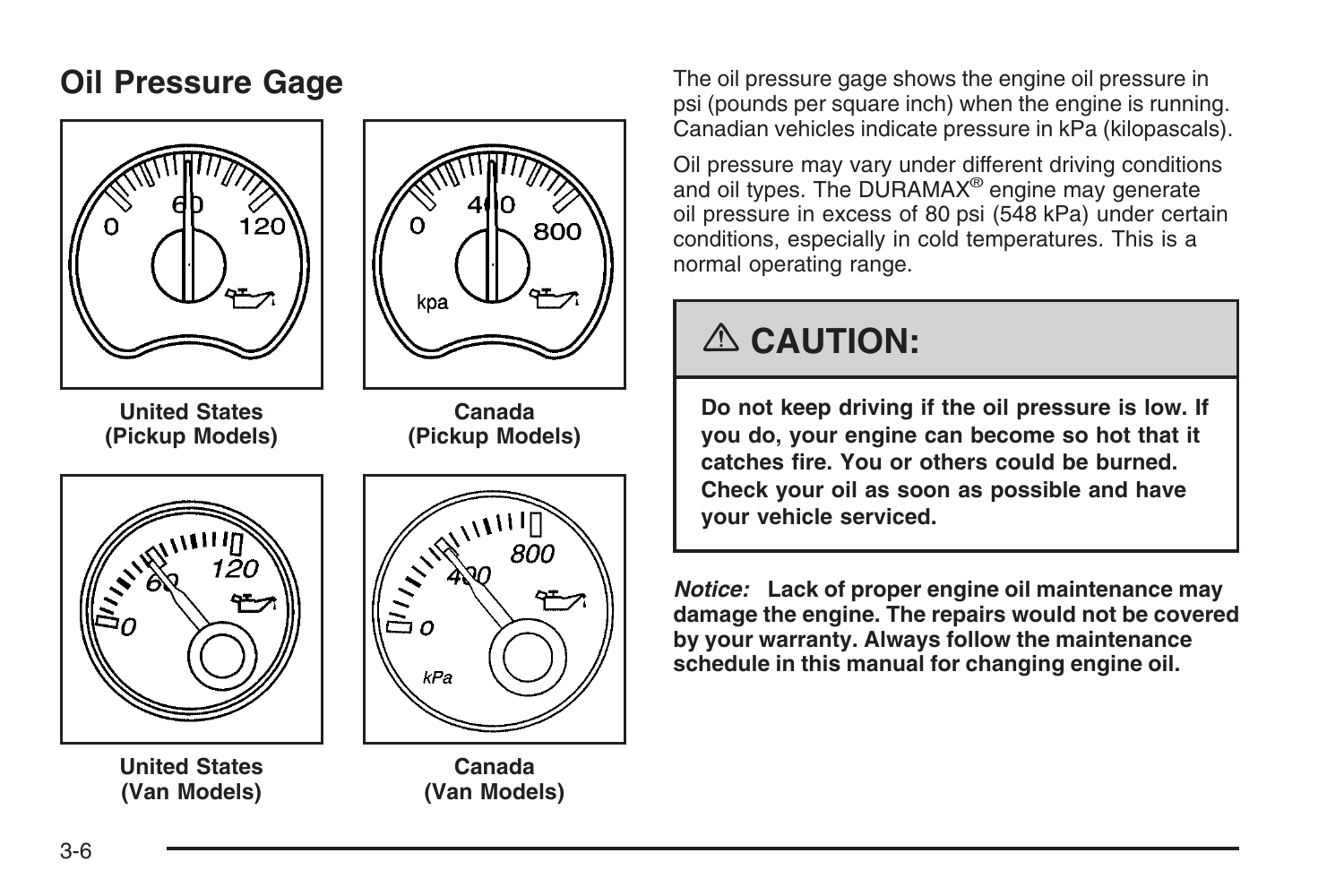## <span id="page-18-0"></span>**Wait to Start Light**



Your diesel engine has a glow plug system to aid in starting your vehicle.

# **Reduced Engine Power Light (Van Models Only)**



If the reduced engine power light comes on while you are driving, the computer is indicating that your vehicle has a problem. You should take your vehicle in for service soon.

For pickup models, this light shows that the system is functioning properly and tells you when the engine is ready to be started. For van models, an instrument panel WAIT TO START indicator light shows that the system is functioning properly and tells you when the engine is ready to be started.

Your vehicle has a fast warm-up glow plug system. The wait to start light will illuminate for a considerably shorter time than most diesel engines due to the rapid heating of the glow plug system.

For more information, see *[Starting the Diesel Engine](#page-3-0) on page 2-2*.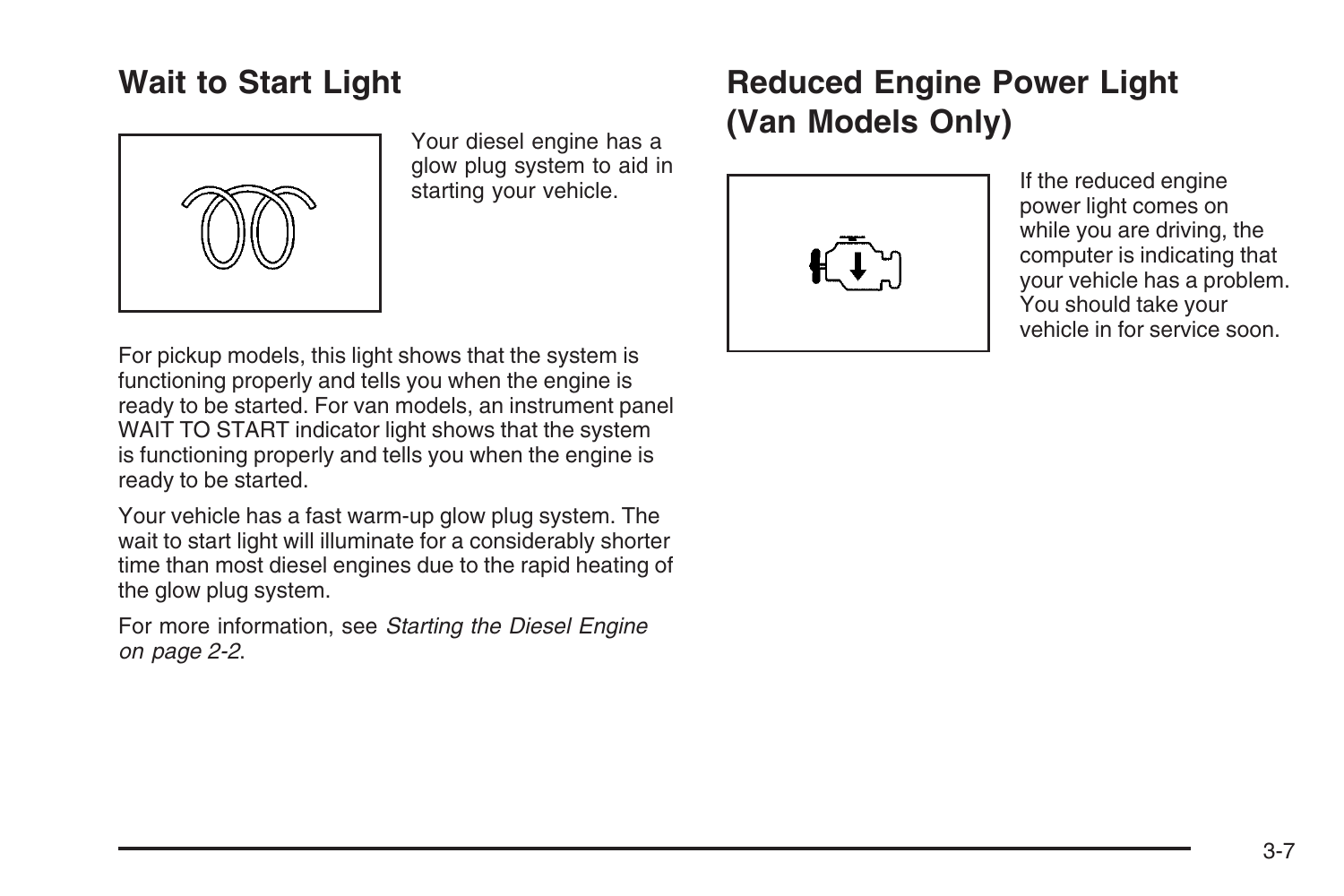



**Pickup Models, United States version shown**

**Pickup Models, Canada version shown**



**Van Models**

<span id="page-19-0"></span>**Fuel Gage** When the ignition is on, the fuel gage shows you approximately how much fuel you have left in your tank. The gage will first indicate E (empty) before you are out of fuel, but you should get more fuel as soon as possible.

> Listed are four situations you may experience with your fuel gage:

- At the gas station, the fuel pump shuts off before the gage reads F (full).
- It takes a little more or less fuel to fill up than the fuel gage indicated. For example, the gage may have indicated the tank was half full, but it actually took a little more or less than half the tank's capacity to fill the tank.
- The gage moves a little when you turn a corner or speed up.
- The gage doesn't go back to E (empty) when you turn off the ignition.

None of these indicate a problem with the fuel gage.

For information on how to fill your fuel tank, see *[Filling the Tank](#page-38-0) on page 5-15*.

Your vehicle also has a fuel cooler. To clean, powerwash the bottom of the vehicle.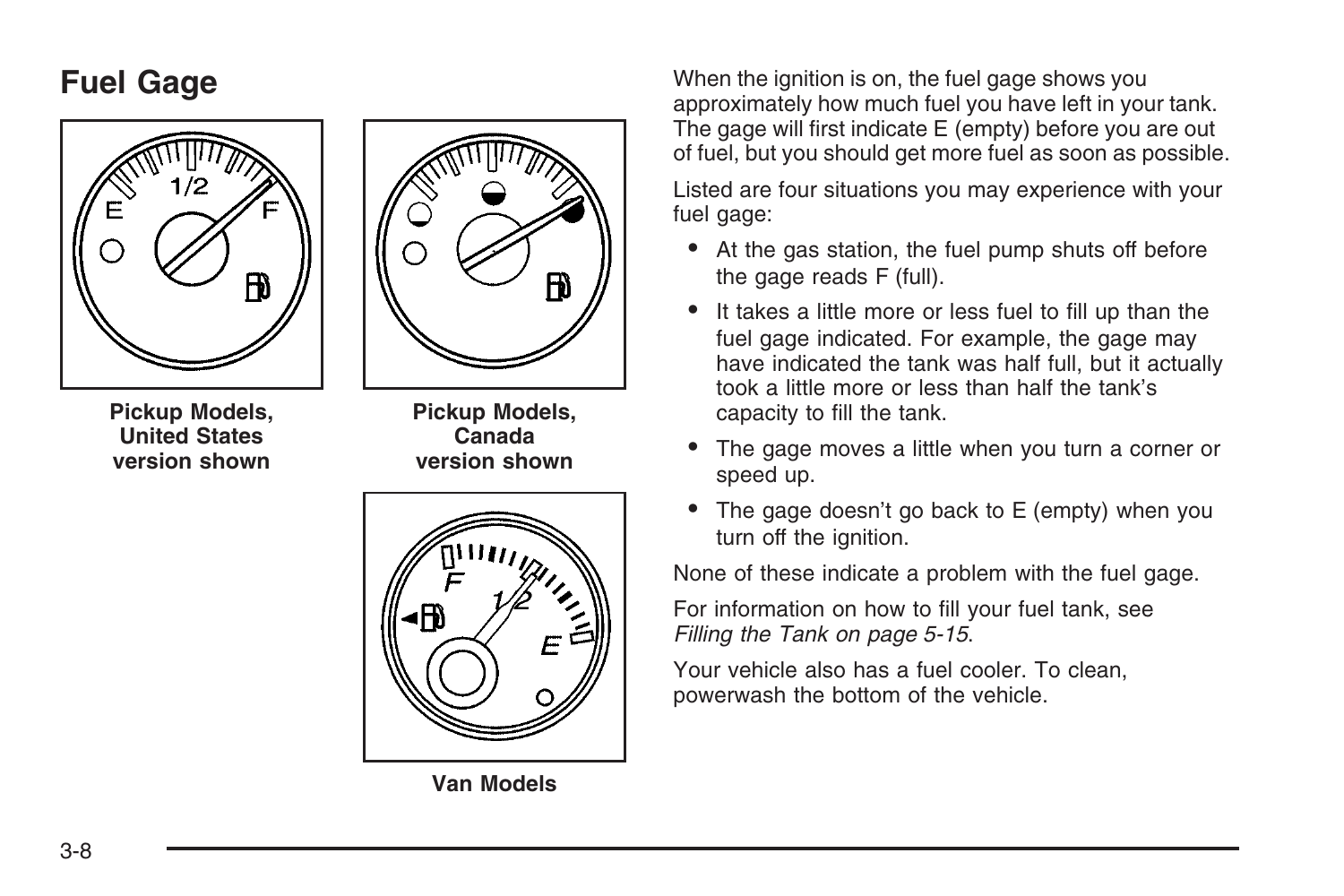# <span id="page-20-0"></span>**Water in Fuel Warning Light (Van Models Only)**



The light will come on to warn you if there is water in the diesel fuel system.

For more information on how this light works, see *[Diesel](#page-25-0) [Fuel Requirements and Fuel System](#page-25-0) on page 5-2*.

# **Driver Information Center (DIC) (Pickup Models Only)**

The Driver Information Center (DIC) is located on the instrument panel cluster above the steering wheel. The DIC comes on when the ignition is on. After a short delay the DIC will display the current driver and the information that was last displayed before the engine was last turned off.

If a problem is detected, a warning message will appear on the display. Pressing the select button on the DIC steering wheel buttons, or the trip odometer reset stem for vehicles without DIC steering wheel buttons, will acknowledge some current warning or service messages. Some messages that your DURAMAX® diesel may show are:

#### **ELEVATED IDLE OFF**

This message will appear when the elevated idle/exhaust restrictor feature has been turned off. For more information on the elevated idle/exhaust restrictor feature, see *[Starting the Diesel Engine](#page-3-0) on page 2-2*.

#### **ELEVATED IDLE ON**

This message will appear when the elevated idle/exhaust restrictor feature has been turned on. For more information on the elevated idle/exhaust restrictor feature, see *[Starting the Diesel Engine](#page-3-0) on page 2-2*.

### **REDUCED ENGINE POWER**

A computer monitors the operation of the electric accelerator. If the REDUCED ENGINE POWER message comes on while you are driving, the computer is indicating that your vehicle has a problem. You should take your vehicle in for service soon.

### **WATER IN FUEL**

This message will come on to warn you if there is water in the diesel fuel system. For more information on how this message works, see *[Diesel Fuel Requirements and Fuel](#page-25-0) [System](#page-25-0) on page 5-2*.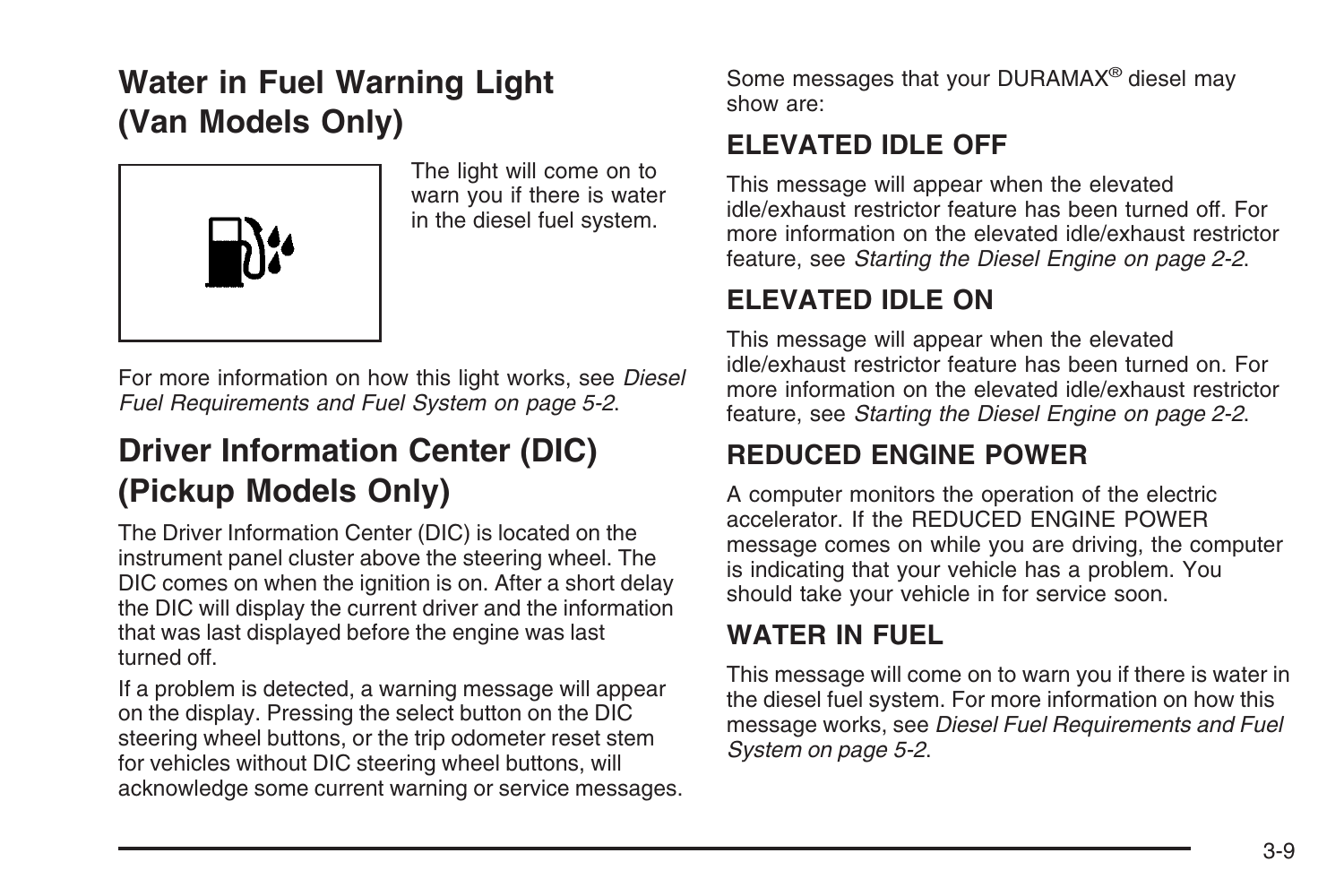#### **FUEL FILTER LIFE ###%**

This feature is available on vehicles with steering wheel controls. When the fuel button is pressed and FUEL FILTER LIFE appears on the display, this information will give the percentage of fuel filter life remaining.

#### **FUEL FILTER LIFE RESET**

This message will appear when a reset is performed either by using the steering wheel controls or the following manual procedure.

For vehicles with steering wheel controls, press and hold the select button for five seconds while the FUEL FILTER LIFE message is displayed. This message will appear on the DIC for ten seconds.

For vehicles without steering wheel controls, do the following:

- 1. Without pressing the pedals, turn the ignition key to the on position without starting the engine.
- 2. Wait five seconds.
- 3. Completely press the brake and the accelerator pedals simultaneously and hold for ten seconds. The system is now reset.
- 4. Turn the ignition key off.

The next time the engine is started, the message will no longer be displayed. Always reset the FUEL FILTER LIFE system after a fuel filter change.

#### **CHANGE FUEL FILTER**

This message will appear on the DIC for ten seconds when a fuel filter change is required. See *[Fuel Filter](#page-35-0) [Replacement](#page-35-0) on page 5-12* for more information.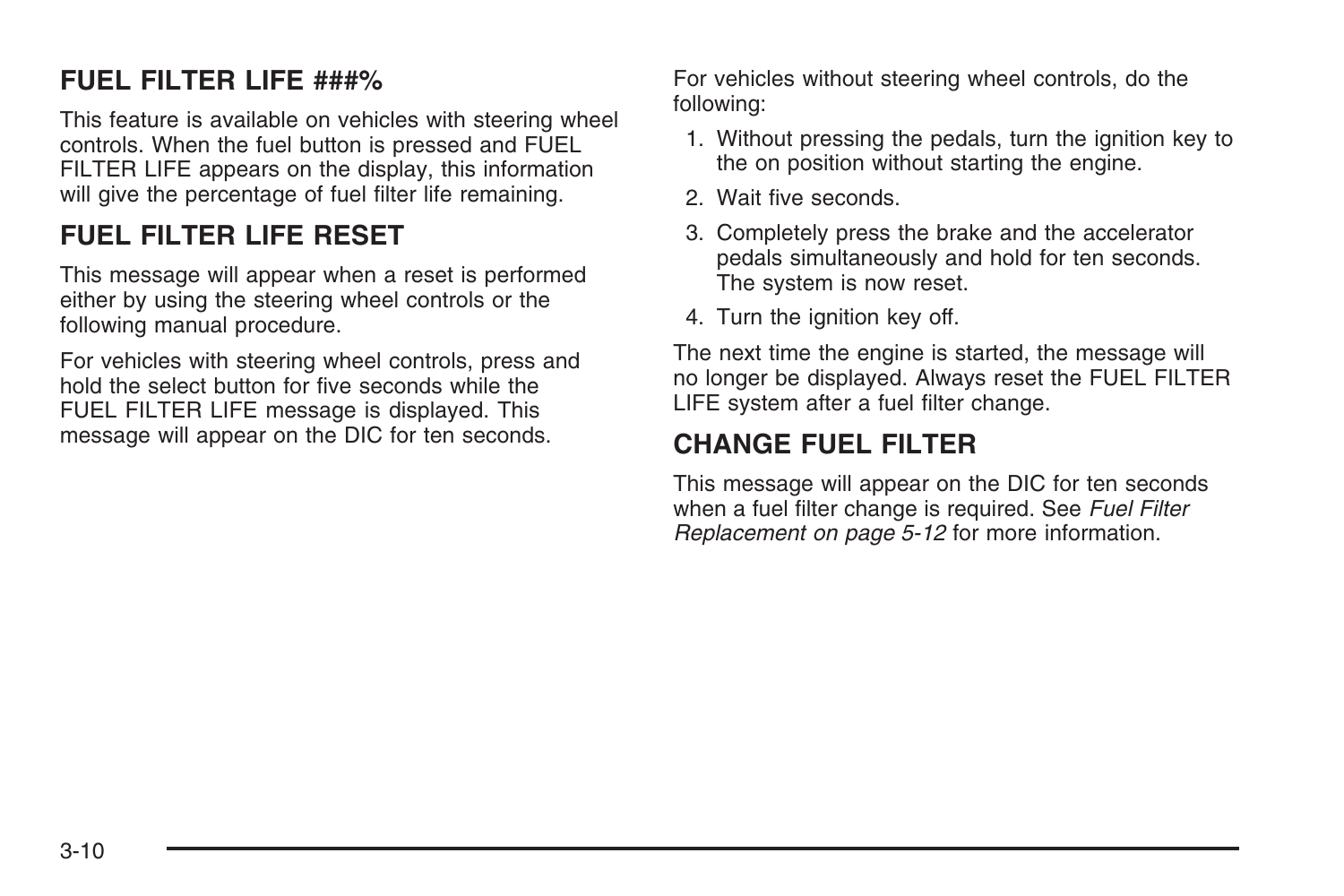# **Section 4 Driving Your Vehicle**

<span id="page-22-0"></span>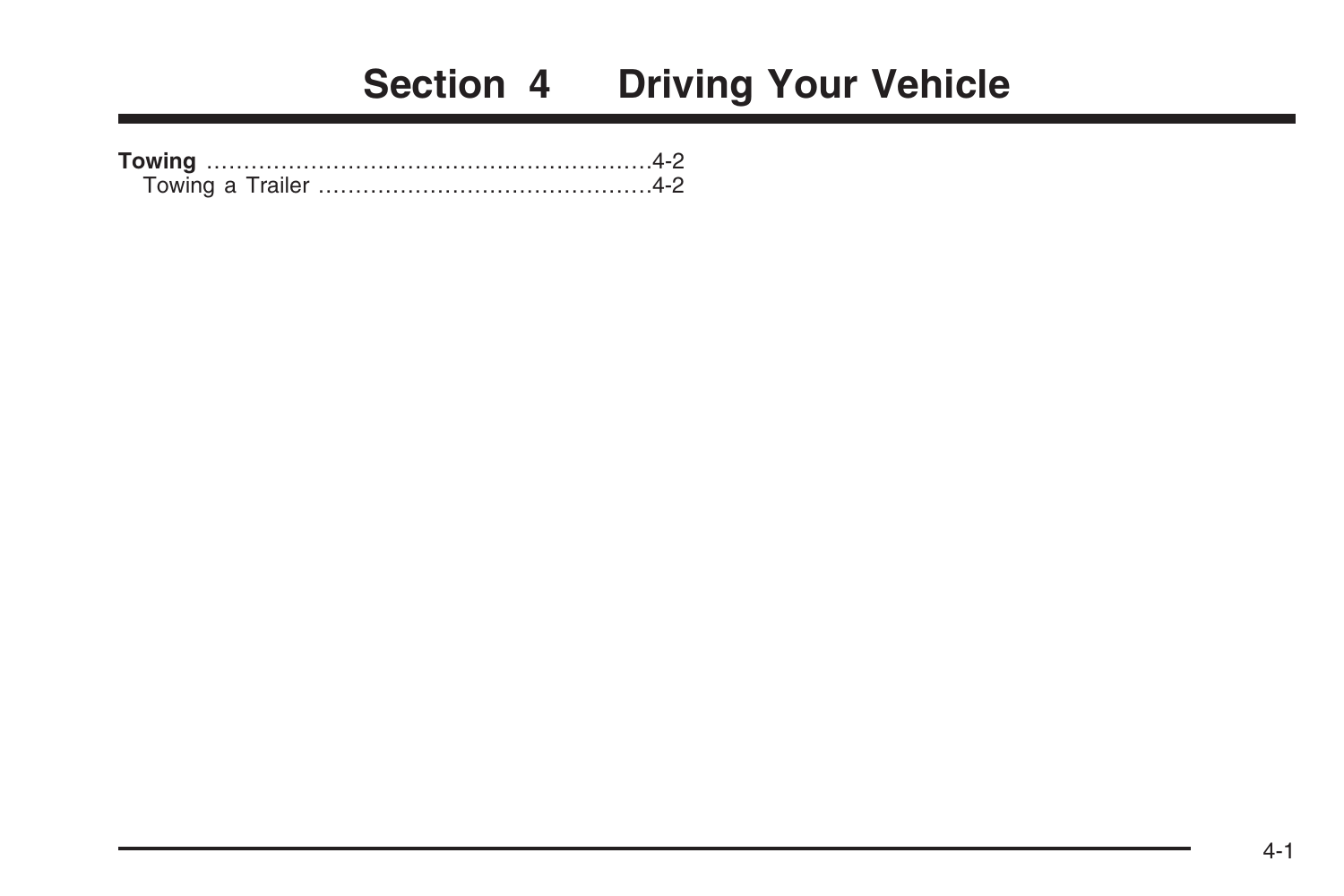# <span id="page-23-0"></span>**Towing**

# **Towing a Trailer**

When towing at high altitude on steep uphill grades, consider the following:

Engine coolant will boil at a lower temperature than sea level. If you turn your engine off immediately after towing at high altitude on steep uphill grades, your vehicle may show signs similar to engine overheating.

To avoid this, let the engine run while parked (preferably on level ground) with automatic transmission equipped vehicles in PARK (P) or manual transmission equipped vehicles in NEUTRAL with the park brake applied for at least five minutes before turning the engine off. If you do get the overheat warning, see *[Engine Overheating](#page-62-0) on page 5-39*.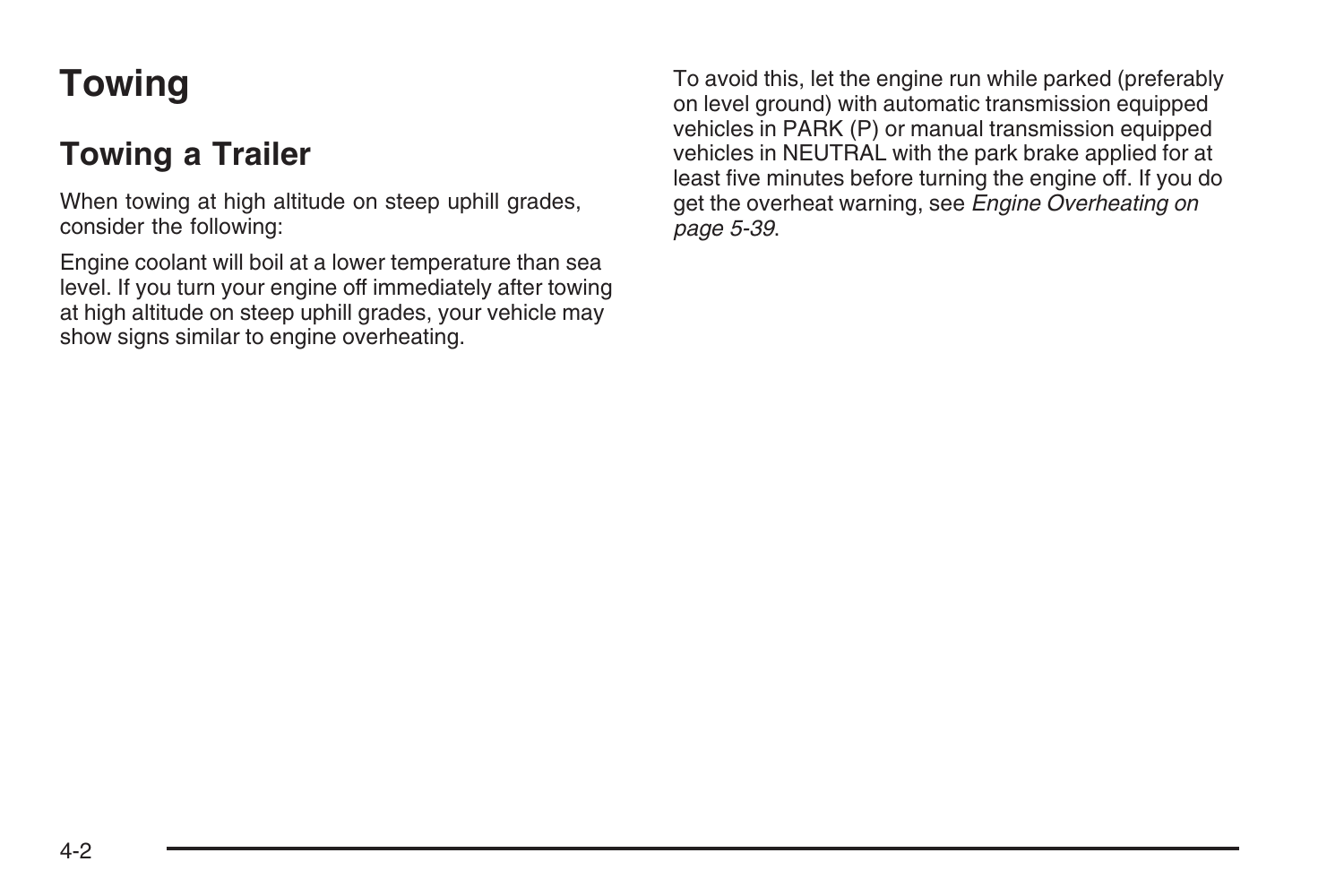# **Section 5 Service and Appearance Care**

<span id="page-24-0"></span>

| Diesel Fuel Requirements and Fuel System 5-2 |  |
|----------------------------------------------|--|
|                                              |  |
|                                              |  |
|                                              |  |
|                                              |  |
|                                              |  |
|                                              |  |
|                                              |  |
|                                              |  |
| Filling a Portable Fuel Container 5-17       |  |

| Checking Things Under the Hood 5-18  |  |
|--------------------------------------|--|
| Engine Compartment Overview 5-18     |  |
|                                      |  |
|                                      |  |
|                                      |  |
| Automatic Transmission Fluid 5-29    |  |
|                                      |  |
|                                      |  |
| Coolant Surge Tank Pressure Cap 5-39 |  |
|                                      |  |
|                                      |  |
|                                      |  |
|                                      |  |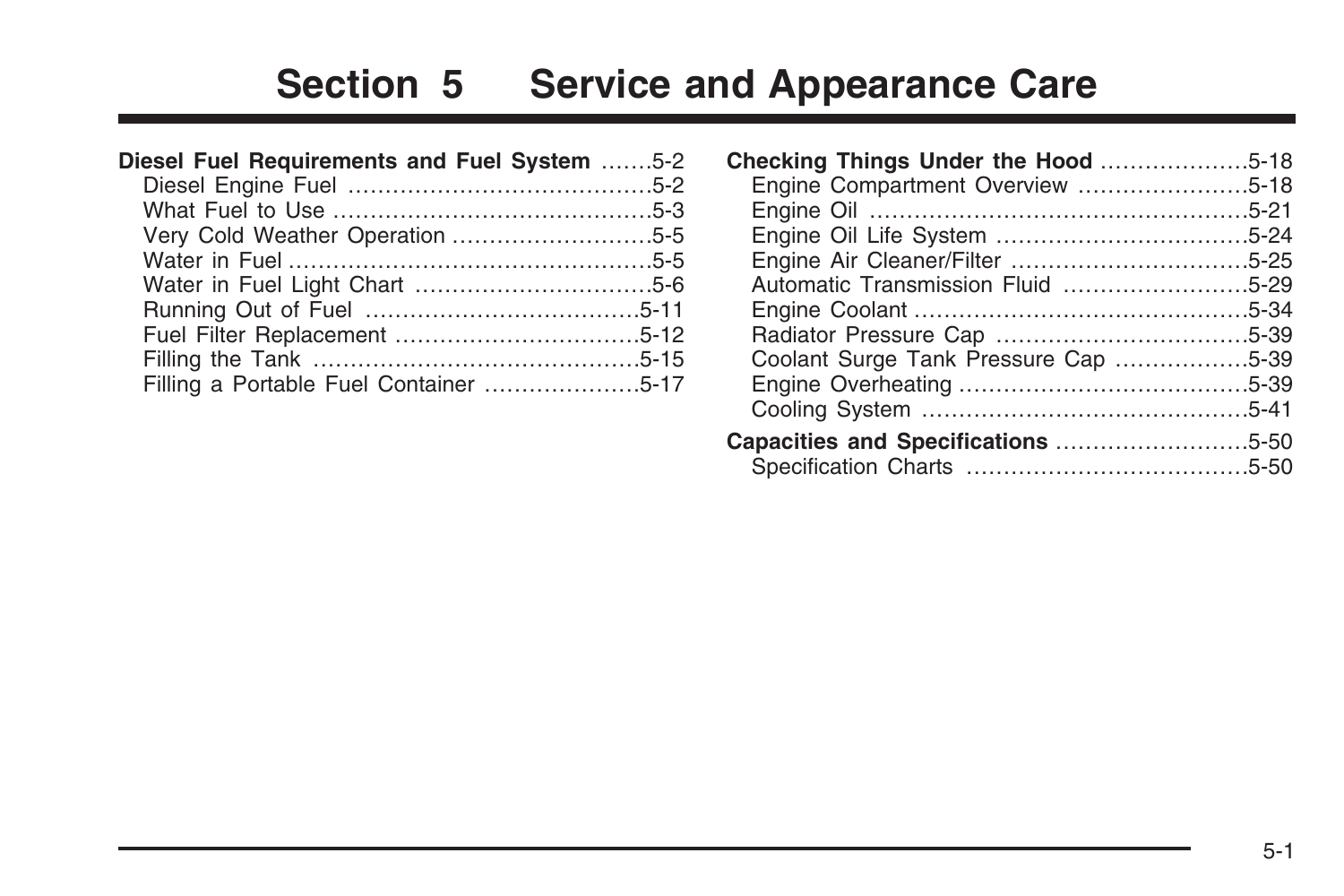# <span id="page-25-0"></span>**Diesel Fuel Requirements and Fuel System**

Some states and provinces have restrictions on the purchase of diesel fuel for light-duty vehicles and require you to buy permits or pay special taxes. Some of these restrictions apply only to residents, and others apply to both residents and visitors. These restrictions can change. To learn the current restrictions in any state or province, contact your auto club, the police or other officials.

# **Diesel Engine Fuel**

*Notice:* **Diesel fuel or fuel additives not recommended in this manual could damage your fuel system, fuel-operated heater (FOH) (Van models only) and engine. Your warranty would not cover this damage. And:**

- **• Diesel fuel that has been mixed with engine oil or automatic transmission fluid could damage your engine and emission controls.**
- **• Aftermarket diesel fuel additives are not tested by General Motors. Some additives, particularly those which contain alcohol or water emulsifiers, may damage your fuel system. If you believe that unique circumstances call for a fuel additive to be used, consult your dealer for advice.**
- **• If you ever run out of diesel fuel, it can be difficult to restart your engine. To avoid all this, never let your tank get empty.**

**If gasoline is ever accidentally added to the fuel tank, to avoid severe engine damage, do not run the engine until the fuel tank can be drained.**

If you run out of fuel, *[Running Out of Fuel](#page-34-0) on page 5-11* tells you how to restart your engine.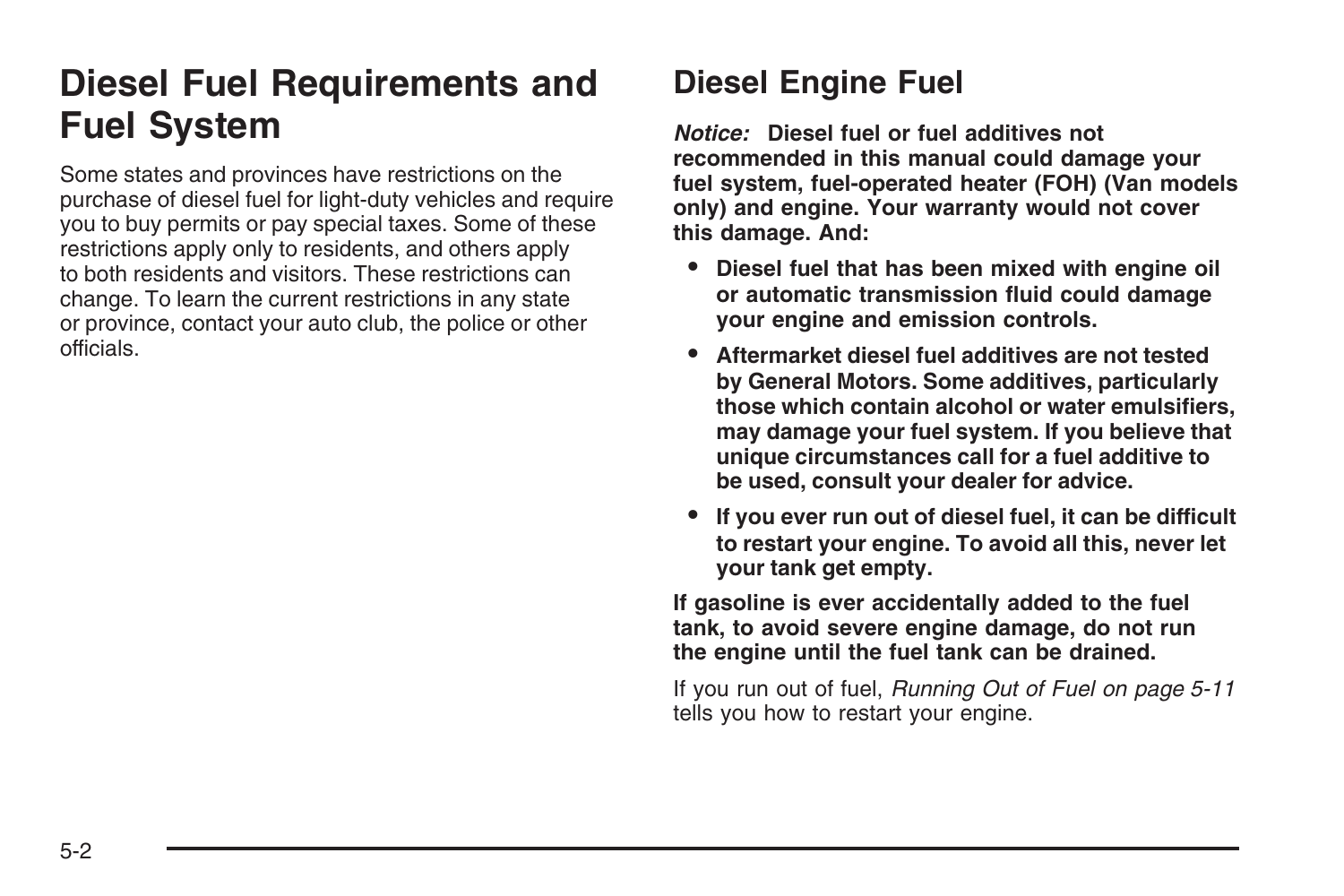## <span id="page-26-0"></span>**What Fuel to Use**

In the United States, for best results use No. 2-D diesel fuel year-round (above and below freezing conditions) as oil companies blend No. 2-D fuel to address climate differences. No. 1-D diesel fuel may be used in very cold temperatures (when it stays below 0°F or −18°C); however, it will produce a power and fuel economy loss. Avoid the use of No. 1-D diesel fuel in warm or hot climates. It may result in stalling, poor starting when the engine is hot, and may damage the fuel injection system.

At a minimum, the diesel fuel you use should meet the latest version of ASTM specification D 975 (Grade Low Sulfur) in the United States. In addition, the Engine Manufacturers Association (EMA) has identified properties of an improved diesel fuel for better engine performance and durability. Diesel fuels corresponding to the EMA Recommended Guideline on Premium Diesel Fuel (FQP-1A) could provide better starting, less noise, and better vehicle performance. If there are questions about the fuel you are using, contact your fuel supplier.

It is acceptable to use diesel fuel containing up to 5% biodiesel (B5), but the final blended fuel must meet the same specification, ASTM D 975 (Grade Low Sulfur), as other fuels used in your vehicle, and the biodiesel used for making this fuel must meet the latest version of ASTM specification D 6751. Biodiesel is produced from vegetable oils or animal fat that have been chemically modified to reduce the possibility of damage to your fuel system and engine. Higher concentration (i.e., greater than B5) biodiesel-containing fuels or the use of unmodified bio-oils blended into diesel fuel at any concentration is not recommended and could damage your fuel system and engine. Such damage would not be covered by your warranty. If there are questions about the biodiesel-containing fuels you are using, contact your fuel supplier.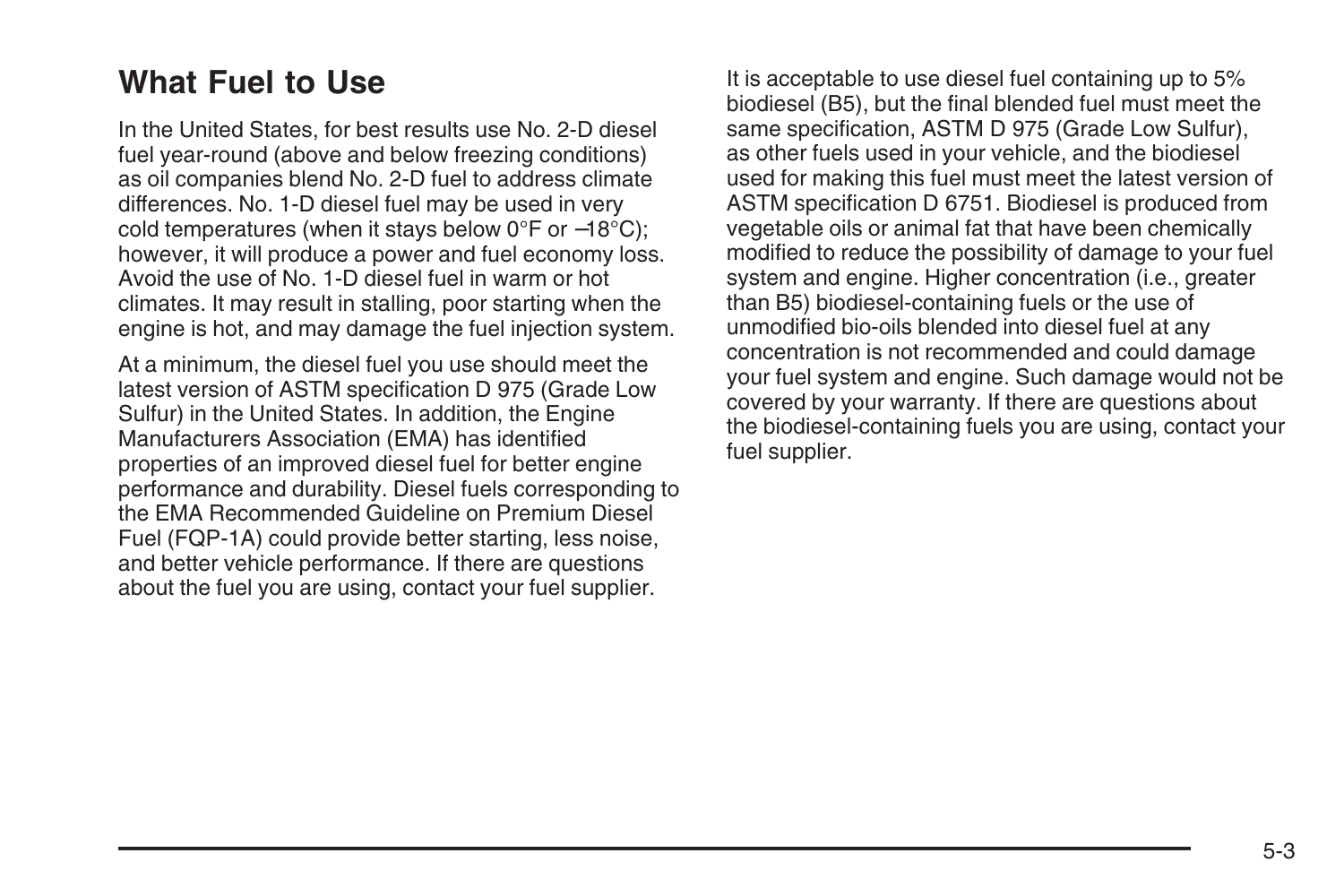Diesel fuel may foam when you fill your tank. This can cause the automatic pump nozzle to shut off, even though your tank is not full. If this happens, just wait for the foaming to stop and then continue to fill your tank.

# {**CAUTION:**

**Heat coming from the engine may cause the fuel to expand and force the fuel out of your tank. If something ignites the fuel, a fire could start and people could be burned. To help avoid this, fill your fuel tank only until the automatic nozzle shuts off. Do not try to top it off.**

## **What Fuel to Use in Canada**

Canadian fuels are blended for seasonal changes. Diesel Type "A" fuel is blended for better cold weather starting (below 0°F or −18°C); however, you may notice some power and fuel economy loss. If Type "A" fuel is used in warmer temperatures, stalling and hard starting may occur. Diesel Type "B" fuel is blended for temperatures above 0°F (−18°C). The emission control system requires the use of diesel fuel with low-sulfur (.05% by weight) content. Both low- and higher-sulfur fuels will be available in Canada. Only low-sulfur diesel fuels are available in the United States. It is important that diesel-powered trucks are refueled only with low-sulfur fuel. Use of fuels with higher-sulfur content will affect the function of the emission components and may cause reduced performance, excessive smoke, and unpleasant odor.

At a minimum, the diesel fuel you use should meet the latest version of specification CAN/CGSB-3.517 (Low Sulfur Diesel) in Canada. In addition, the Engine Manufacturers Association (EMA) has identified properties of an improved diesel fuel for better engine performance and durability (FQP-1A). Diesel fuels corresponding to the EMA description could provide better starting, less noise, and better vehicle performance. If there are questions about the fuel you are using, contact your fuel supplier.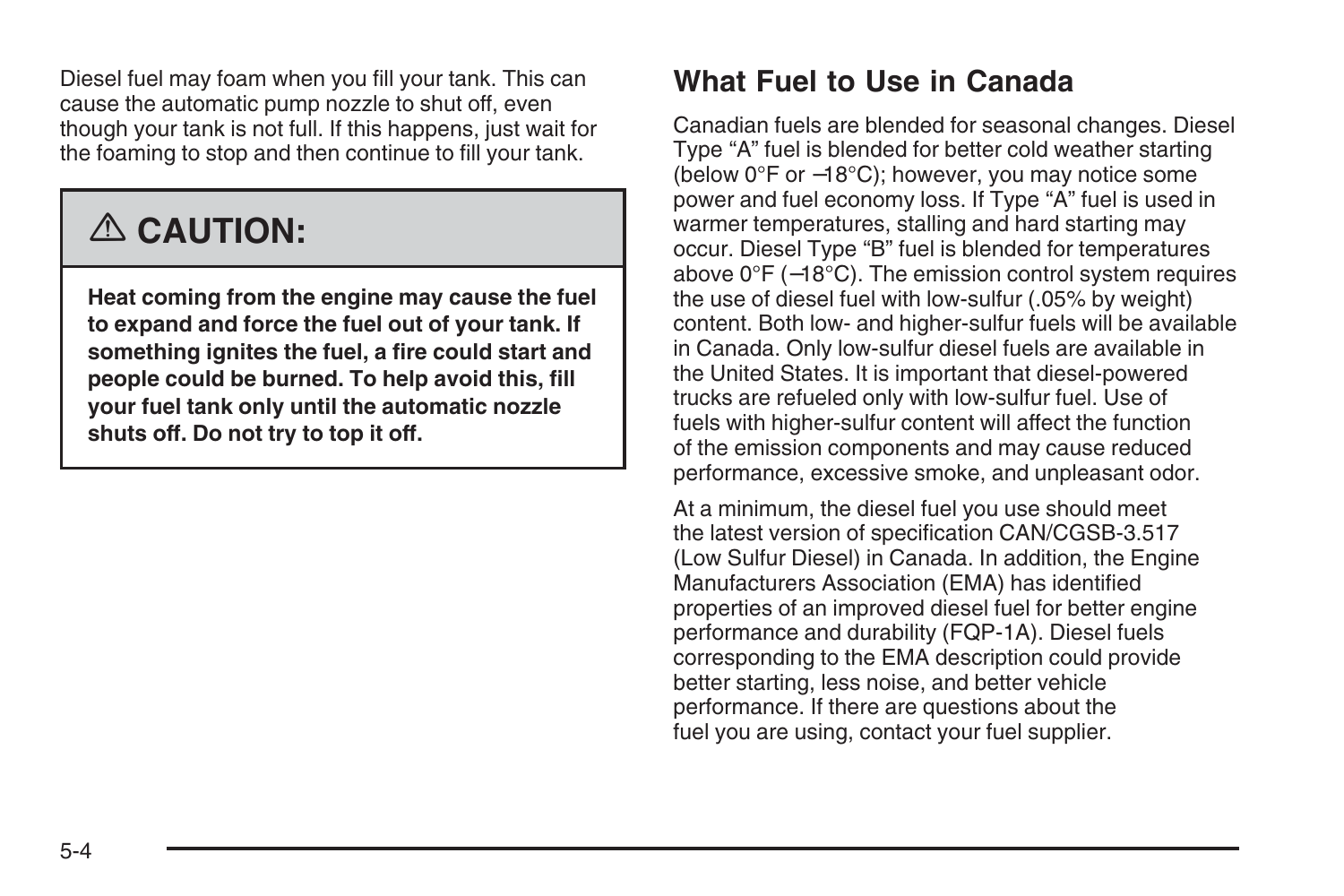<span id="page-28-0"></span>It is acceptable to use diesel fuel containing up to 5% biodiesel (B5), but the final blended fuel must meet the same specification, CAN/CGSB-3.517 (Low Sulfur Diesel) in Canada, as other fuels used in your vehicle, and the biodiesel used for making this fuel must meet the latest version of ASTM specification D 6751. Biodiesel is produced from vegetable oils or animal fat that have been chemically modified to reduce the possibility of damage to your fuel system and engine. Higher concentration (i.e., greater than B5) biodiesel-containing fuels or the use of unmodified bio-oils blended into diesel fuel at any concentration is not recommended and could damage your fuel system and engine. Such damage would not be covered by your warranty. If there are questions about the biodiesel-containing fuels you are using, contact your fuel supplier.

## **Very Cold Weather Operation**

Follow the instructions listed previously under the heading "What Fuel to Use."

#### *Notice:* **Never use home heating oil or gasoline in your diesel engine. They can cause engine damage.**

In cold weather, your fuel filter may become clogged (waxed). To unclog it, move the vehicle to a warm garage area and warm the filter to between 32°F and 50°F (0°C to 10°C). You will not need to replace it. Additional information on the fuel filter follows.

# **Water in Fuel**

# {**CAUTION:**

**Diesel fuel containing water is still flammable. You could be burned. If you ever try to drain water from your fuel, keep sparks, flames and smoking materials away from the mixture.**

*Notice:* **If there is water in your diesel fuel and the weather is warm or humid, fungus and bacteria can grow in the fuel. They can damage your fuel system and fuel operated heater (FOH) (if equipped). A diesel fuel biocide can be used to sterilize your fuel system. However, your fuel system may still need to be cleaned. Your dealer can advise you of the appropriate solution.**

**If your fuel tank needs to be purged to remove water, see your dealer or a qualified technician. Improper purging can damage your fuel system and block your FOH.**

Sometimes, water can be pumped into your fuel tank along with your diesel fuel. This can happen if a service station doesn't regularly inspect and clean its fuel tanks, or if it gets contaminated fuel from its suppliers.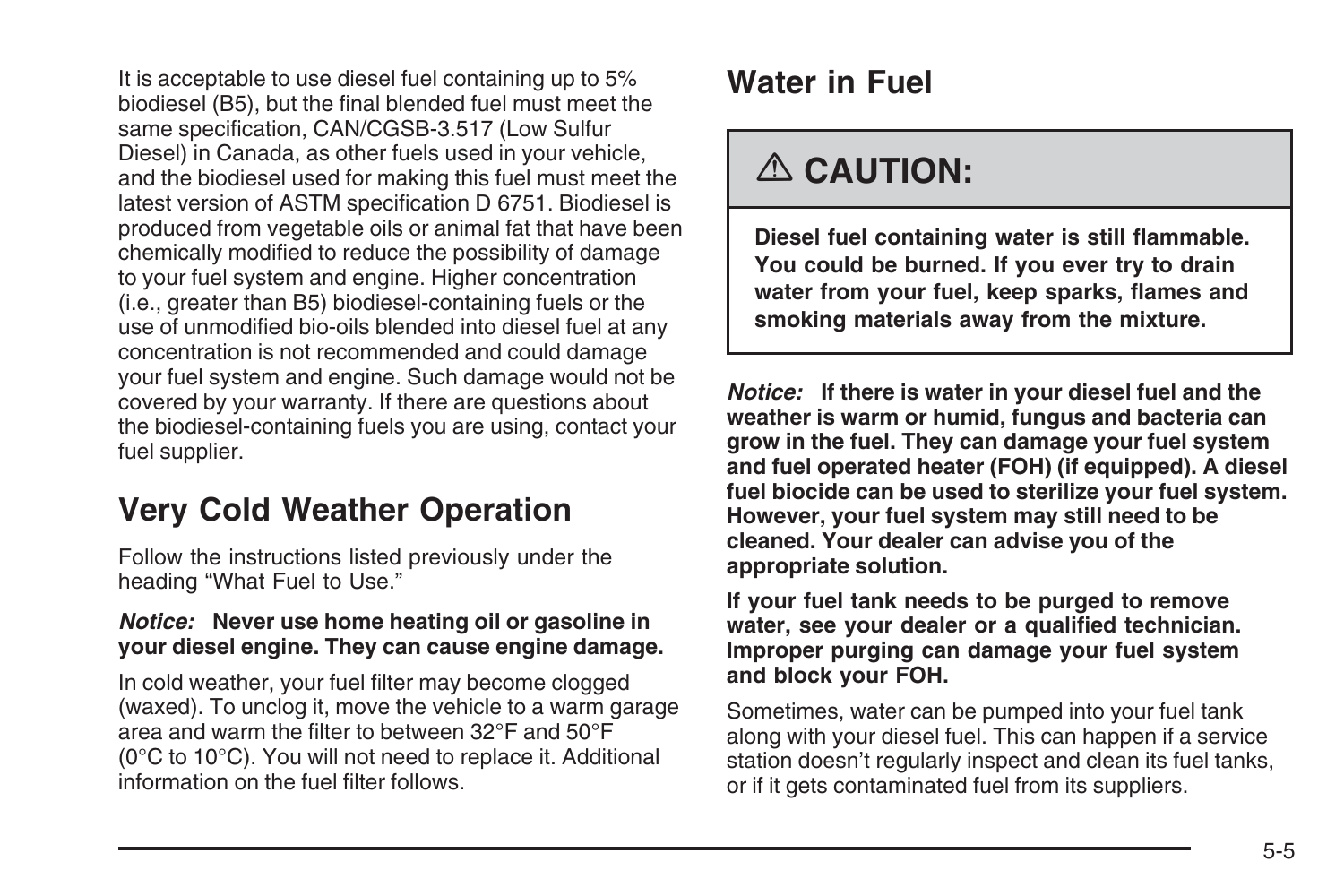<span id="page-29-0"></span>If you have a pickup model and this happens, a WATER IN FUEL message will appear on the Driver Information Center (DIC). The water must be drained.



If you have a van model and this happens, this water in fuel warning light will appear on the instrument panel cluster.

The water must be drained from both chassis mounted fuel filters. Your dealer can show you how to do this.

# **Water in Fuel Light Chart**

If the WATER IN FUEL DIC message or water in fuel warning light comes on, use this chart.

#### **Water In Fuel Light/Message Chart**

| <b>Problem</b>                            | <b>Recommended Action</b>                                                                                                                                                                                                                               |
|-------------------------------------------|---------------------------------------------------------------------------------------------------------------------------------------------------------------------------------------------------------------------------------------------------------|
| Light/Message comes on<br>intermittently. | Drain water from fuel<br>filter.                                                                                                                                                                                                                        |
| Light/Message stays on:                   |                                                                                                                                                                                                                                                         |
| • At temperatures<br>above freezing.      | Drain fuel filter<br>immediately. If no water<br>can be drained and light<br>stays on, see your dealer<br>for assistance.                                                                                                                               |
| • At temperatures<br>below freezing.      | Drain fuel filter<br>immediately. If no water<br>can be drained - water<br>may be frozen in water<br>drain system. Water may<br>be frozen in the fuel lines.<br>Move the vehicle to a<br>warm location to thaw<br>out, and then drain filter<br>system. |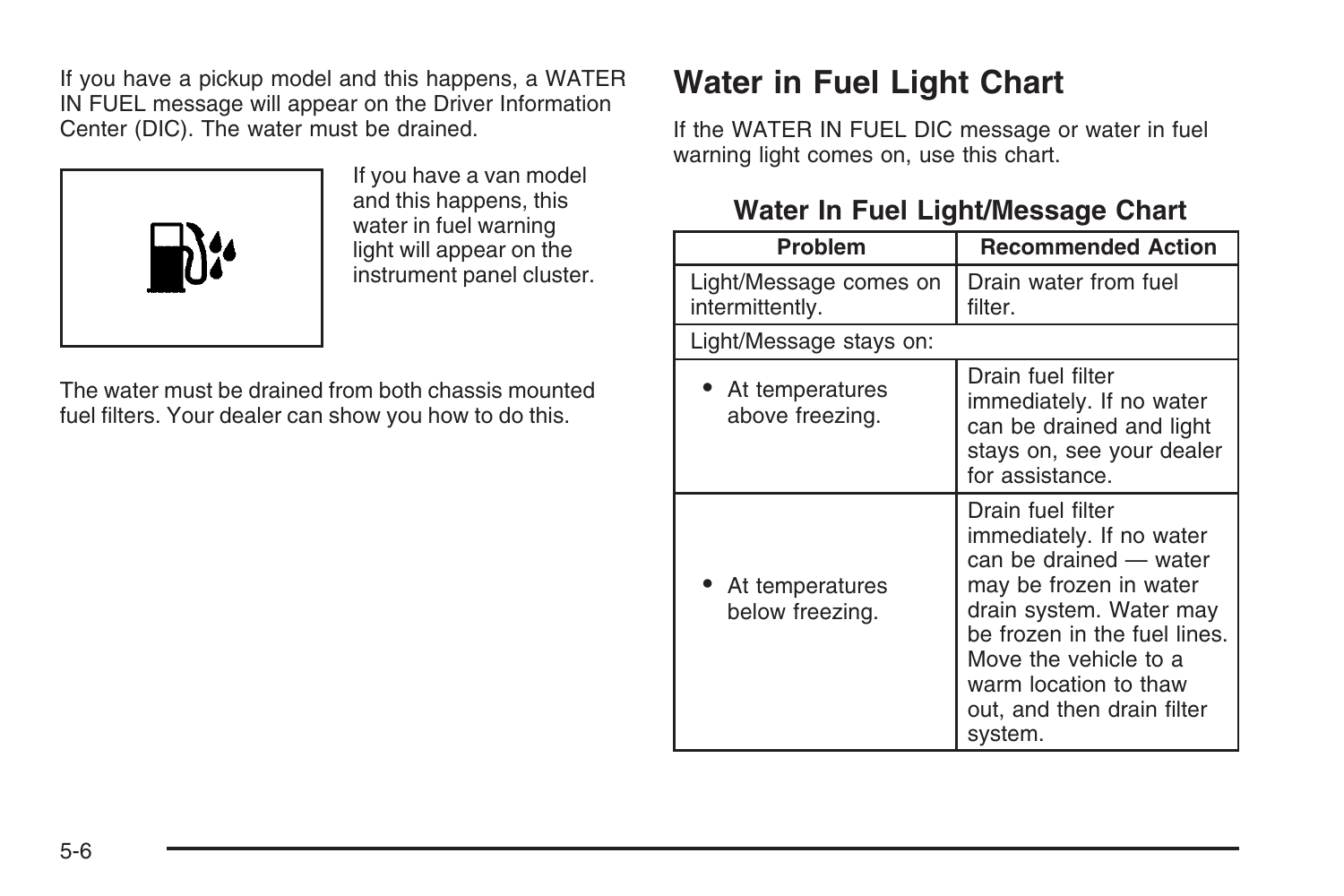#### **Water In Fuel Light/Message Chart (cont'd)**

| <b>Problem</b>                                                                                   | <b>Recommended Action</b>                                         |
|--------------------------------------------------------------------------------------------------|-------------------------------------------------------------------|
| • Immediately after<br>refueling, large<br>amount of water<br>possibly pumped<br>into fuel tank. | Fuel tank purging<br>required. See your<br>dealer for assistance. |

*Notice:* **If you drive when this warning indicator is on, you can damage your fuel injection system and your engine. If the indicator comes on right after you refuel, it means water was pumped into your fuel tank. Turn off your engine immediately. Then, have the water drained at once.**

Hard starting, hesitation or flat performance at high speed or during hard acceleration may be an indication of premature fuel filter plugging due to dirty or contaminated fuel. The filter element may need to be changed if this happens. See *[Fuel Filter Replacement](#page-35-0) on page 5-12*.

To drain water, do the following:

- 1. Stop and park the vehicle in a safe place. Turn off the engine and apply the parking brake.
- 2. Remove the fuel cap.
- 3. Place a fuel-resistant container under the fuel filter(s). For pickup models, the filter drain valve is located in the engine compartment, on the passenger's side of the vehicle, on the bottom of the fuel filter. For van models, the filter drain valves for the primary and secondary fuel filters are located in the chassis (inside frame rail) compartment. They are on the driver's side of the vehicle, below the fuel filters.



4. For pickup models, open the drain valve by turning it two to three turns. When fuel empties from the valve, all the water has been drained. Close the valve hand tight. To help remove all the water, press the priming pump several times.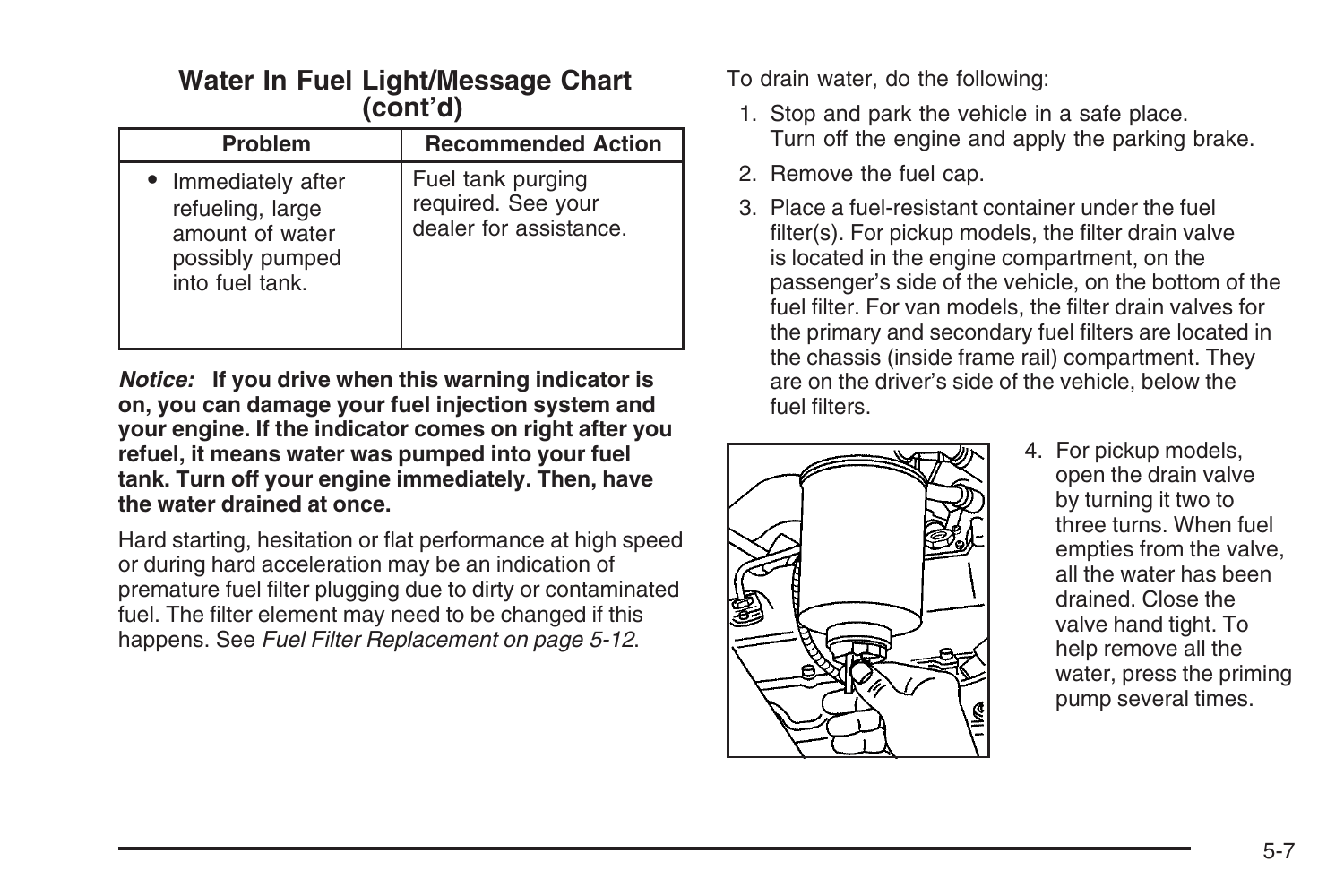

5. For van models, in order to drain the water from the system, you will have to repeat the operation for the primary and secondary fuel filters.

- 6. Remove the fuel-resistant container and properly dispose of the contaminated fuel. To find out how to properly dispose of contaminated diesel fuel, see "What to Do With Used Oil" under *[Engine Oil](#page-44-0) on page 5-21*.
- 7. Install the fuel cap.
- 8. For pickup models, start the engine and let it run for a few minutes. If the engine stalls, the fuel system may need to be primed. While draining the water from the fuel filter, air may enter the fuel system. If air has entered the fuel system the fuel system will need to be primed. For van models, start the engine and let it run for a few minutes.

If the WATER IN FUEL message/warning light comes on again after driving a short distance or the engine runs rough or stalls, a large amount of water has probably been pumped into the fuel tank. The fuel tank should be purged.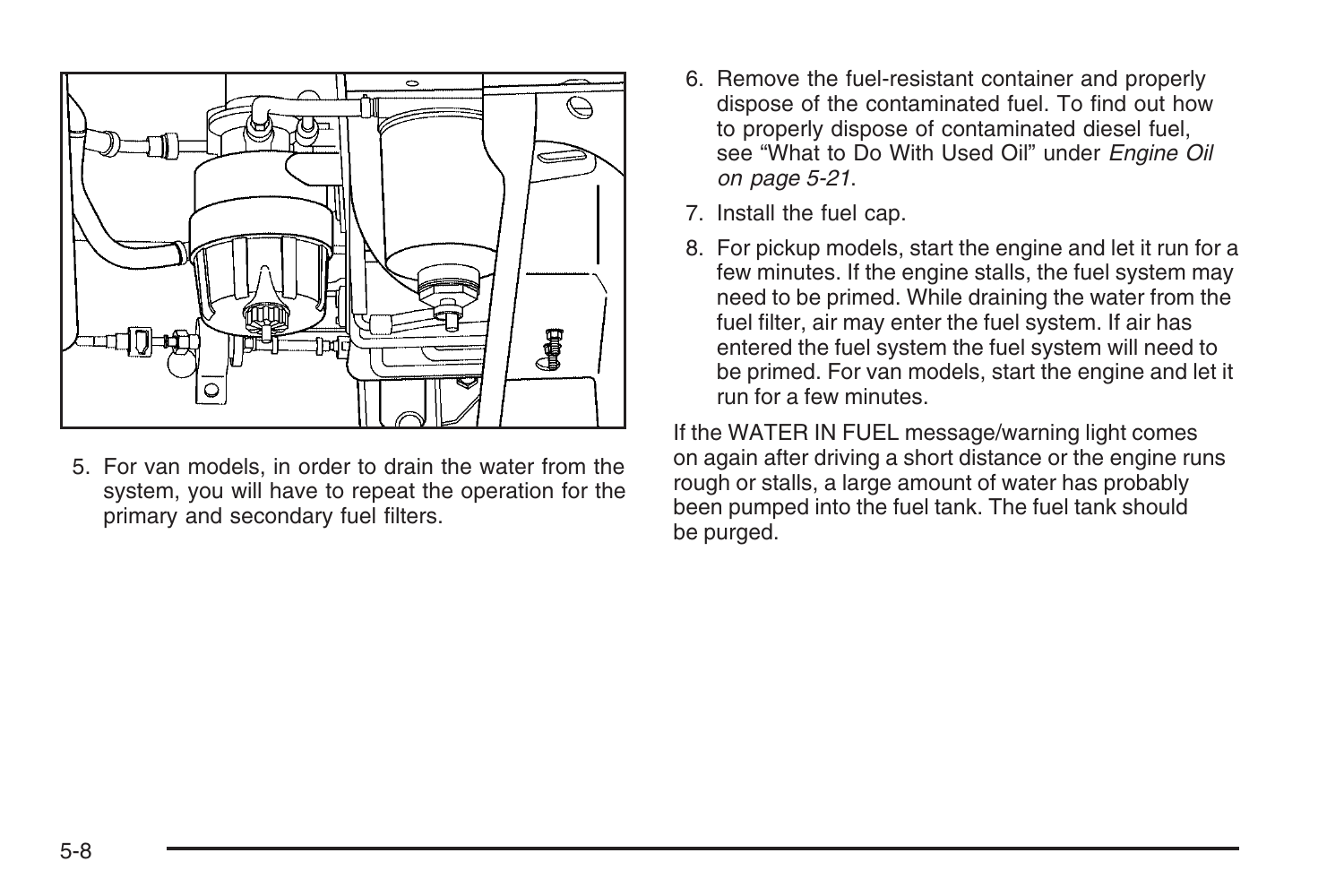## **Fuel Priming**

In order for the fuel system to work properly, the fuel lines must be full of fuel and contain no air. If air gets into the fuel lines, it will be necessary to prime the fuel lines, to eliminate air before operating the vehicle.

### **Q: How does air get into the fuel lines?**

A: One of the following may have happened:

- The vehicle ran out of fuel
- The fuel filter was removed for servicing or replacement
- The fuel lines were removed or disconnected for servicing
- The fuel filter water drain valve was opened while the engine was running

If one or more of the above occur, it is very likely that air has entered your fuel system and that you will need to prime the fuel system before operating the vehicle. Air in the fuel lines will not harm the engine or the vehicle.

However, the engine may not be able to start until the fuel system is primed and the air is removed.

#### **Q: How do I prime the vehicle? (Pickup Models)**

- **A:** Your vehicle is equipped with a priming pump which is part of the engine mounted fuel filter. The priming pump is hand operated (pickup only) and is designed to bring fuel to the engine to eliminate any air that may be in the fuel lines. To prime the engine, do the following:
- 1. You must correct the condition which caused the loss of prime by making sure there is fuel in the tank.
- 2. Make sure the fuel filter has been installed and properly tightened.
- 3. Make sure the fuel lines are properly connected and the fuel filter is cool enough to touch.
- 4. Remove any dirt from the fuel filter head and vent valve by wiping with a cloth.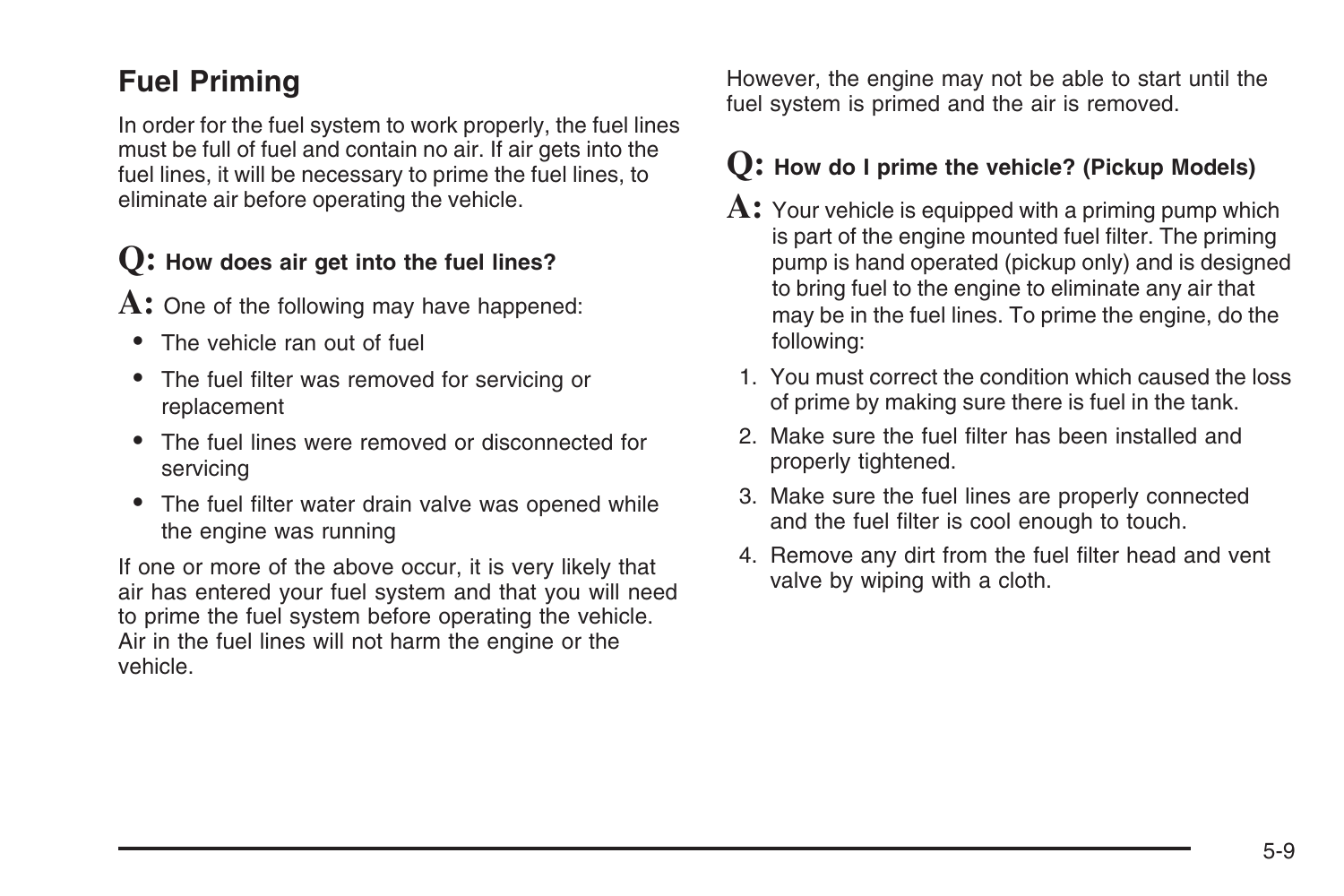

5. Open the fuel filter vent valve by turning the screw counterclockwise several full turns. The vent valve is located on top of the fuel filter housing.

- uman
- 6. Repeatedly push down on the fuel filter priming pump with the palm of your hand. The pump is located on top of the fuel filter housing. Let the pump return upward between pushes.
- 7. Operate the priming pump until a small amount of fuel seeps from the vent valve. When you see the fuel, the filter is now full of fuel and the system should be primed.
- 8. Close the vent valve. Clean any fuel which accumulated on the fuel filter. Start the engine and let idle for a few minutes. Check the filter for leaks.

#### **Q: How do I prime the vehicle? (Van Models)**

- **A:** Your vehicle is equipped with an electric priming pump which is located in front of the fuel tank under your vehicle. The priming pump is operated electrically and is designed to bring fuel to the engine to eliminate any air that may be in the fuel lines. To prime the engine, do the following:
- 1. Turn the ignition key on for two minutes. The fuel pump will be operating and starting the priming process. Do not start the engine during the first two minutes.
- 2. After completing the initial prime in Step 1, turn the ignition off, then back to start and crank the engine for 15 seconds
- 3. If the engine does not start, repeat Steps 1 and 2 until the engine starts.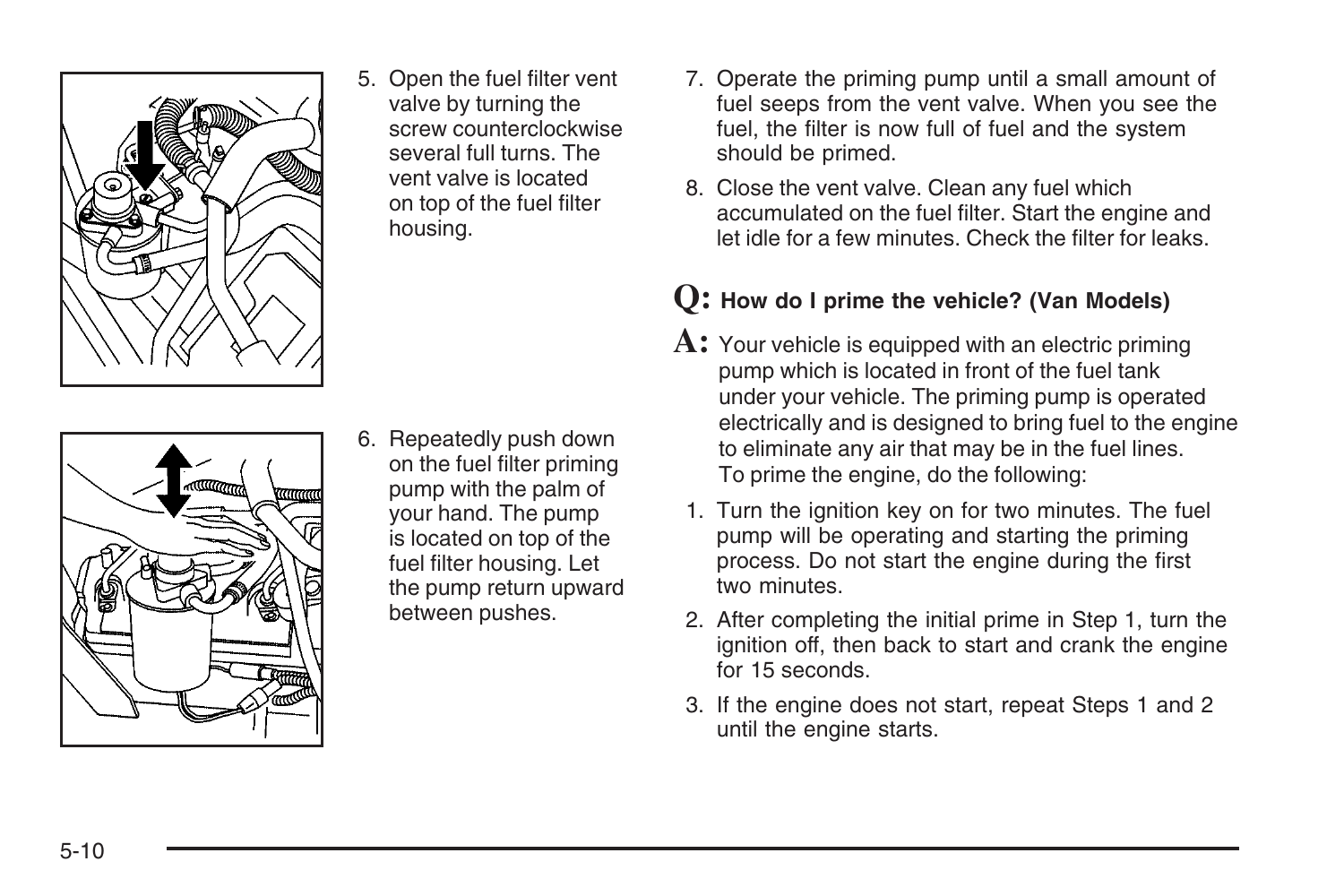- <span id="page-34-0"></span>4. If the engine does not run after repeating Steps 1 and 2 three times, turn the ignition key off for 60 seconds, allowing the Electronic Control Module (ECM) to reset.
- 5. Repeat the above steps until the engine starts.
- 6. If the engine runs, but does not run smoothly, increase the engine speed slightly by pressing the accelerator pedal. This will help to force out air through the system.
- 7. If the engine starts and runs but stalls again, turn the ignition key off for 60 seconds to reset the ECM and repeat the steps above.
- 8. When the engine starts, let it idle for a few minutes and check the filters for any leaks.

# **Running Out of Fuel**

### **Pickup Models**

If the engine stalls and you think that you have run out of fuel, do this to restart your engine:

# {**CAUTION:**

**Diesel fuel is flammable. It could start a fire if it gets on hot engine parts. You could be burned. Do not let too much fuel flow from the air bleed valve, and wipe up any spilled fuel with a cloth.**

- 1. If you are parked on a level surface, add at least two gallons of fuel. However, if you are parked on a slope, you may need to add up to five gallons of fuel.
- 2. Follow the fuel priming procedure earlier in this section to prime the fuel filter.
- 3. Close the air bleed valve.
- 4. Turn the ignition key to START for 10 to 15 seconds at a time until your engine starts. If the engine tries to run, but does not run smoothly, increase the rpm a little using the accelerator pedal. This will help force air through the system.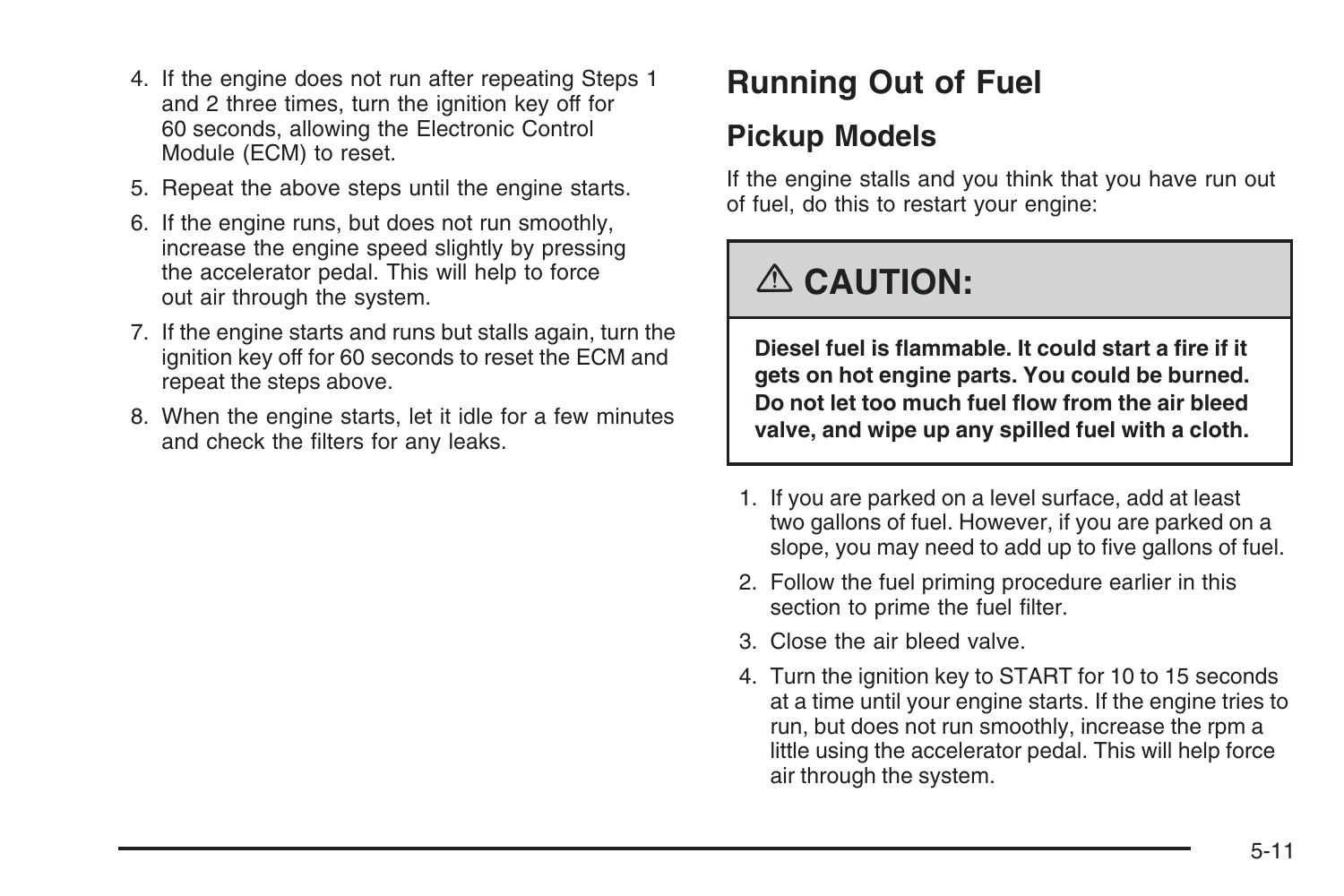### <span id="page-35-0"></span>**Van Models**

If the engine stalls and you think that you may have run out of fuel, do this to restart your engine:

- 1. If you are parked on a level surface, add at least one gallon of fuel. However, if you are parked on a slope, you may need to add up to five gallons of fuel.
- 2. Follow the vehicle fuel system priming procedure earlier in this section to re-prime the system and re-start the engine.

Your check engine light may come on if the vehicle has run out of fuel. This light may stay on for a few drive cycles after the condition is corrected, but will eventually clear itself.

# **Fuel Filter Replacement**

#### **Pickup Models**

If you want to change the fuel filter yourself, here's how to do it:

# {**CAUTION:**

**Diesel fuel is flammable. It could start a fire if something ignites it, and you could be burned. Do not let it get on hot engine parts, and keep matches or other ignition sources away.**

First, drain any water from the filter following the procedure for draining water listed previously.

Your vehicle's engine should be off until the end of this procedure.

The fuel filter is located in the engine compartment on the passenger's side of the vehicle, or on the driver's side frame rail in front of the fuel tank.

1. Apply the parking brake.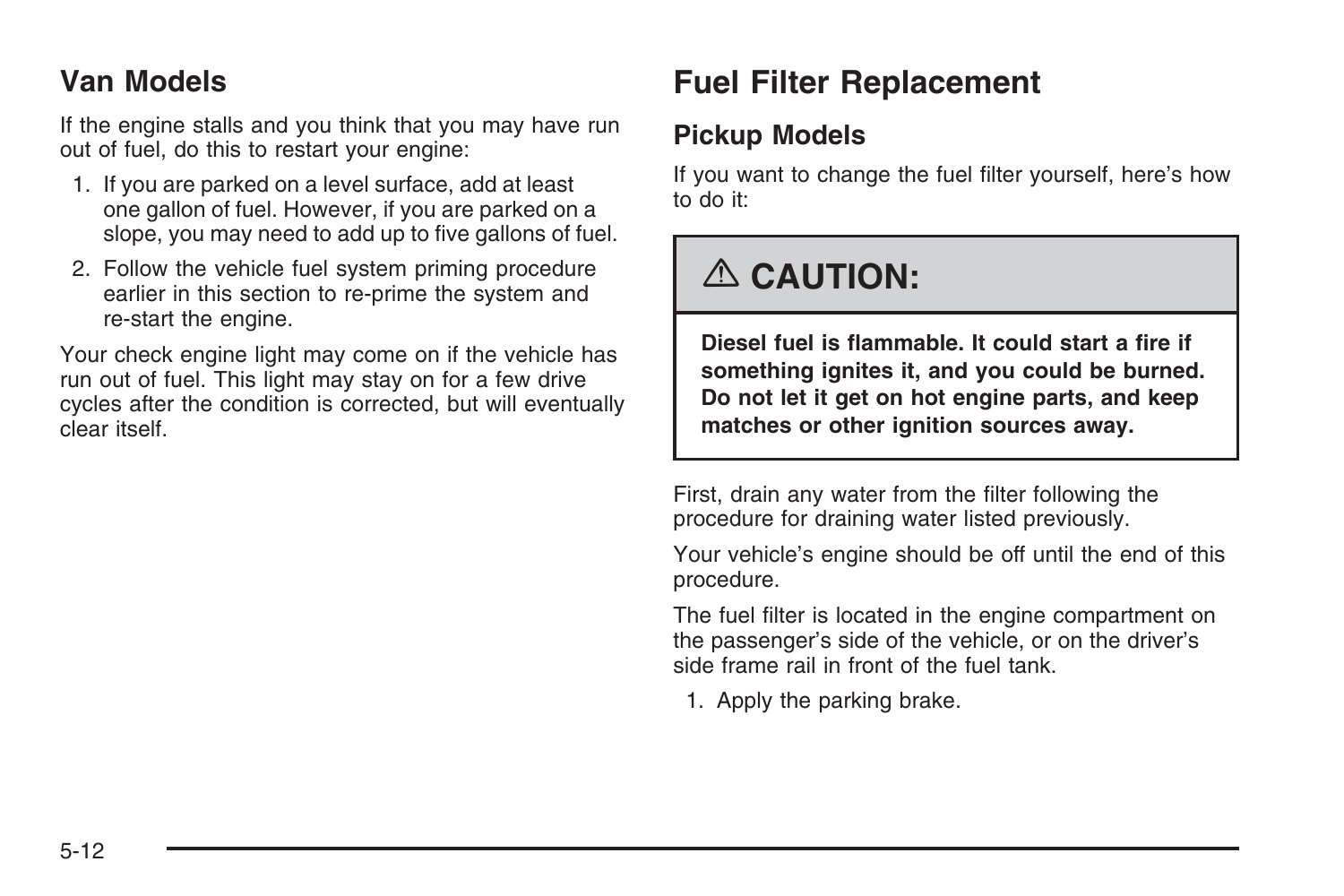

2. Unplug the water sensor wire connected to the fuel filter and unscrew the filter element.

- 3. Remove the filter element. If there is any dirt on the filter sealing surface, clean it off. Remove and reuse the water sensor float switch located on the bottom of the fuel filter.
- 4. Install the new filter element.
- 5. Reinstall and tighten the filter container and reconnect the water sensor wire to the filter.
- 6. Use the fuel filter priming procedure earlier in this section to prime the fuel filter.
- 7. Tighten the air bleed valve by turning it clockwise until hand tight.
- 8. Start your engine and let it idle for five minutes. Check your fuel filter and air bleed valve for leaks.

9. Reset the fuel filter monitor. See *[Driver Information](#page-20-0) [Center \(DIC\) \(Pickup Models Only\)](#page-20-0) on page 3-9* for more information.

#### **Van Models**

If your fuel operated heater (FOH) is not working, your FOH line requires priming. See your dealer for service. See *[Fuel Operated Heater \(FOH\) \(Van Models Only\)](#page-9-0) on page 2-8* for more information.

If you want to change the fuel filter yourself, here's how to do it:

# {**CAUTION:**

**Diesel fuel is flammable. It could start a fire if something ignites it, and you could be burned. Do not let it get on hot engine parts, and keep matches or other ignition sources away.**

First, drain any water from the filter following the procedure for draining water listed previously.

Your vehicle's engine should be off until the end of this procedure.

The fuel filters are located on the driver's side frame rail in front of the fuel tank.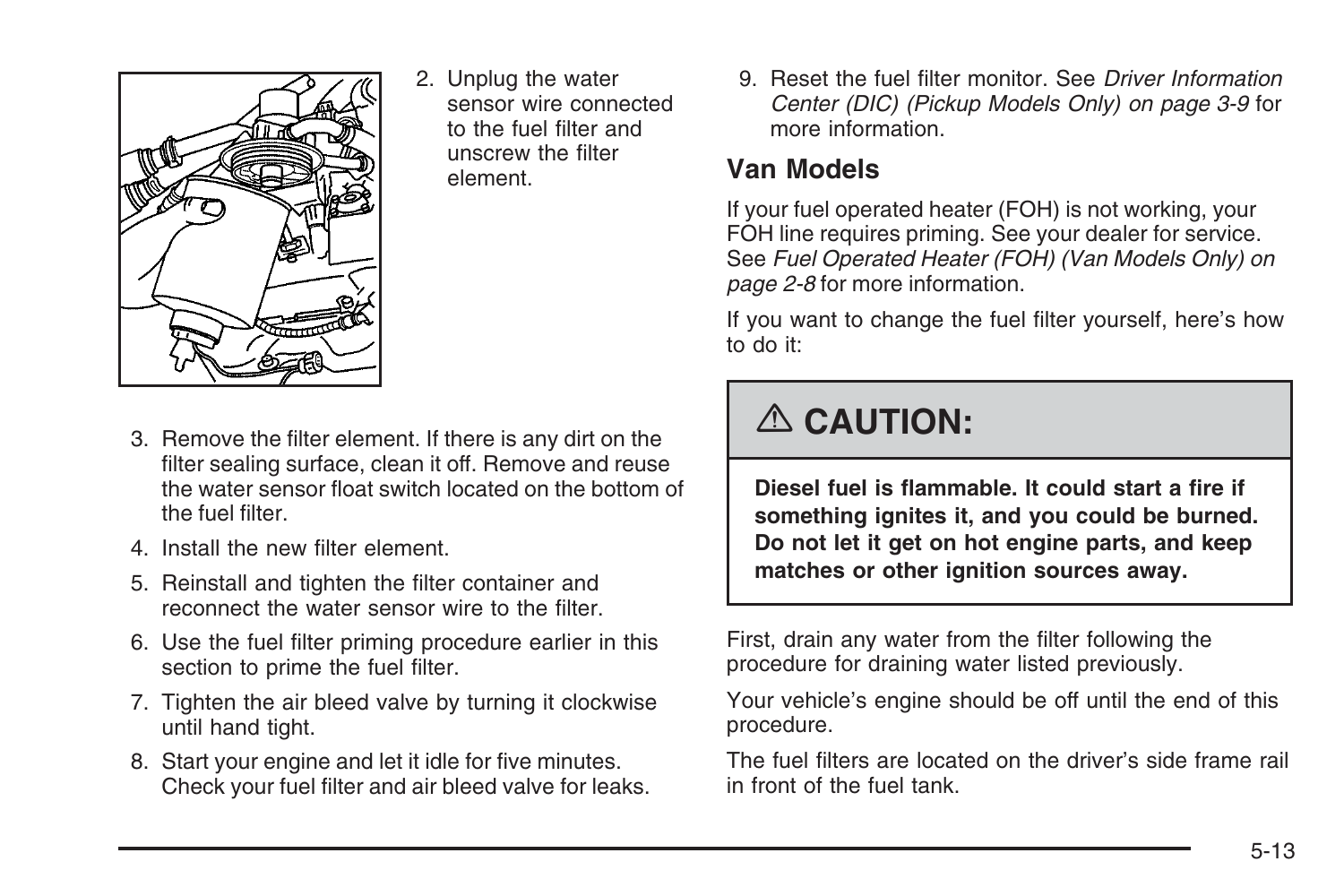## **Primary Filter (A)**

1. Apply the parking brake.



- 2. Unplug the water sensor wire connected to the fuel filter (lowest wire) and unscrew the filter's cap.
- 3. Remove the filter element. If there is any dirt on the filter sealing surface, clean it off.
- 4. Install the new filter element.
- 5. Reinstall and tighten the filter's cap and reconnect the water sensor wire to the filter.
- 6. Prime the fuel system.
- 7. Start your engine and let it idle for five minutes.

## **Secondary Filter (B)**

- 1. Apply the parking brake.
- 2. Unscrew the filter element.
- 3. Remove the filter element. If there is any dirt on the filter sealing surface, clean it off. Remove and reuse the water drain valve located at the bottom of the fuel filter.
- 4. Install and tighten the new filter element.
- 5. Prime the fuel system.
- 6. Start your vehicle and let it idle for five minutes.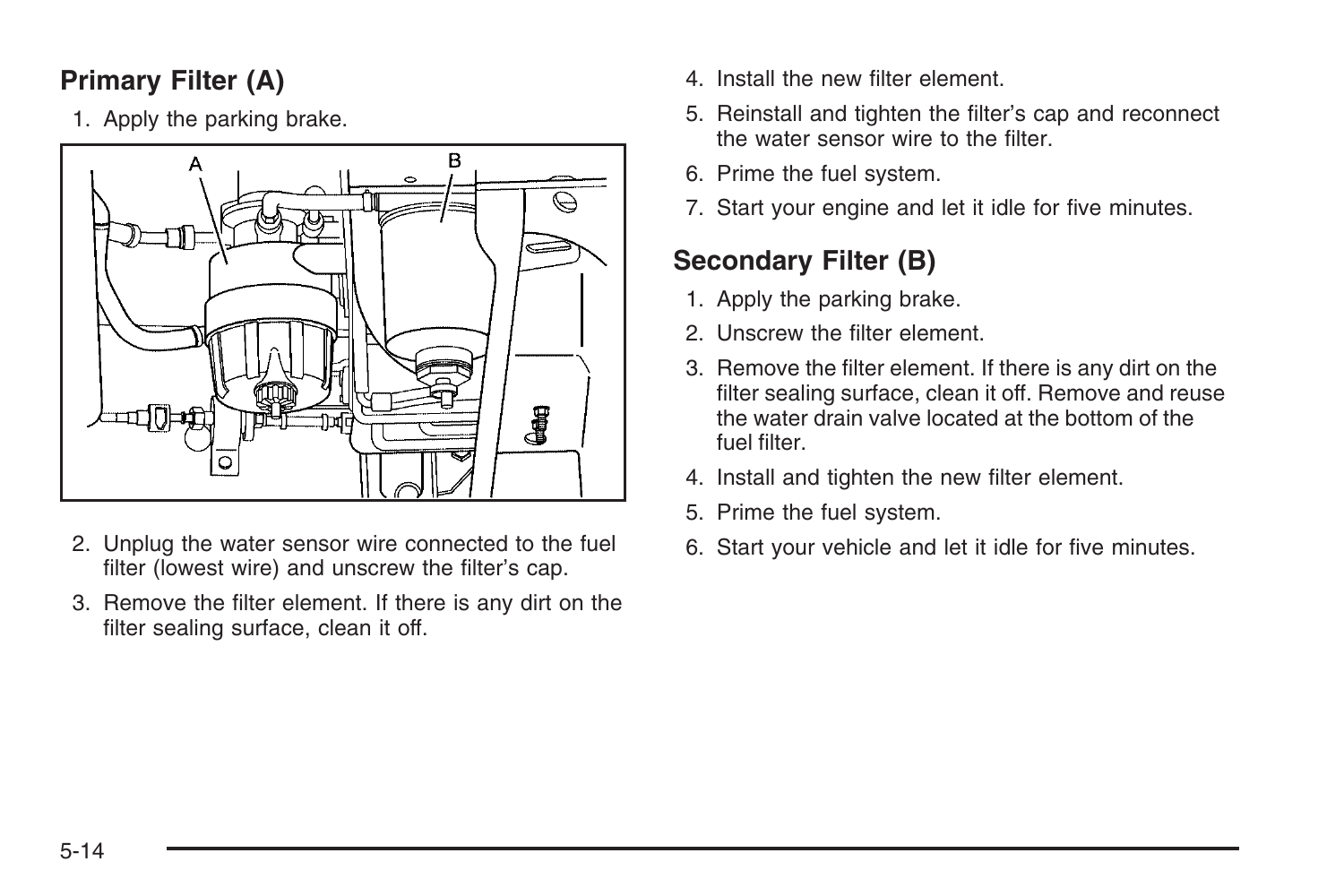## **Filling the Tank**

# {**CAUTION:**

**Fuel vapor burns violently and a fuel fire can cause bad injuries. To help avoid injuries to you and others, read and follow all the instructions on the pump island. Turn off your engine when you are refueling. Do not smoke if you are near fuel or refueling your vehicle. Keep sparks, flames, and smoking materials away from fuel. Do not leave the fuel pump unattended when refueling your vehicle — this is against the law in some places. Keep children away from the fuel pump; never let children pump fuel.**



The fuel cap is located behind a hinged door on the driver's side of the vehicle.

For chassis-cab models, refuel the front tank first, or in instances when only a partial fuel fill is desired. An automatic transfer mechanism will maintain approximately equal fuel levels in both tanks, so no switching is required by the operator.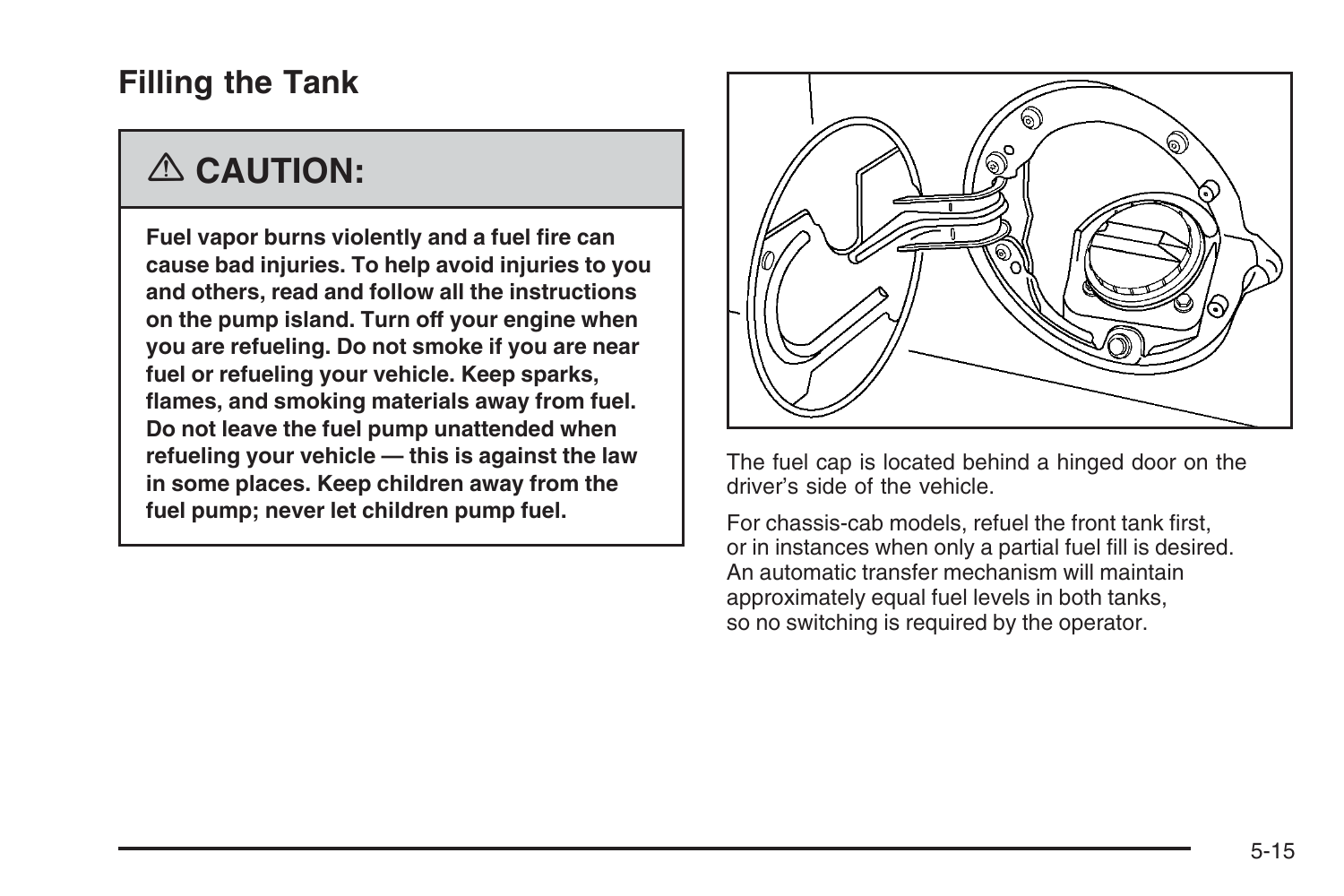To remove the fuel cap, turn it slowly to the left (counterclockwise).

# {**CAUTION:**

**If you spill fuel and then something ignites it, you could be badly burned. Fuel can spray out on you if you open the fuel cap too quickly. This spray can happen if your tank is nearly full, and is more likely in hot weather. Open the fuel cap slowly and wait for any hiss noise to stop. Then unscrew the cap all the way.**

Be careful not to spill diesel fuel. Don't top off or overfill your tank, and wait a few seconds after you've finished pumping before you remove the nozzle. Clean fuel from painted surfaces as soon as possible. See "Washing Your Vehicle" in your owner's manual. When you put the fuel cap back on, turn it to the right (clockwise) until you hear a clicking sound. Make sure you fully install the cap. The diagnostic system can determine if the fuel cap has been left off or improperly installed. This would allow fuel to evaporate into the atmosphere. See *[Malfunction](#page-15-0) [Indicator Lamp](#page-15-0) on page 3-4*.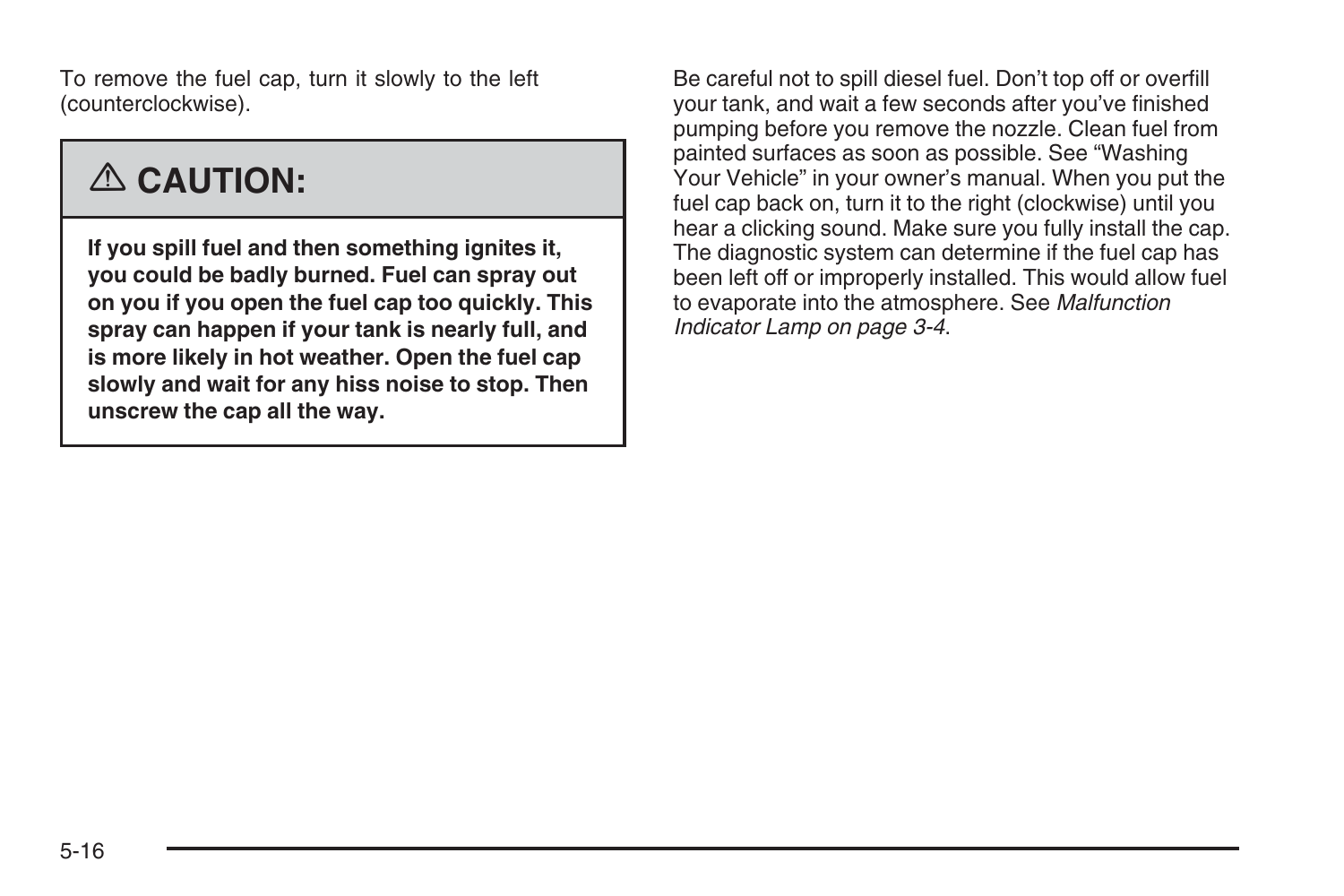# {**CAUTION:**

**If a fire starts while you are refueling, do not remove the nozzle. Shut off the flow of fuel by shutting off the pump or by notifying the station attendant. Leave the area immediately.**

*Notice:* **If you need a new fuel cap, be sure to get the right type. Your dealer can get one for you. If you get the wrong type, it may not fit properly. This may cause your malfunction indicator lamp to light and may damage your fuel tank and emissions system. See** *[Malfunction Indicator Lamp](#page-15-0) on page 3-4***.**

*Notice:* **If your vehicle has been accidentally filled with gasoline, do not run the engine or severe engine damage can occur. Contact your dealer to have the fuel system flushed.**

## **Filling a Portable Fuel Container**

## {**CAUTION:**

**Never fill a portable fuel container while it is in your vehicle. Static electricity discharge from the container can ignite the gasoline vapor. You can be badly burned and your vehicle damaged if this occurs. To help avoid injury to you and others:**

- **• Dispense gasoline only into approved containers.**
- **• Do not fill a container while it is inside a vehicle, in a vehicle's trunk, pickup bed, or on any surface other than the ground.**
- **• Bring the fill nozzle in contact with the inside of the fill opening before operating the nozzle. Contact should be maintained until the filling is complete.**
- **• Do not smoke while pumping gasoline.**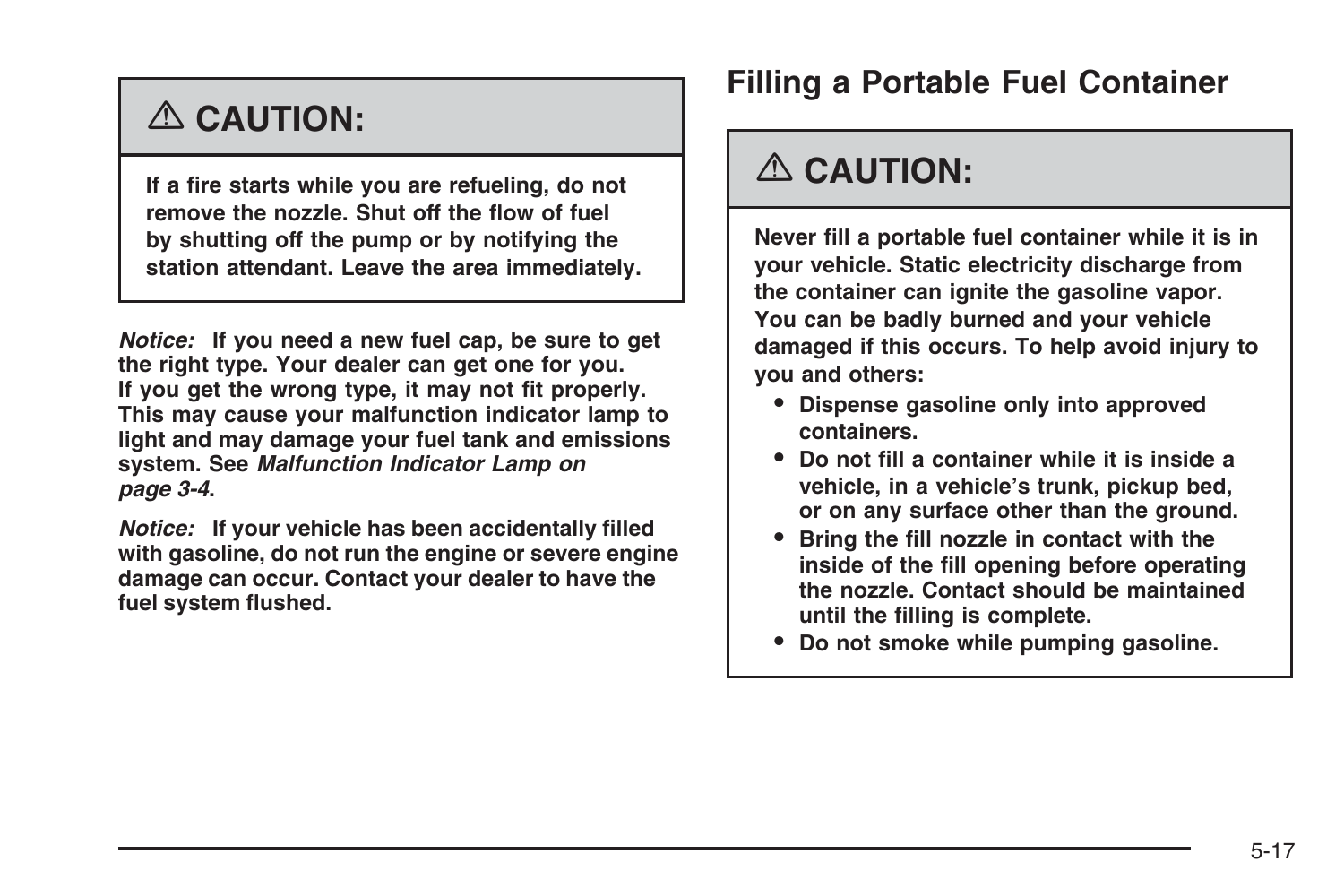# <span id="page-41-0"></span>**Checking Things Under the Hood**

## **Engine Compartment Overview**

When you open the hood on the 6.6L DURAMAX<sup>®</sup> Diesel Engine, you'll see:



**United States pickup models shown, Canada similar**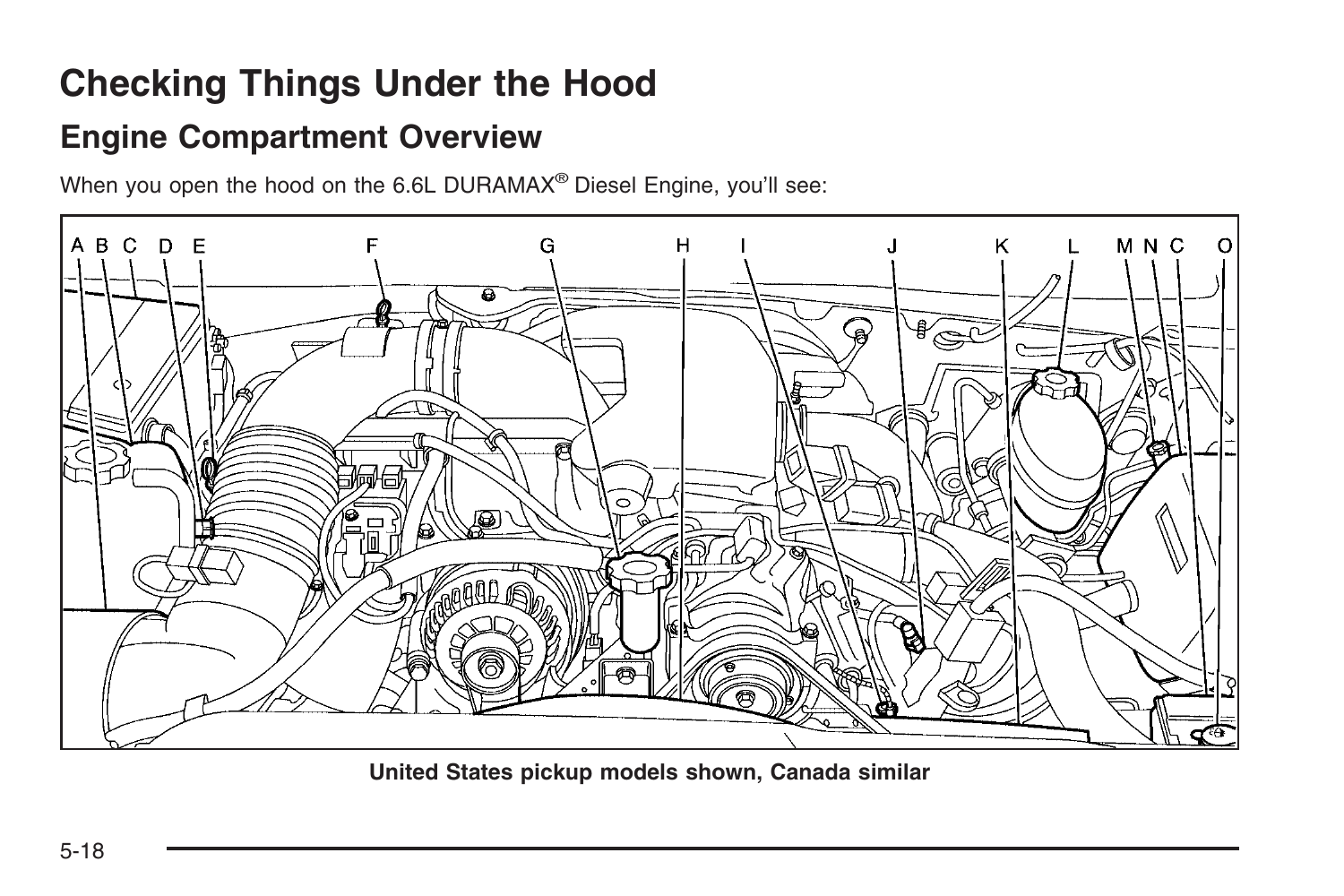- A. Engine Air Cleaner/Filter
- B. Coolant Surge Tank
- C. Battery
- D. Engine Air Cleaner/Filter Restriction Indicator (If Equipped)
- E. Engine Oil Dipstick
- F. Automatic Transmission Dipstick (If Equipped)
- G. Engine Oil Fill Cap
- H. Engine Fan
- I. Power Steering Fluid Reservoir
- J. Remote Negative (−) Terminal
- K. Remote Positive (+) Terminal
- L. Brake Fluid Reservoir
- M. Clutch Fluid Reservoir (If Equipped)
- N. Underhood Fuse Block
- O. Windshield Washer Fluid Reservoir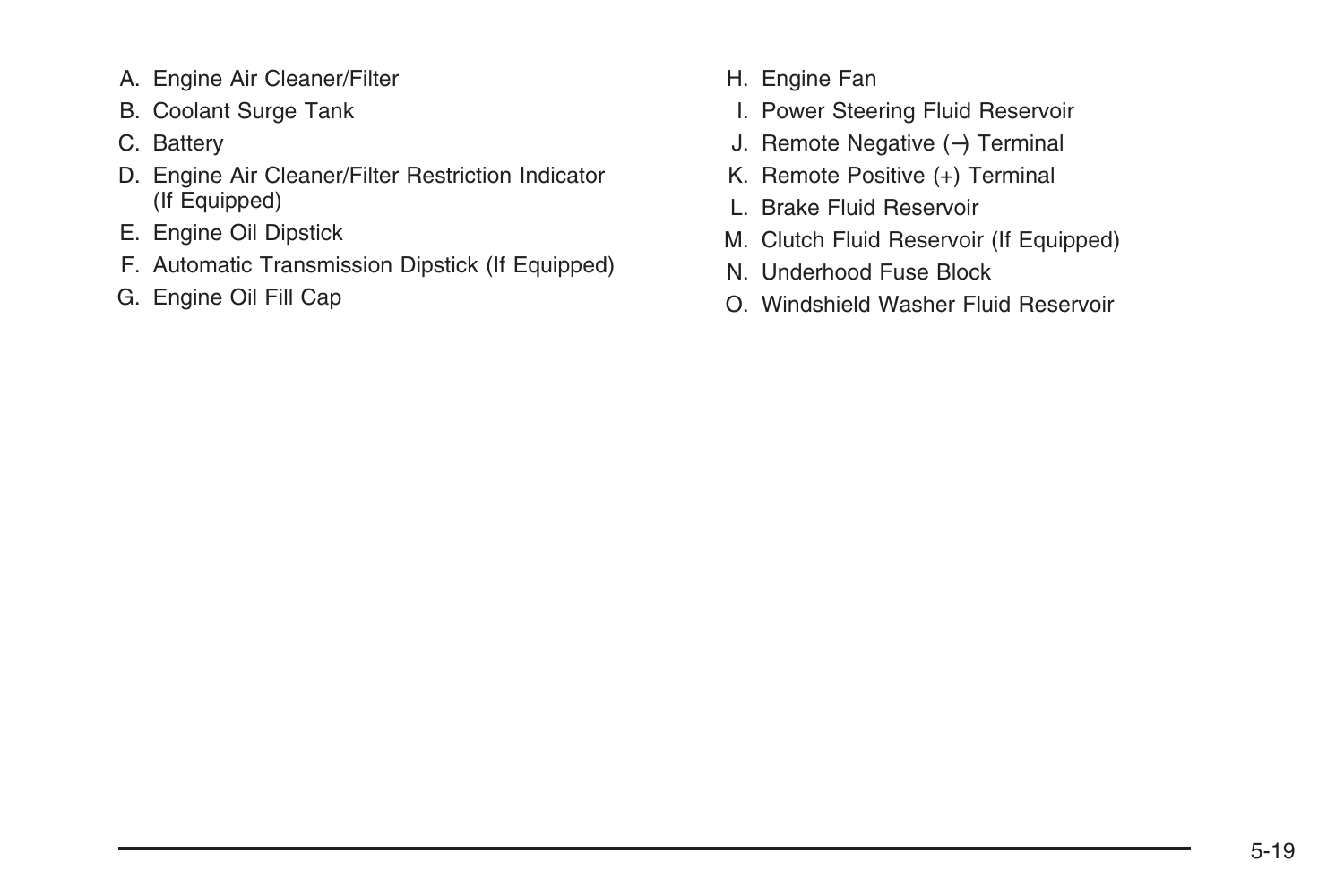

**United States van models shown, Canada similar**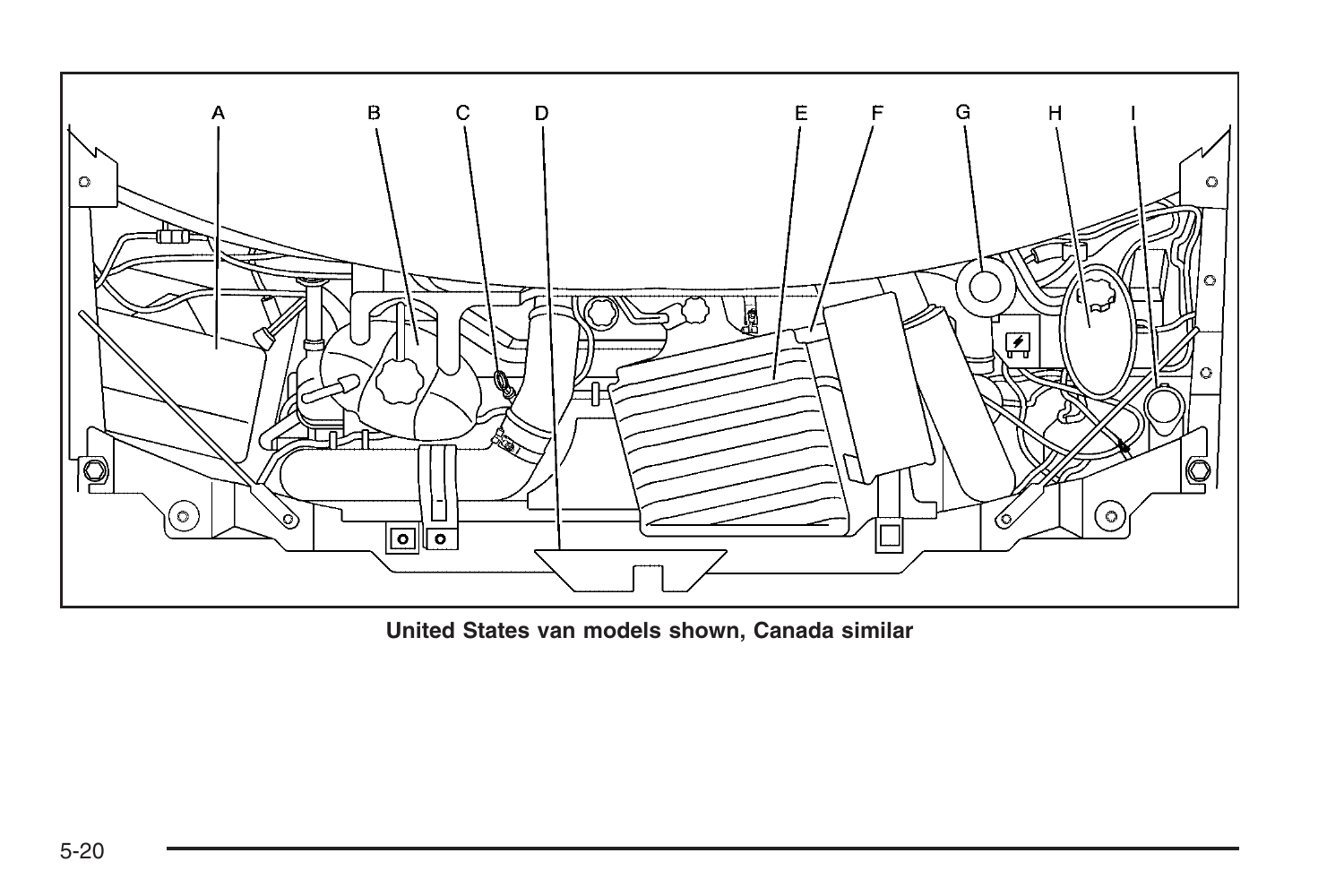- A. Battery
- B. Coolant Surge Tank
- C. Automatic Transmission Dipstick
- D. Engine Fan
- E. Engine Air Cleaner/Filter
- F. Engine Oil Fill Cap
- G. Power Steering Fluid Reservoir
- H. Brake Fluid Reservoir
- I. Windshield Washer Fluid Reservoir

# **Engine Oil**

## **Checking Engine Oil**

It is a good idea to check your engine oil level every time you get fuel.

The engine oil dipstick handle is a yellow loop. See *[Engine Compartment Overview](#page-41-0) on page 5-18* for the location of the engine oil dipstick.

In order to get an accurate reading, the oil must be warm, at normal operating temperature, and the vehicle must be on level ground.

- 1. Turn off the engine and give the oil at least five minutes to drain back into the oil pan. With a cool engine, allow 30 minutes. If you do not do this, the oil dipstick might not show the actual level.
- 2. Pull out the dipstick and clean it with a paper towel or a cloth, then push it back in all the way. Remove it again, keeping the tip down.



## **When to Add Engine Oil**

If the oil is below the cross-hatched area at the tip of the dipstick, you will need to add at least two quarts/liters of oil. But you must use the right kind. This section explains what kind of oil to use. For engine oil crankcase capacity, see *[Specification Charts](#page-73-0) on page 5-50*.

*Notice:* **Do not add too much oil. If the engine has so much oil that the oil level gets above the cross-hatched area that shows the proper operating range, the engine could be damaged.**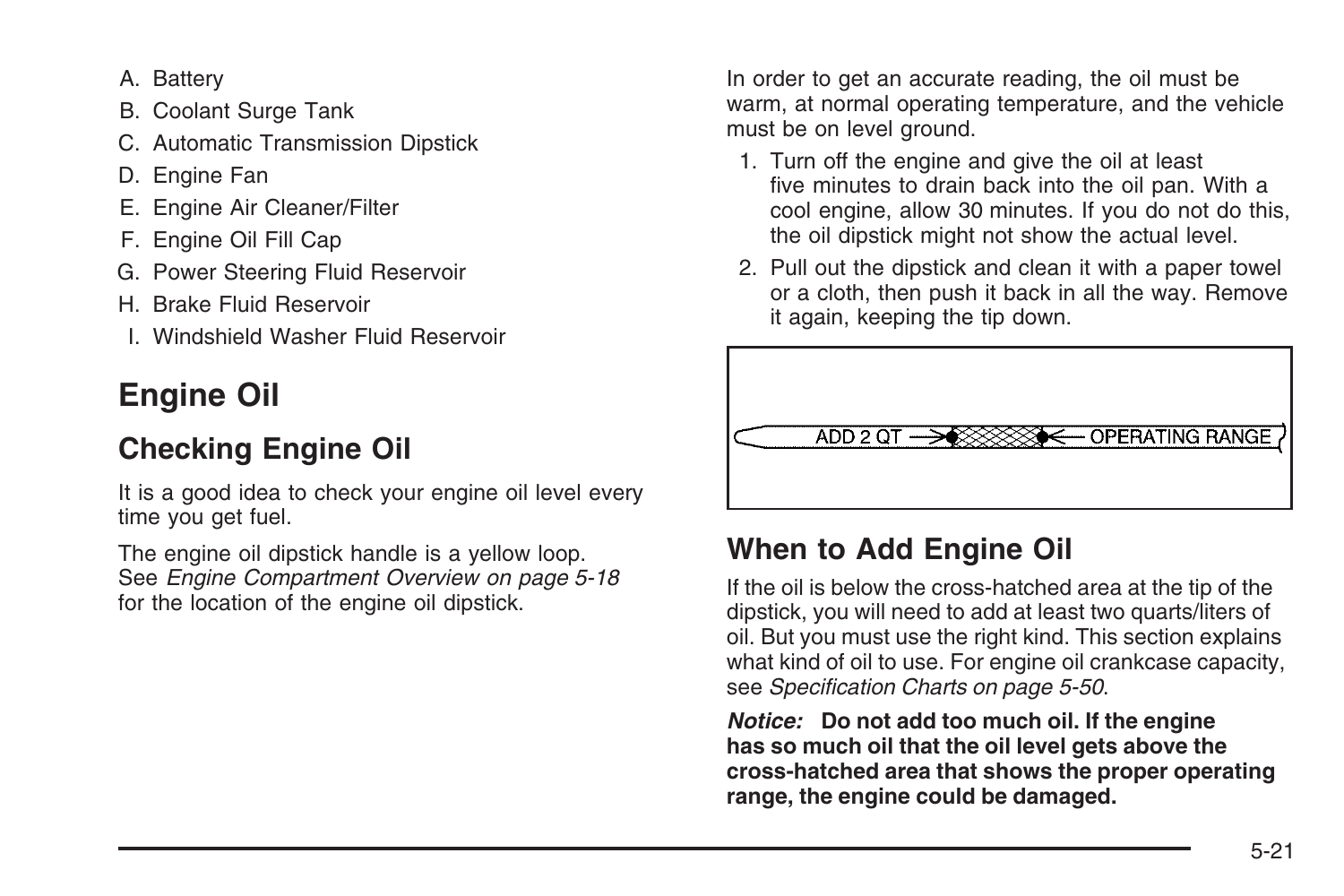

See *[Engine Compartment](#page-41-0) [Overview](#page-41-0) on page 5-18* for the location of the engine oil fill cap.

Be sure to add enough oil to put the level somewhere in the proper operating range. Push the dipstick all the way back in when you are through.

## **What Kind of Engine Oil to Use**

Look for these two things:

• CI-4 or CH-4

Oils designated as API CI-4 or CH-4 are recommended for your vehicle. The CI-4 or CH-4 designations may appear either alone, together, or in combination with other API designations, such as API CI-4/SL.

These letters show American Petroleum Institute (API) levels of quality.

*Notice:* **Use only engine oils that have one of these designations CI-4 or CH-4 for the DURAMAX® diesel engine. Failure to use the recommended oils can result in engine damage not covered by your warranty.**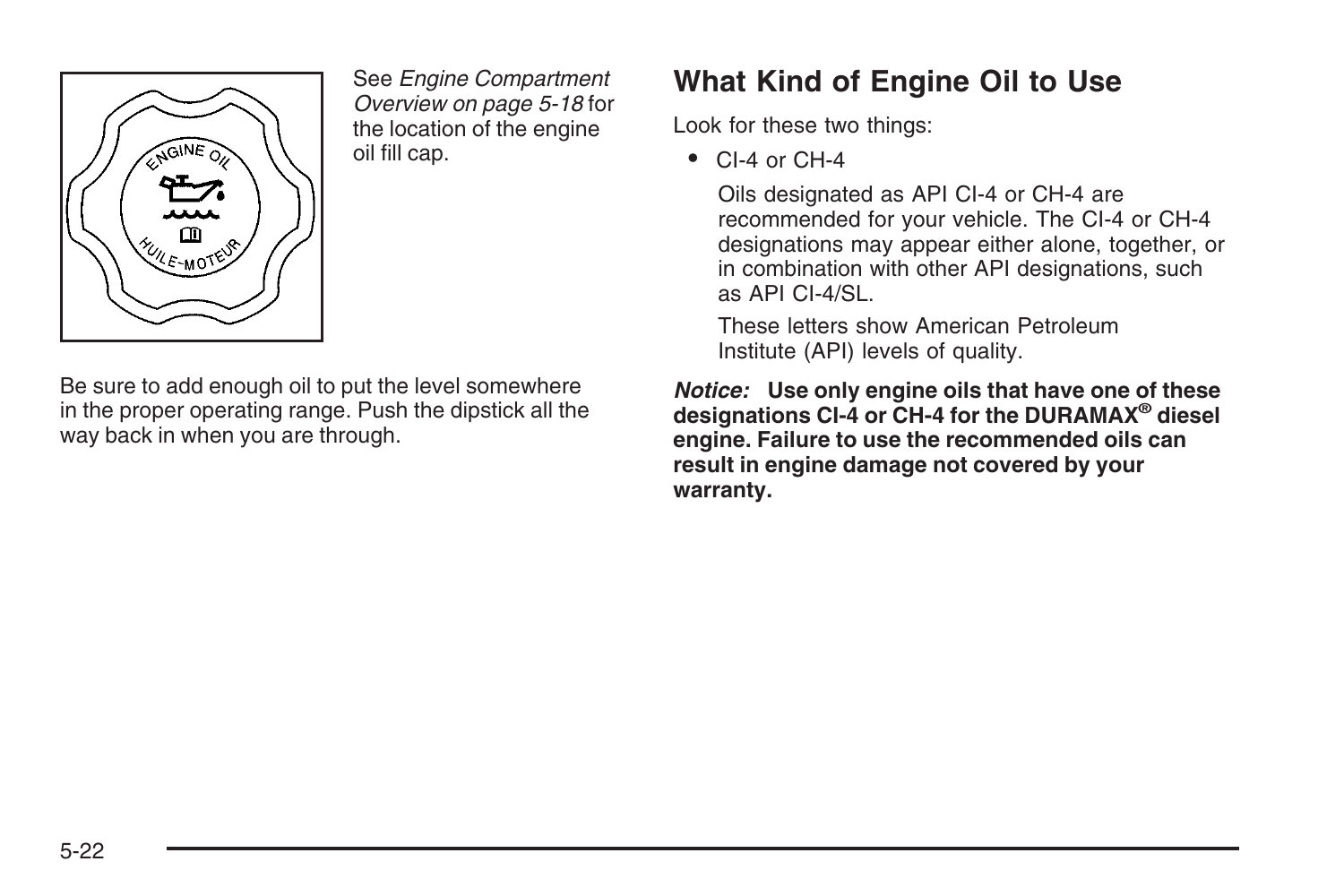

• SAE 15W-40

As shown in the viscosity chart, SAE 15W-40 is best for your vehicle. However, you can use SAE 10W-30 at temperatures above 0°F (−18°C). When it is very cold, below 0°F (-18°C), you should use SAE 5W-40 to improve cold starting. 5W-40 is not recommended for use at high temperatures, above 100°F (38°C).

These numbers on the oil container show its viscosity, or thickness. Do not use other viscosity oils such as SAE 10W-40 or SAE 20W-50.



This doughnut-shaped logo (symbol) is used on most oil containers to help you select the correct oil. It means that the oil has been certified by the American Petroleum Institute.

You should look for this on the oil container, and use *only* those oils that display this logo.

GM Goodwrench® oil of the recommended viscosity grades meets all the requirements for your vehicle.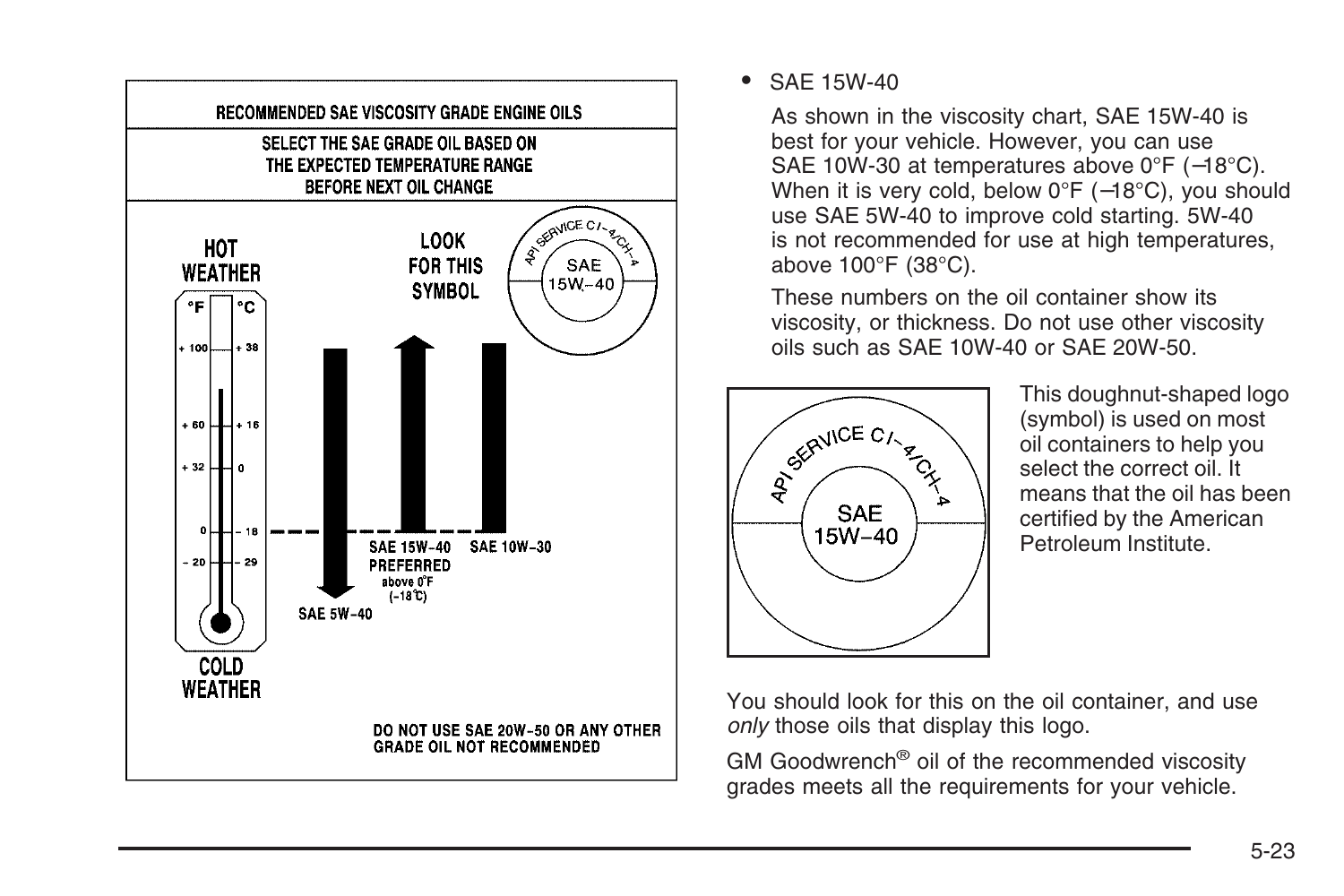## **Engine Oil Additives**

Do not add anything to your oil. The recommended oils with the API service symbol are all you will need for good performance and engine protection.

## **Engine Oil Life System**

## **When to Change Engine Oil**

Your vehicle has a computer system that lets you know when to change the engine oil and filter. This is based on engine timing, engine load, and engine temperature, and not on mileage. Based on driving conditions, the mileage at which an engine oil change will be indicated can vary considerably. For the oil life system to work properly, you must reset the system every time the oil is changed. When the system has calculated that oil life has been diminished, it will indicate that an oil change is necessary. A CHANGE ENGINE OIL message in pickup models or a change engine oil light in van models will come on. Change your oil as soon as possible within the next 600 miles (1 000 km). It is possible that, if you are driving under the best conditions, the oil life system may not indicate that an oil change is necessary for over a year. However, your engine oil and filter must be changed at least once a year and at this time the system must be reset. Your dealer has GM-trained service people who will perform this work using genuine GM parts and reset the system. It is also important to check your oil regularly and keep it at the proper level.

If the system is ever reset accidentally, you must change your oil at 3,000 miles (5 000 km) since your last oil change. Remember to reset the oil life system whenever the oil is changed.

### **How to Reset the Engine Oil Life System**

The Engine Oil Life System calculates when to change your engine oil and filter based on vehicle use. Anytime your oil is changed, reset the system so it can calculate when the next oil change is required. If a situation occurs where you change your oil prior to a CHANGE ENGINE OIL message (pickup models) or a change engine oil light (van models) being turned on, reset the system.

To reset the Engine Oil Life System, do the following:

- 1. Turn the ignition key to RUN with the engine off.
- 2. Fully press and release the accelerator pedal three times within five seconds. Pickup Models: If the OIL LIFE RESET message flashes for 10 seconds, the system is resetting. Van Models: If the change engine oil light flashes for five seconds, the system is reset.
- 3. Turn the key to LOCK.

If the message or light comes back on when you start your vehicle, the engine oil life system has not reset. Repeat the procedure. If it still does not reset, see your dealer for service.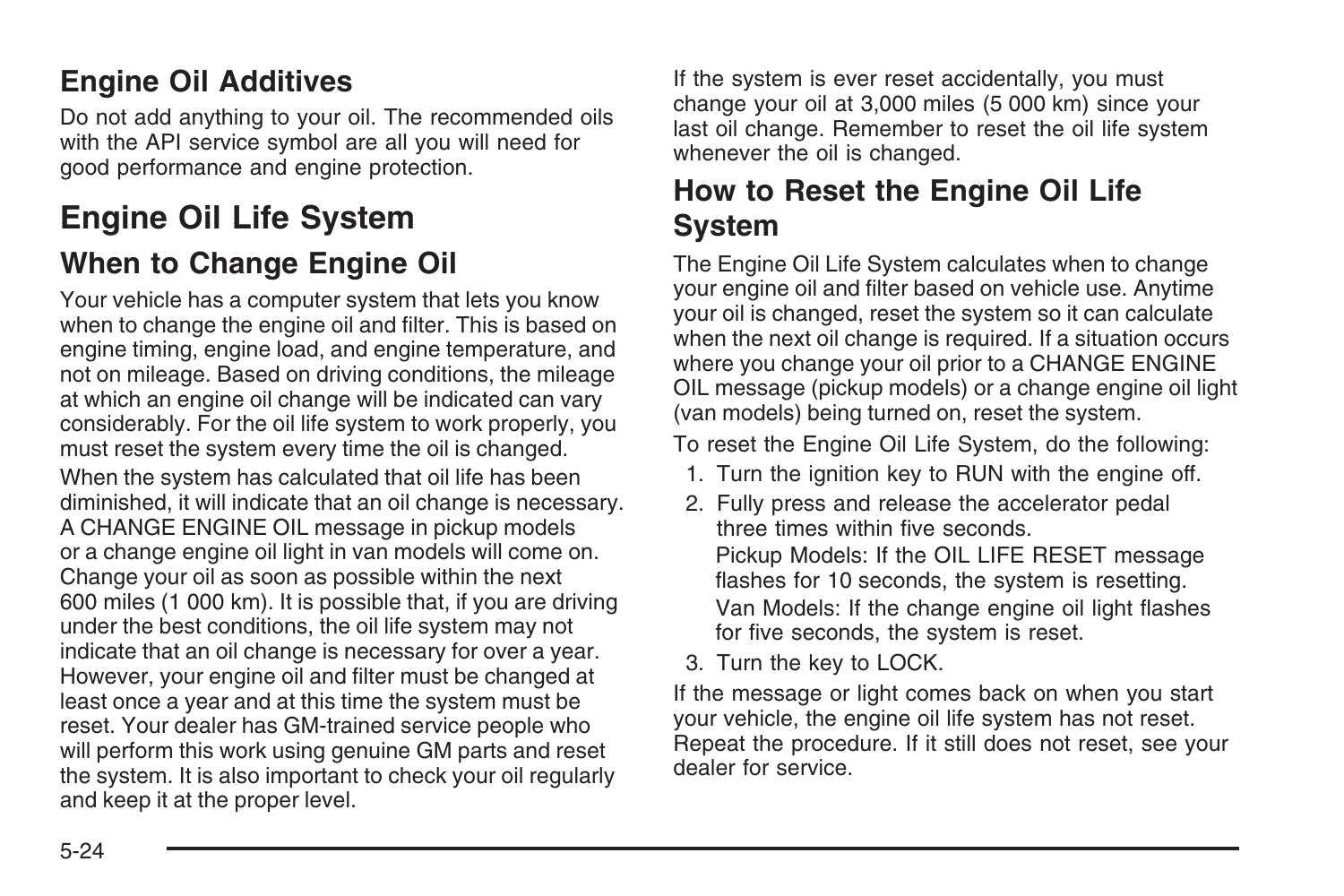## **What to Do with Used Oil**

Used engine oil contains certain elements that may be unhealthy for your skin and could even cause cancer. Do not let used oil stay on your skin for very long. Clean your skin and nails with soap and water, or a good hand cleaner. Wash or properly throw away clothing or rags containing used engine oil. See the manufacturer's warning about the use and disposal of oil products.

Used oil can be a threat to the environment. If you change your own oil, be sure to drain all the oil from the filter before disposal. Never dispose of oil by putting it in the trash, pouring it on the ground, into sewers, or into streams or bodies of water. Instead, recycle it by taking it to a place that collects used oil. If you have a problem properly disposing of your used oil, ask your dealer, a service station, or a local recycling center for help.

## **Engine Air Cleaner/Filter**

#### **Pickup Models**



The air cleaner/filter assembly may have an air cleaner/filter restriction indicator that lets you know when the engine air cleaner/filter is dirty and needs to be serviced.

The air cleaner/filter restriction indicator is located on the air cleaner cover.

#### **When to Inspect**

Inspect the air cleaner/filter every 15,000 miles (25 000 km) and replace the filter if necessary.

#### **How to Inspect**

When the restriction indicator turns black, or is in the red/orange "change" zone, replace the filter and reset the restriction indicator.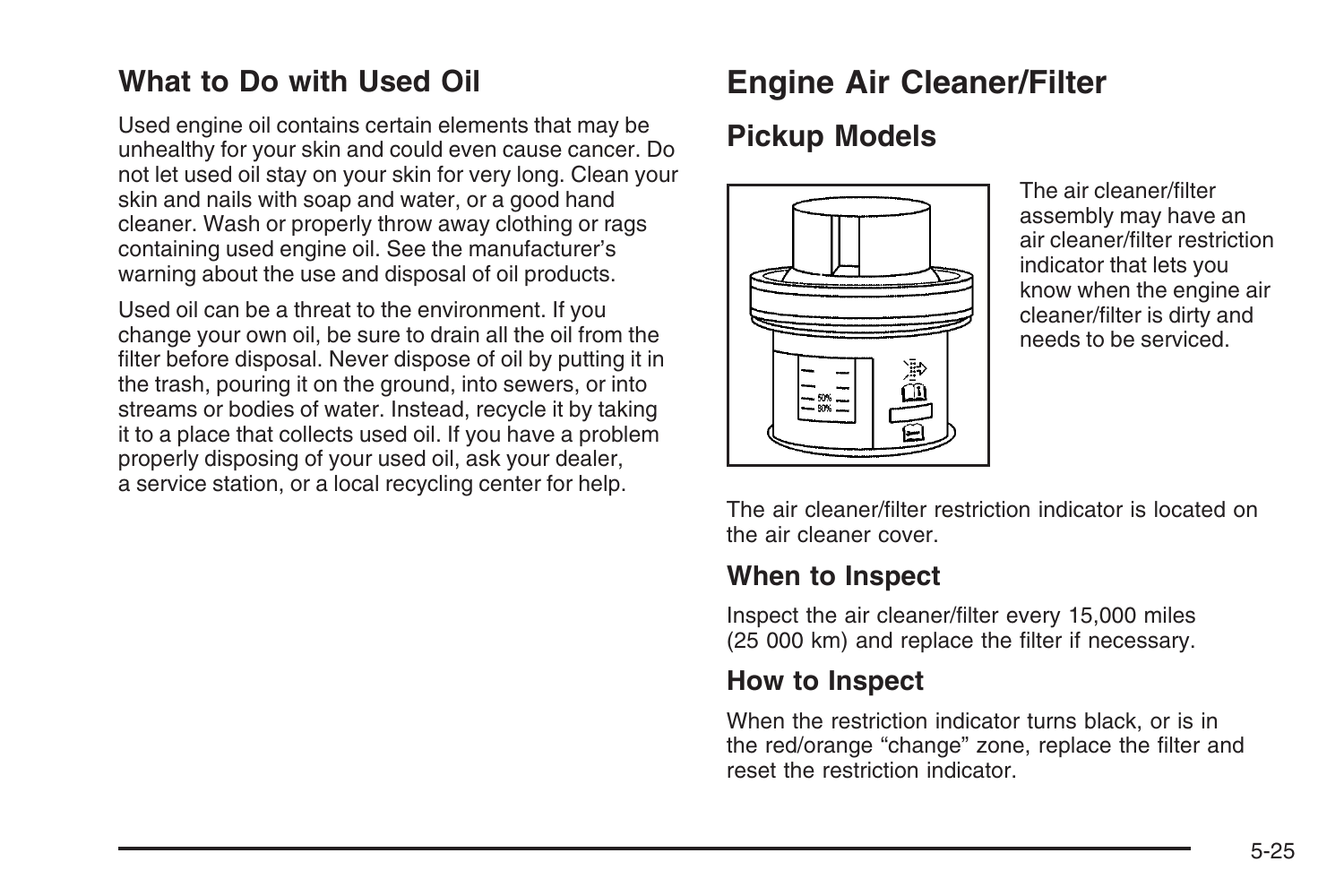To inspect and replace the filter and reset the restriction indicator, do the following:



The air cleaner/filter assembly is located on the front corner of the engine compartment on the passenger's side of the vehicle.

- 1. Loosen the screw on the cover of the housing and lift up the cover.
- 2. Remove the air cleaner/filter from the housing. Care should be taken to dislodge as little dirt as possible.
- 3. Clean the filter sealing surface and the housing.
- 4. Install the new engine air cleaner/filter.
- 5. Reinstall the cover and tighten the screw.
- 6. Reset the air cleaner/filter restriction indicator, if equipped, by pressing the top button on the indicator.

See *[Scheduled Maintenance](#page-77-0) on page 6-4* to determine when to replace the engine air cleaner/filter.

# {**CAUTION:**

**Operating the engine with the air cleaner/filter off can cause you or others to be burned. The air cleaner not only cleans the air; it helps to stop flames if the engine backfires. If it is not there and the engine backfires, you could be burned. Do not drive with it off, and be careful working on the engine with the air cleaner/ filter off.**

*Notice:* **If the air cleaner/filter is off, a backfire can cause a damaging engine fire. And, dirt can easily get into your engine, which will damage it. Always have the air cleaner/filter in place when you are driving.**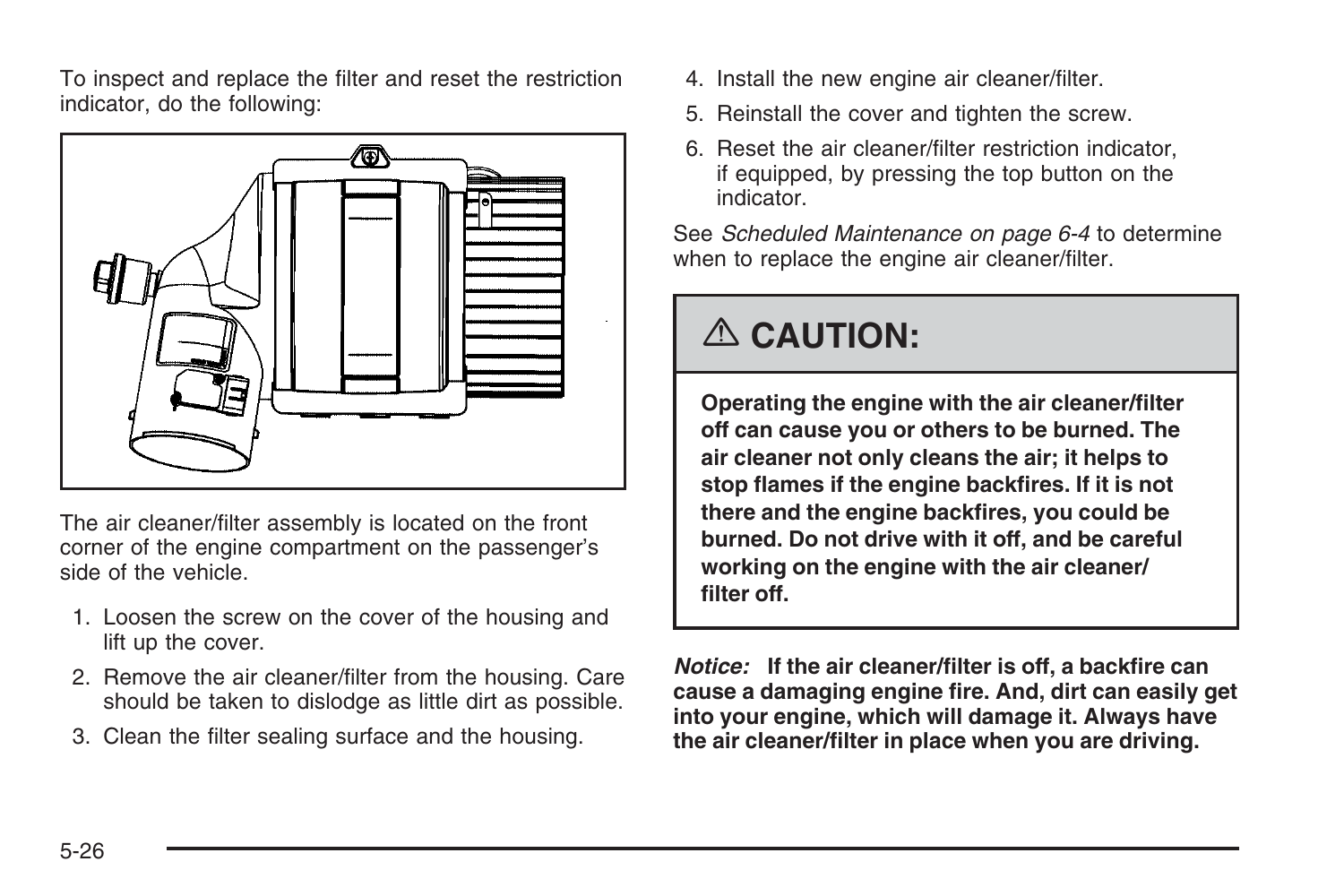#### **Van Models**



The air cleaner/filter assembly may have an air cleaner/filter restriction indicator that lets you know when the engine air cleaner/filter is dirty and needs to be serviced.

The air cleaner/filter restriction indicator is located on the air cleaner resonator.

#### **When to Inspect**

Inspect the air cleaner/filter every 15,000 miles (25 000 km) and replace the filter if necessary.

## **How to Inspect**

When the restriction indicator is in the red/orange "change" zone, replace the filter and reset the restriction indicator.

To inspect and replace the filter and reset the restriction indicator, do the following:



The air cleaner/filter assembly is located at the front of the engine compartment.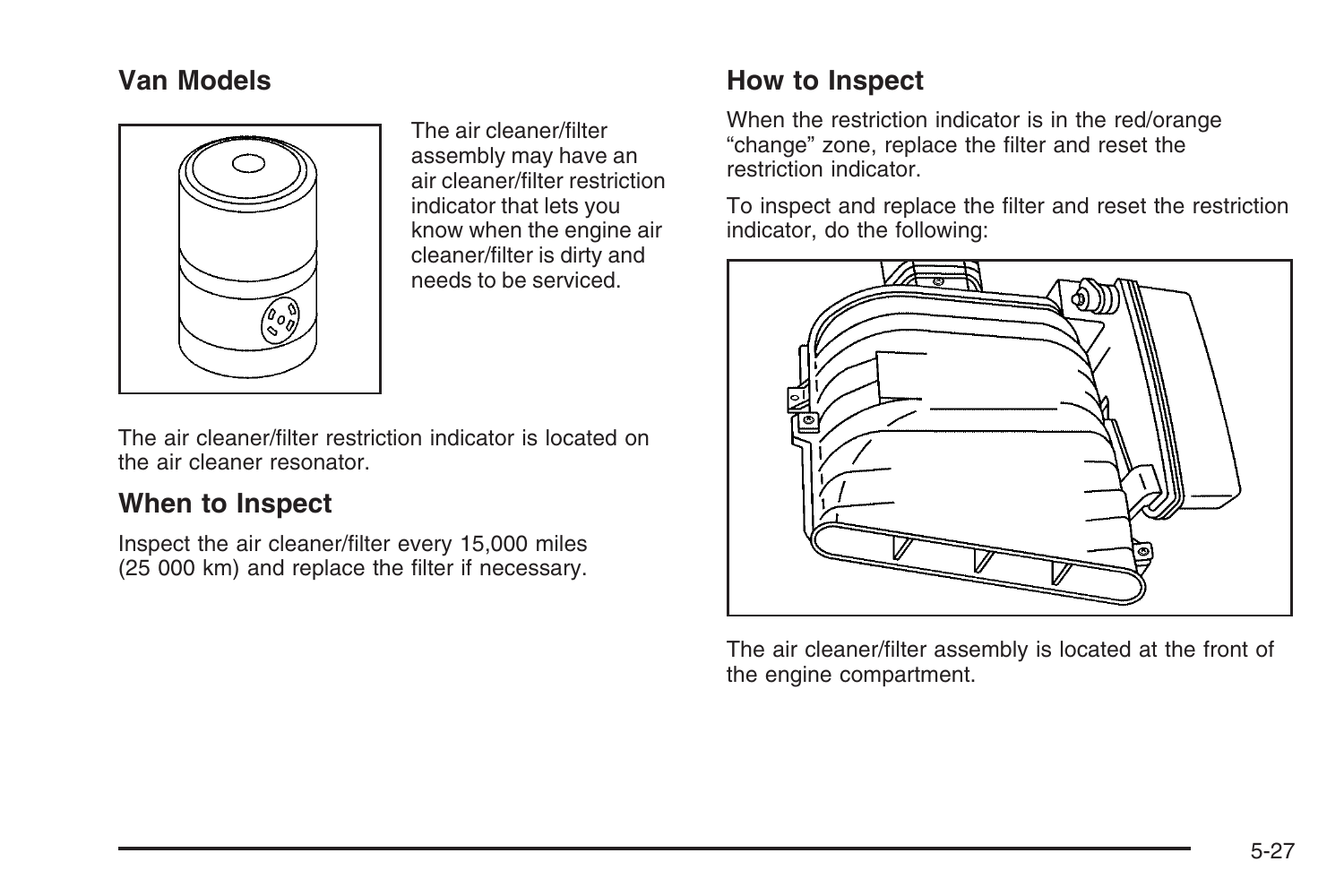

- 1. Loosen the screws on the cover of the housing and lift up the cover.
- 2. Remove the air cleaner/filter from the housing. Care should be taken to dislodge as little dirt as possible.
- 3. Clean the filter sealing surface and the housing.
- 4. Install the new engine air cleaner/filter.
- 5. Reinstall the cover and tighten the screws.
- 6. Reset the air cleaner/filter restriction indicator, if equipped, by pressing the top button on the indicator.

See *[Scheduled Maintenance](#page-77-0) on page 6-4* to determine when to replace the engine air cleaner/filter.

## {**CAUTION:**

**Operating the engine with the air cleaner/filter off can cause you or others to be burned. The air cleaner not only cleans the air; it helps to stop flames if the engine backfires. If it is not there and the engine backfires, you could be burned. Do not drive with it off, and be careful working on the engine with the air cleaner/filter off.**

*Notice:* **If the air cleaner/filter is off, a backfire can cause a damaging engine fire. And, dirt can easily get into your engine, which will damage it. Always have the air cleaner/filter in place when you are driving.**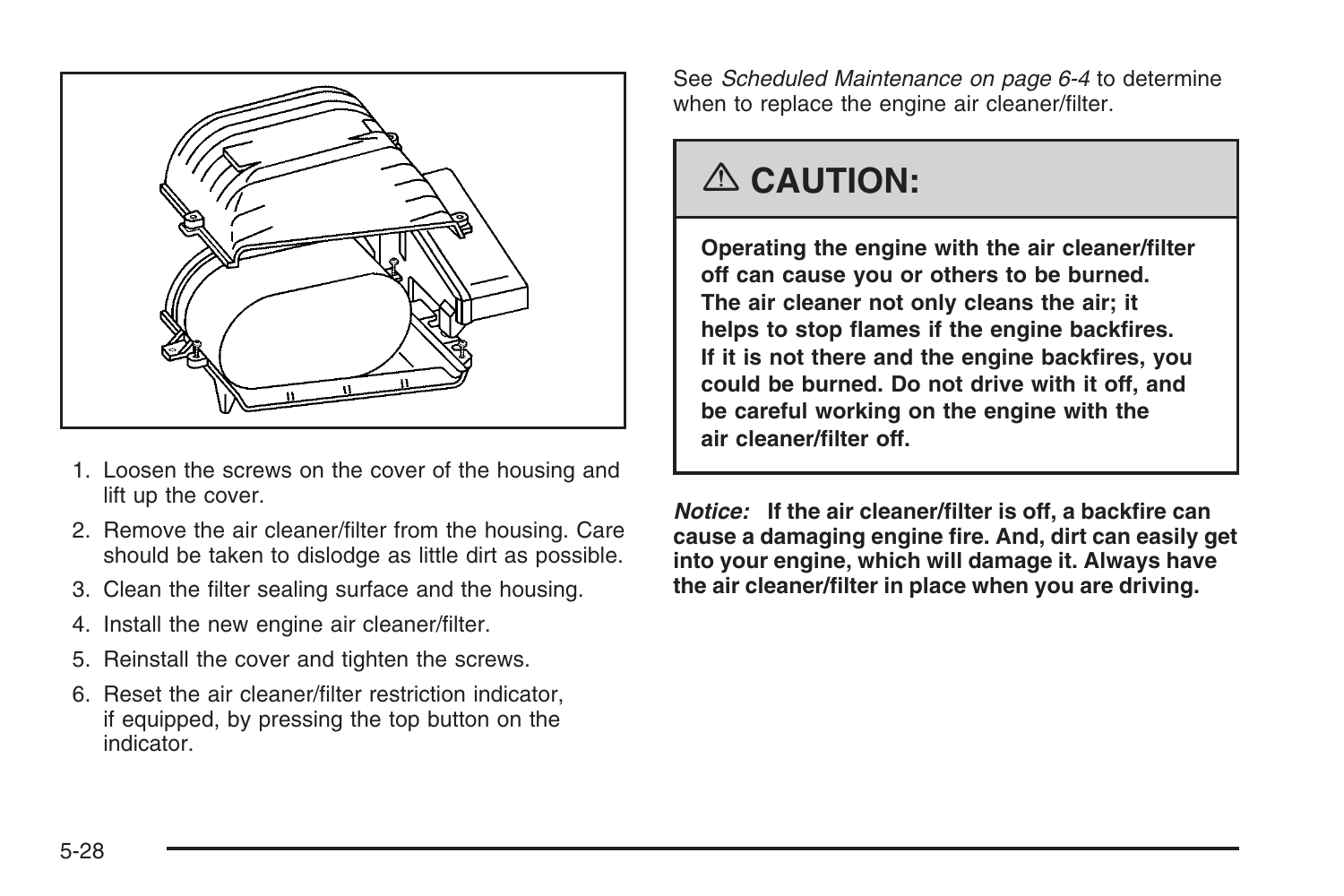## **Automatic Transmission Fluid**

## **When to Check and Change (Pickup Models)**

A good time to check your automatic transmission fluid level is when the engine oil is changed.

Change both the fluid and filter every 25,000 miles (41 500 km) if the vehicle is mainly driven under one or more of these conditions:

- In heavy city traffic where the outside temperature regularly reaches 90°F (32°C) or higher.
- In hilly or mountainous terrain.
- When doing frequent trailer towing.
- Uses such as found in taxi, police or delivery service.

If you do not use your vehicle under any of these conditions, change the fluid and filter every 50,000 miles (83 000 km).

See *[Scheduled Maintenance](#page-77-0) on page 6-4*.

## **How to Check**

Because this operation can be a little difficult, you may choose to have this done at the dealership service department.

If you do it yourself, be sure to follow all the instructions here, or you could get a false reading on the dipstick.

*Notice:* **Too much or too little fluid can damage your transmission. Too much can mean that some of the fluid could come out and fall on hot engine part or exhaust system parts, starting a fire. Too little fluid could cause the transmission to overheat. Be sure to get an accurate reading if you check your transmission fluid.**

Wait at least 30 minutes before checking the transmission fluid level if you have been driving:

- When outside temperatures are above 90°F (32°C).
- At high speed for quite a while.
- In heavy traffic especially in hot weather.
- While pulling a trailer.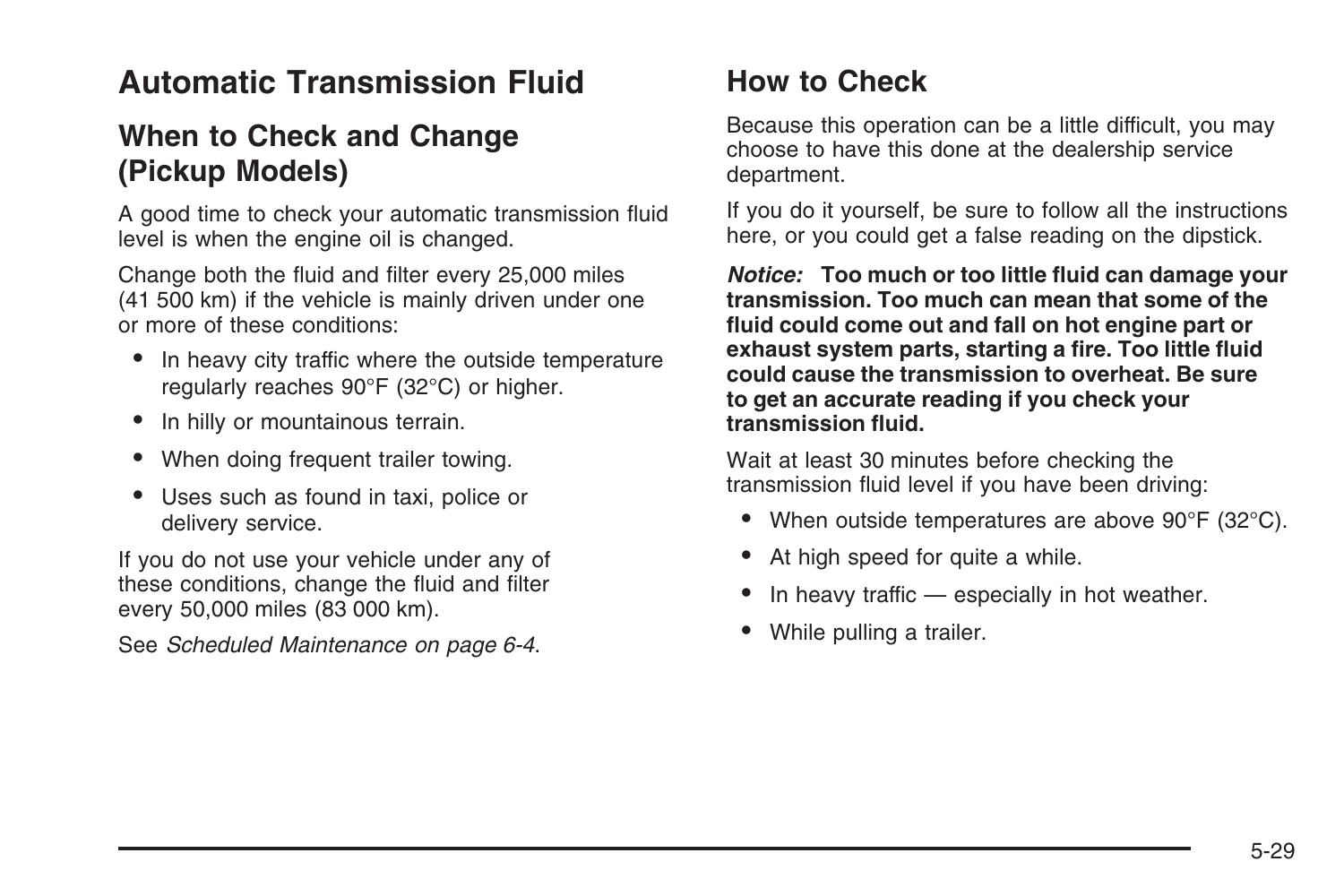#### **Checking the Fluid Level**

Prepare your vehicle as follows:

- Park your vehicle on a level place. Keep the engine running.
- With the parking brake applied, place the shift lever in PARK (P).
- With your foot on the brake pedal, run the engine for at least one minute and shift to DRIVE (D). Then shift to NEUTRAL (N) and then REVERSE (R) to fill the hydraulic system. Then, put the shift lever in PARK (P).
- Allow the engine to run at idle  $(500 800$  rpm). Slowly release the brake pedal.

Then, without shutting off the engine, follow these steps:

### **Cold Check Procedure**

The purpose of the cold check is to determine if the transmission has enough fluid to be operated safely until a hot check can be made. The fluid level rises as fluid temperature increases. DO NOT fill above the COLD CHECK band if the transmission fluid is below normal operating temperatures.

- 1. Pull out the dipstick and wipe it with a clean rag or paper towel. The transmission dipstick is located near the center of the engine compartment. See *[Engine Compartment Overview](#page-41-0) on page 5-18* for more information on location.
- 2. Push it back in all the way, wait three seconds and then pull it back out again.
- 3. Check the fluid level reading. Repeat the check procedure to verify the reading.
- 4. If the fluid level is within the COLD CHECK band, the transmission may be operated until the fluid is hot enough to perform a hot check. If the fluid level is not within the COLD CHECK band, add or drain fluid as necessary to bring the level into the middle of the COLD CHECK band.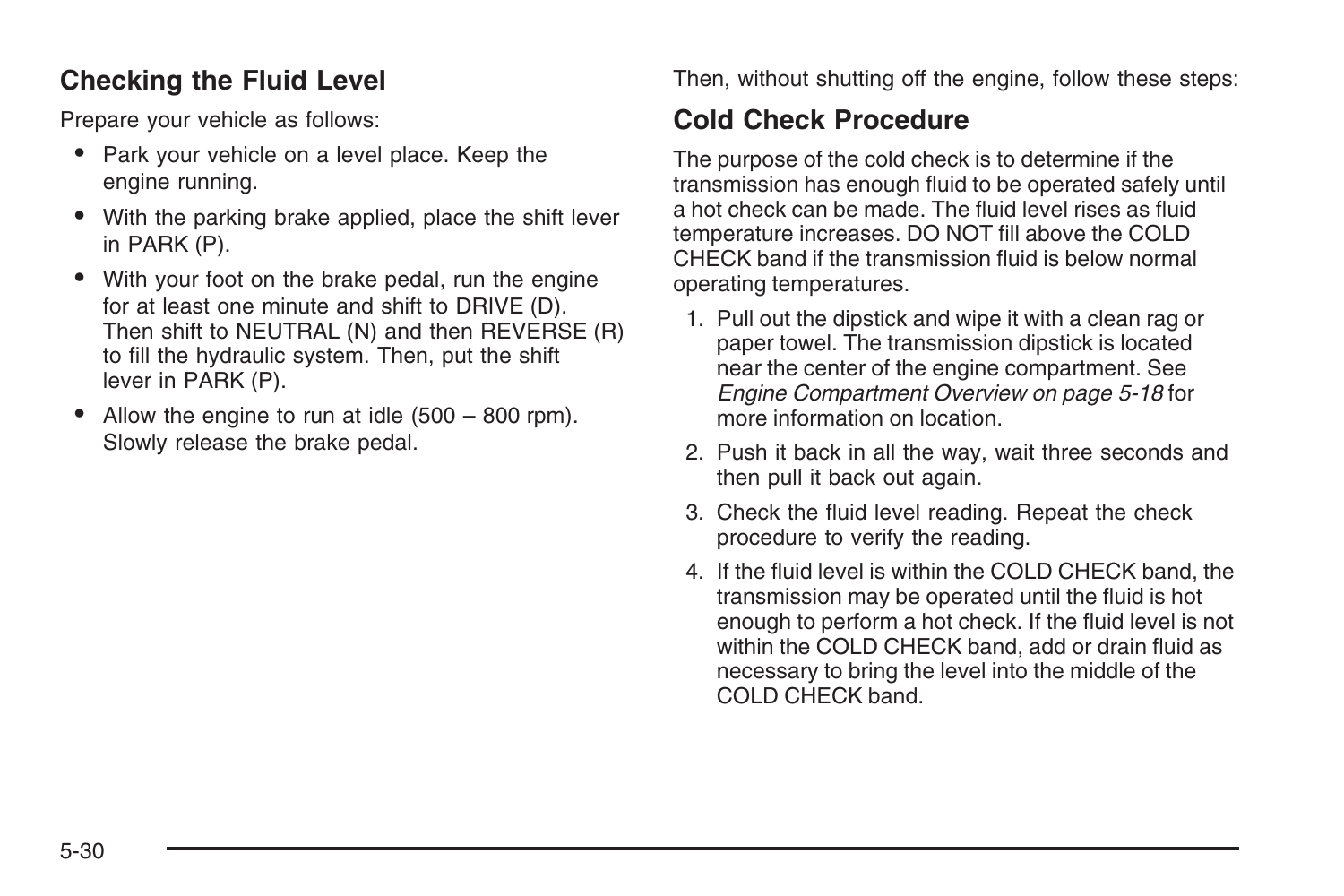- 5. Perform a hot check at the first opportunity after the normal operating temperature of 160°F (71°C) to 200°F (93°C) is reached.
- 6. If the fluid level is in the acceptable range, push the dipstick back in all the way.

#### **Hot Check Procedure**

The fluid must be hot to ensure an accurate check. The fluid level rises as temperature increases.

- 1. Operate the transmission in DRIVE (D) until the normal operating temperature of 160°F (71°C) to 200°F (93°C) is reached.
- 2. Pull out the dipstick and wipe it with a clean rag or paper towel.
- 3. Push it back in all the way, wait three seconds and then pull it back out again. Repeat the check procedure to verify the reading.
- 4. Safe operating level is within the HOT RUN band on the dipstick. The width of the HOT RUN band represents approximately 1.06 quart (1.0 liter) of fluid at normal operating temperature.
- 5. If the fluid level is not within the HOT RUN band, add or drain fluid as necessary to bring the fluid level to within the HOT RUN band.
- 6. If the fluid level is in the acceptable range, push the dipstick back in all the way.

### **Consistency of Readings**

Always check the fluid level at least twice using the procedures described previously. Consistency (repeatable readings) is important to maintaining proper fluid level. If inconsistent readings persist, check the transmission breather to be sure it is clean and unclogged. If readings are still inconsistent, contact your dealer.

## **How to Add Fluid**

Refer to the Maintenance Schedule to determine what kind of transmission fluid to use. See *[Recommended](#page-88-0) [Fluids and Lubricants](#page-88-0) on page 6-15*.

Add fluid only after checking the transmission fluid while it is hot. A cold check is used only as a reference. If the fluid level is low, add only enough of the proper fluid to bring the level up to the HOT area for a hot check. It doesn't take much fluid, generally less than one pint (0.5 L). *Don't overfill.*

*Notice:* **Use of the incorrect automatic transmission fluid may damage your vehicle, and the damages may not be covered by your warranty. Always use the automatic transmission fluid listed in** *[Recommended](#page-88-0) [Fluids and Lubricants](#page-88-0) on page 6-15***.**

- After adding fluid, recheck the fluid level as described under "How to Check."
- When the correct fluid level is obtained, push the dipstick back in all the way.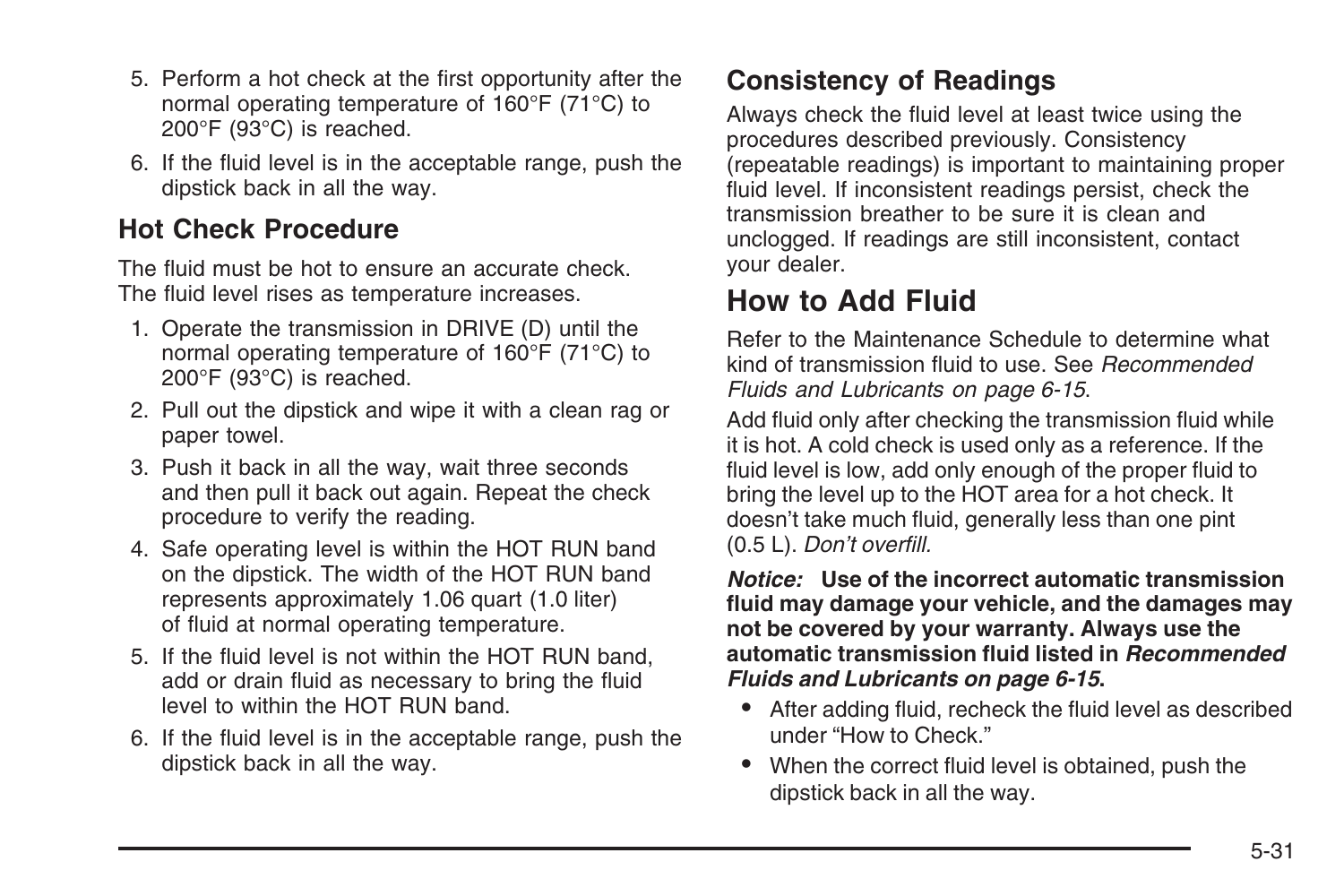## **When to Check and Change (Van Models)**

A good time to check your automatic transmission fluid level is when the engine oil is changed.

Change the fluid and filter at the intervals listed in "Additional Required Services". See *[Additional](#page-80-0) [Required Services](#page-80-0) on page 6-7*.

And be sure to use the transmission fluid listed in "Recommended Fluids and Lubricants". See *[Recommended Fluids and Lubricants](#page-88-0) on page 6-15* for more information.

## **How to Check**

Because this operation can be a little difficult, you may choose to have this done at the dealership service department.

If you do it yourself, be sure to follow all the instructions here, or you could get a false reading on the dipstick.

*Notice:* **Too much or too little fluid can damage your transmission. Too much can mean that some of the fluid could come out and fall on hot engine part or exhaust system parts, starting a fire. Too little fluid could cause the transmission to overheat. Be sure to get an accurate reading if you check your transmission fluid.**

Wait at least 30 minutes before checking the transmission fluid level if you have been driving:

- When outside temperatures are above 90°F (32°C).
- At high speed for quite a while.
- In heavy traffic especially in hot weather.
- While pulling a trailer.

To get the right reading, the fluid should be at normal operating temperature, which is 180°F to 200°F (82°C to 93°C). Get the vehicle warmed up by driving about 15 miles (24 km) when outside temperatures are above 50°F (10°C). If it is colder than 50°F (10°C), drive the vehicle until the engine temperature gage moves and then remains steady for 10 minutes.

A cold check can be made after the vehicle has been sitting for eight hours or more with the engine off, but this is used only as a reference. Let the engine run at idle for five minutes if outside temperatures are 50°F (10°C) or more. If it is colder than 50°F (10 C), you may have to idle the engine longer. Should the fluid level be low during this cold check, you must check the fluid hot before adding fluid. Checking the fluid hot will give you a more accurate reading of the fluid level.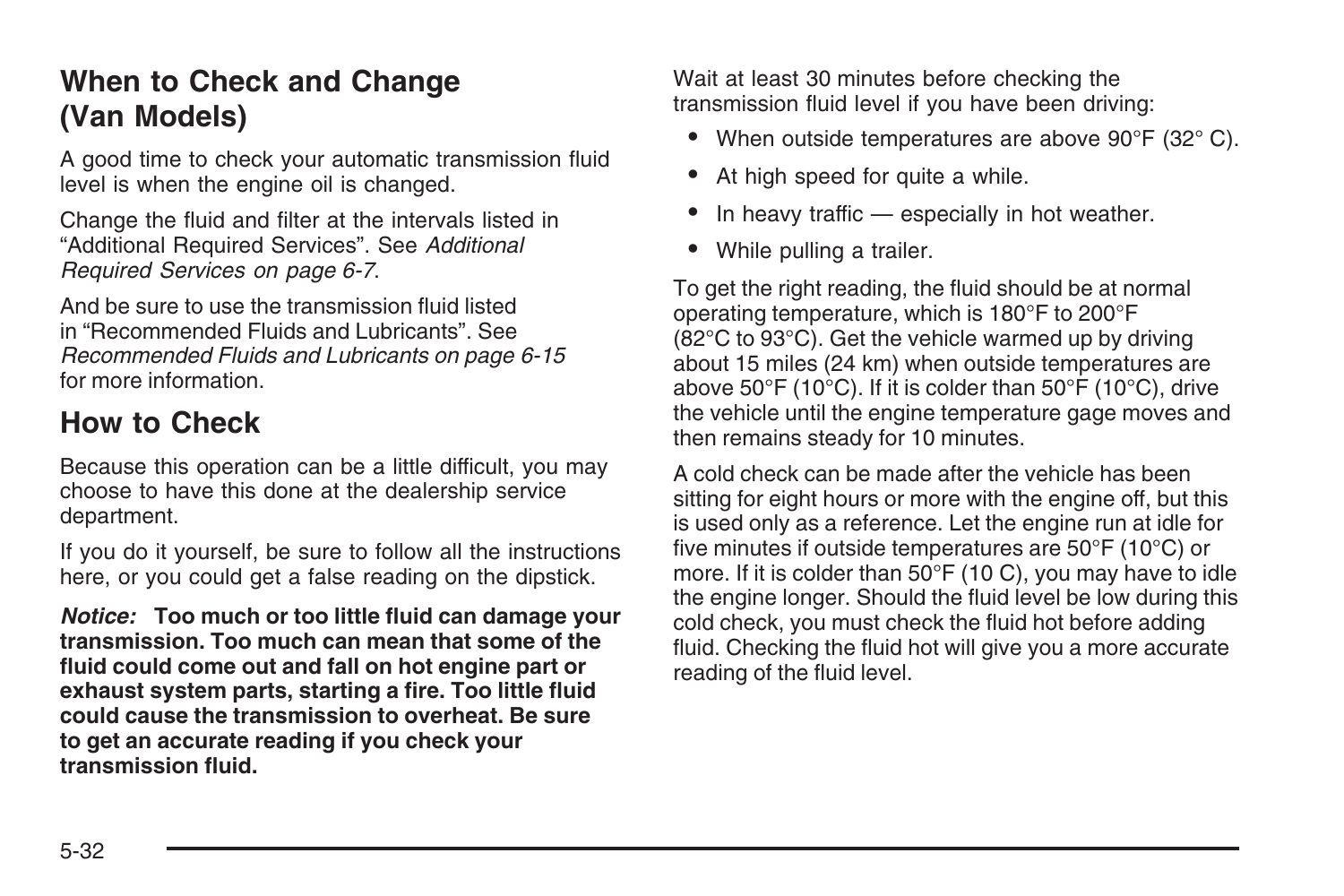#### **Checking the Fluid Level**

Prepare your vehicle as follows:

- Park your vehicle on a level place. Keep the engine running.
- With the parking brake applied, place the shift lever in PARK (P).
- With your foot on the brake pedal, move the shift lever through each gear range, pausing for about three seconds in each range. Then, position the shift lever in PARK (P).
- Let the engine run at idle for three minutes or more.

Then, without shutting off the engine, follow these steps:



The transmission dipstick is located near the center of the engine compartment and will be labeled with the graphic shown. See *[Engine Compartment Overview](#page-41-0) on page 5-18* for more information on location.

- 1. Flip the handle up and then pull out the dipstick and wipe it with a clean rag or paper towel.
- 2. Push it back in all the way, wait three seconds and then pull it back out again.



Check both sides of the dipstick, and read the lower level. The fluid level must be in the COLD area for a cold check or in the HOT or cross-hatched area for a hot check. Be sure to keep the dipstick pointed down to get an accurate reading.

3. If the fluid level is in the acceptable range, push the dipstick in all the way, then flip the handle down to lock the dipstick in place.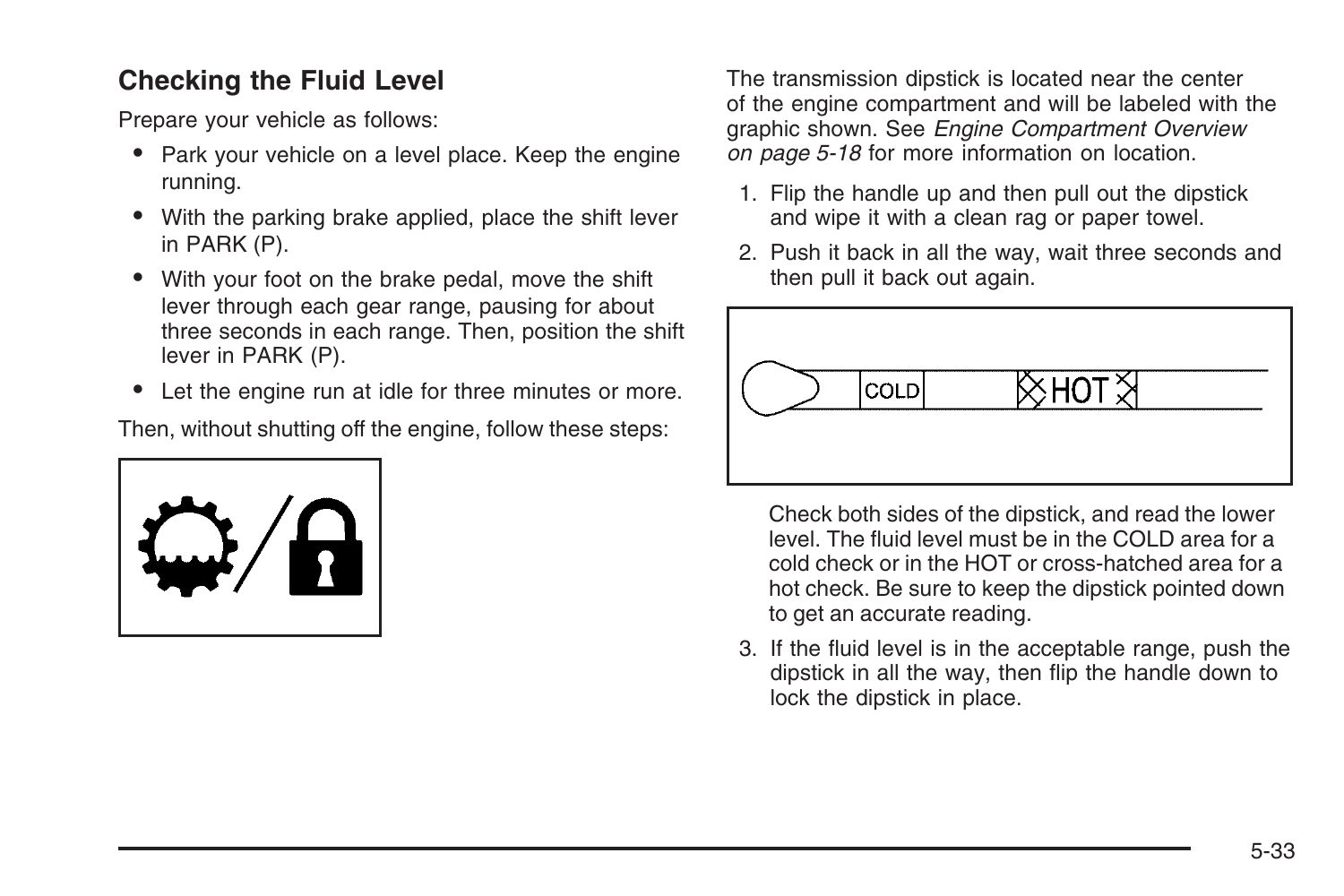## <span id="page-57-0"></span>**How to Add Fluid**

Refer to the Maintenance Schedule to determine what kind of transmission fluid to use. See *[Recommended](#page-88-0) [Fluids and Lubricants](#page-88-0) on page 6-15*.

Using a funnel, add fluid down the transmission dipstick tube only after checking the transmission fluid while it is hot. A cold check is used only as a reference. If the fluid level is low, add only enough of the proper fluid to bring the level up to the HOT area for a hot check. It does not take much fluid, generally less than one pint (0.5L). Do not overfill.

*Notice:* **Use of the incorrect automatic transmission fluid may damage your vehicle, and the damages may not be covered by your warranty. Always use the automatic transmission fluid listed in** *[Recommended Fluids and Lubricants](#page-88-0) on page 6-15***.**

- After adding fluid, recheck the fluid level as described under "How to Check" earlier in this section.
- When the correct fluid level is obtained, push the dipstick back in all the way. Then flip the handle down to lock the dipstick in place.

## **Engine Coolant**

#### **Pickup Models**

The cooling system in your vehicle is filled with DEX-COOL® engine coolant. This coolant is designed to remain in your vehicle for 5 years or 150,000 miles (240 000 km), whichever occurs first, if you add only DEX-COOL® extended life coolant.

The following explains your cooling system and how to add coolant when it is low. If you have a problem with engine overheating, see *[Engine Overheating](#page-62-0) on page 5-39*.

A 50/50 mixture of clean, drinkable water and DEX-COOL® coolant will:

- Give freezing protection down to −34°F (−37°C)
- Give boiling protection up to 265°F (129°C)
- Protect against rust and corrosion
- Help keep the proper engine temperature
- Let the warning lights and gages work as they should

*Notice:* **Using coolant other than DEX-COOL® may cause premature engine, heater core, or radiator corrosion. In addition, the engine coolant may require changing sooner, at the first maintenance service after each 30,000 miles (50 000 km) or 24 months, whichever occurs first. Any repairs would not be covered by your warranty. Always use DEX-COOL® (silicate-free) coolant in your vehicle.**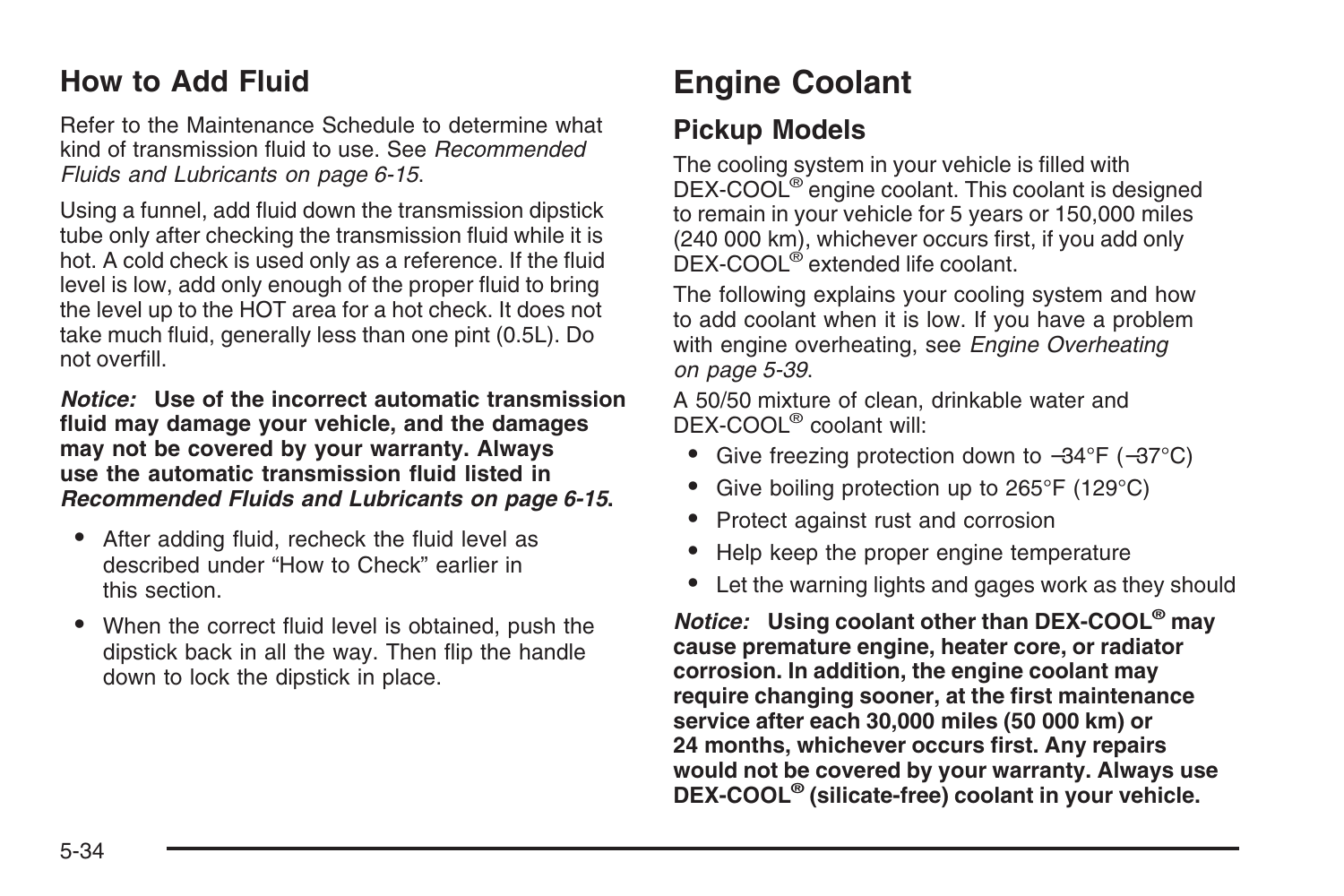## **What to Use**

Use a mixture of one-half *clean, drinkable water* and one-half DEX-COOL® coolant which won't damage aluminum parts. If you use this coolant mixture, you don't need to add anything else.

# {**CAUTION:**

**Adding only plain water to your cooling system can be dangerous. Plain water, or some other liquid such as alcohol, can boil before the proper coolant mixture will. Your vehicle's coolant warning system is set for the proper coolant mixture. With plain water or the wrong mixture, your engine could get too hot but you would not get the overheat warning. Your engine could catch fire and you or others could be burned. Use a 50/50 mixture of clean, drinkable water and DEX-COOL® coolant.**

*Notice:* **If you use an improper coolant mixture, your engine could overheat and be badly damaged. The repair cost would not be covered by your warranty. Too much water in the mixture can freeze and crack the engine, radiator, heater core, and other parts.**

If you have to add coolant more than four times a year, have your dealer check your cooling system.

*Notice:* **If you use extra inhibitors and/or additives in your vehicle's cooling system, you could damage your vehicle. Use only the proper mixture of the engine coolant listed in this manual for the cooling system. See** *[Recommended Fluids and Lubricants](#page-88-0) on page 6-15* **for more information.**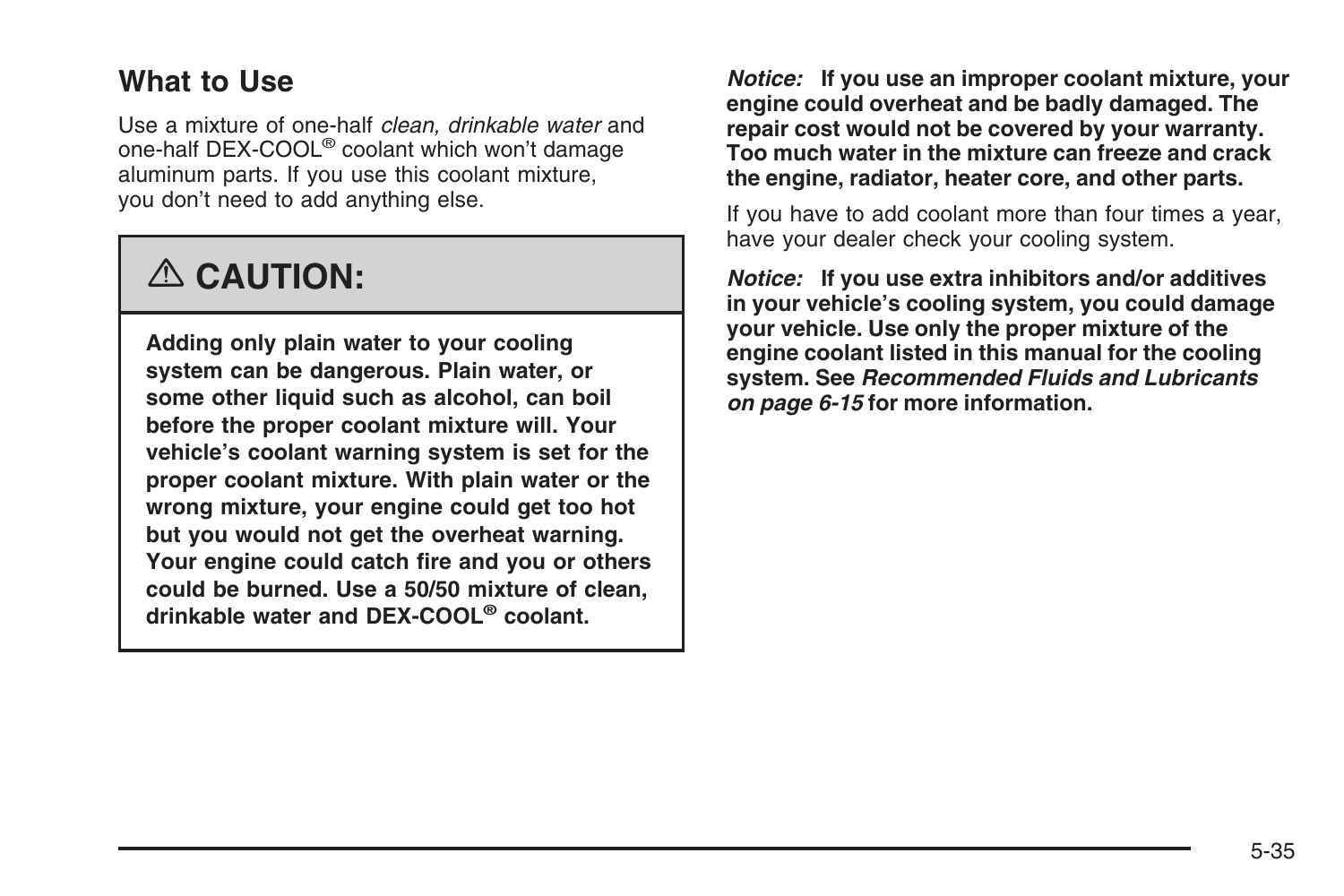## **Checking Coolant**



The coolant surge tank is located in the engine compartment on the passenger's side of the vehicle. See *[Engine](#page-41-0) [Compartment Overview](#page-41-0) on page 5-18* for more information on its location.

# {**CAUTION:**

**Turning the surge tank pressure cap when the engine and radiator are hot can allow steam and scalding liquids to blow out and burn you badly. Never turn the surge tank pressure cap — even a little — when the engine and radiator are hot.**

The vehicle must be on a level surface. When your engine is cold, the coolant level should be at the FULL COLD mark.

#### **Adding Coolant**

If you need more coolant, add the proper DEX-COOL® coolant mixture *at the surge tank*, but only when the engine is cool. If the surge tank is empty, see *[Engine](#page-62-0) [Overheating](#page-62-0) on page 5-39*.

# {**CAUTION:**

**You can be burned if you spill coolant on hot engine parts. Coolant contains ethylene glycol, and it will burn if the engine parts are hot enough. Do not spill coolant on a hot engine.**

When replacing the pressure cap, make sure it is hand- tight.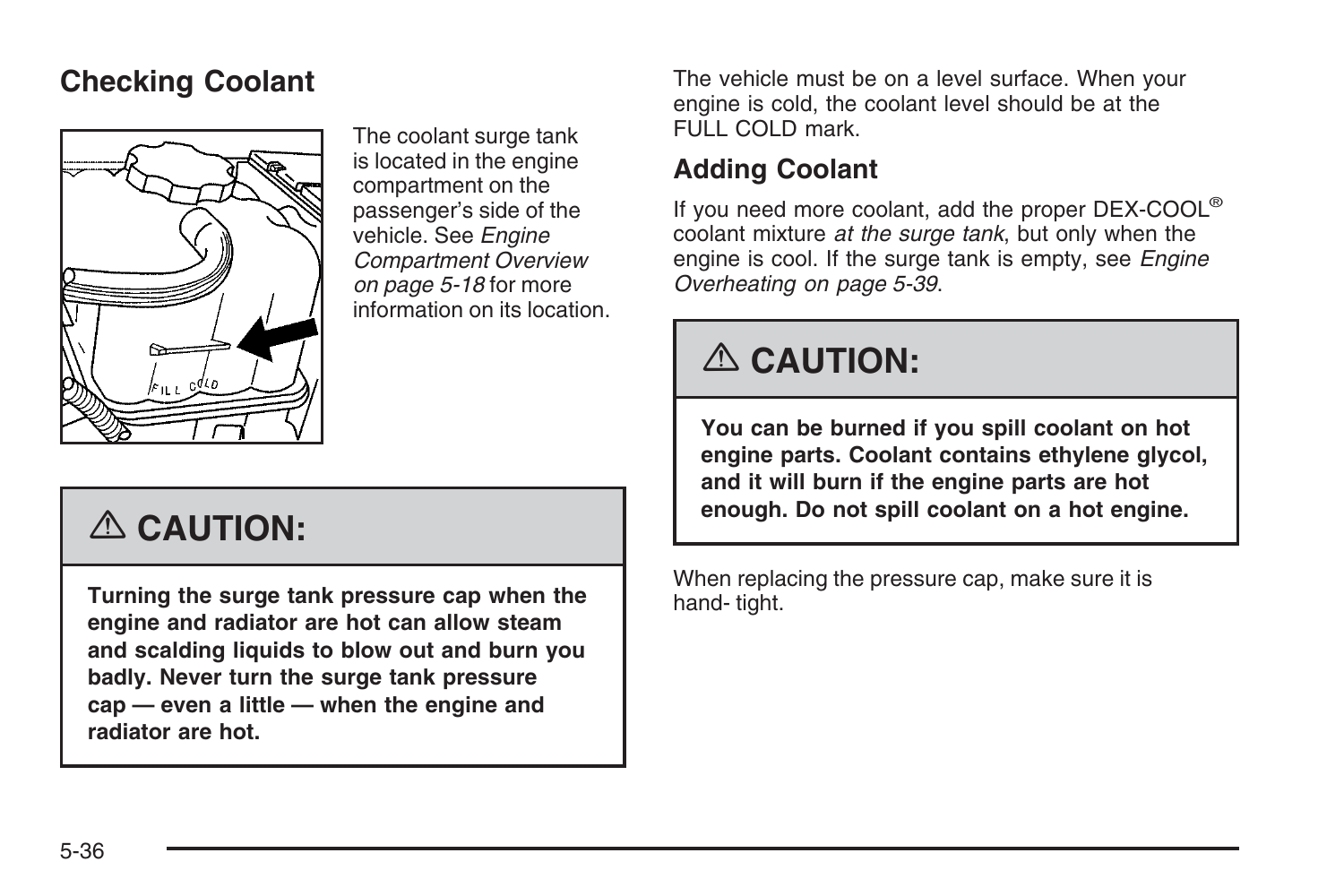#### **Van Models**

The cooling system in your vehicle is filled with DEX-COOL<sup>®</sup> engine coolant. This coolant is designed to remain in your vehicle for 5 years or 150,000 miles (240 000 km), whichever occurs first, if you add only DEX-COOL® extended life coolant.

The following explains your cooling system and how to add coolant when it is low. If you have a problem with engine overheating, see *[Engine Overheating](#page-62-0) on page 5-39*.

A 50/50 mixture of clean, drinkable water and DEX-COOL® coolant will:

- Give freezing protection down to −34°F (−37°C)
- Give boiling protection up to 265°F (129°C)
- Protect against rust and corrosion
- Help keep the proper engine temperature
- Let the warning lights and gages work as they should

*Notice:* **Using coolant other than DEX-COOL® may cause premature engine, heater core, radiator and fuel operated heater (FOH) corrosion. In addition, the engine coolant may require changing sooner, at 30,000 miles (50 000 km) or 24 months, whichever occurs first. Any repairs would not be covered by your warranty. Always use DEX-COOL® (silicate-free) coolant in your vehicle.**

## **What to Use**

Use a mixture of one-half *clean, drinkable water* and one-half DEX-COOL® coolant which won't damage aluminum parts. If you use this coolant mixture, you don't need to add anything else.

# {**CAUTION:**

**Adding only plain water to your cooling system can be dangerous. Plain water, or some other liquid such as alcohol, can boil before the proper coolant mixture will. Your vehicle's coolant warning system is set for the proper coolant mixture. With plain water or the wrong mixture, your engine could get too hot but you would not get the overheat warning. Your engine could catch fire and you or others could be burned. Use a 50/50 mixture of clean, drinkable water and DEX-COOL® coolant.**

*Notice:* **If you use an improper coolant mixture, your engine could overheat and be badly damaged. The repair cost would not be covered by your warranty. Too much water in the mixture can freeze and crack the engine, radiator, heater core, and other parts.**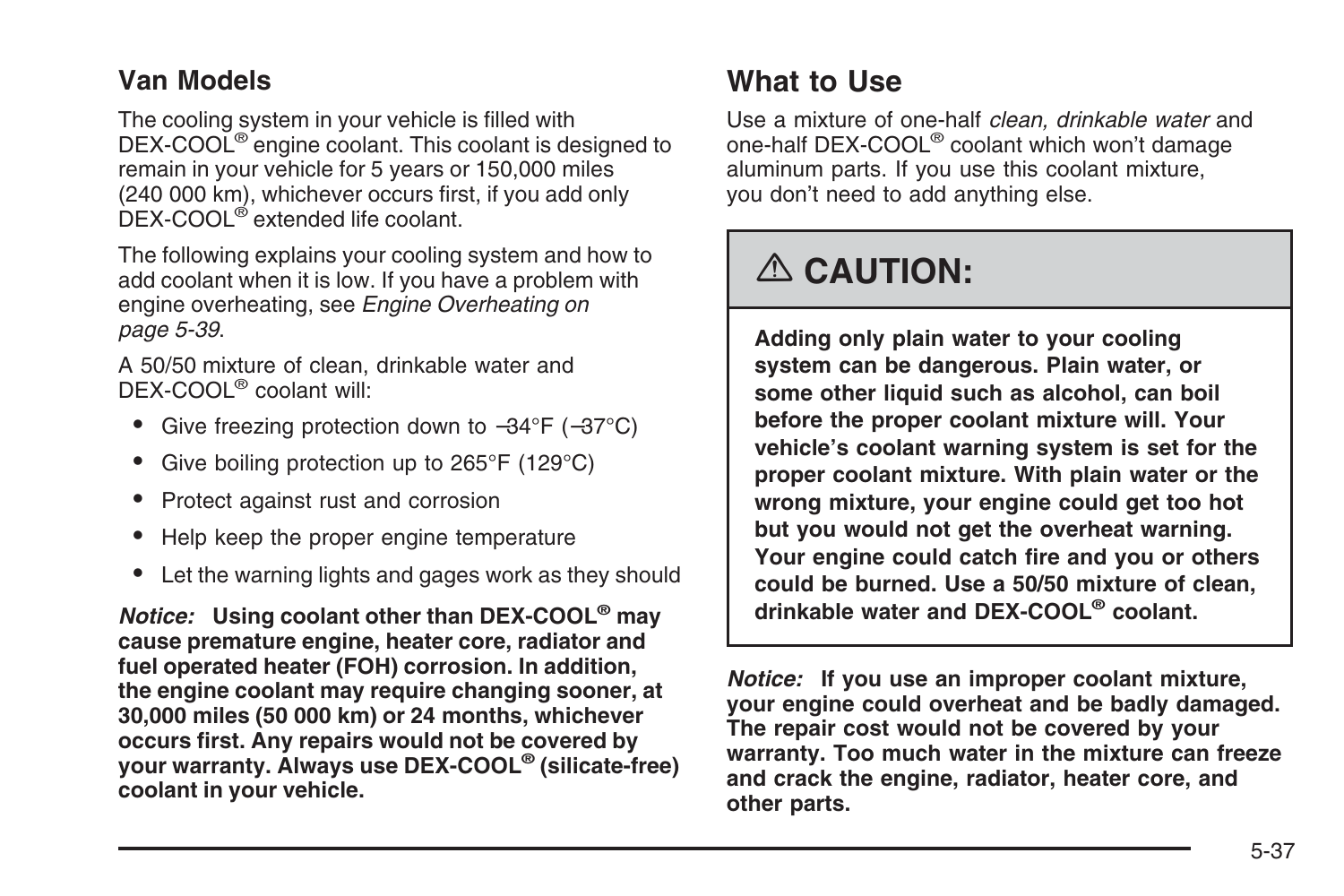If you have to add coolant more than four times a year, have your dealer check your cooling system.

*Notice:* **If you use extra inhibitors and/or additives in your vehicle's cooling system, you could damage your vehicle. Use only the proper mixture of the engine coolant listed in this manual for the cooling system. See** *[Recommended Fluids and Lubricants](#page-88-0) on page 6-15* **for more information.**

## **Checking Coolant**



The coolant recovery tank is located near the center of the engine compartment. See *[Engine Compartment](#page-41-0) [Overview](#page-41-0) on page 5-18* for more information on its location.

# {**CAUTION:**

**Turning the radiator pressure cap when the engine and radiator are hot can allow steam and scalding liquids to blow out and burn you badly. With the coolant recovery tank, you will almost never have to add coolant at the radiator. Never turn the radiator pressure cap — even a little — when the engine and radiator are hot.**

The vehicle must be on a level surface. When your engine is cold, the coolant level should be at the COLD FILL mark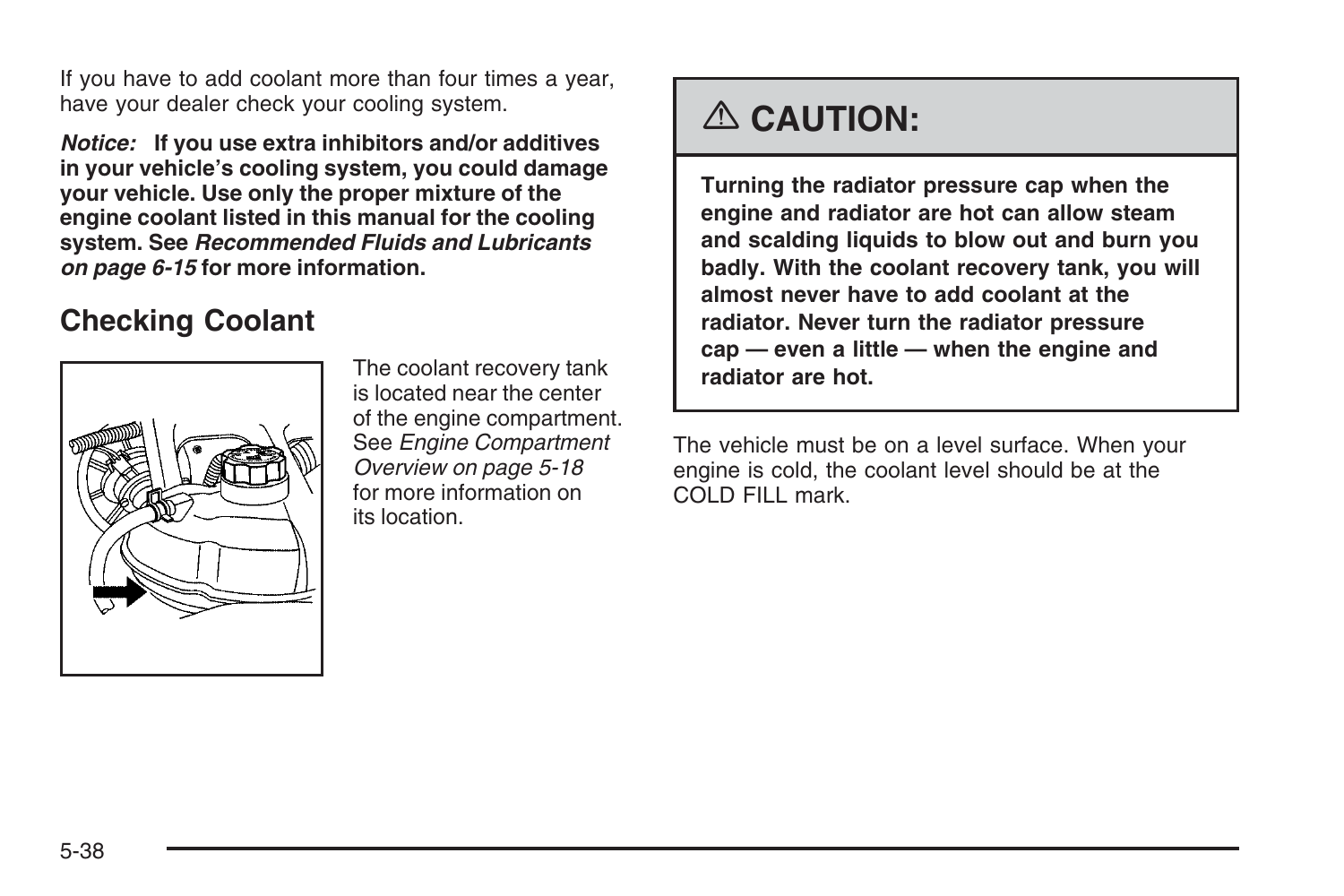#### <span id="page-62-0"></span>**Adding Coolant**

If you need more coolant, add the proper DEX-COOL® coolant mixture *at the coolant recovery tank*, but be careful not to spill it.

# {**CAUTION:**

**You can be burned if you spill coolant on hot components in the engine compartment. Coolant contains ethylene glycol, and it will burn if the engine parts are hot enough. Do not spill coolant on a hot engine or components in the engine compartment.**

When replacing the pressure cap, make sure it is hand-tight.

## **Radiator Pressure Cap**

The radiator pressure cap must be tightly installed.

*Notice:* **If the pressure cap is not tightly installed, coolant loss and possible engine damage may occur. Be sure the cap is properly and tightly secured.**

## **Coolant Surge Tank Pressure Cap**



The surge tank pressure cap must be tightly installed.

*Notice:* **If the pressure cap is not tightly installed, coolant loss and possible engine damage may occur. Be sure the cap is properly and tightly secured.**

## **Engine Overheating**

You will find an engine coolant temperature gage on the instrument panel cluster. For pickup models, the ENGINE OVERHEATED message may appear in the Driver Information Center (DIC). See your owner's manual for more information.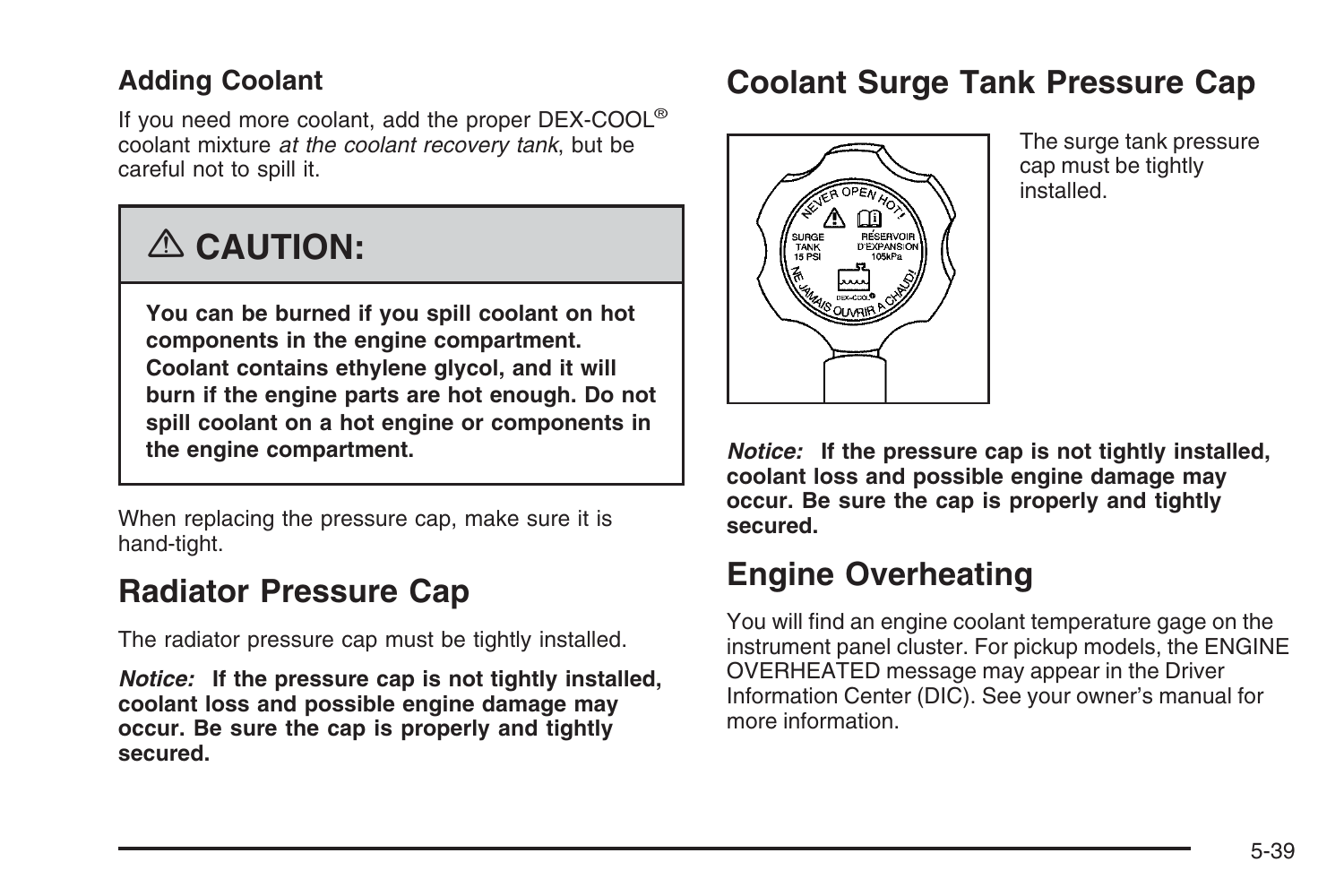## **If Steam Is Coming From Your Engine**

# {**CAUTION:**

**Steam from an overheated engine can burn you badly, even if you just open the hood. Stay away from the engine if you see or hear steam coming from it. Just turn it off and get everyone away from the vehicle until it cools down. Wait until there is no sign of steam or coolant before you open the hood.**

**If you keep driving when your engine is overheated, the liquids in it can catch fire. You or others could be badly burned. Stop your engine if it overheats, and get out of the vehicle until the engine is cool.**

*Notice:* **If your engine catches fire because you keep driving with no coolant, your vehicle can be badly damaged. The costly repairs would not be covered by your warranty.**

## **If No Steam Is Coming From Your Engine**

An overheat warning, along with a low coolant condition, can indicate a serious problem.

If you get an engine overheat warning and don't have a low coolant condition, but see or hear no steam, the problem may not be too serious. Sometimes the engine can get a little too hot when you:

- Climb a long hill on a hot day.
- Stop after high-speed driving.
- Idle for long periods in traffic.
- Tow a trailer. See "Driving on Grades" in the owner's manual Index.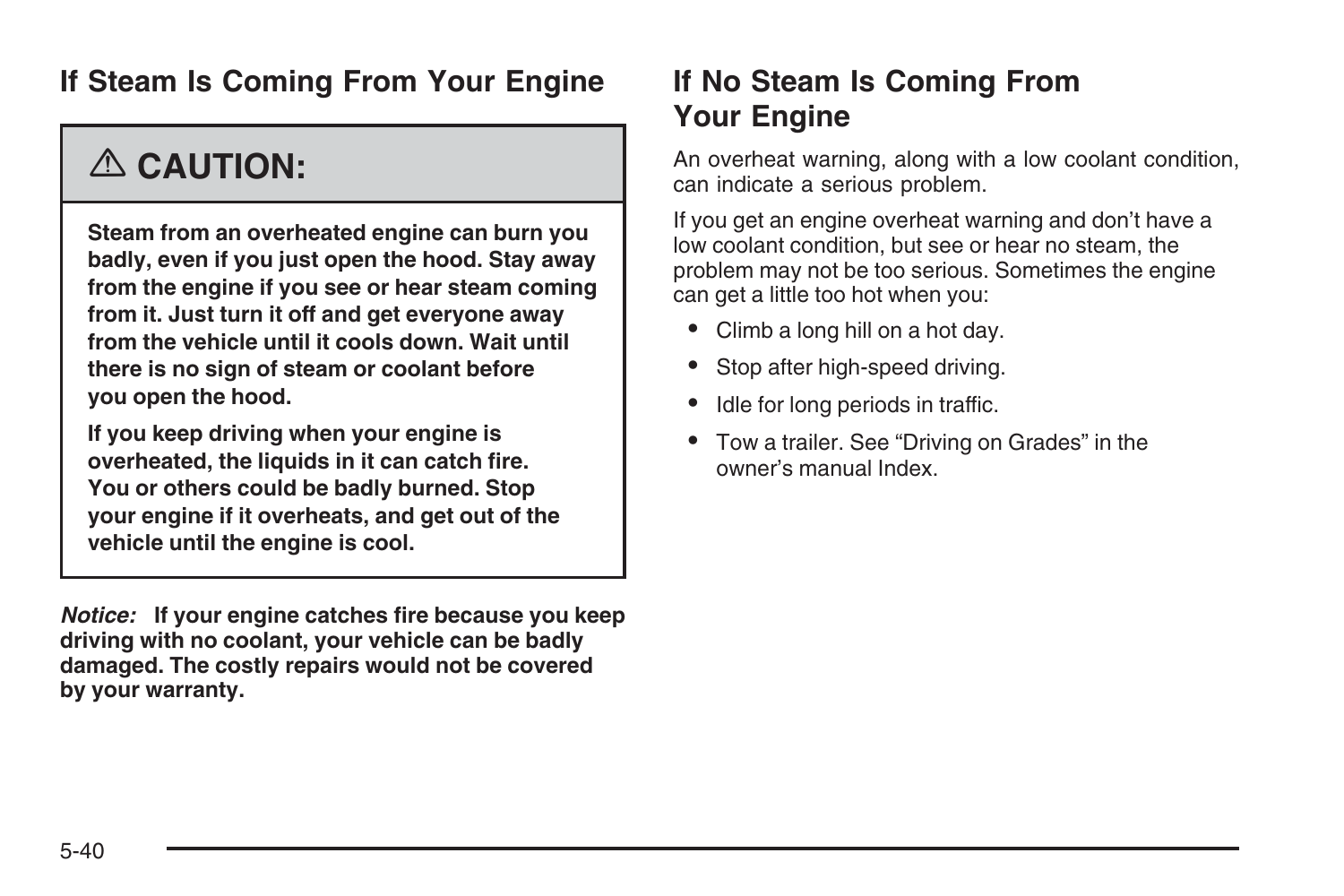If you get the overheat warning with no sign of steam, try this for a minute or so:

- 1. In heavy traffic, let the engine idle in NEUTRAL (N) while stopped. If it is safe to do so, pull off the road, shift to PARK (P) or NEUTRAL (N), and let the engine idle.
- 2. Turn on your heater to full hot at the highest fan speed and open the window as necessary.

If you no longer have the overheat warning, you can drive. Just to be safe, drive slower for about 10 minutes. If the warning doesn't come back on, you can drive normally.

If the warning continues, pull over, stop, and park your vehicle right away.

If there's still no sign of steam and your vehicle is equipped with an engine driven cooling fan, push down the accelerator until the engine speed is about twice as fast as normal idle speed for at least three minutes while you're parked. If there is no sign of steam and your vehicle is equipped with an electric cooling fan, idle the engine for three minutes while you're parked. If you still have the warning, *turn off the engine and get everyone out of the vehicle* until it cools down.

You may decide not to lift the hood but to get service help right away.

## **Cooling System**

## **Pickup Models**

When you decide it's safe to lift the hood, here's what you'll see:



- A. Coolant Surge Tank Pressure Cap
- B. Coolant Surge Tank
- C. Engine Fan

If the coolant inside the coolant surge tank is boiling, don't do anything else until it cools down. The vehicle should be parked on a level surface.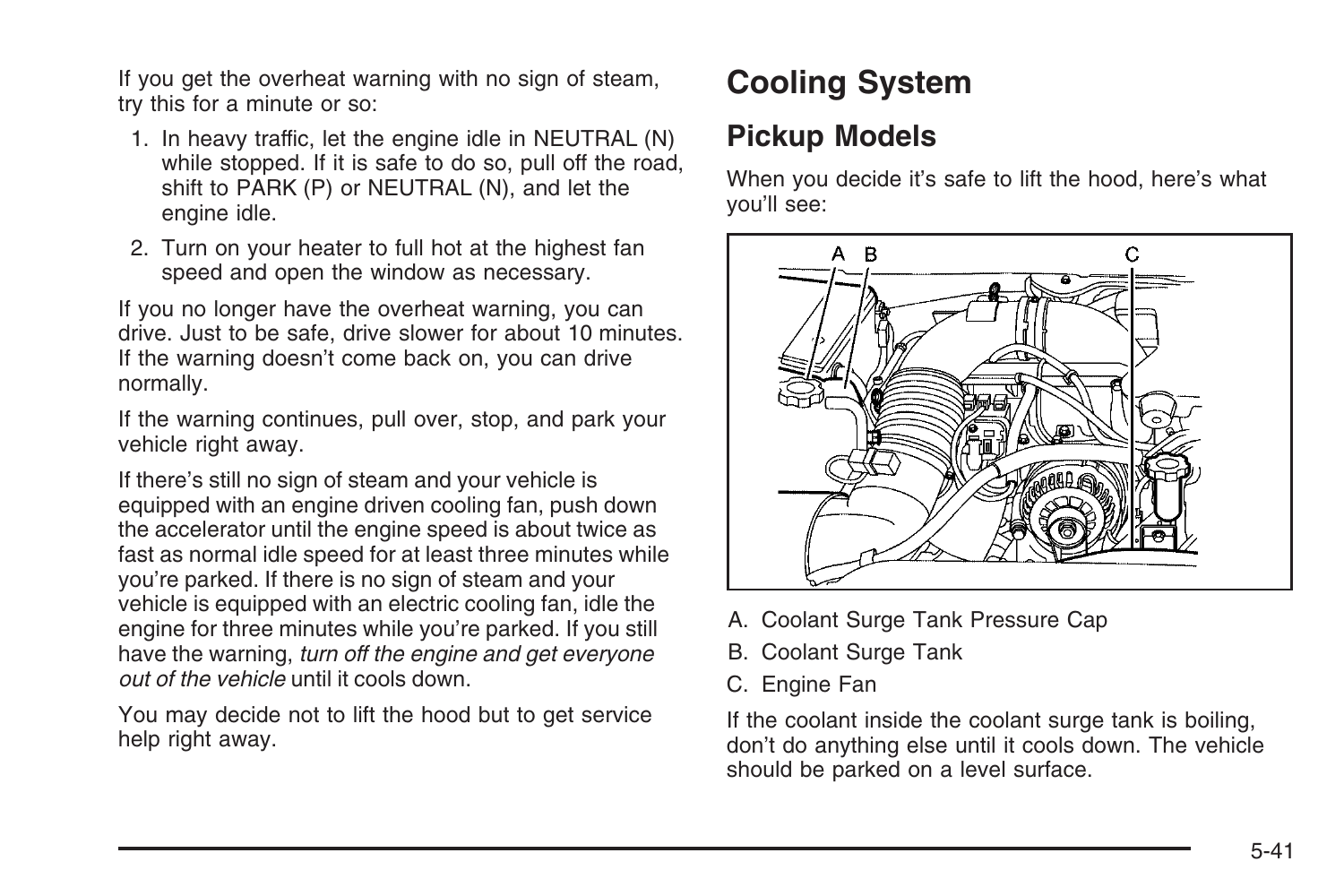

The coolant level should be at or above the FULL COLD mark. If it isn't, you may have a leak at the pressure cap or in the radiator hoses, heater hoses, radiator, water pump or somewhere else in the cooling system.

# {**CAUTION:**

**Heater and radiator hoses, and other engine parts, can be very hot. Do not touch them. If you do, you can be burned.**

**Do not run the engine if there is a leak. If you run the engine, it could lose all coolant. That could cause an engine fire, and you could be burned. Get any leak fixed before you drive the vehicle.**

If there seems to be no leak, start the engine again. If your vehicle is equipped with an engine driven cooling fan, the engine cooling fan speed should increase when idle speed is doubled by pushing the accelerator pedal down. If it doesn't, your vehicle needs service. Turn off the engine.

#### *Notice:* **Engine damage from running your engine without coolant is not covered by your warranty.**

*Notice:* **Using coolant other than DEX-COOL® may cause premature engine, heater core or radiator corrosion. In addition, the engine coolant may require changing sooner, at 30,000 miles (50 000 km) or 24 months, whichever occurs first. Any repairs would not be covered by your warranty. Always use DEX-COOL® (silicate-free) coolant in your vehicle.**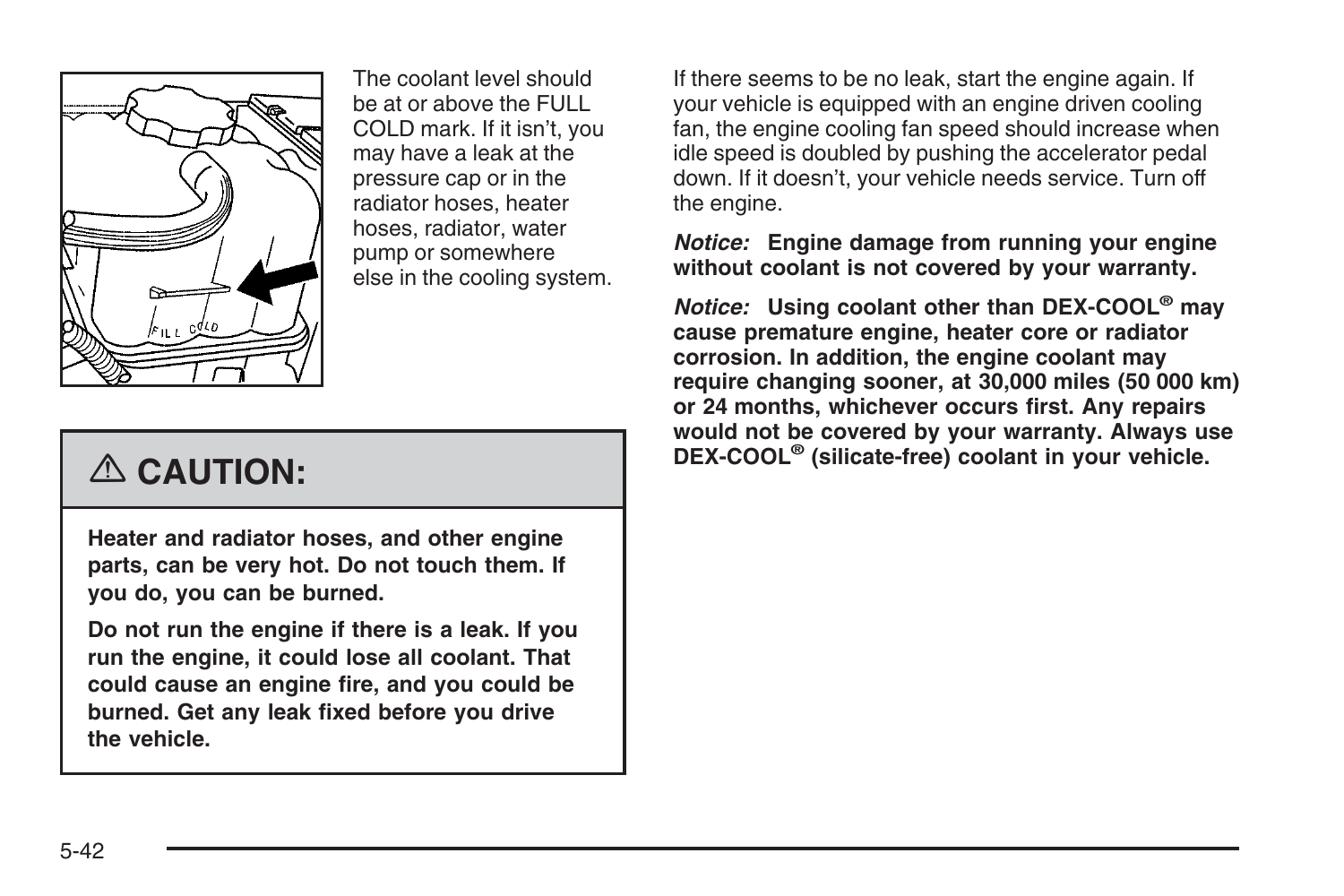## **How to Add Coolant to the Coolant Surge Tank**

*Notice:* **The diesel engine has a specific coolant fill procedure. Failure to follow this procedure could cause your engine to overheat and be severely damaged.**

If you haven't found a problem yet, check to see if coolant is visible in the surge tank. If coolant is visible but the coolant level isn't at or above the FULL COLD mark, add a 50/50 mixture of *clean, drinkable water* and DEX-COOL® coolant at the coolant surge tank, but be sure the cooling system, including the coolant surge tank pressure cap, is cool before you do it. See *[Engine Coolant](#page-57-0) on page 5-34* for more information.

If no coolant is visible in the surge tank, add coolant as follows:

# {**CAUTION:**

**Steam and scalding liquids from a hot cooling system can blow out and burn you badly. They are under pressure, and if you turn the coolant surge tank pressure cap — even a little — they can come out at high speed.**

**CAUTION: (Continued)**

#### **CAUTION: (Continued)**

**Never turn the cap when the cooling system, including the coolant surge tank pressure cap, is hot. Wait for the cooling system and coolant surge tank pressure cap to cool if you ever have to turn the pressure cap.**

## {**CAUTION:**

**Adding only plain water to your cooling system can be dangerous. Plain water, or some other liquid such as alcohol, can boil before the proper coolant mixture will. Your vehicle's coolant warning system is set for the proper coolant mixture. With plain water or the wrong mixture, your engine could get too hot but you would not get the overheat warning. Your engine could catch fire and you or others could be burned. Use a 50/50 mixture of clean, drinkable water and DEX-COOL® coolant.**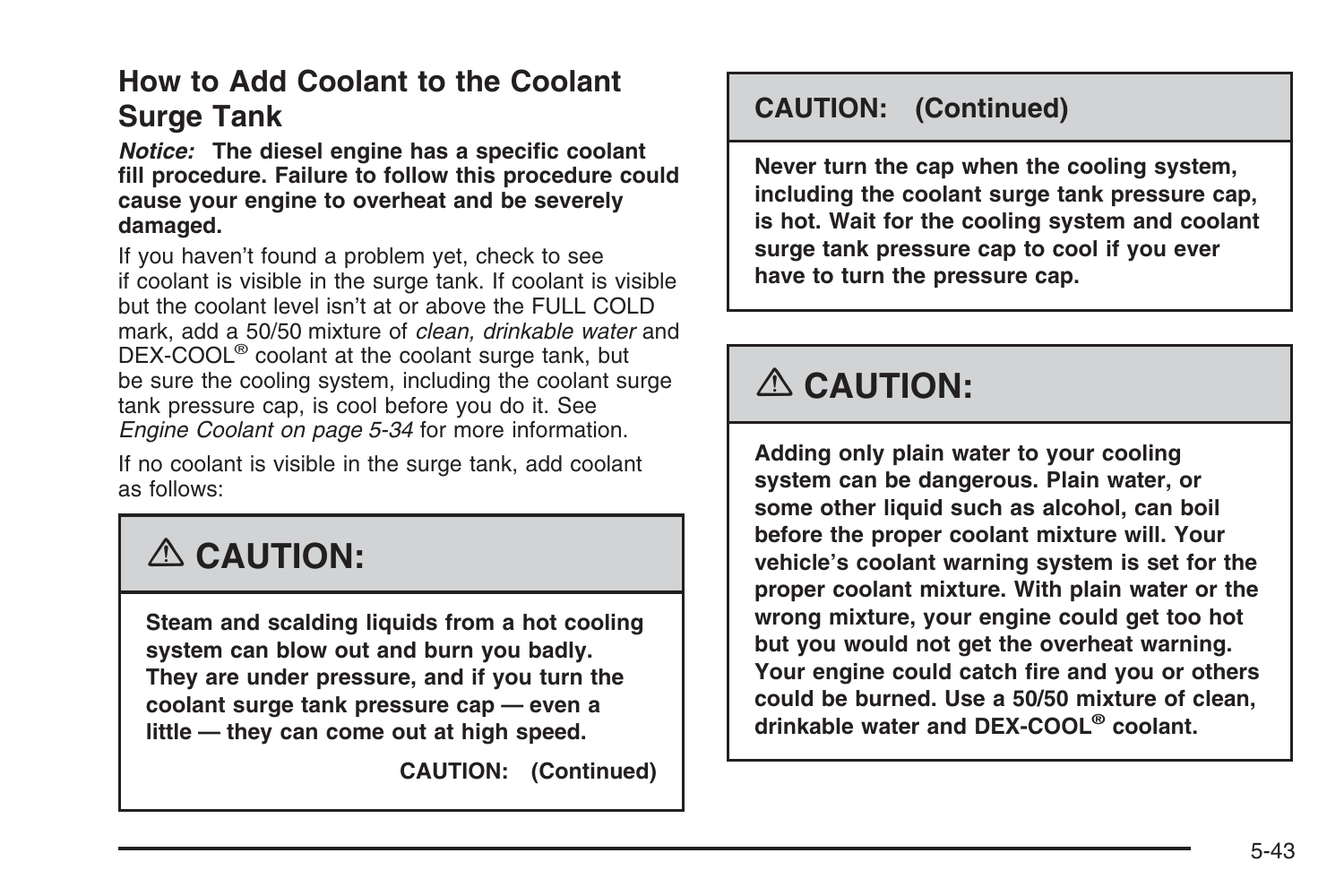*Notice:* **In cold weather, water can freeze and crack the engine, radiator, heater core and other parts. Use the recommended coolant and the proper coolant mixture.**

# {**CAUTION:**

**You can be burned if you spill coolant on hot engine parts. Coolant contains ethylene glycol and it will burn if the engine parts are hot enough. Do not spill coolant on a hot engine.**



Park the vehicle on a level surface. You can remove the coolant surge tank pressure cap when the cooling system, including the coolant surge tank pressure cap and upper radiator hose, is no longer hot.

1. Turn the pressure cap slowly counterclockwise (left) until it first stops. Don't press down while turning the pressure cap. If you hear a hiss, wait for that to stop. A hiss means there is still some pressure left.

2. Then keep turning the cap, but now push down as you turn it. Remove the pressure cap.



3. After the engine cools, open the air bleed valve on the thermostat housing.

Fill with the proper mixture. Add coolant until you see a steady stream of coolant coming from the bleed valve.

- 4. Close the bleed valve.
- 5. Rinse or wipe the spilled coolant from the engine and compartment.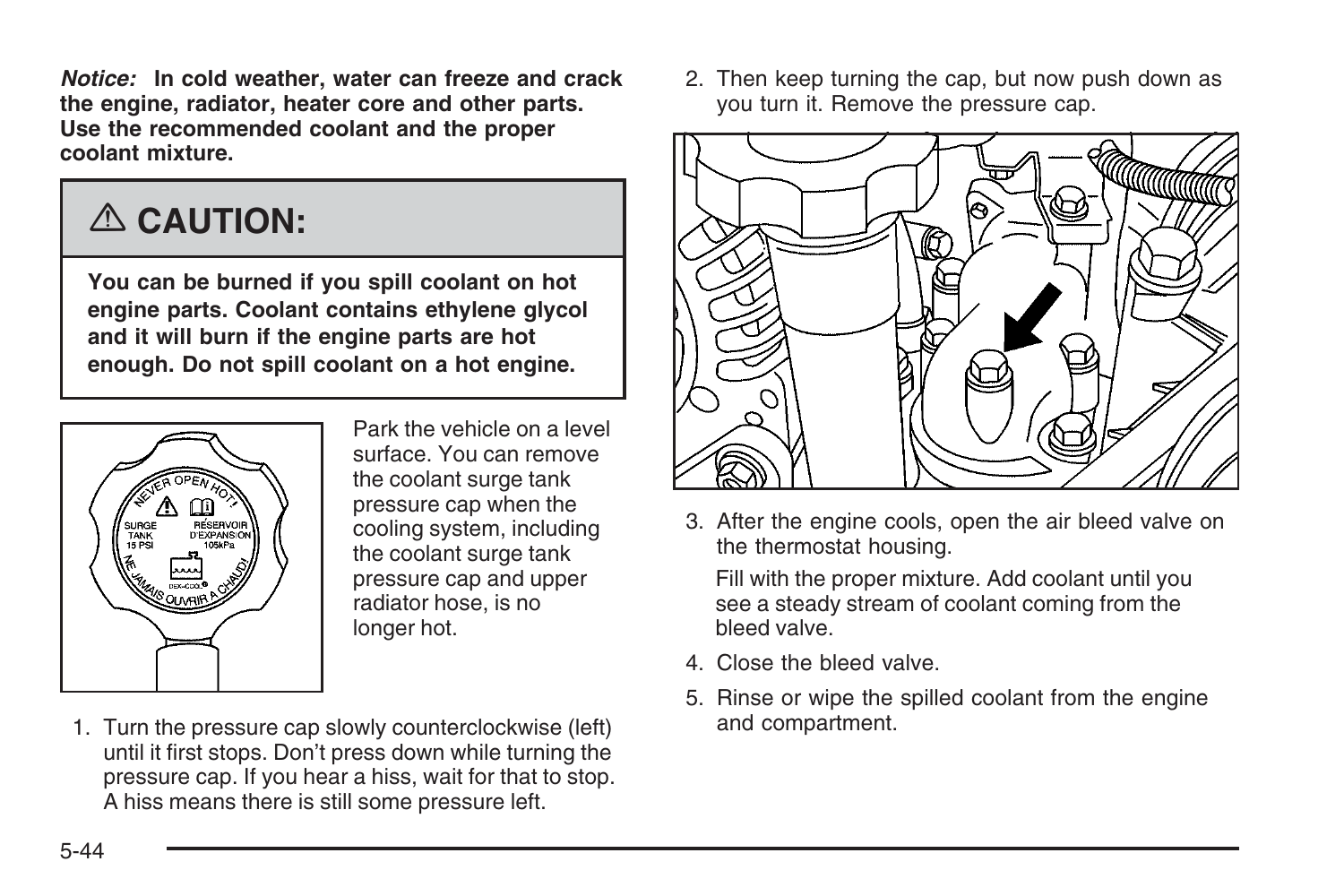

6. Then fill the coolant surge tank with the proper mixture, to slightly above the fill mark.



7. With the coolant surge tank pressure cap off, start the engine and let it run until you can feel the upper radiator hose getting hot. Watch out for the engine cooling fan.

By this time, the coolant level inside the coolant surge tank may be lower. If the level is lower, add more of the proper mixture to the coolant surge tank until the level reaches the FULL COLD mark.

8. Then replace the pressure cap.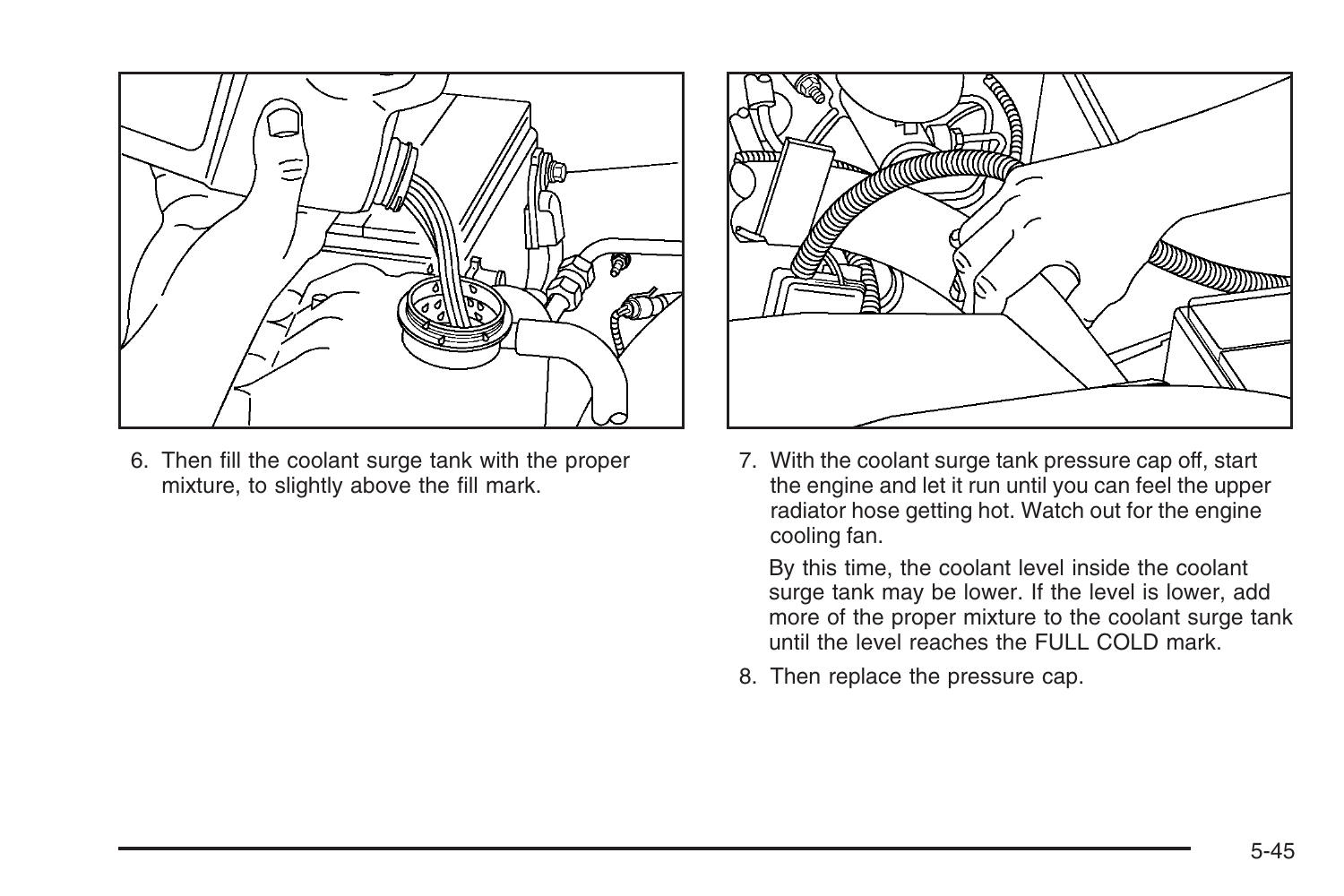## **Van Models**

When you decide it is safe to lift the hood, here is what you will see:



When the engine is cold, the coolant level should be at or above the COLD FILL mark.

If it is not, you may have a leak at the pressure cap or in the radiator hoses, heater hoses, radiator, water pump, fuel operated heater (FOH) or somewhere else in the cooling system.

- A. Coolant Surge Tank
- B. Coolant Surge Tank Pressure Cap
- C. Engine Cooling Fan

If the coolant inside the coolant surge tank is boiling, do not do anything else until it cools down.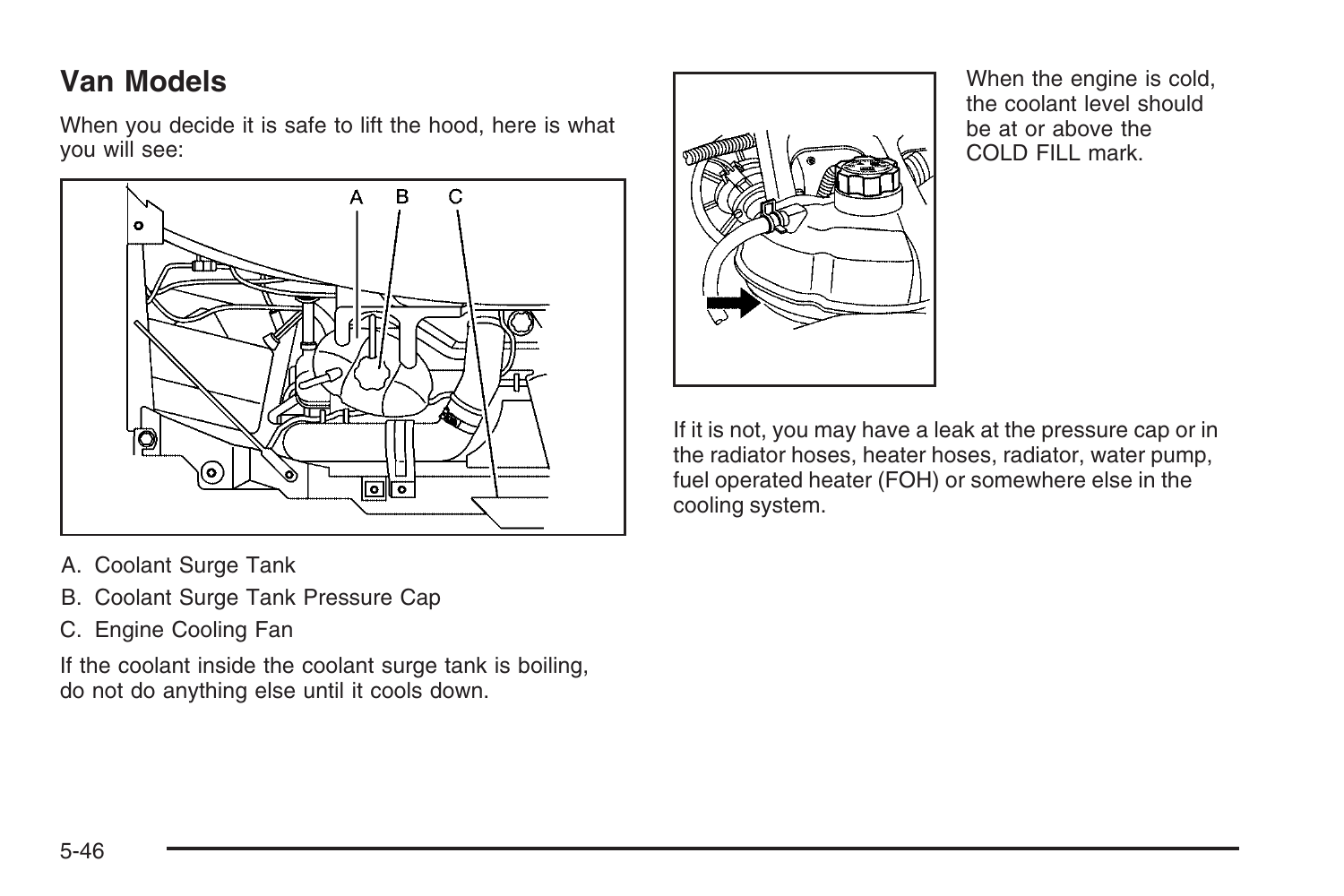# {**CAUTION:**

**Heater and radiator hoses, and other engine parts, can be very hot. Do not touch them. If you do, you can be burned.**

**Do not run the engine if there is a leak. If you run the engine, it could lose all coolant. That could cause an engine fire, and you could be burned. Get any leak fixed before you drive the vehicle.**

If there seems to be no leak, start the engine again. See if the engine cooling fan speed increases when idle speed is doubled by pushing the accelerator pedal down. If it does not, your vehicle needs service. Turn off the engine.

#### *Notice:* **Engine damage from running your engine without coolant is not covered by your warranty.**

*Notice:* **Using coolant other than DEX-COOL® may cause premature engine, heater core, radiator and fuel operated heater (FOH) corrosion. In addition, the engine coolant may require changing sooner, at 30,000 miles (50 000 km) or 24 months, whichever occurs first. Any repairs would not be covered by your warranty. Always use DEX-COOL® (silicate-free) coolant in your vehicle.**

## **How to Add Coolant to the Coolant Surge Tank**

*Notice:* **The diesel engine has a specific coolant fill procedure. Failure to follow this procedure could cause your engine to overheat and be severely damaged.**

If you have not found a problem yet, but the coolant level is not at the COLD FILL mark, add a 50/50 mixture of clean, drinkable water and DEX-COOL® engine coolant at the coolant surge tank. See *[Engine Coolant](#page-57-0) on page 5-34* for more information.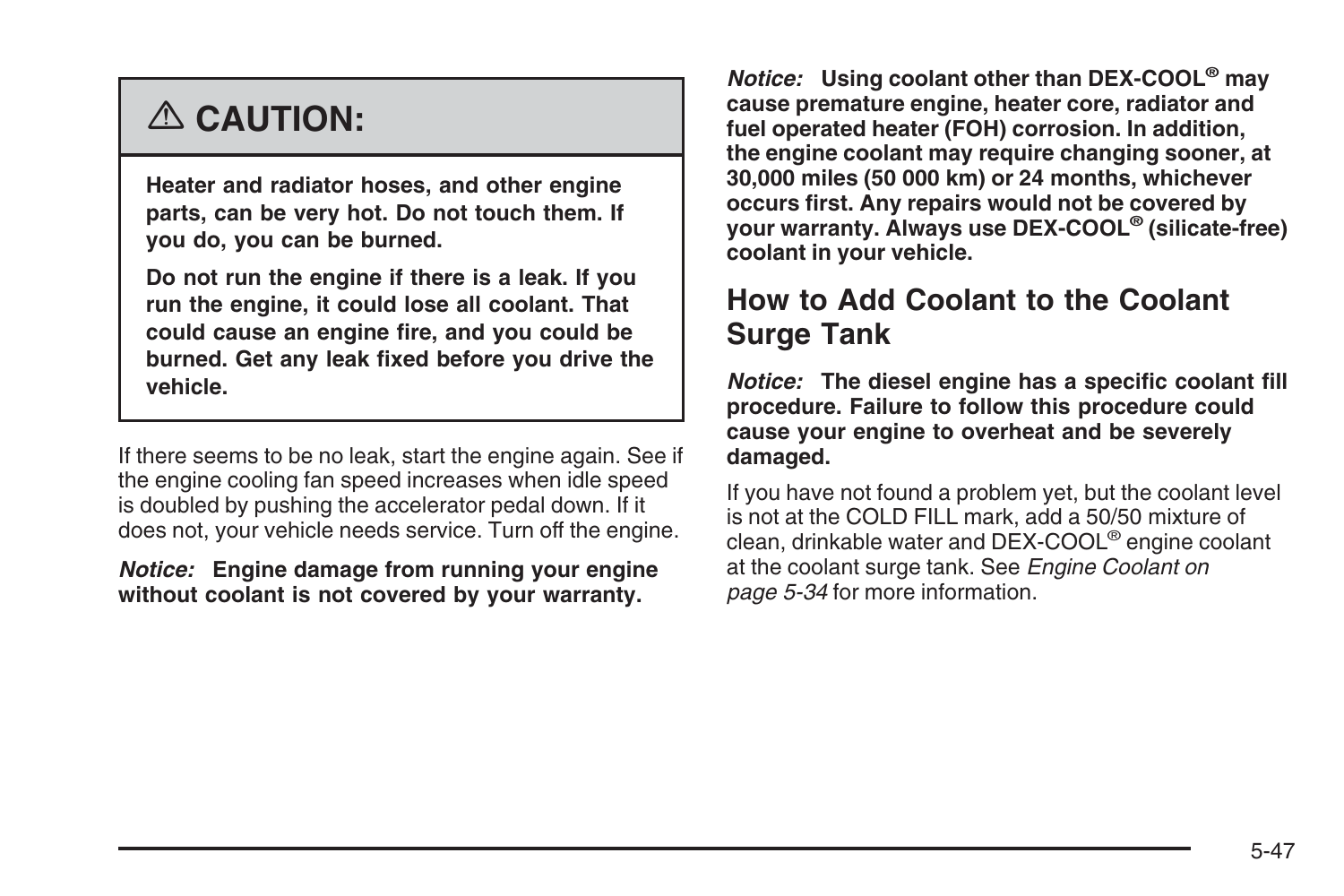If no coolant is visible in the surge tank, add coolant as follows:

## {**CAUTION:**

**Steam and scalding liquids from a hot cooling system can blow out and burn you badly. They are under pressure, and if you turn the coolant surge tank pressure cap — even a little — they can come out at high speed. Never turn the cap when the cooling system, including the coolant surge tank pressure cap, is hot. Wait for the cooling system and coolant surge tank pressure cap to cool if you ever have to turn the pressure cap.**

# {**CAUTION:**

**Adding only plain water to your cooling system can be dangerous. Plain water, or some other liquid such as alcohol, can boil before the proper coolant mixture will. Your vehicle's coolant warning system is set for the proper coolant mixture. With plain water or the wrong mixture, your engine could get too hot but you would not get the overheat warning. Your engine could catch fire and you or others could be burned. Use a 50/50 mixture of clean, drinkable water and DEX-COOL® coolant.**

*Notice:* **In cold weather, water can freeze and crack the engine, radiator, fuel operated heater (FOH), heater core and other parts. Use the recommended coolant and the proper coolant mixture.**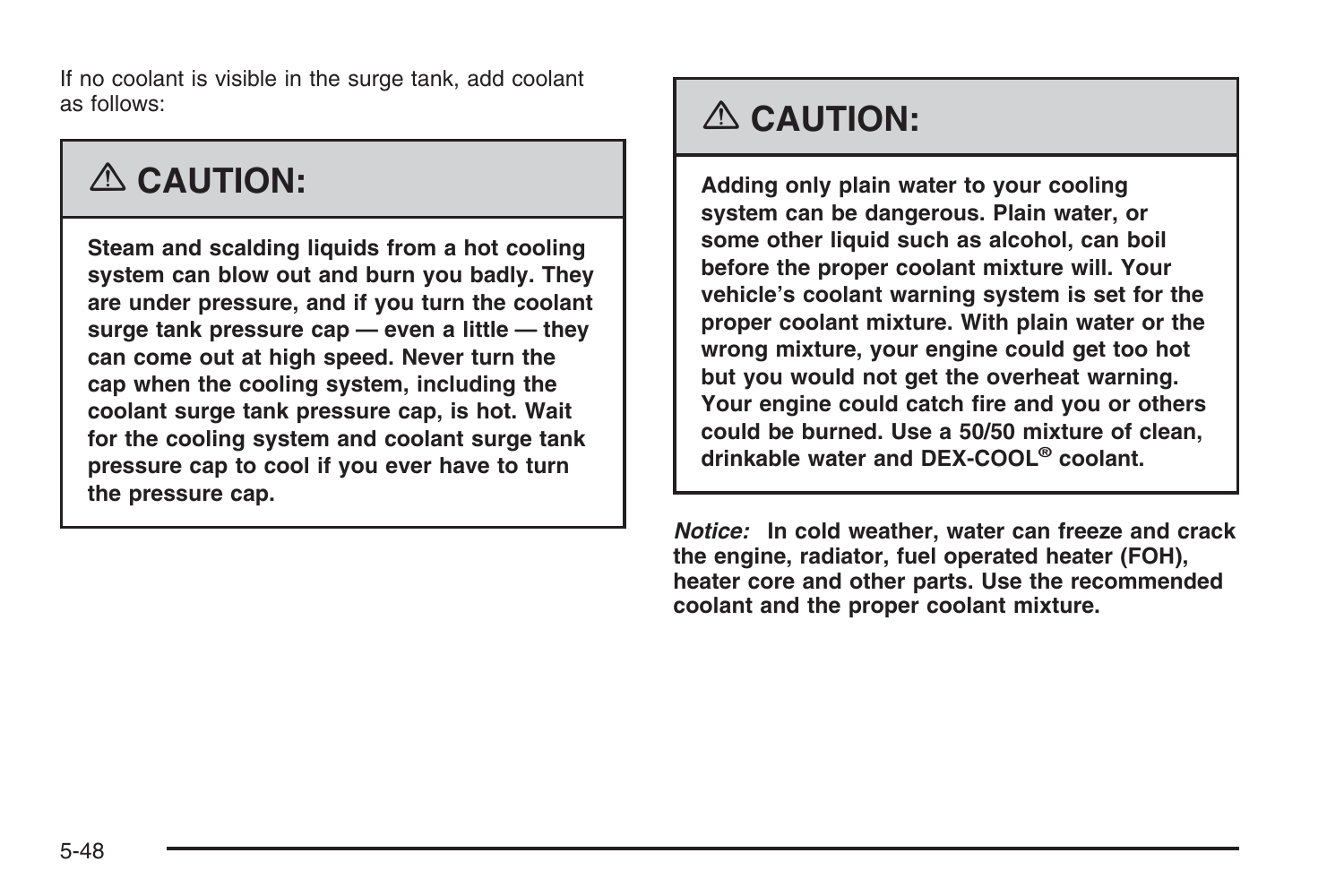# {**CAUTION:**

**You can be burned if you spill coolant on hot components in the engine compartment. Coolant contains ethylene glycol, and it will burn if the engine parts are hot enough. Do not spill coolant on a hot engine or components in the engine compartment.**

When the coolant in the coolant surge tank is at the COLD FILL mark, start your vehicle.



1. You can remove the coolant surge tank pressure cap when the cooling system, including the coolant surge tank pressure cap and upper radiator hose, is no longer hot. Turn the pressure cap slowly counterclockwise about one full turn.

If you hear a hiss, wait for that to stop. A hiss means there is still some pressure left.

- 2. Then keep turning the pressure cap slowly, and remove it.
- 3. Fill the coolant surge tank with the proper mixture, up to the FULL COLD mark. See *[Engine Coolant](#page-57-0) on page 5-34*
- 4. With the coolant surge tank pressure cap off, start the engine and let it run until you can feel the upper radiator hose getting hot. Watch out for the engine cooling fan. By this time, the coolant level inside the coolant surge tank may be lower. If the level is lower, add more of the proper mixture to the coolant surge tank until the level reaches the FULL COLD mark.
- 5. Then replace the pressure cap. Be sure the pressure cap is hand-tight and fully seated.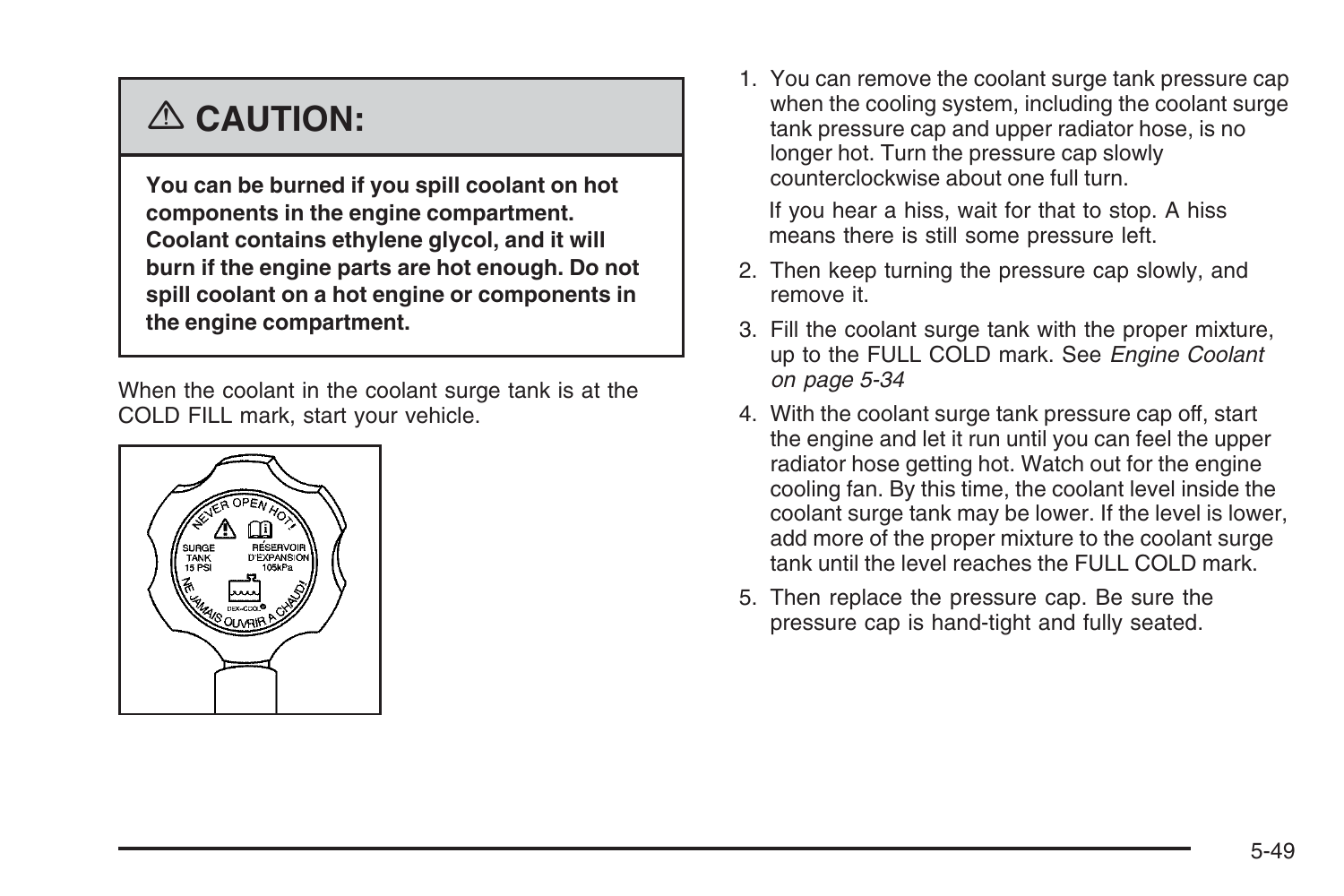## <span id="page-73-0"></span>**Capacities and Specifications**

### **Specification Charts**

| $-$                              | AZIN' | ™vpe     |
|----------------------------------|-------|----------|
| 6.6L<br>Jiesel<br>vč<br>т<br>___ |       | V8<br>__ |

### **Capacities**

|                                                                                                                                                                                                                                                                                                                                                         | <b>Capacities</b>                                        |                                   |  |
|---------------------------------------------------------------------------------------------------------------------------------------------------------------------------------------------------------------------------------------------------------------------------------------------------------------------------------------------------------|----------------------------------------------------------|-----------------------------------|--|
| <b>Application</b>                                                                                                                                                                                                                                                                                                                                      | <b>English</b>                                           | <b>Metric</b>                     |  |
| <b>Cooling System (Pickup Models)</b><br>Automatic Transmission<br><b>Manual Transmission</b>                                                                                                                                                                                                                                                           | 25.4 quarts<br>25.0 quarts                               | 24.0L<br>23.6 L                   |  |
| <b>Cooling System (Van Models)</b><br>Front Heat or AC Only<br>Front Heat or AC Plus Fuel Operated Heater (FOH)<br>Front and Rear Heat or AC Only<br>Front and Rear Heat or AC Plus Fuel Operated Heater (FOH)                                                                                                                                          | 21.0 quarts<br>22.0 quarts<br>22.5 quarts<br>23.5 quarts | 20.0 L<br>20.5L<br>21.5L<br>22.5L |  |
| Engine Oil With Filter                                                                                                                                                                                                                                                                                                                                  | 10.0 quarts                                              | 9.5L                              |  |
| All quantities are approximate. When adding, be sure to fill to the appropriate level, as recommended in this manual.<br>De elección de la contrata e distribución de la comunicación de la contrata de la comunicación de la contrata de la contrata de la contrata de la contrata de la contrata de la contrata de la contrata de la contrata de la c |                                                          |                                   |  |

Recheck fluid level after filling. See *[Recommended Fluids and Lubricants](#page-88-0) on page 6-15* for more information.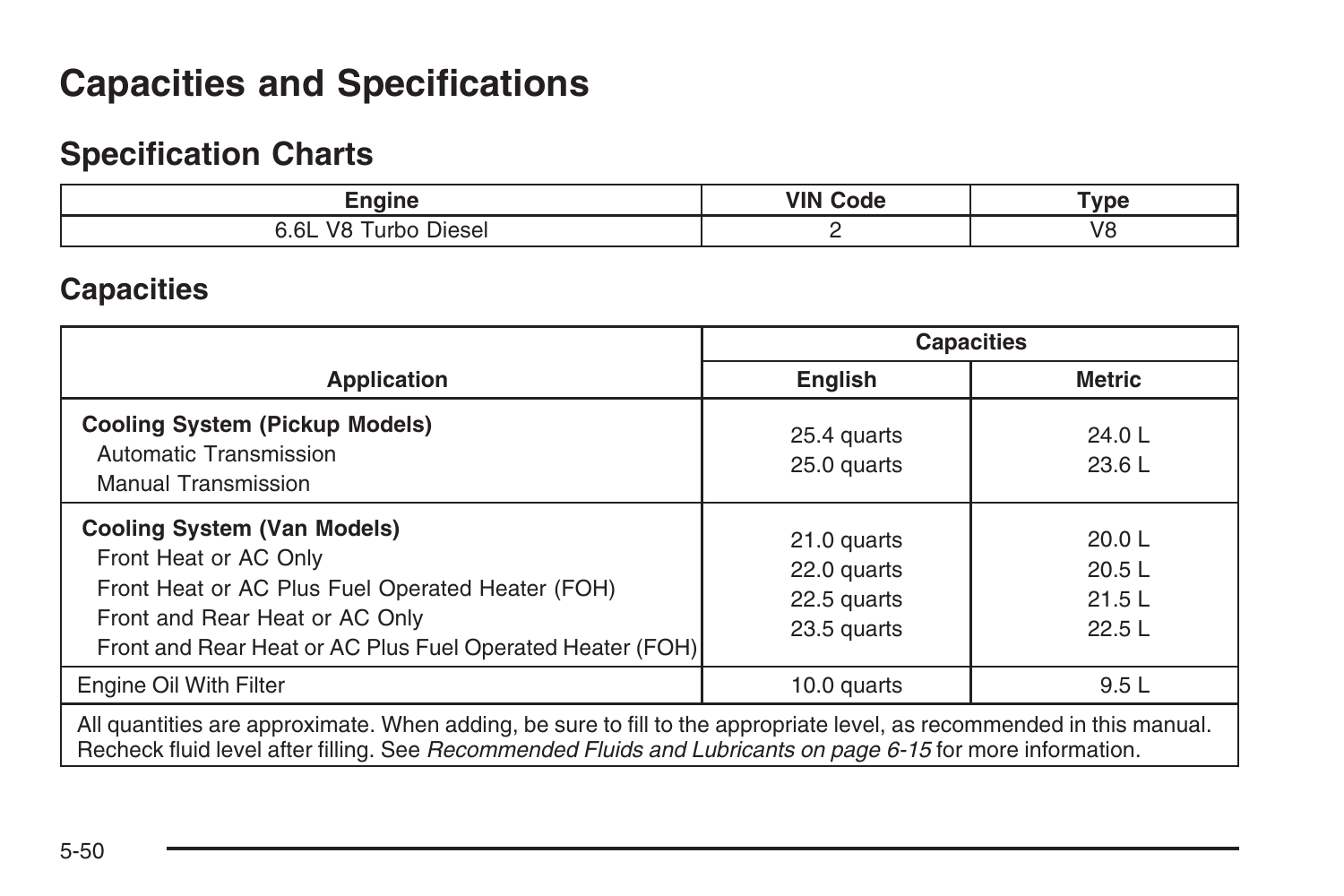# **Section 6 Maintenance Schedule**

| Your Vehicle and the Environment 6-2 |  |
|--------------------------------------|--|
| Using the Maintenance Schedule 6-2   |  |
|                                      |  |
|                                      |  |
|                                      |  |

| Recommended Fluids and Lubricants 6-15    |  |
|-------------------------------------------|--|
| Normal Maintenance Replacement Parts 6-18 |  |
|                                           |  |
|                                           |  |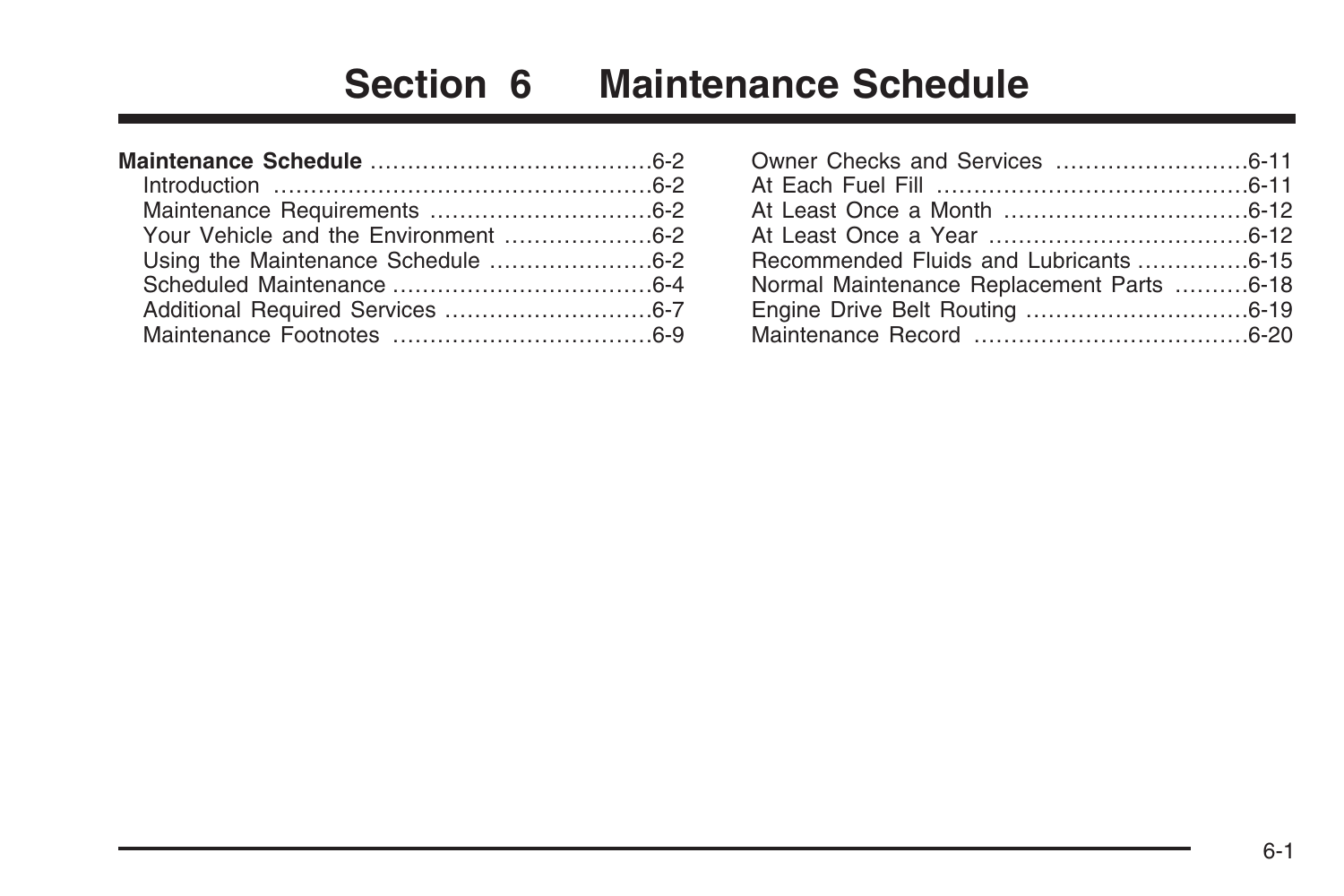## <span id="page-75-0"></span>**Maintenance Schedule**

## **Introduction**

**Important: Keep engine oil at the proper level and change as recommended.**



*Have you purchased the GM Protection Plan? The Plan supplements your new vehicle warranties. See your Warranty and Owner Assistance booklet or your dealer for details.*

### **Maintenance Requirements**

*Notice:* **Maintenance intervals, checks, inspections, replacement parts, and recommended fluids and lubricants as prescribed in this manual are necessary to keep your vehicle in good working condition. Any damage caused by failure to follow scheduled maintenance may not be covered by warranty.**

## **Your Vehicle and the Environment**

Proper vehicle maintenance not only helps to keep your vehicle in good working condition, but also helps the environment. All recommended maintenance is important. Improper vehicle maintenance can even affect the quality of the air we breathe. Improper fluid levels or the wrong tire inflation can increase the level of emissions from your vehicle. To help protect our environment, and to keep your vehicle in good condition, be sure to maintain your vehicle properly.

### **Using the Maintenance Schedule**

We at General Motors want to help you keep your vehicle in good working condition. But we do not know exactly how you will drive it. You may drive very short distances only a few times a week. Or you may drive long distances all the time in very hot, dusty weather. You may use your vehicle in making deliveries. Or you may drive it to work, to do errands, or in many other ways.

Because of all the different ways people use their vehicles, maintenance needs vary. You may need more frequent checks and replacements. So please read the following and note how you drive. If you have any questions on how to keep your vehicle in good condition, see your GM Goodwrench® dealer.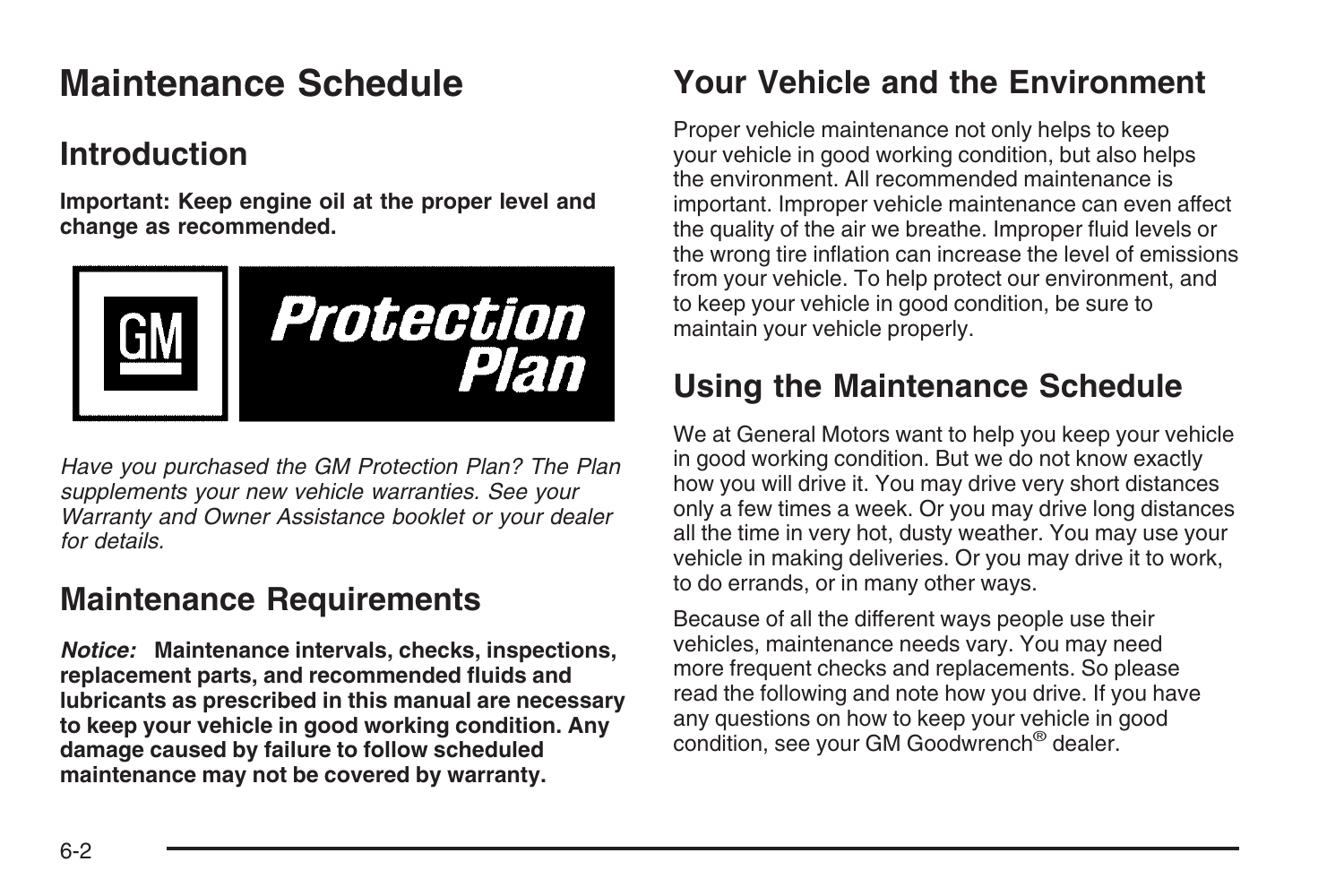This schedule is for vehicles that:

- carry passengers and cargo within recommended limits. You will find these limits on the Tire and Loading Information label. See "Loading Your Vehicle" in your owner manual.
- are driven on reasonable road surfaces within legal driving limits.
- are driven off-road in the recommended manner, pickup models only. See "Off-Road Driving" in your owner manual.
- use the recommended fuel. See *[Diesel Engine Fuel](#page-25-0) on page 5-2*.

The services in *[Scheduled Maintenance](#page-77-0) on page 6-4* should be performed when indicated. See *[Additional](#page-80-0) [Required Services](#page-80-0) on page 6-7* and *[Maintenance](#page-82-0) [Footnotes](#page-82-0) on page 6-9* for further information.

## {**CAUTION:**

**Performing maintenance work on a vehicle can be dangerous. In trying to do some jobs, you can be seriously injured. Do your own maintenance work only if you have the required know-how and the proper tools and equipment for the job. If you have any doubt, see your GM Goodwrench® dealer to have a qualified technician do the work. See "Doing Your Own Service Work" in your owner manual.**

Some maintenance services can be complex. So, unless you are technically qualified and have the necessary equipment, you should have your GM Goodwrench® dealer do these jobs.

When you go to your GM Goodwrench<sup>®</sup> dealer for your service needs, you will know that GM-trained and supported service technicians will perform the work using genuine GM parts.

If you want to purchase service information, see "Service Publications Ordering Information" in your owner manual.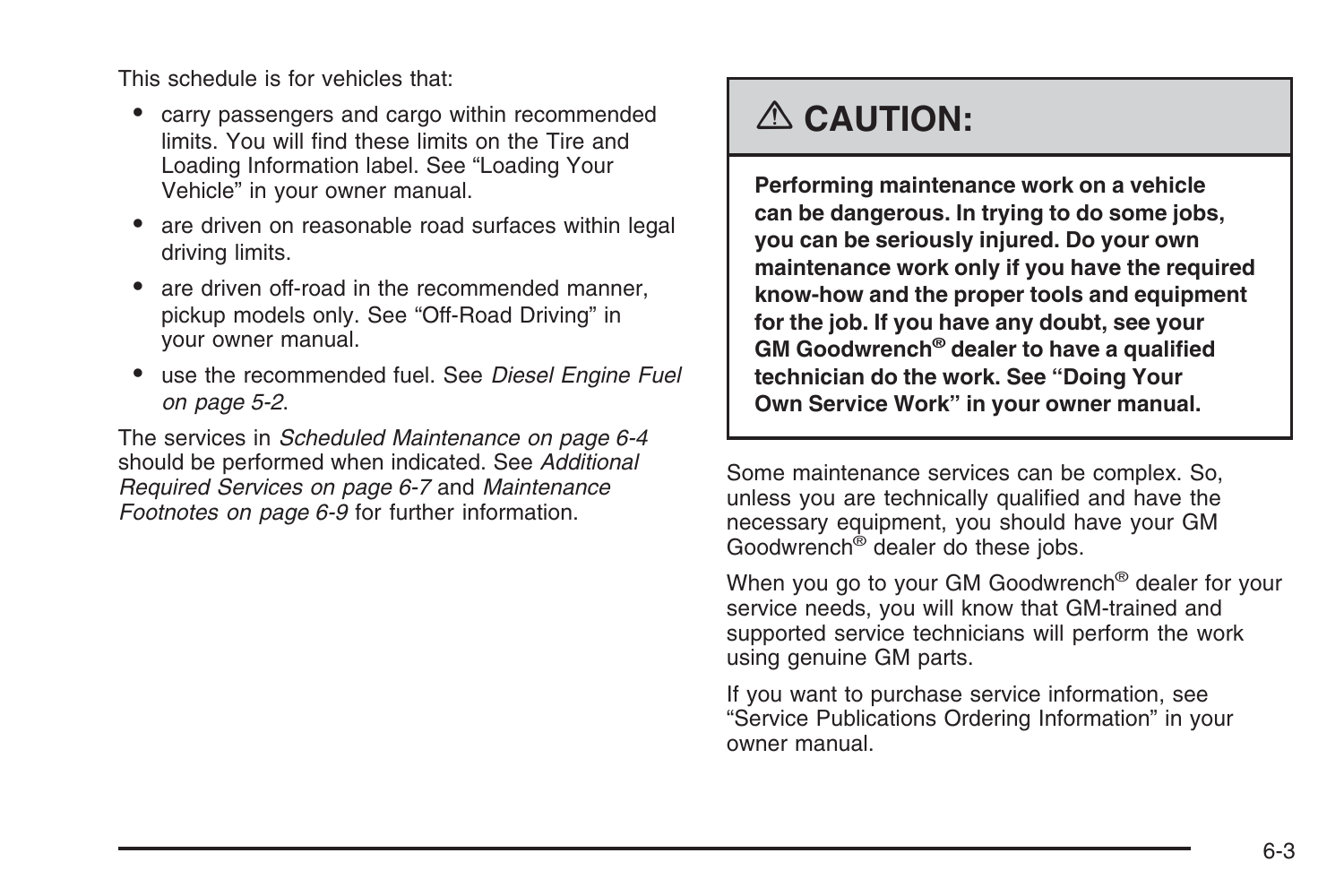<span id="page-77-0"></span>*[Owner Checks and Services](#page-84-0) on page 6-11* tells you what should be checked, when to check it, and what you can easily do to help keep your vehicle in good condition.

The proper replacement parts, fluids, and lubricants to use are listed in *[Recommended Fluids and Lubricants](#page-88-0) on page 6-15* and *[Normal Maintenance Replacement](#page-91-0) [Parts](#page-91-0) on page 6-18*. When your vehicle is serviced, make sure these are used. All parts should be replaced and all necessary repairs done before you or anyone else drives the vehicle. We recommend the use of genuine GM parts.

### **Scheduled Maintenance**

When the CHANGE ENGINE OIL message (pickup models) or the change engine oil light (van models) comes on, it means that service is required for your vehicle. Have your vehicle serviced as soon as possible within the next 600 miles (1 000 km). It is possible that, if you are driving under the best conditions, the engine oil life system may not indicate that vehicle service is necessary for over a year. However, your engine oil and filter must be changed at least once a year and at this time the system must be reset. Your GM Goodwrench® dealer has GM-trained service technicians who will perform this work using genuine GM parts and reset the system.

If the engine oil life system is ever reset accidentally, you must service your vehicle within 3,000 miles (5 000 km) since your last service. Remember to reset the oil life system whenever the oil is changed. See *[Engine Oil Life](#page-47-0) [System](#page-47-0) on page 5-24* for information on the Engine Oil Life System and resetting the system.

When the message or light appears, certain services, checks, and inspections are required. Required services are described in the following for "Maintenance I" and "Maintenance II." Generally, it is recommended that your first service be Maintenance I, your second service be Maintenance II, and that you alternate Maintenance I and Maintenance II thereafter. However, in some cases, Maintenance II may be required more often.

**Maintenance I** — Use Maintenance I if the message or light comes on within 10 months since the vehicle was purchased or Maintenance II was performed.

**Maintenance II** — Use Maintenance II if the previous service performed was Maintenance I. Always use Maintenance II whenever the message or light comes on 10 months or more since the last service or if the message or light has not come on at all for one year.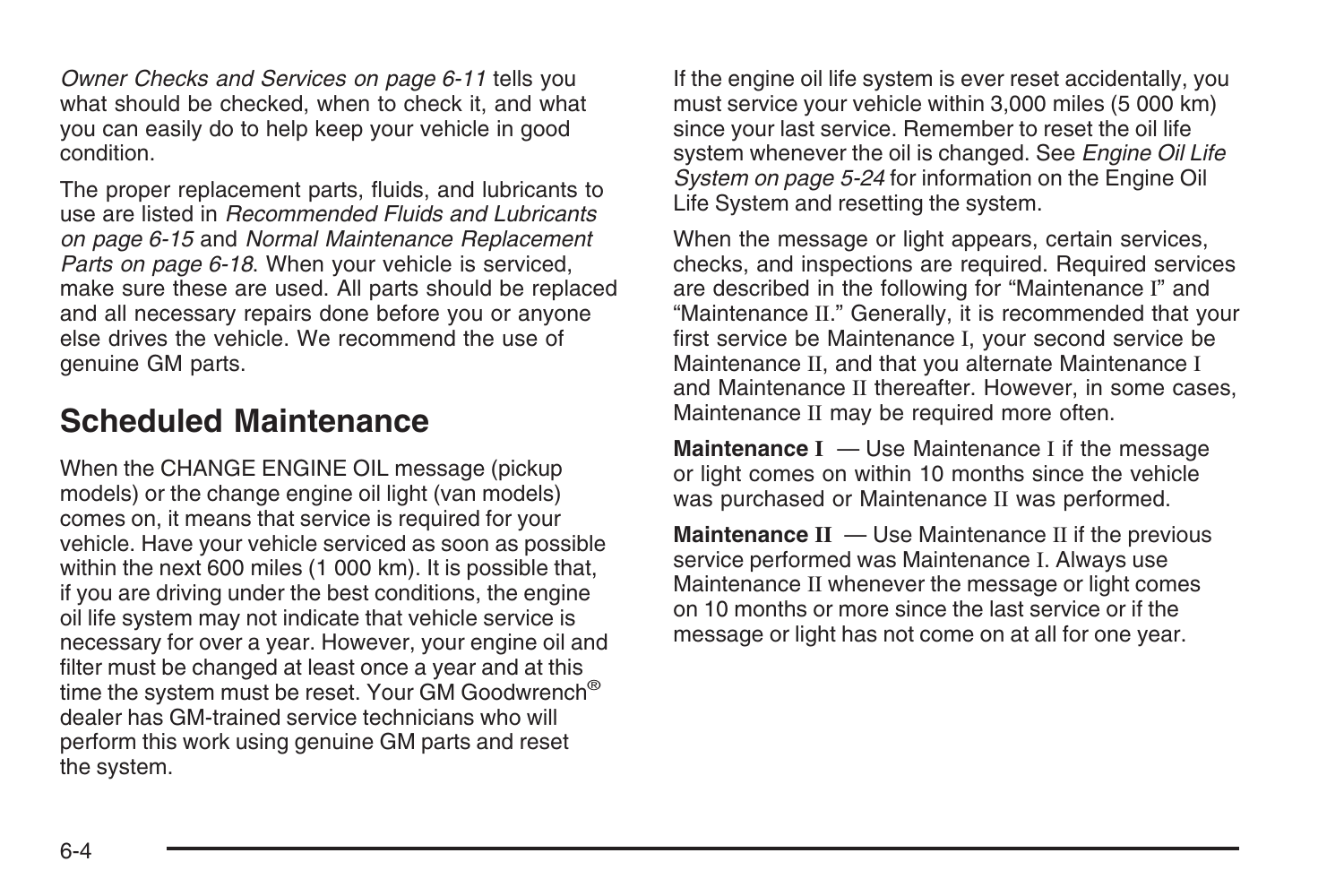#### **Scheduled Maintenance**

| <b>Service</b>                                                                                                                                                                        | <b>Maintenance I</b> | <b>Maintenance II</b> |
|---------------------------------------------------------------------------------------------------------------------------------------------------------------------------------------|----------------------|-----------------------|
| Change engine oil and filter. See Engine Oil on page 5-21. Reset oil life<br>system. See Engine Oil Life System on page 5-24. An Emission Control<br>Service.                         |                      |                       |
| Allison Transmission <sup>®</sup> only: Replace external transmission filter at the first<br>maintenance service performed on the vehicle.                                            |                      |                       |
| Lubricate chassis components. See footnote #.                                                                                                                                         |                      |                       |
| Visually check for any leaks or damage. See footnote (a).                                                                                                                             |                      |                       |
| Inspect engine air cleaner filter or change indicator, if equipped. If necessary,<br>replace filter. See Engine Air Cleaner/Filter on page 5-25. See footnote (b).                    |                      |                       |
| Rotate tires and check inflation pressures and wear. See "Tire Inspection and<br>Rotation" in your owner manual. See "Tire Wear Inspection" in At Least Once<br>a Month on page 6-12. |                      |                       |
| Inspect brake system. See footnote (c).                                                                                                                                               |                      |                       |
| Check engine coolant and windshield washer fluid levels and add fluid as<br>needed.                                                                                                   |                      |                       |
| Perform any needed additional services. See "Additional Required Services"<br>in this section.                                                                                        |                      |                       |
| Inspect suspension and steering components. See footnote (d).                                                                                                                         |                      |                       |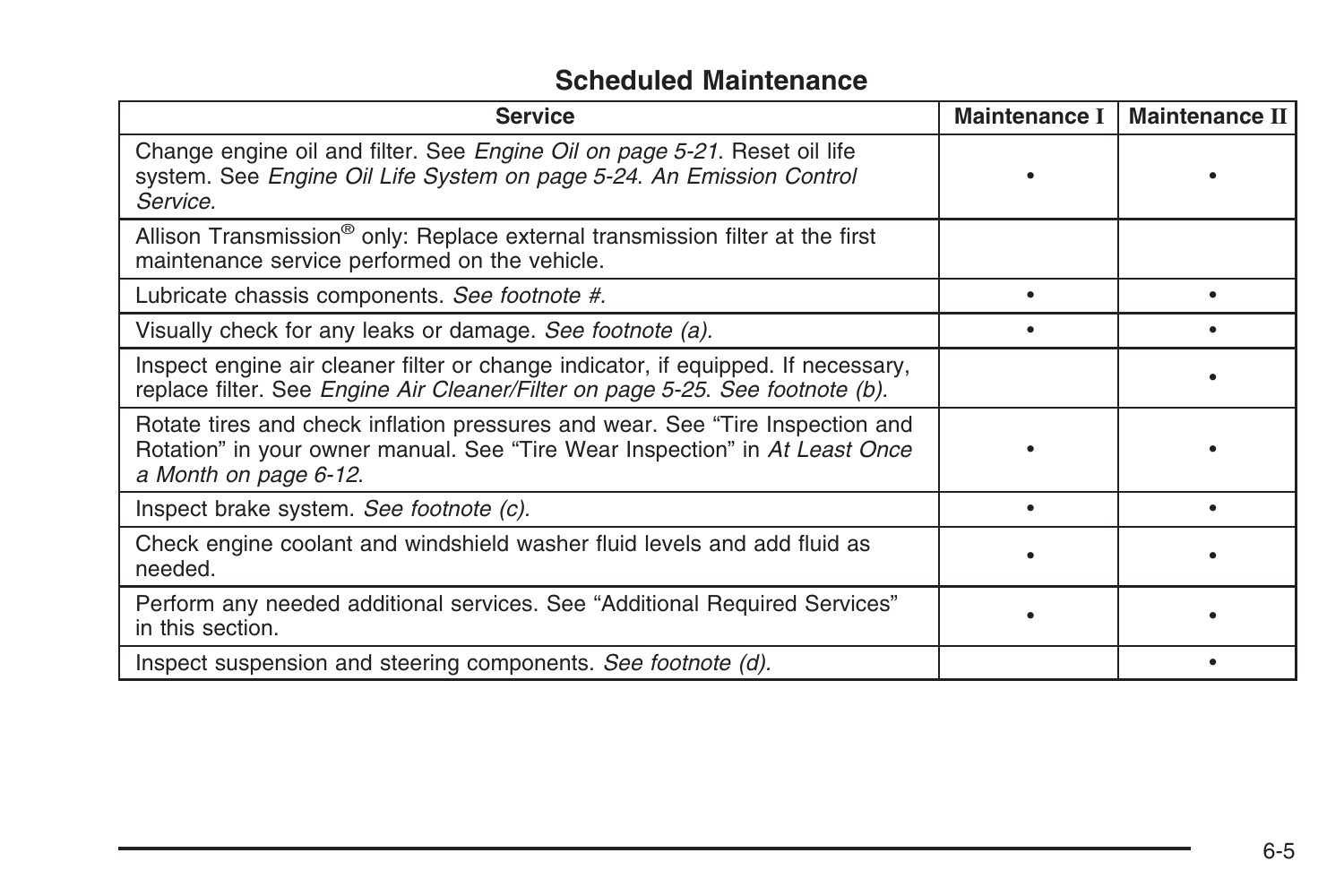### **Scheduled Maintenance (cont'd)**

| <b>Service</b>                                                                                                             | <b>Maintenance I</b> | <b>Maintenance II</b> |
|----------------------------------------------------------------------------------------------------------------------------|----------------------|-----------------------|
| Inspect engine cooling system. See footnote (e).                                                                           |                      |                       |
| Inspect wiper blades. See footnote (f).                                                                                    |                      |                       |
| Inspect restraint system components. See footnote (g).                                                                     |                      |                       |
| Lubricate body components. See footnote (h).                                                                               |                      |                       |
| Check transmission fluid level and add fluid as needed.                                                                    |                      |                       |
| Van models: Replace both fuel filters. An Emission Control Service.<br>See footnotes † and (i).                            |                      |                       |
| Pickup models: Fuel filter service. An Emission Control Service.<br>See footnotes † and (j).                               |                      |                       |
| Inspect shields and underhood insulation, vans with GVWR above<br>10,000 lbs (4 536 kg) and all pickups. See footnote (k). |                      |                       |
| Check air intake system. See footnote (I).                                                                                 |                      |                       |
| Van models: Inspect throttle system. See footnote (m).                                                                     |                      |                       |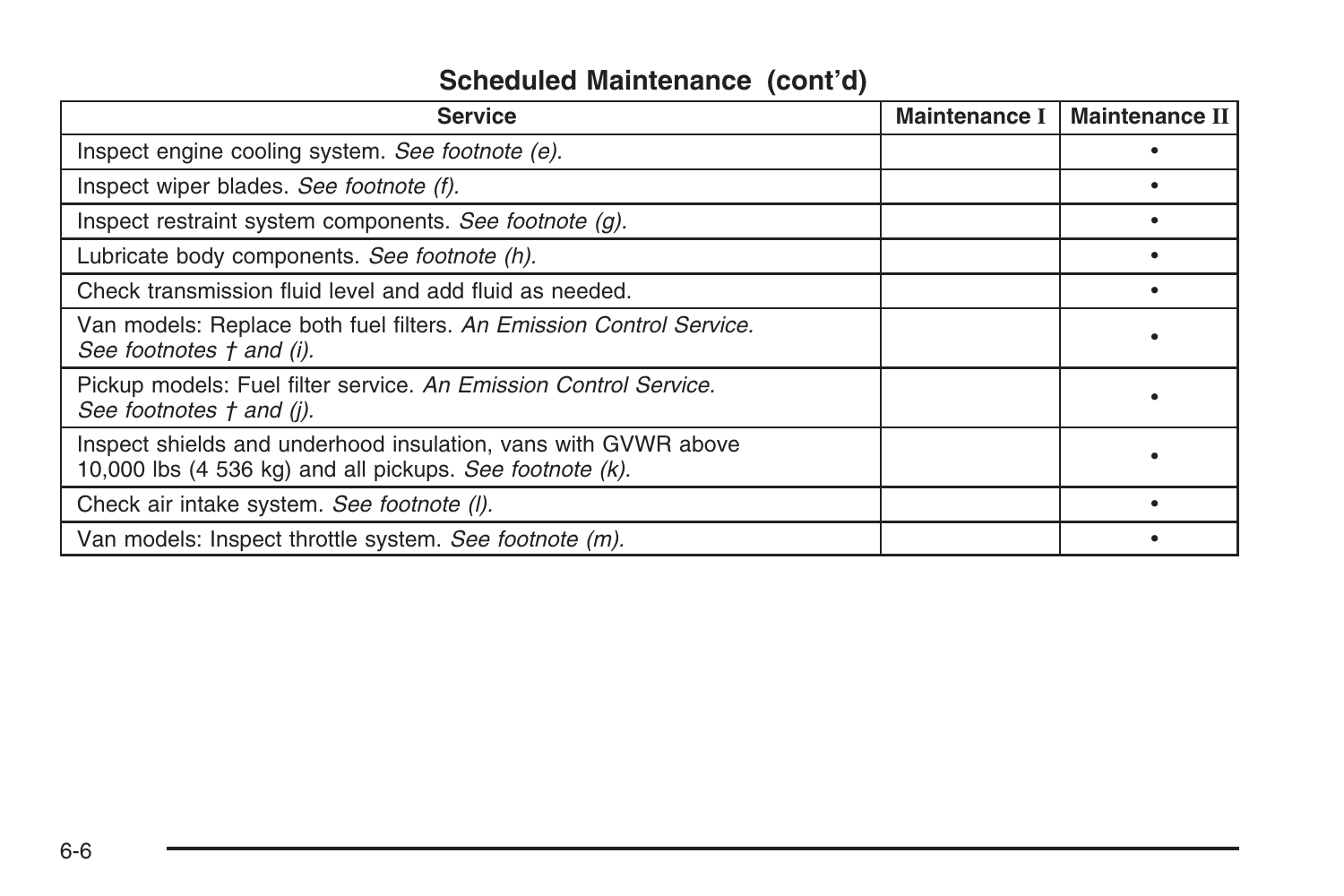### <span id="page-80-0"></span>**Additional Required Services**

The following services should be performed at the first maintenance service (I or II) after the indicated miles (kilometers) shown for each item.

#### **Additional Required Services**

| <b>Service and Miles (Kilometers)</b>                                                                                            | 25,000<br>(40 000) | 50,000<br>(80000) | 75,000<br>(120 000) | 100,000<br>(160 000) | 125,000<br>(200 000) | 150,000<br>(240000) |
|----------------------------------------------------------------------------------------------------------------------------------|--------------------|-------------------|---------------------|----------------------|----------------------|---------------------|
| Inspect fuel system for damage<br>or leaks.                                                                                      |                    |                   |                     |                      |                      |                     |
| Inspect exhaust system for loose or<br>damaged components.                                                                       |                    |                   |                     |                      |                      |                     |
| Pickup models: 6-speed manual<br>transmission only: Change clutch<br>fluid. See footnote (n).                                    |                    |                   |                     |                      |                      |                     |
| Pickup models: 5-speed manual<br>transmission only: Change manual<br>transmission fluid.                                         |                    |                   |                     |                      |                      |                     |
| Pickup models: Change automatic<br>transmission fluid and external<br>transmission filter (severe service).<br>See footnote (p). |                    |                   |                     |                      |                      |                     |
| Pickup models: Change automatic<br>transmission fluid and external<br>transmission filter (normal service).                      |                    |                   |                     |                      |                      |                     |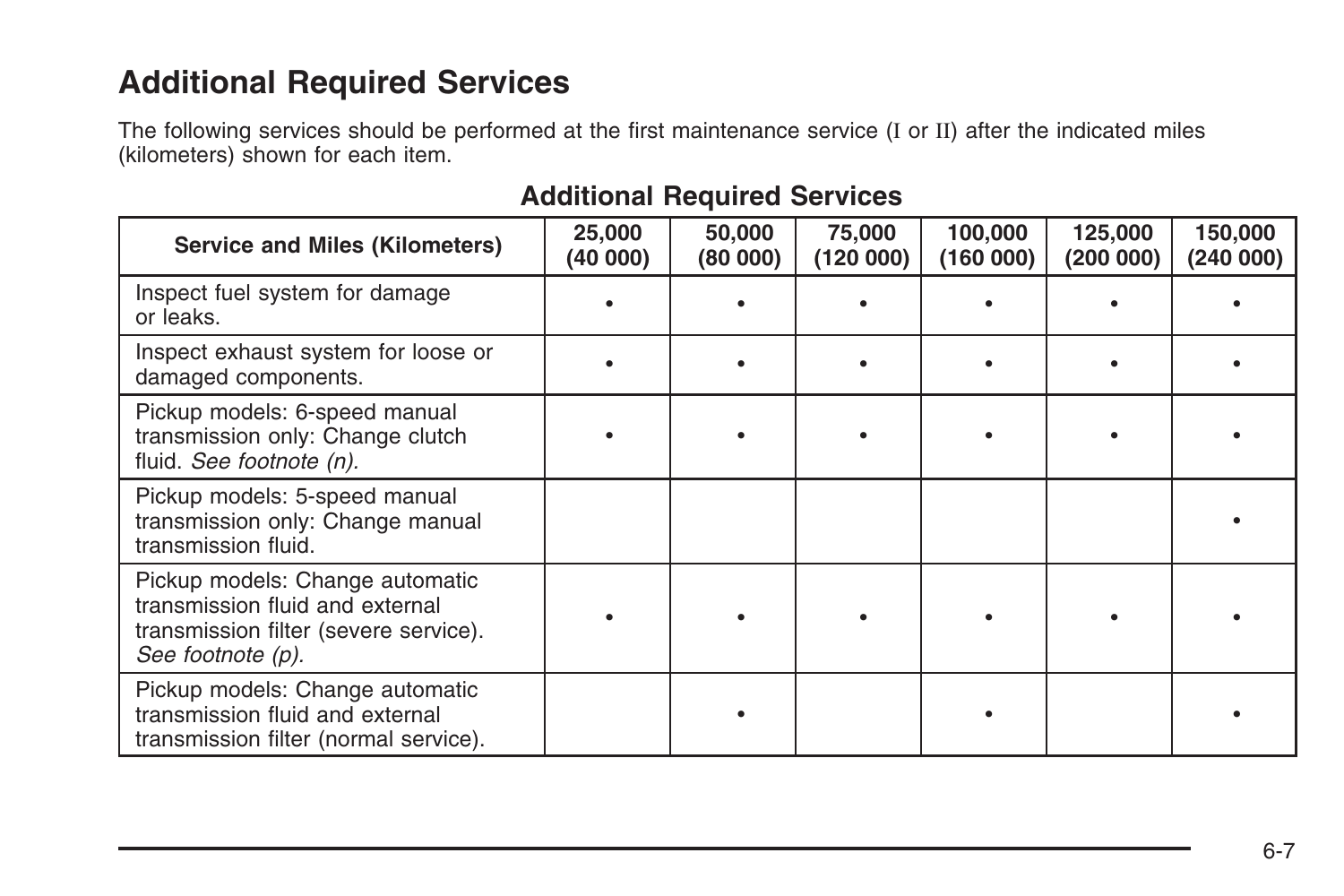### **Additional Required Services (cont'd)**

| <b>Service and Miles (Kilometers)</b>                                                                                                | 25,000<br>(40 000) | 50,000<br>(80 000) | 75,000<br>(120000) | 100,000<br>(160000) | 125,000<br>(200000) | 150,000<br>(240000) |
|--------------------------------------------------------------------------------------------------------------------------------------|--------------------|--------------------|--------------------|---------------------|---------------------|---------------------|
| Van models: Change automatic<br>transmission fluid and filter<br>(severe service). See footnote (p).                                 |                    |                    |                    |                     |                     |                     |
| Van models: Change automatic<br>transmission fluid and filter<br>(normal service).                                                   |                    |                    |                    |                     |                     |                     |
| Pickup models: Four-wheel drive with<br>automatic transfer case only: Change<br>transfer case fluid. See footnote (q).               |                    |                    |                    |                     |                     |                     |
| Van models: Replace spark plugs and<br>inspect spark plug wires. An Emission<br>Control Service.                                     |                    |                    |                    |                     |                     |                     |
| Engine cooling system service<br>(or every five years, whichever occurs<br>first). An Emission Control Service.<br>See footnote (r). |                    |                    |                    |                     |                     |                     |
| Inspect engine accessory drive belt.<br>An Emission Control Service, See<br>footnote (s).                                            |                    |                    |                    |                     |                     |                     |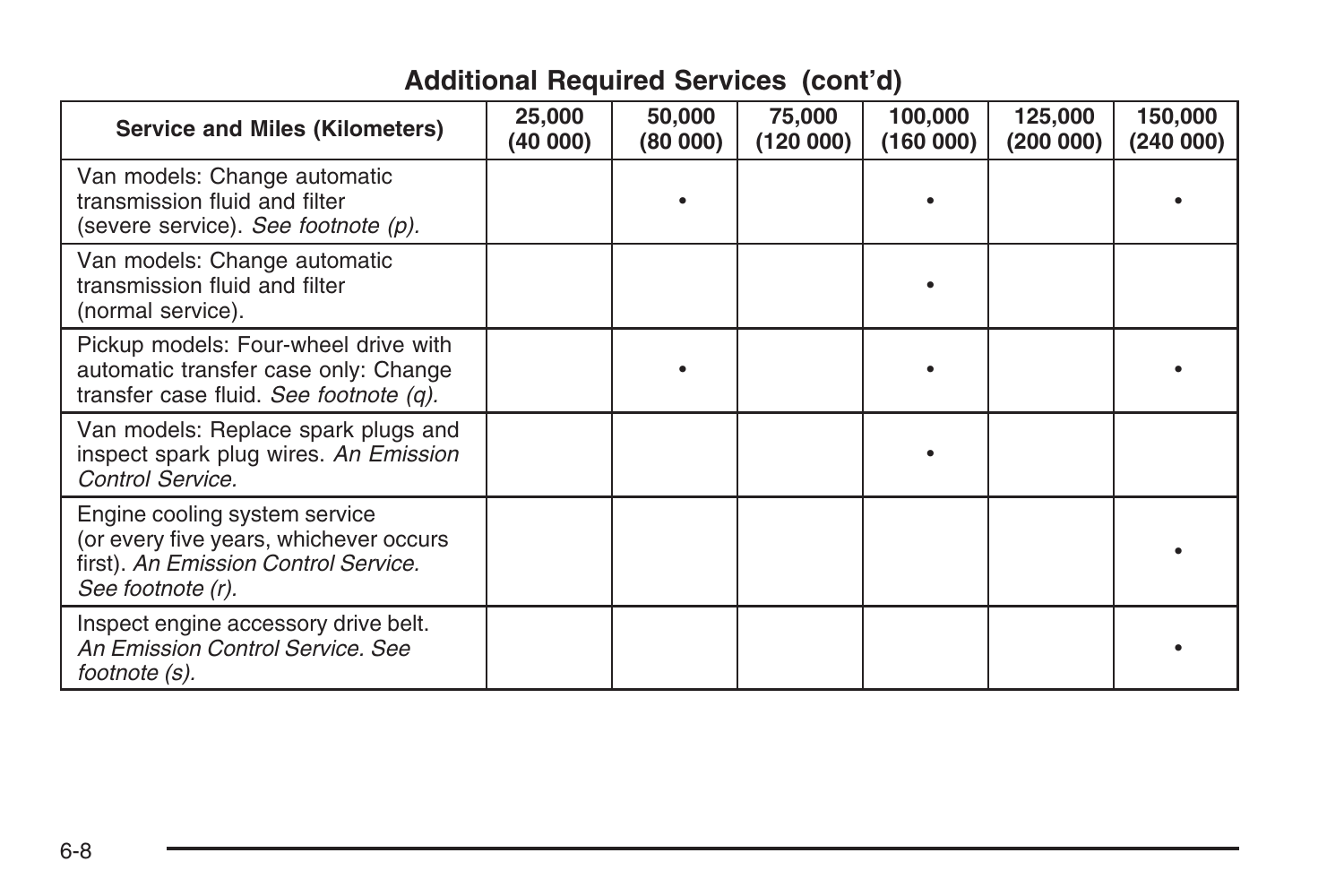### <span id="page-82-0"></span>**Maintenance Footnotes**

† *The U.S. Environmental Protection Agency or the California Air Resources Board has determined that the failure to perform this maintenance item will not nullify the emission warranty or limit recall liability prior to the completion of the vehicle's useful life. We, however, urge that all recommended maintenance services be performed at the indicated intervals and the maintenance be recorded.*

# *Lubricate the front suspension, steering linkage, transmission shift linkage (pickup models), rear driveline center splines (van models), and parking brake cable guides. Pickup models only: Control arm ball joints require lubrication but should not be lubricated unless their temperature is 10°F (-12°C) or higher, or they could be damaged. Vehicles used under severe commercial operating conditions require lubrication on a regular basis every 3,000 miles (5 000 km).*

(a) *A fluid loss in any vehicle system could indicate a problem. Have the system inspected and repaired and the fluid level checked. Add fluid if needed.*

(b) *If you drive regularly under dusty conditions, inspect the filter or change indicator, if equipped, at each engine oil change.*

(c) *Visually inspect brake lines and hoses for proper hook-up, binding, leaks, cracks, chafing, etc. Inspect disc brake pads for wear and rotors for surface condition. Inspect drum brake linings/shoes for wear or cracks. Inspect other brake parts, including drums, wheel cylinders, calipers, parking brake, etc.*

(d) *Visually inspect front and rear suspension and steering system for damaged, loose, or missing parts, signs of wear or lack of lubrication. Inspect power steering lines and hoses for proper hook-up, binding, leaks, cracks, chafing, etc. Pickup models: Visually check constant velocity joints, rubber boots, and axle seals for leaks.*

(e) *Visually inspect hoses and have them replaced if they are cracked, swollen, or deteriorated. Inspect all pipes, fittings, and clamps; replace with genuine GM parts as needed. To help ensure proper operation, a pressure test of the cooling system and pressure cap and cleaning the outside of the radiator and air conditioning condenser is recommended at least once a year.*

(f) *Visually inspect wiper blades for wear or cracking. Replace wiper blades that appear worn or damaged or that streak or miss areas of the windshield.*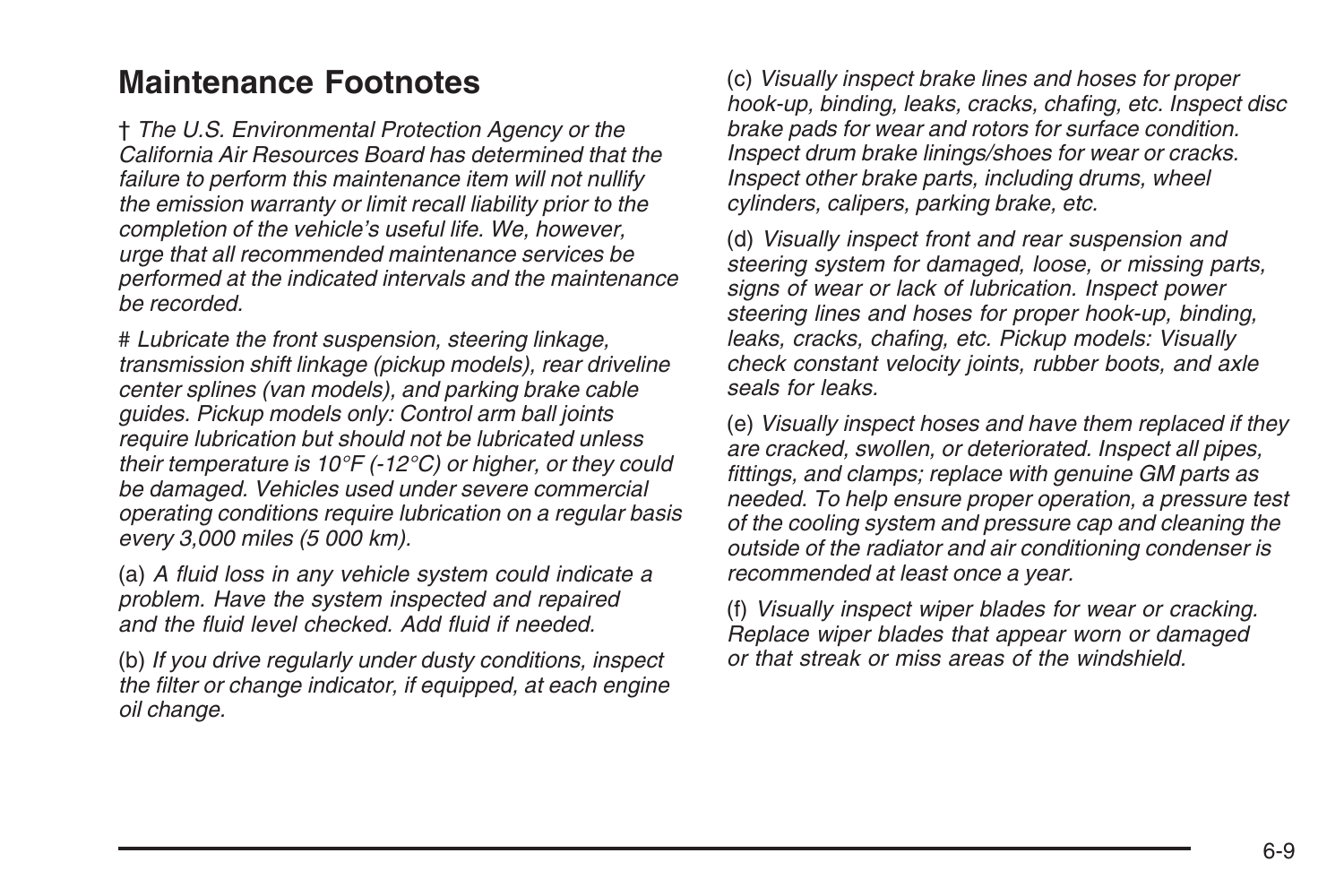(g) *Make sure the safety belt reminder light and all your belts, buckles, latch plates, retractors, and anchorages are working properly. Look for any other loose or damaged safety belt system parts. If you see anything that might keep a safety belt system from doing its job, have it repaired. Have any torn or frayed safety belts replaced. Also look for any opened or broken airbag coverings, and have them repaired or replaced. The airbag system does not need regular maintenance.*

(h) *Lubricate all key lock cylinders, body door hinges, hood latch assembly, secondary latch, pivots, spring anchor, release pawl, fuel door hinge, locks, latches, and any folding or moving seat hardware. Pickup models: Lubricate tailgate hinges, tailgate linkage, tailgate handle pivot points, and latch bolt. Van models: Lubricate hood hinges and rear compartment hinges. More frequent lubrication may be required when exposed to a corrosive environment. Applying silicone grease on weatherstrips with a clean cloth will make them last longer, seal better, and not stick or squeak.*

(i) *Van Models: If the two chassis mounted fuel filters have not been replaced, or if the vehicle has been driven 20,000 miles (32 000 km) or more since the fuel filters were last replaced, replace both fuel filters.*

(j) *Pickup Models: This vehicle has a CHANGE FUEL FILTER message in the Driver Information Center (DIC) to tell you when to replace the fuel filter. See [Driver](#page-20-0) [Information Center \(DIC\) \(Pickup Models Only\)](#page-20-0) on page 3-9 for more information and how to reset the message after the fuel filter is replaced. If the fuel filter has not been replaced, or if the vehicle has been driven 15,000 miles (25 000 km) or more since the fuel filter was last replaced, replace the filter and reset the message.*

(k) *Inspect shields and underhood insulation for damage or looseness. Adjust or replace as required. This is a Noise Emission Control Service. Applicable to vehicles sold in the United States and recommended for vehicles sold in Canada.*

(l) *Check the air intake system installation to assure that gaskets are properly sealed and that all hose connections, fasteners, and other components are tight. Also check to be sure that the air cleaner housing is properly seated and the cover fits tightly. Tighten connections and fasteners or replace damaged parts as necessary. This is a Noise Emission Control Service. Applicable to vehicles sold in the United States and recommended for vehicles sold in Canada.*

(m) *Check system for interference or binding and for damaged or missing parts. Replace parts as needed. Replace any components that have high effort or excessive wear. Do not lubricate accelerator or cruise control cables.*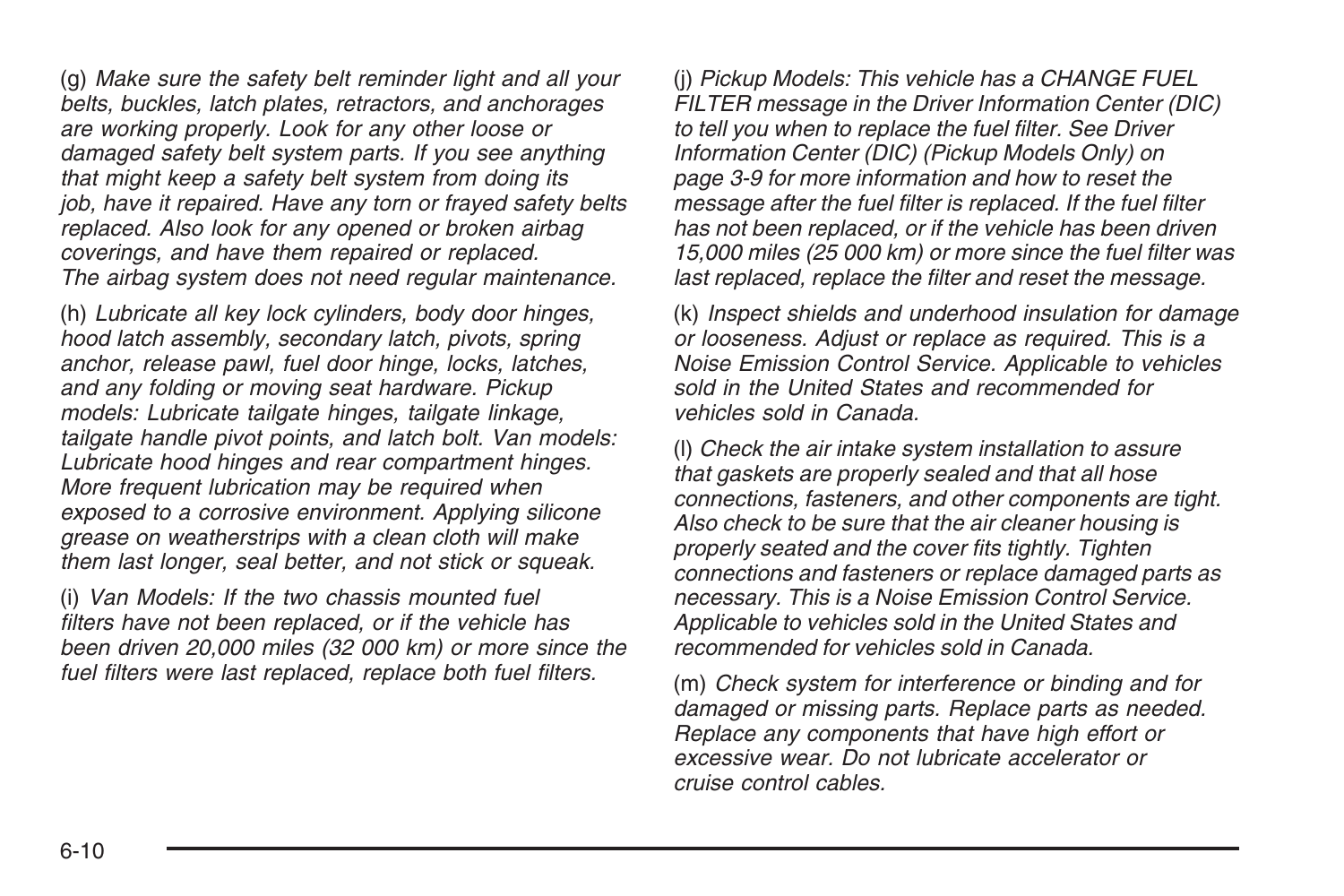<span id="page-84-0"></span>(n) *Change clutch fluid (or every 24 months, whichever occurs first).*

(p) *Change automatic transmission fluid and external transmission filter if the vehicle is mainly driven under one or more of these conditions:*

- − *In heavy city traffic where the outside temperature regularly reaches 90°F (32°C) or higher.*
- − *In hilly or mountainous terrain.*
- − *When doing frequent trailer towing.*
- − *Uses such as found in taxi, police, or delivery service.*

(q) *Check vent hose at transfer case for kinks and proper installation.*

(r) *Drain, flush, and refill cooling system. This service can be complex; you should have your dealer perform this service. See [Engine Coolant](#page-57-0) on page 5-34 for what to use. Inspect hoses. Clean radiator, condenser, van model fuel operated heater (if equipped), pressure cap, and filler neck. Pressure test the cooling system and pressure cap. For van models, see [Fuel Operated](#page-9-0) [Heater \(FOH\) \(Van Models Only\)](#page-9-0) on page 2-8*.

(s) *Visually inspect belt for fraying, excessive cracks, or obvious damage. Replace belt if necessary.*

### **Owner Checks and Services**

These owner checks and services should be performed at the intervals specified to help ensure the safety, dependability, and emission control performance of your vehicle. Your GM Goodwrench® dealer can assist you with these checks and services.

Be sure any necessary repairs are completed at once. Whenever any fluids or lubricants are added to your vehicle, make sure they are the proper ones, as shown in *[Recommended Fluids and Lubricants](#page-88-0) on page 6-15*.

### **At Each Fuel Fill**

*It is important to perform these underhood checks at each fuel fill.*

#### **Engine Oil Level Check**

Check the engine oil level and add the proper oil if necessary. See *[Engine Oil](#page-44-0) on page 5-21* for further details.

*Notice:* **It is important to check your oil regularly and keep it at the proper level. Failure to keep your engine oil at the proper level can cause damage to your engine not covered by your warranty.**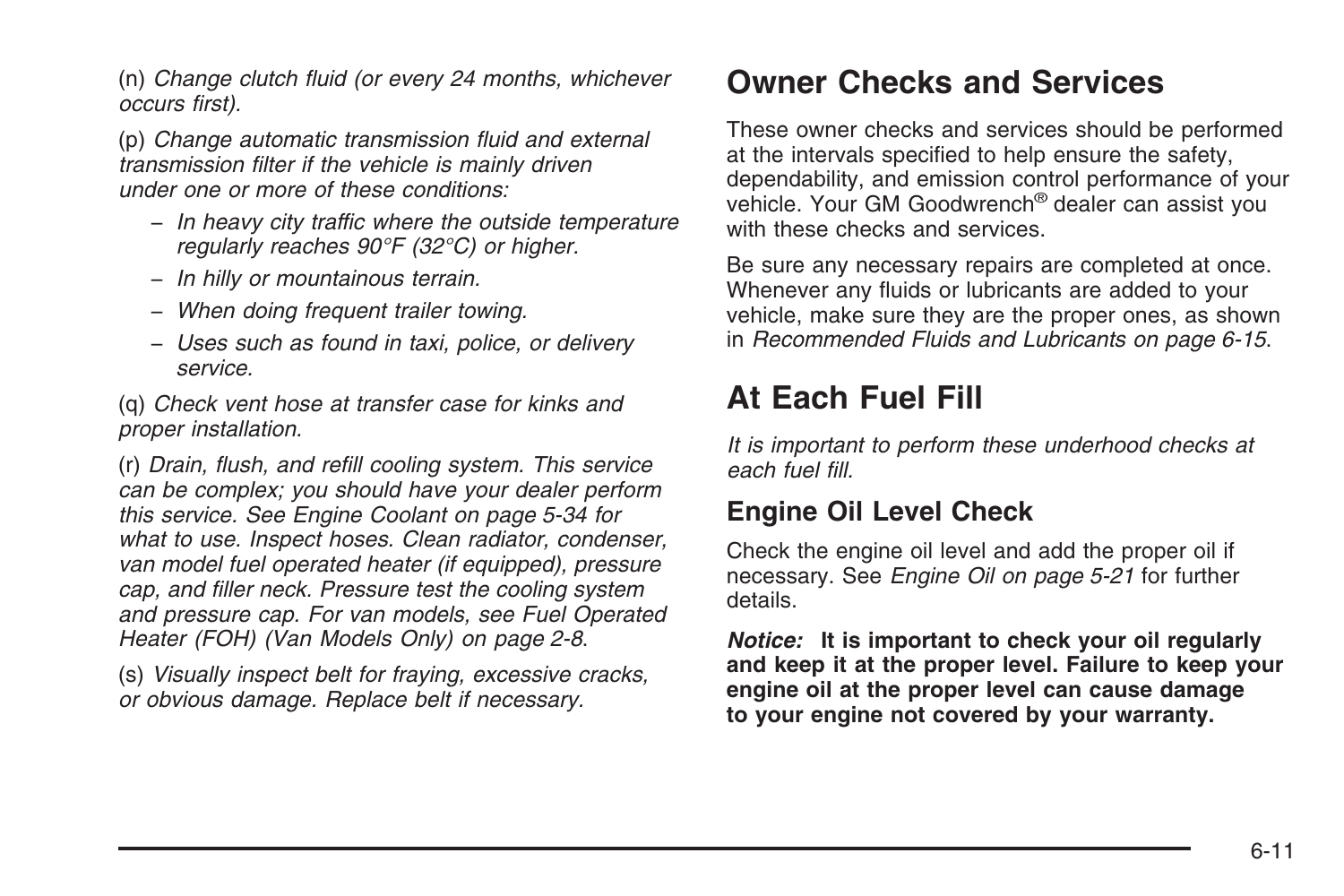#### <span id="page-85-0"></span>**Engine Coolant Level Check**

Check the engine coolant level and add DEX-COOL® coolant mixture if necessary. See *[Engine Coolant](#page-57-0) on page 5-34* for further details.

#### **Windshield Washer Fluid Level Check**

Check the windshield washer fluid level in the windshield washer fluid reservoir and add the proper fluid if necessary.

## **At Least Once a Month**

#### **Tire Inflation Check**

Visually inspect your vehicle's tires and make sure they are inflated to the correct pressures. Do not forget to check the spare tire. See "Tires" in your owner manual for further details. Check to make sure the spare tire is stored securely. See "Changing a Flat Tire" in your owner manual.

### **Tire Wear Inspection**

Tire rotation may be required for high mileage highway drivers prior to the Engine Oil Life System service notification. Check the tires for wear and, if necessary, rotate the tires. See "Tire Inspection and Rotation" in your owner manual.

## **At Least Once a Year**

#### **Starter Switch Check**

## {**CAUTION:**

**When you are doing this inspection, the vehicle could move suddenly. If the vehicle moves, you or others could be injured.**

- 1. Before you start, be sure you have enough room around the vehicle.
- 2. Firmly apply both the parking brake and the regular brake. See "Parking Brake" in your owner manual. Do not use the accelerator pedal, and be ready to turn off the engine immediately if it starts.
- 3. Try to start the engine in each gear. The vehicle should start only in PARK (P) or NEUTRAL (N). If the vehicle starts in any other position, contact your GM Goodwrench® dealer for service.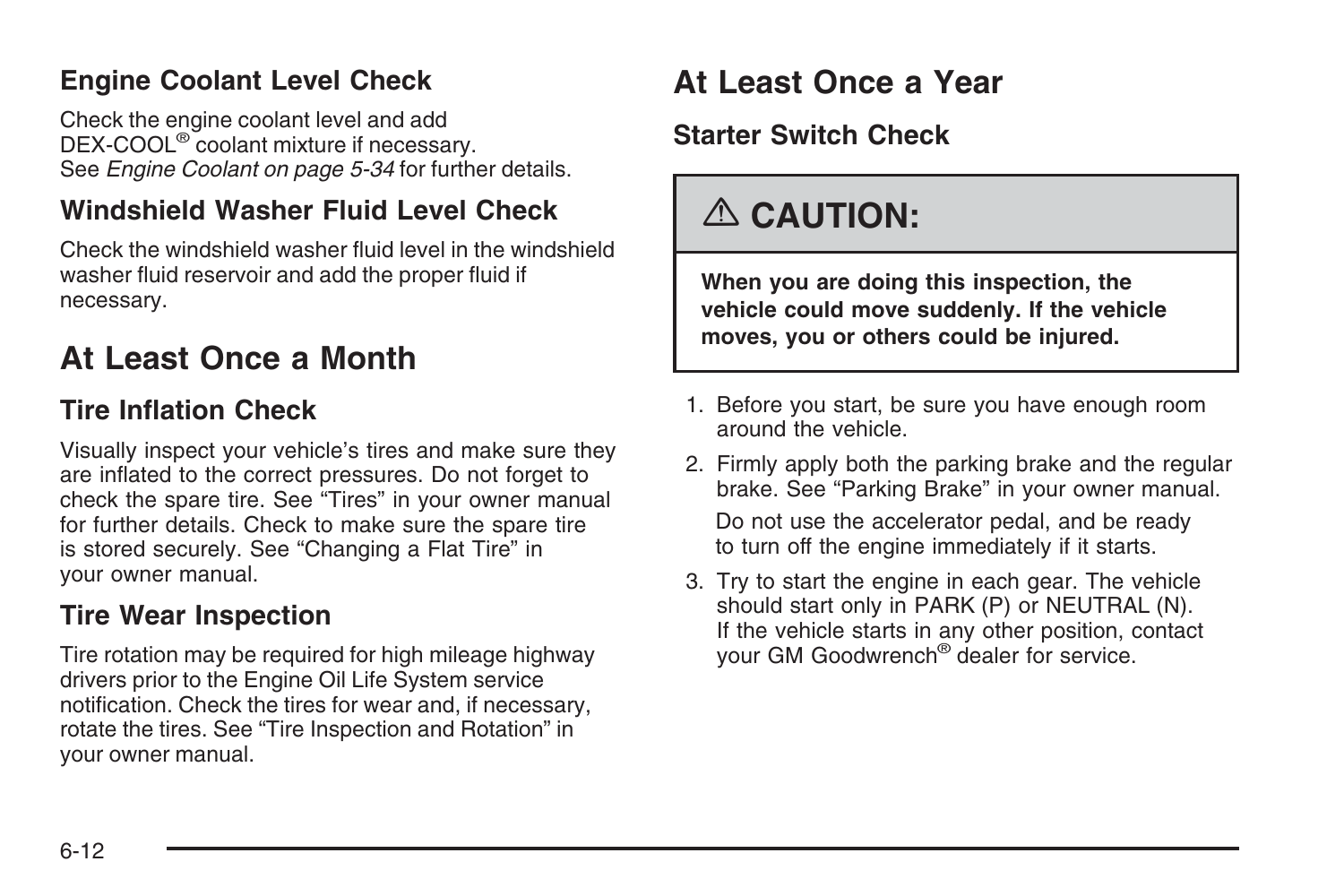**Automatic Transmission Shift Lock Control System Check**

## {**CAUTION:**

**When you are doing this inspection, the vehicle could move suddenly. If the vehicle moves, you or others could be injured.**

- 1. Before you start, be sure you have enough room around the vehicle. It should be parked on a level surface.
- 2. Firmly apply the parking brake. See "Parking Brake" in your owner manual.

Be ready to apply the regular brake immediately if the vehicle begins to move.

3. With the engine off, turn the ignition to RUN, but do not start the engine. Without applying the regular brake, try to move the shift lever out of PARK (P) with normal effort. If the shift lever moves out of PARK (P), contact your GM Goodwrench® dealer for service.

#### **Ignition Transmission Lock Check**

While parked, and with the parking brake set, try to turn the ignition to LOCK in each shift lever position.

- The ignition should turn to LOCK only when the shift lever is in PARK (P).
- The key should come out only in LOCK.

Contact your GM Goodwrench® dealer if service is required.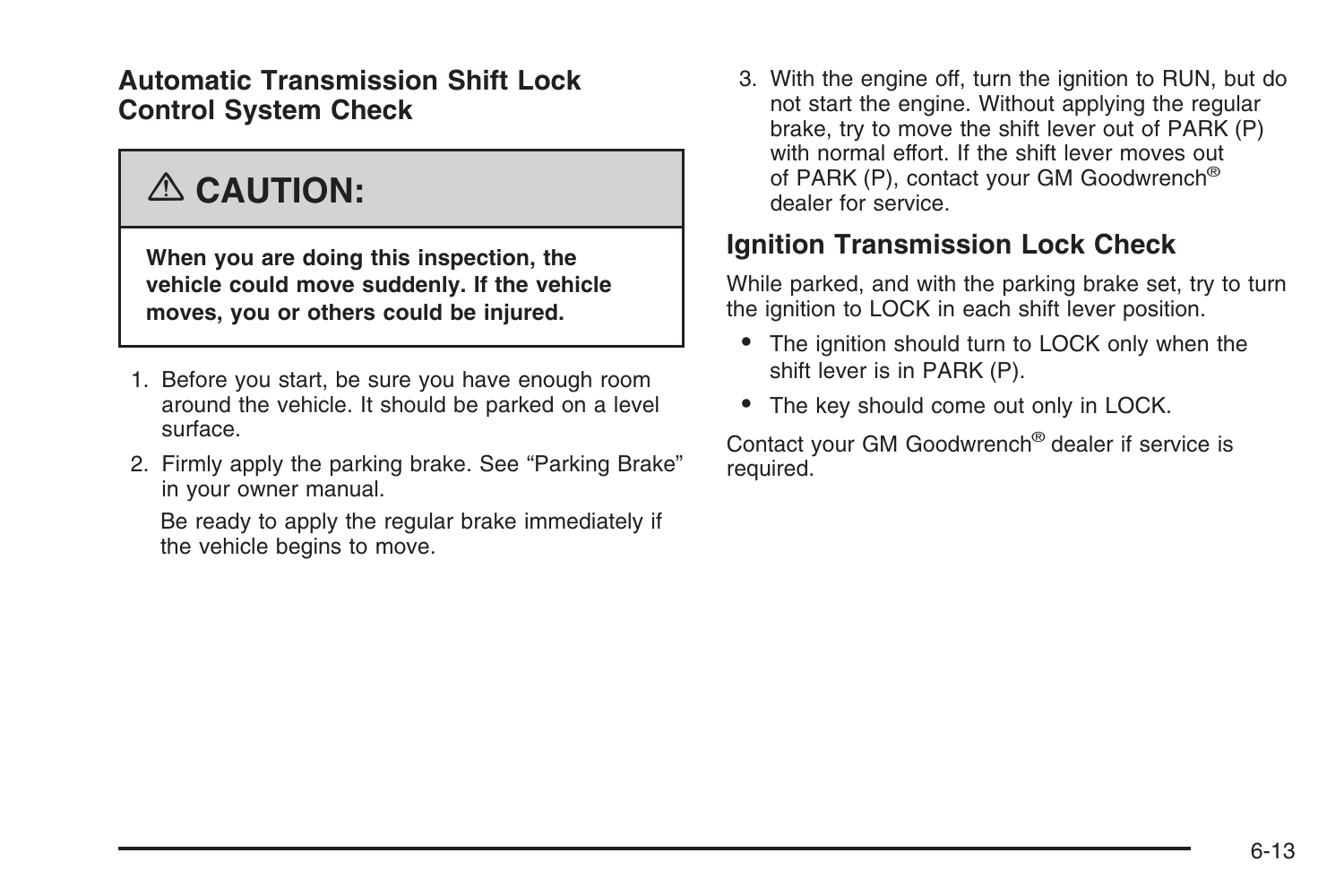#### **Parking Brake and Automatic Transmission Park (P) Mechanism Check**

## {**CAUTION:**

**When you are doing this check, your vehicle could begin to move. You or others could be injured and property could be damaged. Make sure there is room in front of your vehicle in case it begins to roll. Be ready to apply the regular brake at once should the vehicle begin to move.**

Park on a fairly steep hill, with the vehicle facing downhill. Keeping your foot on the regular brake, set the parking brake.

- To check the parking brake's holding ability: With the engine running and transmission in NEUTRAL (N), slowly remove foot pressure from the regular brake pedal. Do this until the vehicle is held by the parking brake only.
- To check the PARK (P) mechanism's holding ability: With the engine running, shift to PARK (P). Then release the parking brake followed by the regular brake.

Contact your GM Goodwrench® dealer if service is required.

#### **Underbody Flushing Service**

At least every spring, use plain water to flush any corrosive materials from the underbody. Take care to clean thoroughly any areas where mud and other debris can collect.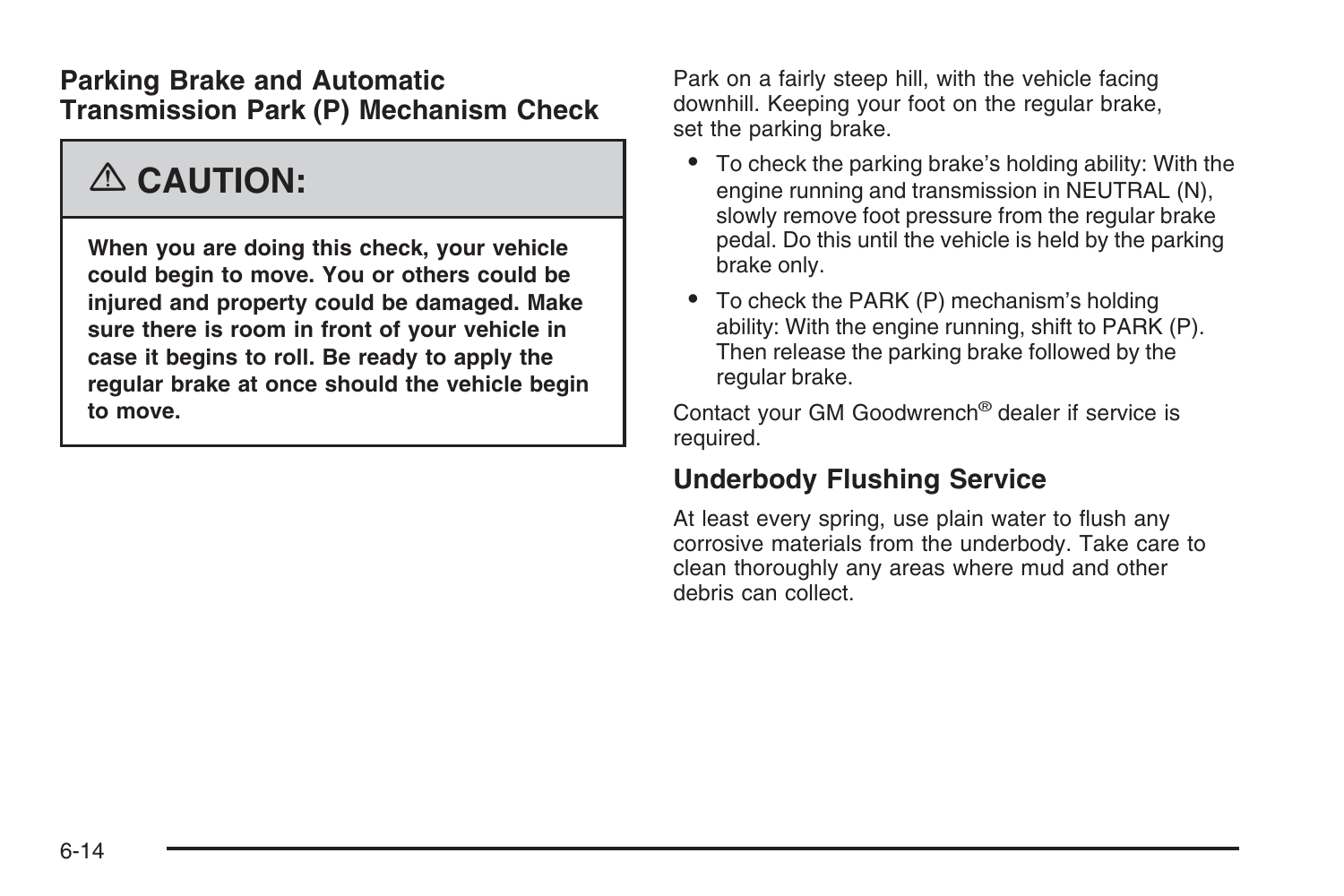## <span id="page-88-0"></span>**Recommended Fluids and Lubricants**

Fluids and lubricants identified below by name, part number, or specification may be obtained from your dealer.

| <b>Usage</b>              | <b>Fluid/Lubricant</b>                                                                                                                                                                                                                                                                                                                                                                                                                                                                      |
|---------------------------|---------------------------------------------------------------------------------------------------------------------------------------------------------------------------------------------------------------------------------------------------------------------------------------------------------------------------------------------------------------------------------------------------------------------------------------------------------------------------------------------|
| Engine Oil                | Engine oils with the letters CI-4 or<br>CH-4 are best for your vehicle.<br>The CI-4 or CH-4 designation<br>may appear either alone, or in<br>combination with other API<br>designations, such as API CI-4/SL.<br>These letters show American<br>Petroleum Institute (API) levels of<br>quality. GM Goodwrench <sup>®</sup> oil meets<br>all the requirements for your vehicle.<br>To determine the preferred viscosity<br>for your vehicle's diesel engine, see<br>Engine Oil on page 5-21. |
| Engine Coolant            | 50/50 mixture of clean, drinkable<br>water and use only DEX-COOL <sup>®</sup><br>Coolant. See Engine Coolant on<br>page 5-34.                                                                                                                                                                                                                                                                                                                                                               |
| Hydraulic Brake<br>System | Delco <sup>®</sup> Supreme 11 Brake Fluid or<br>equivalent DOT-3 brake fluid.                                                                                                                                                                                                                                                                                                                                                                                                               |

| Usage                                                                              | <b>Fluid/Lubricant</b>                                                                                                                                                    |
|------------------------------------------------------------------------------------|---------------------------------------------------------------------------------------------------------------------------------------------------------------------------|
| Windshield<br>Washer                                                               | GM Optikleen <sup>®</sup> Washer Solvent.                                                                                                                                 |
| Van Models:<br>Parking Brake<br>Cable Guides                                       | Chassis Lubricant<br>(GM Part No. U.S. 12377985, in<br>Canada 88901242) or lubricant<br>meeting requirements of NLGI #2,<br>Category LB or GC-LB.                         |
| Pickup Models:<br>Hydraulic<br><b>Clutch System</b><br>(5-Speed<br>Trans.)         | <b>Hydraulic Clutch Fluid</b><br>(GM Part No. U.S. 12345347, in<br>Canada 10953517) or equivalent<br>DOT-3 brake fluid.                                                   |
| Pickup Models:<br>Hydraulic<br><b>Clutch System</b><br>(6-Speed<br>Trans.)         | Hydraulic Clutch Fluid. Use only<br>GM Part No. U.S. 88958860, in<br>Canada 88901244, Super DOT-4<br>brake fluid.                                                         |
| Power Steering<br>System                                                           | <b>GM Power Steering Fluid</b><br>(GM Part No. U.S. 89021184, in<br>Canada 89021186).                                                                                     |
| Pickup Models:<br>Manual<br>Transmission<br>(5-Speed<br>with Low Gear,<br>RPO MW3) | GM Goodwrench <sup>®</sup> Synthetic<br><b>Manual Transmission Fluid</b><br>(GM Part No. U.S. 12346190, in<br>Canada 10953477) or equivalent<br>SAE 75W-85 GL-4 gear oil. |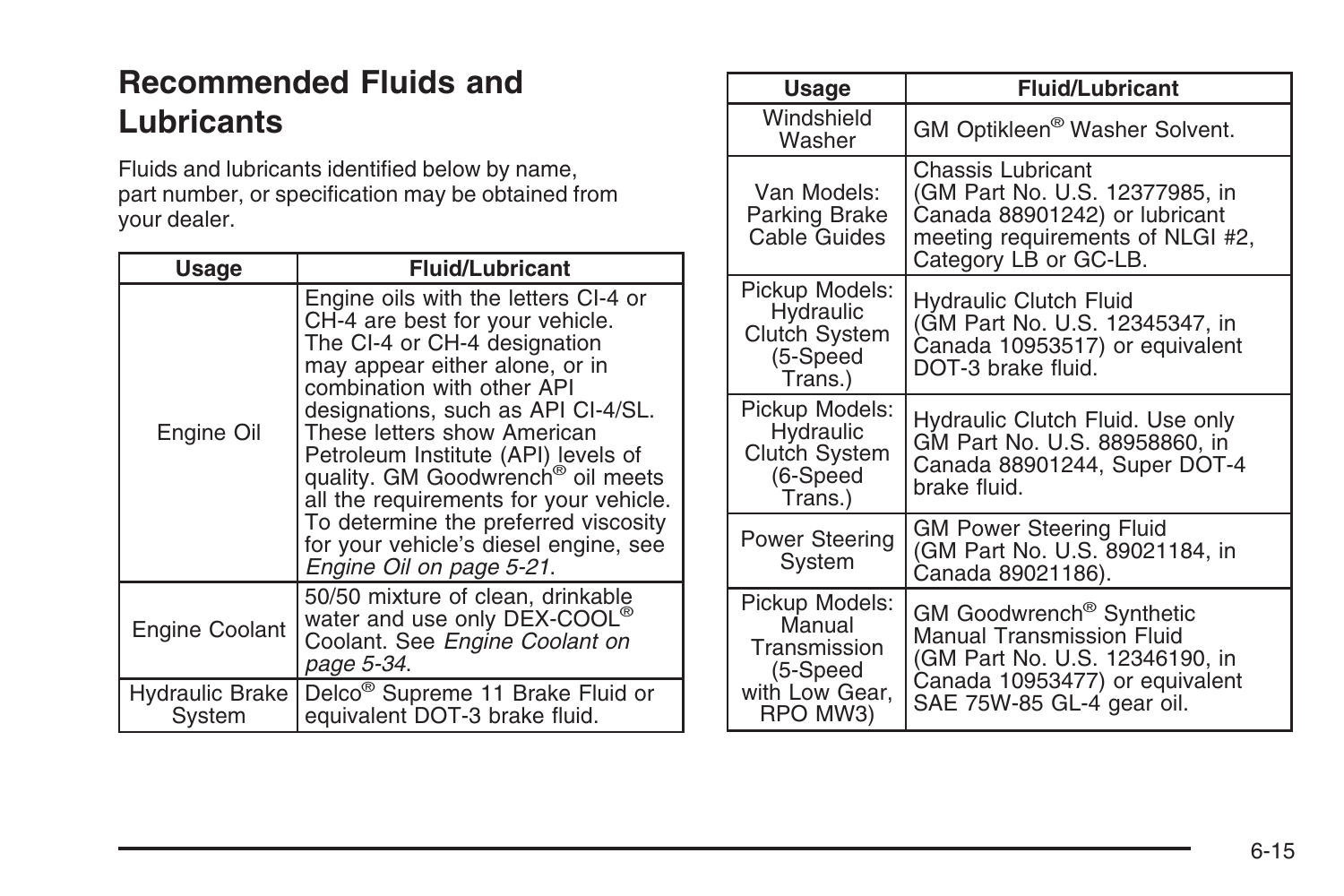| Usage                                                                                    | <b>Fluid/Lubricant</b>                                                                                                                                    |
|------------------------------------------------------------------------------------------|-----------------------------------------------------------------------------------------------------------------------------------------------------------|
| Pickup Models:<br>Manual<br>Transmission<br>(5-Speed<br>without<br>Low Gear,<br>RPO MG5) | Synchromesh Transmission Fluid<br>(GM Part No. U.S. 12345349, in<br>Canada 10953465).                                                                     |
| Pickup Models:<br>Manual<br>Transmission<br>$(6-Speed)$                                  | Synthetic Transmission Fluid<br>approved to Allison Transmission®<br>specification TES-295<br>(GM Part No. U.S. 12378515,<br>in Canada 88900701).         |
| Automatic<br>Transmission                                                                | DEXRON®-VI Automatic<br>Transmission Fluid.                                                                                                               |
| Key Lock<br>Cylinders                                                                    | Multi-Purpose Lubricant, Superlube<br>(GM Part No. U.S. 12346241,<br>in Canada 10953474).                                                                 |
| Pickup Models:<br>Floor Shift<br>Linkage                                                 | Lubriplate Lubricant Aerosol<br>(GM Part No. U.S. 12346293,<br>in Canada 992723) or lubricant<br>meeting requirements of NLGI #2<br>Category LB or GC-LB. |
| Chassis<br>Lubrication                                                                   | Chassis Lubricant<br>(GM Part No. U.S. 12377985,<br>in Canada 88901242) or lubricant<br>meeting requirements of NLGI #2,<br>Category LB or GC-LB.         |

| Usage                                               | <b>Fluid/Lubricant</b>                                                                                                                                 |
|-----------------------------------------------------|--------------------------------------------------------------------------------------------------------------------------------------------------------|
| Van Models:<br>Front Wheel<br>Bearings              | Wheel bearing lubricant meeting<br>requirements of NLGI #2,<br>Category GC or GC-LB<br>(GM Part No. U.S. 1051344,<br>in Canada 993037).                |
| Van Models:<br>Front and<br>Rear Axle               | SAE 75W-90 Synthetic<br><b>Axle Lubricant</b><br>(GM Part No. U.S. 12378261, in<br>Canada 10953455) or equivalent<br>meeting GM Specification 9986115. |
| Pickup Models:<br>Front Axle                        | SAE 80W-90 Axle Lubricant<br>(GM Part No. U.S. 1052271,<br>in Canada 10950849).                                                                        |
| Pickup Models:<br>Rear Axle                         | SAE 75W-90 Synthetic<br><b>Axle Lubricant</b><br>(GM Part No. U.S. 12378261,<br>in Canada 10953455) meeting<br>GM Specification 9986115.               |
| Pickup Models:<br>Manual<br><b>Transfer Case</b>    | DEXRON <sup>®</sup> -III Automatic<br>Transmission Fluid. Look for<br>"Approved for the H-Specification"<br>on the label.                              |
| Pickup Models:<br>Automatic<br><b>Transfer Case</b> | <b>AUTO-TRAK II Fluid</b><br>(GM Part No. U.S. 12378508,<br>in Canada 10953626).                                                                       |
| Van Models:<br>Transfer Case                        | DEXRON <sup>®</sup> -III Automatic<br>Transmission Fluid. Look for<br>"Approved for the H-Specification"<br>on the label.                              |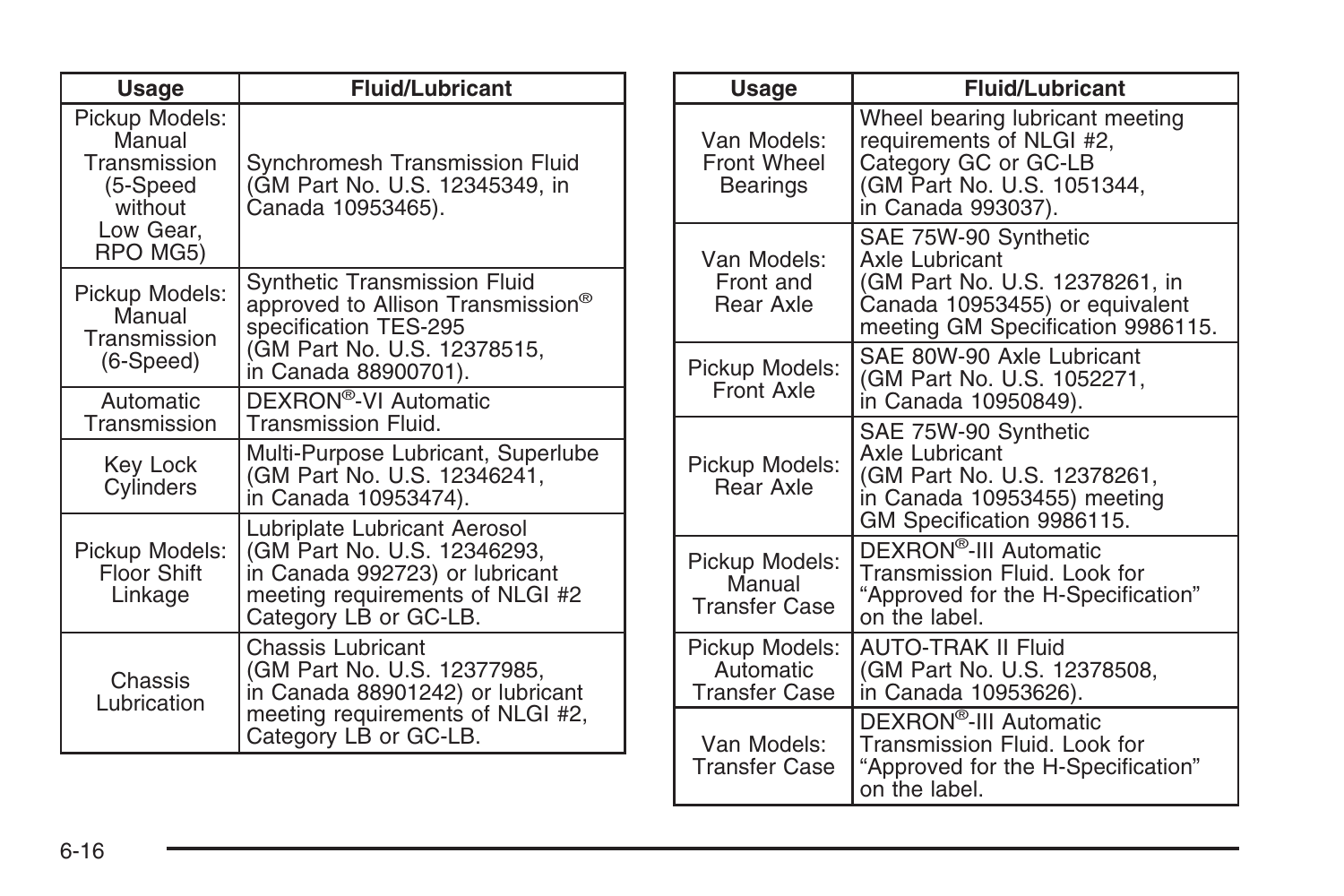| <b>Usage</b>                                                                                                                            | <b>Fluid/Lubricant</b>                                                                                    |                         | Usage                                                                                          | <b>Fluid/Lubricant</b>                                                                    |
|-----------------------------------------------------------------------------------------------------------------------------------------|-----------------------------------------------------------------------------------------------------------|-------------------------|------------------------------------------------------------------------------------------------|-------------------------------------------------------------------------------------------|
| Van Models:<br>One-Piece<br>Propshaft Slip                                                                                              | Spline Lubricant, Special Lubricant<br>(GM Part No. U.S. 12345879, in                                     | Hood Hinges             | Multi-Purpose Lubricant, Superlube<br>(GM Part No. U.S. 12346241,<br>in Canada 10953474).      |                                                                                           |
| Yoke Spline,<br>Two-Piece<br>Propshaft<br>Slip-in-Tube<br>Spline                                                                        | Canada 10953511) or lubricant<br>meeting requirements of<br>GM 9985830.                                   |                         | Pickup Models:<br>Body Door<br>Hinge Pins,<br>Tailgate Hinge<br>and Linkage,                   | Multi-Purpose Lubricant, Superlube<br>(GM Part No. U.S. 12346241,                         |
| Pickup Models:<br>Front Axle<br>Propshaft                                                                                               | Spline Lubricant, Special Lubricant                                                                       |                         | Folding Seats,<br>and Fuel Door<br>Hinge                                                       | in Canada 10953474).                                                                      |
| Spline or<br>One-Piece<br>Propshaft<br>Spline<br>(Two-Wheel<br>Drive with<br>Auto. Trans.)                                              | (GM Part No. U.S. 12345879, in<br>Canada 10953511) or lubricant<br>meeting requirements of<br>GM 9985830. |                         | Pickup Models:<br>Tailgate Handle<br>Pivot Points.<br>Hinges, Latch<br>Bolt, and<br>Linkage    | Multi-Purpose Lubricant, Superlube<br>(GM Part No. U.S. 12346241,<br>in Canada 10953474). |
| Pickup Models:                                                                                                                          | Chassis Lubricant<br>(GM Part No. U.S. 12377985,                                                          |                         | Weatherstrip<br>Conditioning                                                                   | Dielectric Silicone Grease<br>(GM Part No. U.S. 12345579,<br>in Canada 992887).           |
| in Canada 88901242) or lubricant<br><b>Rear Driveline</b><br>meeting requirements of NLGI #2,<br>Center Spline<br>Category LB or GC-LB. |                                                                                                           | Weatherstrip<br>Squeaks | Synthetic Grease with Teflon,<br>Superlube (GM Part No. U.S.<br>12371287, in Canada 10953437). |                                                                                           |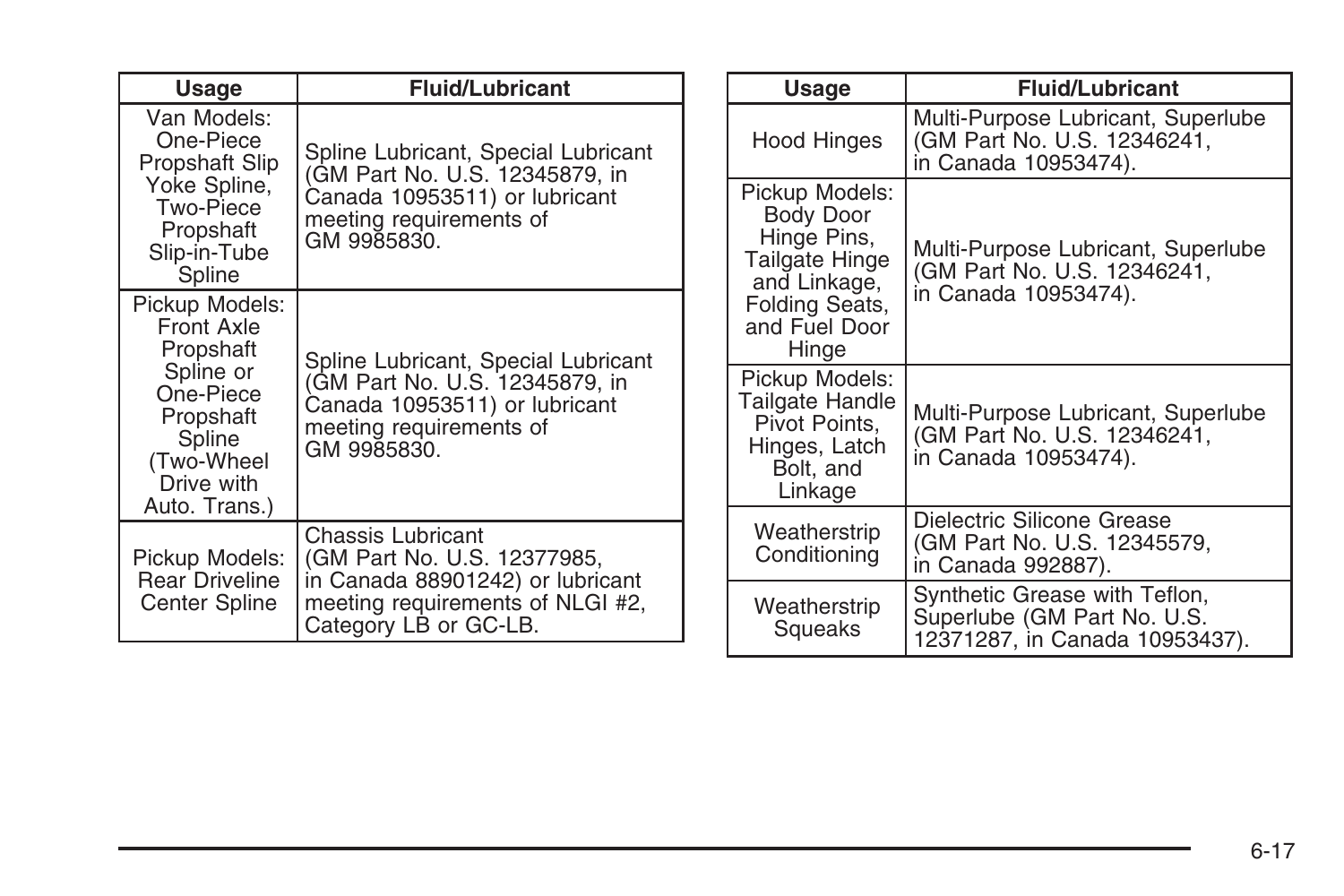### <span id="page-91-0"></span>**Normal Maintenance Replacement Parts**

Replacement parts identified below by name, part number, or specification can be obtained from your dealer.

| Part                                                                                                         | <b>GM Part Number</b> | <b>ACDelco<sup>®</sup> Part Number</b> |
|--------------------------------------------------------------------------------------------------------------|-----------------------|----------------------------------------|
| Oil Filter                                                                                                   | 88917036              | PF2232                                 |
| Engine Air Cleaner/Filter<br>Pickups Models<br>Van Models                                                    | 25332443<br>15102546  | A1618C<br>A2959C                       |
| Fuel Filter(s)<br>Pickup Models<br>Van Models (Primary and Secondary Filter Kit)                             | 97385488<br>19121764  | <b>TP1298A</b><br>RK58095*             |
| Use only the specified filters.<br>*Racor service kit includes primary filter, secondary filter and o-rings. |                       |                                        |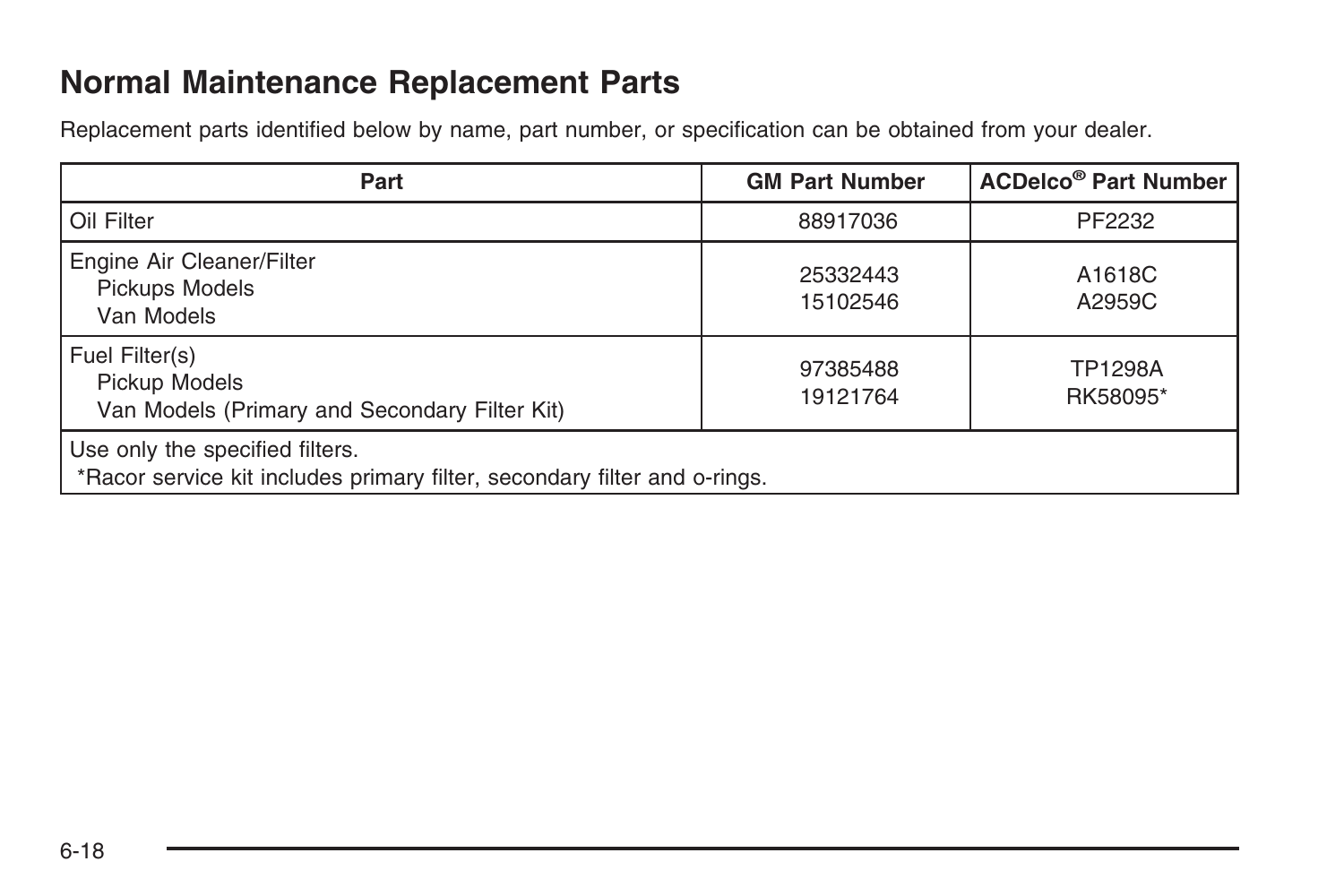## <span id="page-92-0"></span>**Engine Drive Belt Routing**

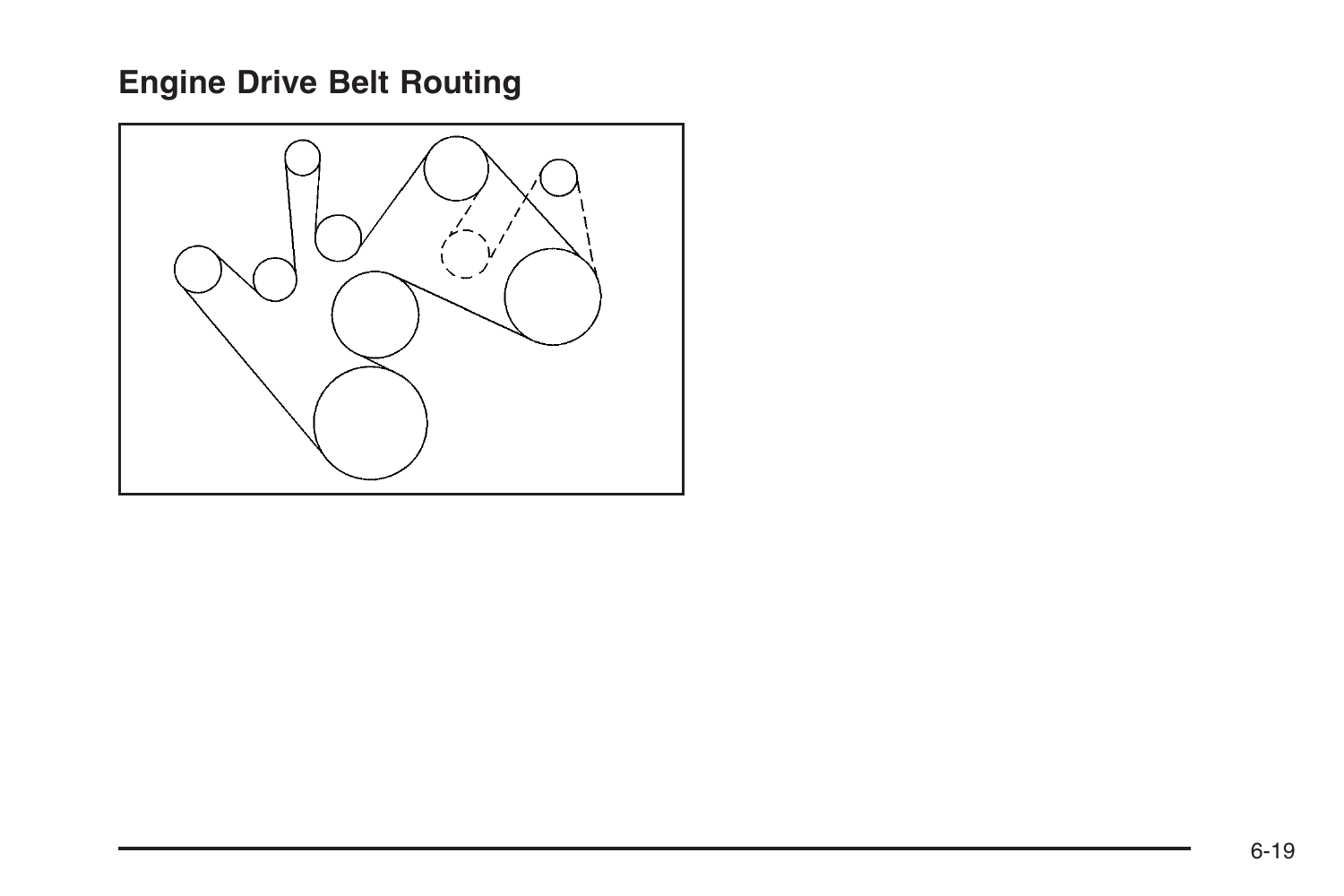### <span id="page-93-0"></span>**Maintenance Record**

After the scheduled services are performed, record the date, odometer reading, who performed the service, and the type of services performed in the boxes provided. See *[Maintenance Requirements](#page-75-0) on page 6-2*. Any additional information from *[Owner Checks and Services](#page-84-0) on page 6-11* can be added on the following record pages. You should retain all maintenance receipts.

| <b>Date</b> | Odometer<br>Reading | <b>Serviced By</b> | Maintenance I or<br><b>Maintenance II</b> | <b>Services Performed</b> |
|-------------|---------------------|--------------------|-------------------------------------------|---------------------------|
|             |                     |                    |                                           |                           |
|             |                     |                    |                                           |                           |
|             |                     |                    |                                           |                           |
|             |                     |                    |                                           |                           |
|             |                     |                    |                                           |                           |
|             |                     |                    |                                           |                           |
|             |                     |                    |                                           |                           |
|             |                     |                    |                                           |                           |

#### **Maintenance Record**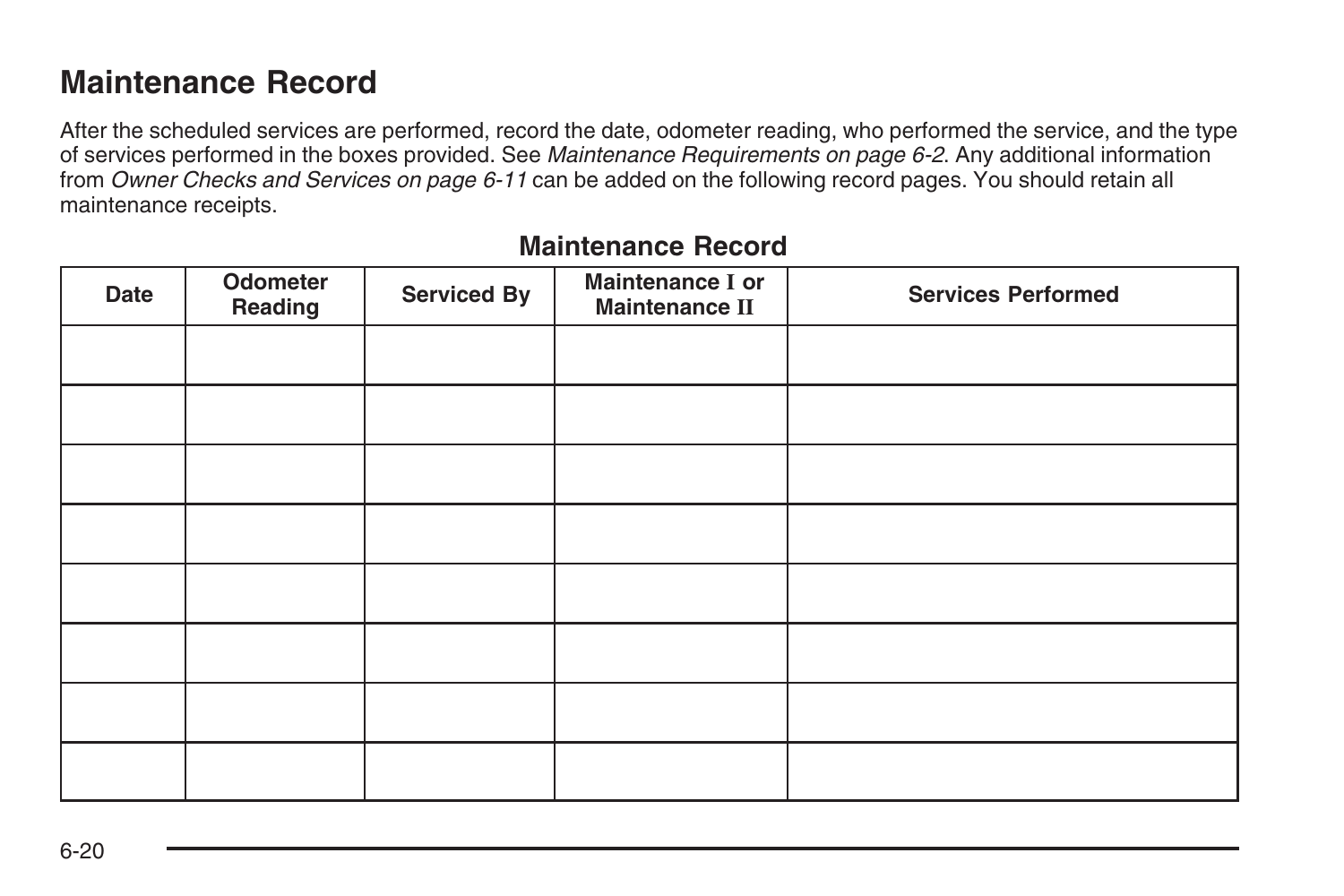### **Maintenance Record (cont'd)**

| <b>Date</b> | Odometer<br>Reading | <b>Serviced By</b> | Maintenance I or<br><b>Maintenance II</b> | <b>Services Performed</b> |
|-------------|---------------------|--------------------|-------------------------------------------|---------------------------|
|             |                     |                    |                                           |                           |
|             |                     |                    |                                           |                           |
|             |                     |                    |                                           |                           |
|             |                     |                    |                                           |                           |
|             |                     |                    |                                           |                           |
|             |                     |                    |                                           |                           |
|             |                     |                    |                                           |                           |
|             |                     |                    |                                           |                           |
|             |                     |                    |                                           |                           |
|             |                     |                    |                                           |                           |
|             |                     |                    |                                           |                           |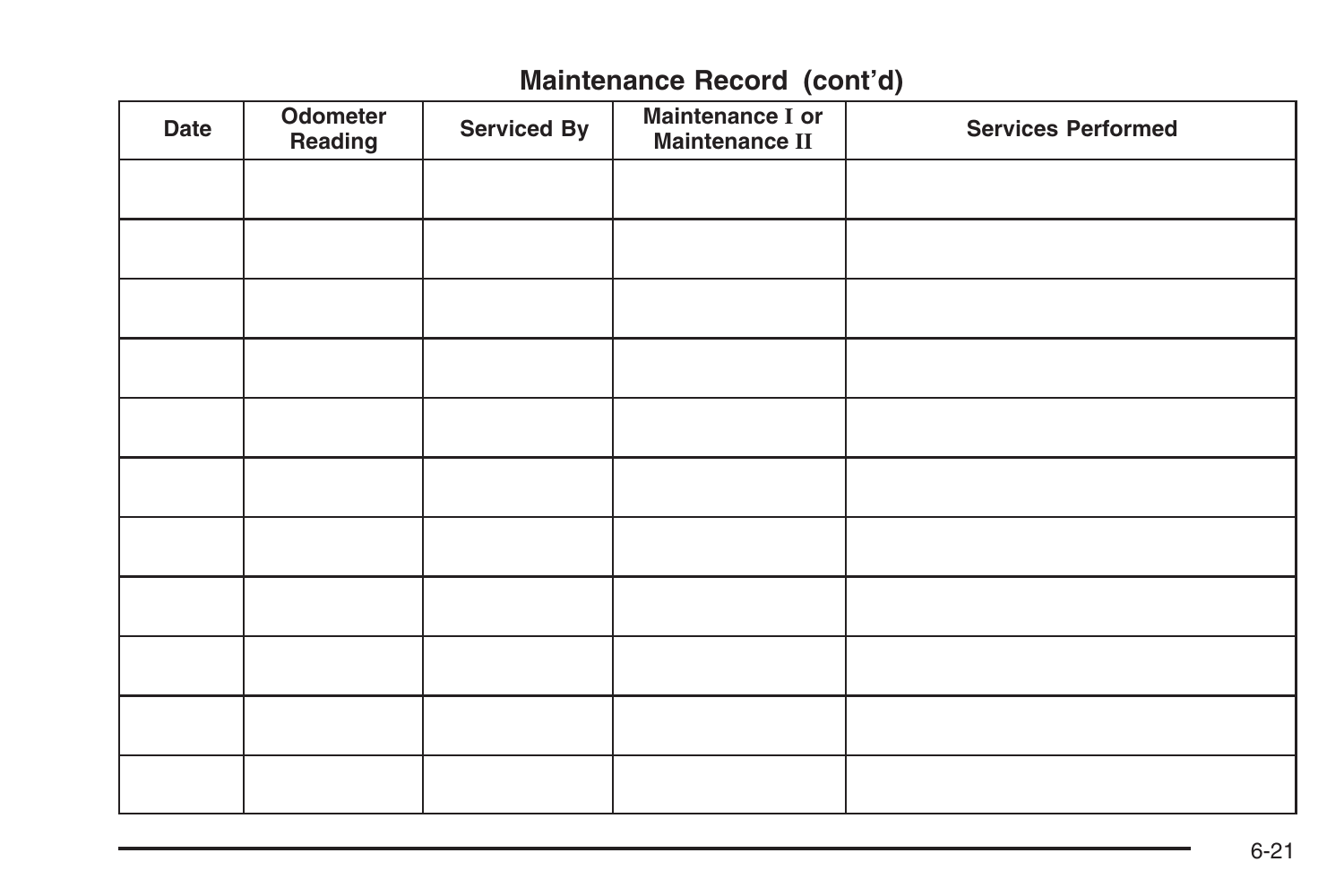### **Maintenance Record (cont'd)**

| Date | Odometer<br>Reading | <b>Serviced By</b> | Maintenance I or<br><b>Maintenance II</b> | <b>Services Performed</b> |
|------|---------------------|--------------------|-------------------------------------------|---------------------------|
|      |                     |                    |                                           |                           |
|      |                     |                    |                                           |                           |
|      |                     |                    |                                           |                           |
|      |                     |                    |                                           |                           |
|      |                     |                    |                                           |                           |
|      |                     |                    |                                           |                           |
|      |                     |                    |                                           |                           |
|      |                     |                    |                                           |                           |
|      |                     |                    |                                           |                           |
|      |                     |                    |                                           |                           |
|      |                     |                    |                                           |                           |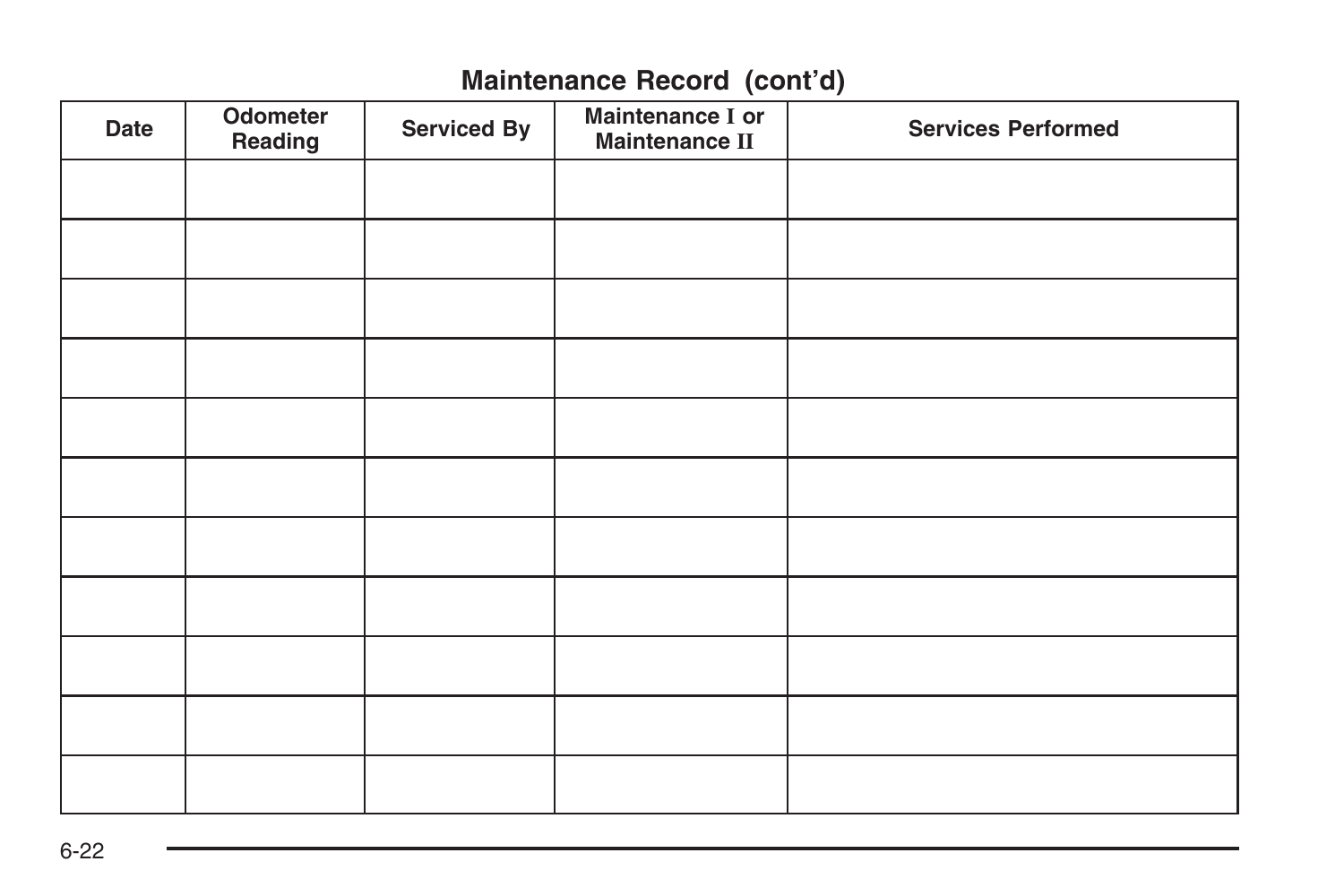**[A](#page-52-0)** [Automatic Transmission, Fluid](#page-52-0) [...........................](#page-52-0) 5-29

**[C](#page-1-0)**

## **[D](#page-25-0)**

#### [Diesel](#page-25-0)

| Diesel (cont.)                         |  |
|----------------------------------------|--|
| Fuel Requirements and Fuel System  5-2 |  |
|                                        |  |
| Very Cold Weather Operation  5-5       |  |
|                                        |  |
|                                        |  |
|                                        |  |
| Driver Information Center (DIC)  3-9   |  |
|                                        |  |

## **[E](#page-48-0)**

| Engine |  |
|--------|--|
|        |  |
|        |  |
|        |  |
|        |  |
|        |  |
|        |  |
|        |  |

1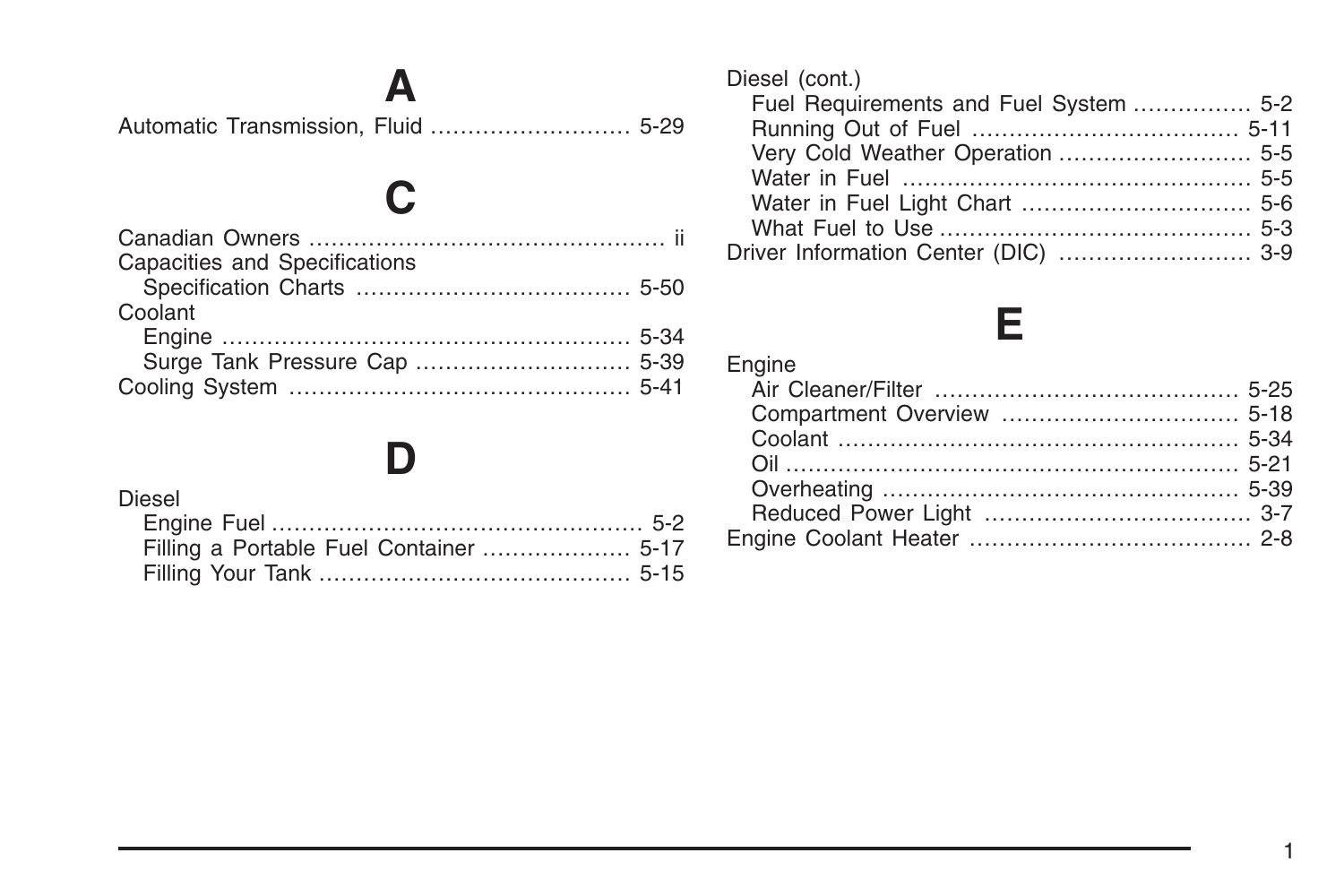## **F**

| Fuel                                     |  |
|------------------------------------------|--|
|                                          |  |
|                                          |  |
| Diesel Requirements and Fuel System  5-2 |  |
| Filling a Portable Fuel Container  5-17  |  |
|                                          |  |
|                                          |  |
|                                          |  |
|                                          |  |
|                                          |  |
|                                          |  |
| Fuel Operated Heater (FOH)  2-8          |  |

## **[G](#page-19-0)**

| Gage |  |
|------|--|
|      |  |
|      |  |

#### **[L](#page-18-0)** [Light](#page-18-0) [Reduced Engine Power](#page-18-0) [.................................. 3-7](#page-18-0) [Water in Fuel Warning](#page-20-0) [................................... 3-9](#page-20-0) [Lights](#page-15-0) [Malfunction Indicator Lamp](#page-15-0) ......[............................. 3-4](#page-15-0) [Wait to Start](#page-18-0) [................................................. 3-7](#page-18-0) [Water in Fuel Light Chart](#page-29-0) [............................... 5-6](#page-29-0)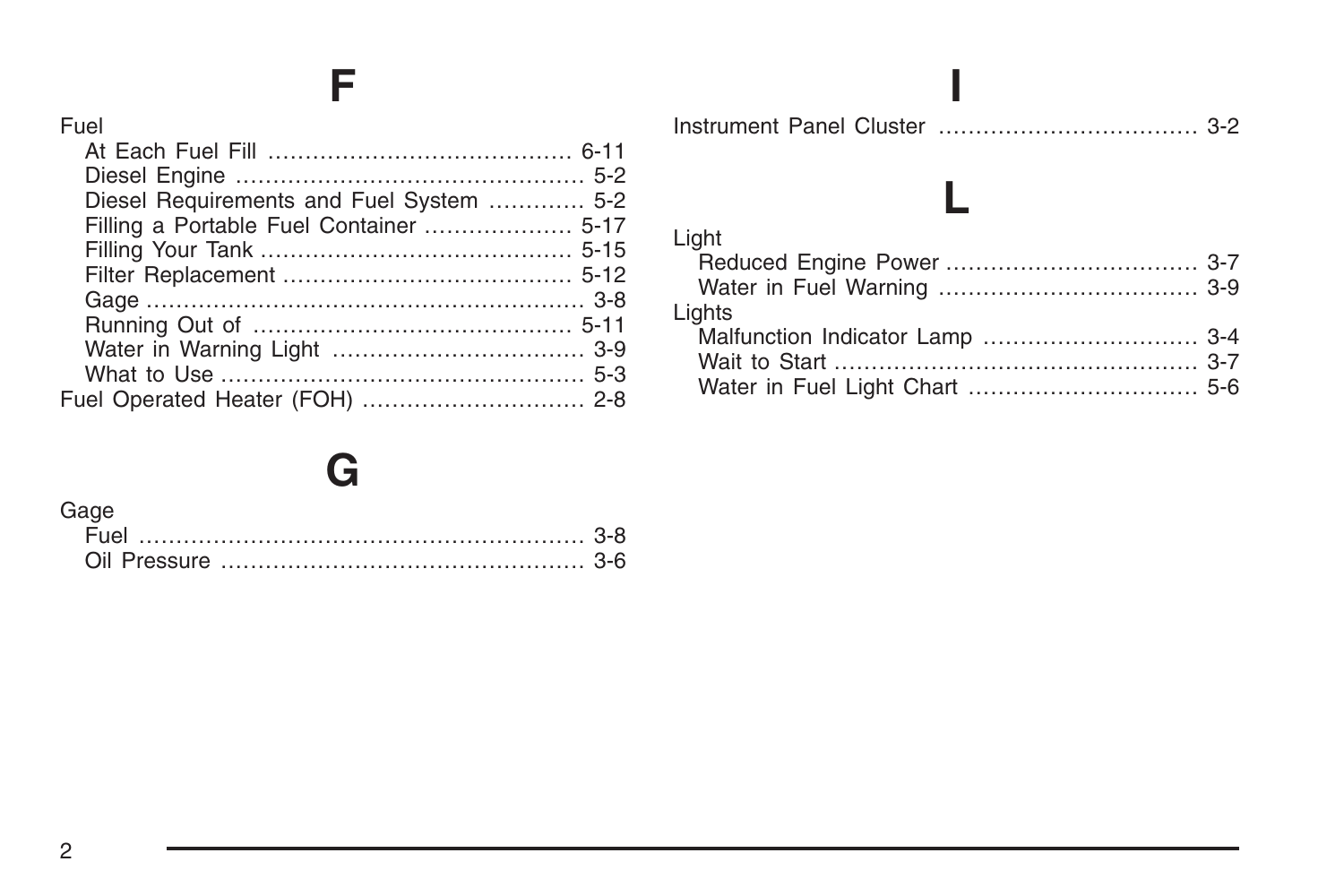# **M**

| Maintenance Schedule |  |
|----------------------|--|
|                      |  |
|                      |  |
|                      |  |
|                      |  |
|                      |  |
|                      |  |
|                      |  |
|                      |  |
|                      |  |
|                      |  |

## **[O](#page-44-0)**

## **[P](#page-18-0)**

| Power |  |
|-------|--|
|       |  |

# **[R](#page-62-0)**

## **[S](#page-77-0)**

| Surge Tank Pressure Cap, Coolant  5-39 |  |
|----------------------------------------|--|